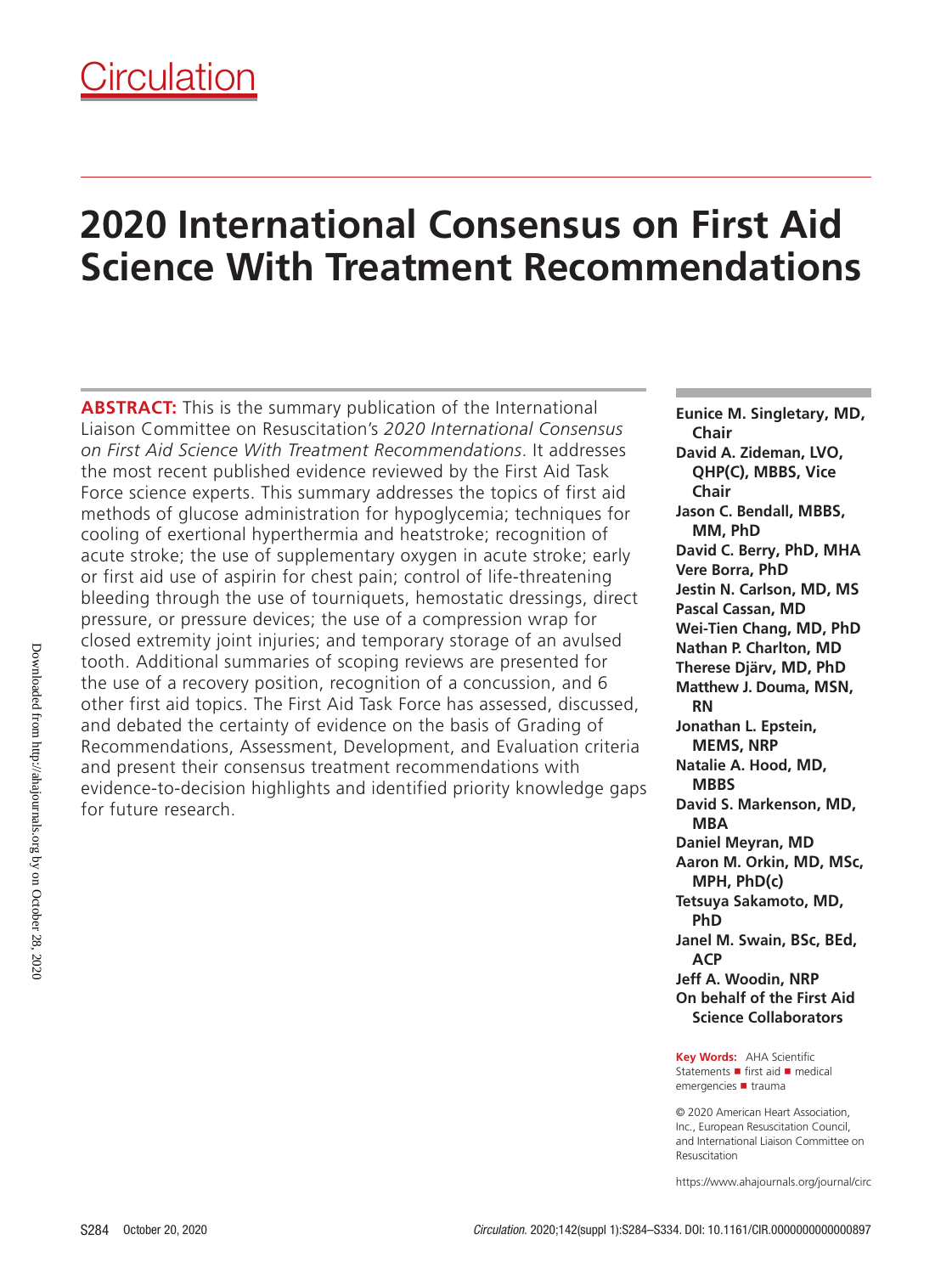# **CONTENTS**

| Evidence Evaluation Process and Types of |                                                                          |
|------------------------------------------|--------------------------------------------------------------------------|
|                                          |                                                                          |
|                                          |                                                                          |
|                                          |                                                                          |
|                                          |                                                                          |
|                                          |                                                                          |
|                                          |                                                                          |
|                                          | Methods of Glucose Administration for                                    |
|                                          | Mild Hypoglycemia (FA 1585: SysRev) S288                                 |
| Dietary Sugars for Treatment of          |                                                                          |
|                                          | Hypoglycemia (FA 795: EvUp) S290                                         |
|                                          | Cooling of Heatstroke and Exertional                                     |
|                                          | Hyperthermia (FA 1548: SysRev) S291                                      |
|                                          | Recognition of Anaphylaxis by First Aid                                  |
|                                          | Providers (FA 513: ScopRev)  S295                                        |
| Second Dose of Epinephrine for           |                                                                          |
|                                          | Anaphylaxis (FA 500: ScopRev) S295                                       |
|                                          | First Aid Stroke Recognition (FA 801:                                    |
|                                          |                                                                          |
|                                          | First Aid Supplementary Oxygen for Acute                                 |
|                                          |                                                                          |
|                                          | First Aid Administration of Aspirin for                                  |
|                                          | Chest Pain: Early Compared With Late                                     |
|                                          |                                                                          |
|                                          | First Aid Interventions for Presyncope                                   |
|                                          | (2019 CoSTR, FA 798: SysRev) S305<br>Optimal Position for Shock (FA 520: |
|                                          |                                                                          |
|                                          | Recovery Position for Persons With                                       |
|                                          | Decreased Level of Consciousness of                                      |
|                                          | Nontraumatic Etiology Not Requiring                                      |
|                                          | Rescue Breathing or Chest Compressions                                   |
|                                          |                                                                          |
|                                          |                                                                          |
|                                          | Control of Severe, Life-Threatening                                      |
|                                          | External Bleeding: Pressure Dressings,                                   |
|                                          | Bandages, Devices, or Proximal Manual                                    |
|                                          | Pressure (FA: New 2019 SysRev) S307                                      |
|                                          | Control of Severe, Life-Threatening External                             |
|                                          | Extremity Bleeding: Tourniquets (FA 768,                                 |
|                                          |                                                                          |
|                                          | Control of Severe, Life-Threatening External                             |
|                                          | Bleeding: Hemostatic Dressings (FA 769:                                  |
|                                          |                                                                          |
|                                          | Control of Severe, Life-Threatening External                             |
|                                          |                                                                          |
|                                          |                                                                          |
|                                          | Bleeding: Hemostatic Devices (2020 New FA:                               |
|                                          | Pediatric Tourniquet Designs for Life-                                   |
|                                          | Threatening Extremity Hemorrhage                                         |
|                                          |                                                                          |
|                                          | Simple Single-Stage Concussion Scoring                                   |
|                                          | System(s) in the First Aid Setting (FA 799:                              |

| Manual Cervical Spine Stabilization (FA     |  |
|---------------------------------------------|--|
|                                             |  |
| Cervical Spinal Motion Restriction          |  |
|                                             |  |
| First Aid Dressings for Superficial Thermal |  |
| Burns (FA New 2019: ScopRev) S318           |  |
| Compression Wrap for Closed Extremity       |  |
|                                             |  |
| Storage of an Avulsed Permanent Tooth       |  |
| Before Replantation (FA 794: SysRev) S321   |  |
|                                             |  |
|                                             |  |
|                                             |  |
|                                             |  |
|                                             |  |

The *2020* International Consensus on Cardio-<br>
pulmonary Resuscitation (CPR) and Emergency<br>
Cardiovascular Care (ECC) Science With Treat*pulmonary Resuscitation* (CPR) and *Emergency Cardiovascular Care* (ECC) *Science With Treatment Recommendations* (CoSTR) is the fourth in a series of annual summary publications from the International Liaison Committee on Resuscitation (ILCOR). This 2020 CoSTR for first aid includes new topics addressed by systematic reviews performed within the past 12 months. It also includes updates of the first aid treatment recommendations published from 2010 through 2019 that are based on additional evidence evaluations and updates. As a result, this 2020 CoSTR for first aid represents the most comprehensive update since 2010.

# **EVIDENCE EVALUATION PROCESS AND TYPES OF REVIEWS**

The 3 major types of evidence evaluation supporting this 2020 publication are the systematic review (SysRev), the scoping review (ScopRev), and the evidence update (EvUp). The SysRev is a rigorous process following strict methodology to answer a specific question. Each SysRev ultimately resulted in the generation of the task force CoSTR included in this publication. The SysRevs were performed by a knowledge synthesis unit, an expert systematic reviewer, or by the First Aid Task Force, and many have resulted in separately published SysRevs.

To begin the SysRev, the question to be answered was phrased in terms of the population, intervention, comparator, outcome, study design, time frame (PICOST) format. The methodology used to *identify* the evidence was based on the Preferred Reporting Items for Systematic Reviews and Meta-Analyses.<sup>1</sup> The approach used to *evaluate* the evidence was based on that proposed by the Grading of Recommendations, Assessment, Development, and Evaluation (GRADE) working group.2 The outcomes to be searched were determined through discussion with the task force and the systematic reviewer, and consensus was reached to rank each as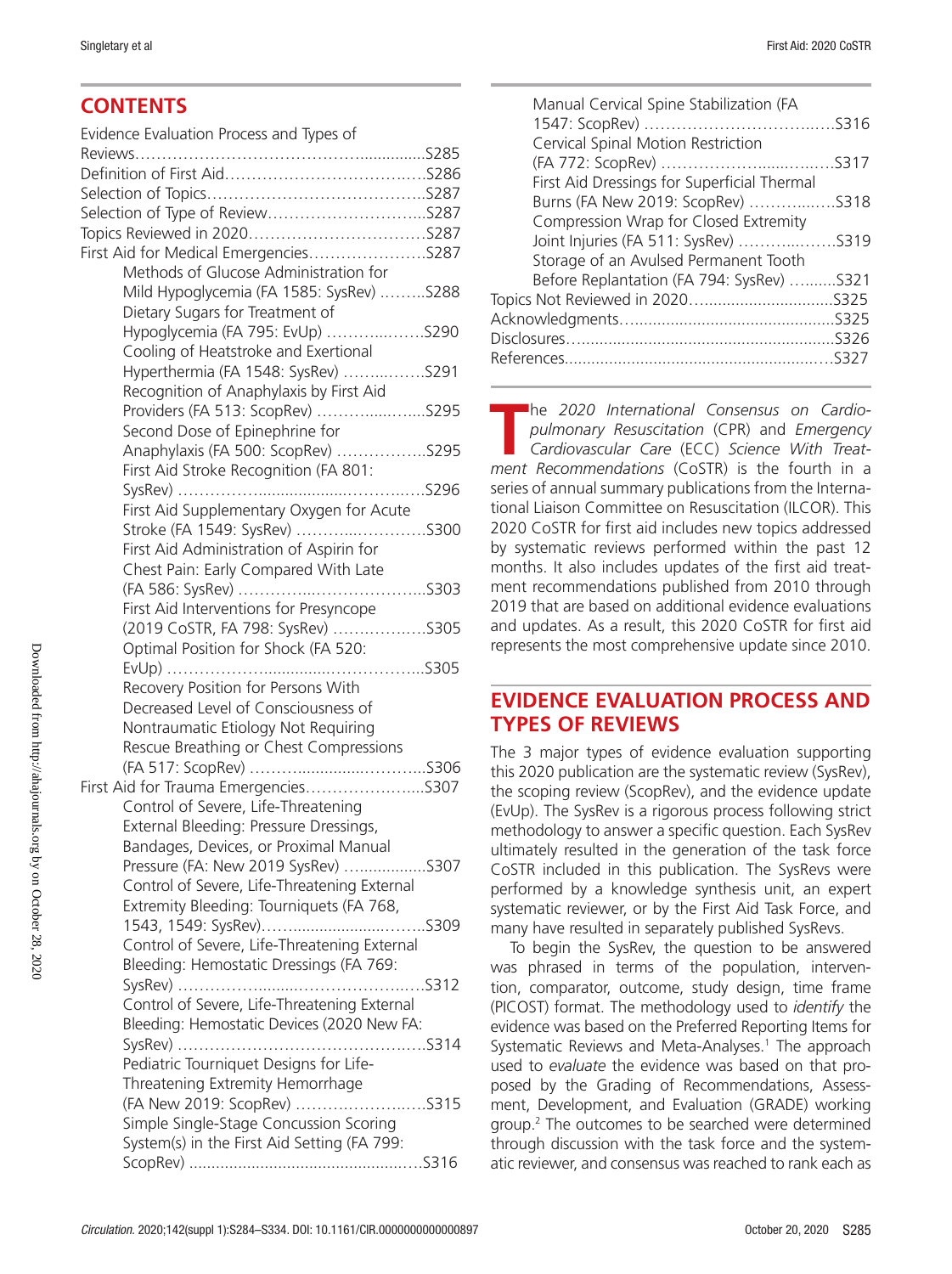critical, important, or less important. Using this approach for each of the predefined outcomes, the task force rated as high, moderate, low, or very low the certainty/ confidence in the estimates of effect of an intervention or assessment across a body of evidence. Randomized controlled trials (RCTs) generally began the analysis as high-certainty evidence, and observational studies generally began the analysis as low-certainty evidence; examination of the evidence using the GRADE approach could result in downgrading or upgrading the certainty of evidence. For additional information, refer to the CoSTR section titled Evidence Evaluation Process and Management of Potential Conflicts of Interest.3,3a Disclosure information for writing group members is listed in Appendix 1. Disclosure information for peer reviewers is listed in Appendix 2.

Draft 2020 first aid CoSTRs were posted on the ILCOR website4 for public comment between October 19, 2018, and January 5, 2019, with comments accepted through January 19, 2019. The 12 first aid draft CoSTR statements were viewed a total of 39011 times, and readers provided 21 comments. All comments were discussed by the task force and resulted in elimination of a minor wording discrepancy between the treatment recommendation in one draft CoSTR and the evidence-to-decision table.

This summary statement contains the final wording of the CoSTR statements as approved by the ILCOR task forces and by the ILCOR member councils after review and consideration of the evidence as well as the comments posted online in response to the draft CoSTRs. Within this publication, each topic includes the PICOST as well as the CoSTR, an expanded section on justification and evidence-to-decision framework highlights, and a list of knowledge gaps suggesting future research studies. An evidence-to-decision table is included for each CoSTR in Appendix A in the Supplemental Materials.

The second major type of evidence evaluation performed to support this 2020 CoSTR for first aid is a ScopRev. ScopRevs are designed to identify the extent, range, and nature of evidence on a topic or a question, and they were performed by topic experts in consultation with the First Aid Task Force. The task force analyzed the identified evidence and determined its value and implications for first aid practice or research. The rationale for the ScopRev, the summary of evidence, and task force insights are all highlighted in the body of this publication. If the ScopRev did not identify evidence that justified consideration of a SysRev, the most recent treatment recommendations are reiterated. The task force noted whether the ScopRev identified substantive evidence suggesting the need for a future SysRev to support the development of an updated CoSTR. All ScopRevs are included in their entirety in Appendix B in the Supplemental Materials.

The third type of evidence evaluation supporting this 2020 CoSTR for first aid is an EvUp. EvUps are generally performed to identify new studies published after the most recent First Aid Task Force evidence evaluation, typically through the use of search terms and methodologies from previous reviews. These EvUps were performed by task force members, collaborating experts, or members of Council writing groups. The EvUps are cited in the body of this publication with a note as to whether the task force agreed that the identified evidence suggested the need to consider a new SysRev. All EvUps are reproduced in their entirety in Appendix C in the Supplemental Materials.

In this publication, no change in treatment recommendations resulted from a ScopRev or an EvUp; if substantial new evidence was identified, the task force recommended consideration of a SysRev.

# **DEFINITION OF FIRST AID**

The evidence evaluation process for the First Aid Task Force began with a review of the working definition of *first aid*, including goals and key principles as viewed by task force members from the international perspective.

First aid is the initial care provided for an acute illness or injury. The goals of first aid include preserving life, alleviating suffering, preventing further illness or injury, and promoting recovery. First aid can be initiated by anyone in any situation, including self-care. General characteristics of the provision of first aid, at any level of training include the following:

- Recognizing, assessing, and prioritizing the need for first aid
- Providing care using appropriate competencies and recognizing limitations
- Seeking additional care when needed, such as activating the emergency medical services system or other medical assistance

Key principles include the following:

- First aid should be medically sound and based on the best available scientific evidence.
- First aid education should be universal; everyone should learn first aid.
- Helping behaviors should be promoted; everyone should act.

The scope of first aid and helping behaviors varies and may be influenced by environmental, resource, training, and regulatory factors.

Because the scope of first aid is not purely scientific, the use of the GRADE evidence-to-decision framework allowed consideration of literature not typically included in SysRevs, including studies such as case series or basic science studies, or consideration of issues related to implementation and feasibility, resources required, health equity, and cost, all with an international perspective.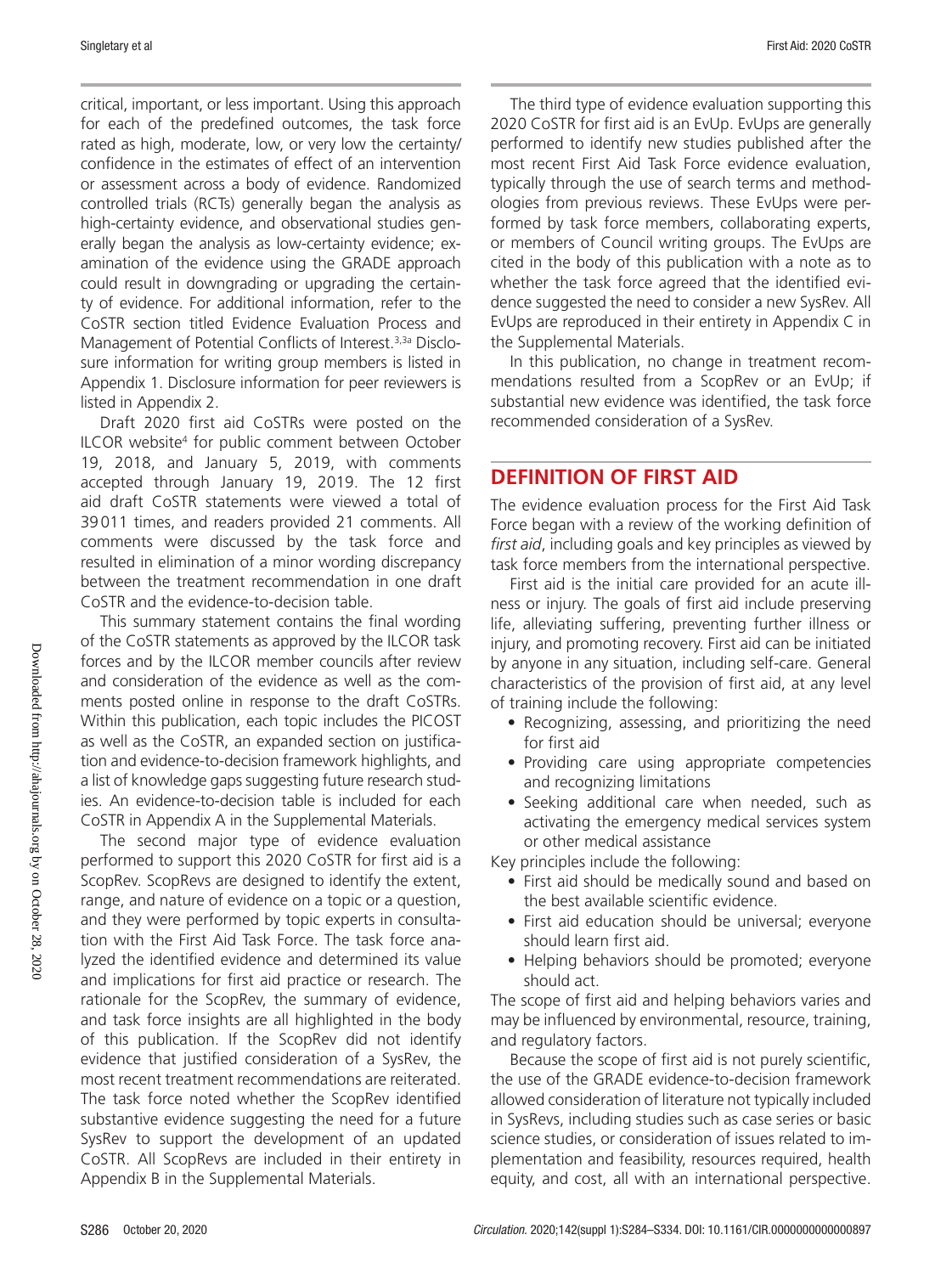For SysRevs and ScopRevs, task force members considered and discussed these aspects with the consensus on science to guide treatment recommendations.

# **SELECTION OF TOPICS**

The Chair, Vice Chair, and 15 members of the First Aid Task Force representing 5 ILCOR member councils met in autumn 2017 to review the first aid topics and questions that were evaluated in 2005, 2010, and 2015 as well as past research questions formulated in the PICOST style that were never reviewed. The task force reviewed new questions submitted to the task force after publication of the 2015 first aid CoSTR. Topics were considered based on any identified new evidence that might affect previous ILCOR treatment recommendation strength or direction, new topics identified as priorities for ILCOR member organizations, and topics with areas of controversy. The wording of all PICOST questions was deliberated and, in some cases, updated to reflect recommended changes in the evidence evaluation process after the 2015 CoSTR. An abbreviated literature search was used to determine the volume of new evidence on a topic that might signal a need to rereview a previously evaluated PICOST question. A ranked scored priority list of questions was then created.

# **SELECTION OF TYPE OF REVIEW**

The general evidence evaluation process for first aid started with 5 of the top-ranked first aid questions that were related to the control of life-threatening bleeding. These were combined and expanded to form a complex PICOST, a collection of questions (ie, rather than a single question) assigned to a knowledge synthesis unit for a systematic review with assistance from task force content experts. The size and complexity of this review led to formation of 4 separate CoSTR topics. Three additional PICOST question topics were prioritized for review by expert systematic reviewers with assistance from content experts within the First Aid Task Force. Five topics underwent SysRevs by task force teams with assistance from approved outside content experts and reviewers. Eight topics were known to have limited new evidence and were selected for ScopRevs. An additional 2 topics underwent EvUps without a SysRev or a ScopRev. New topics are noted in the list of topics.

# **TOPICS REVIEWED IN 2020**

### **First Aid for Medical Emergencies**

• Methods of glucose administration for hypoglycemia (FA 1585: SysRev)

- Dietary sugars for treatment of hypoglycemia (FA 795: EvUp)
- Heatstroke cooling (FA 1548: SysRev)
- Recognition of anaphylaxis by first aid providers (FA 513: ScopRev)
- Second dose of epinephrine for anaphylaxis (FA 500: ScopRev)
- Stroke recognition (FA 801: SysRev)
- Supplementary oxygen in acute stroke (FA 1549: SysRev)
- Early/late aspirin for chest pain (FA 586: SysRev)
- Presyncope (FA 798: SysRev)
- Optimal position for shock (FA 520: EvUp)
- Recovery position (FA 517: ScopRev)

# **First Aid for Trauma Emergencies**

- Control of life-threatening bleeding (combined SysRev):
	- Direct pressure, pressure dressings, pressure points (FA 530)
	- Tourniquet versus direct pressure, tourniquet design, manufactured versus improvised tourniquets (FA 768, 1543, 1549)
	- Hemostatic dressings versus direct pressure or tourniquet, types of hemostatic dressings (FA 769)
	- Hemostatic devices: junctional tourniquets, wound clamp (FA 2019)
- Pediatric tourniquets (FA 768 Peds: ScopRev)
- Concussion recognition (FA 799: ScopRev)
- Manual cervical spine stabilization (FA 1547: ScopRev)
- Cervical spine motion restriction (FA 772: ScopRev)
- Superficial thermal injury dressings (FA 1545: ScopRev)
- Compression wrap (FA 511: SysRev)
- Dental avulsion (FA 794: SysRev)

# **FIRST AID FOR MEDICAL EMERGENCIES**

Important medical first aid topics for 2020 included methods of glucose administration for hypoglycemia, dietary sugars for treatment of hypoglycemia, cooling for heatstroke and exertional hyperthermia, recognition of anaphylaxis, second dose of epinephrine for anaphylaxis, stroke recognition, use of supplementary oxygen for acute stroke, early and late aspirin administration for chest pain, immediate interventions for presyncope, and optimal position for shock and recovery position. The recommendations stemming from the review of cooling for heatstroke are particularly relevant in light of increased risk of both heatstroke and exertional hyperthermia worldwide.

ScopRevs included topics with known limited evidence such as the recognition of anaphylaxis and cervical spine motion restriction and manual stabilization. These ScopRevs did not identify new literature to justify new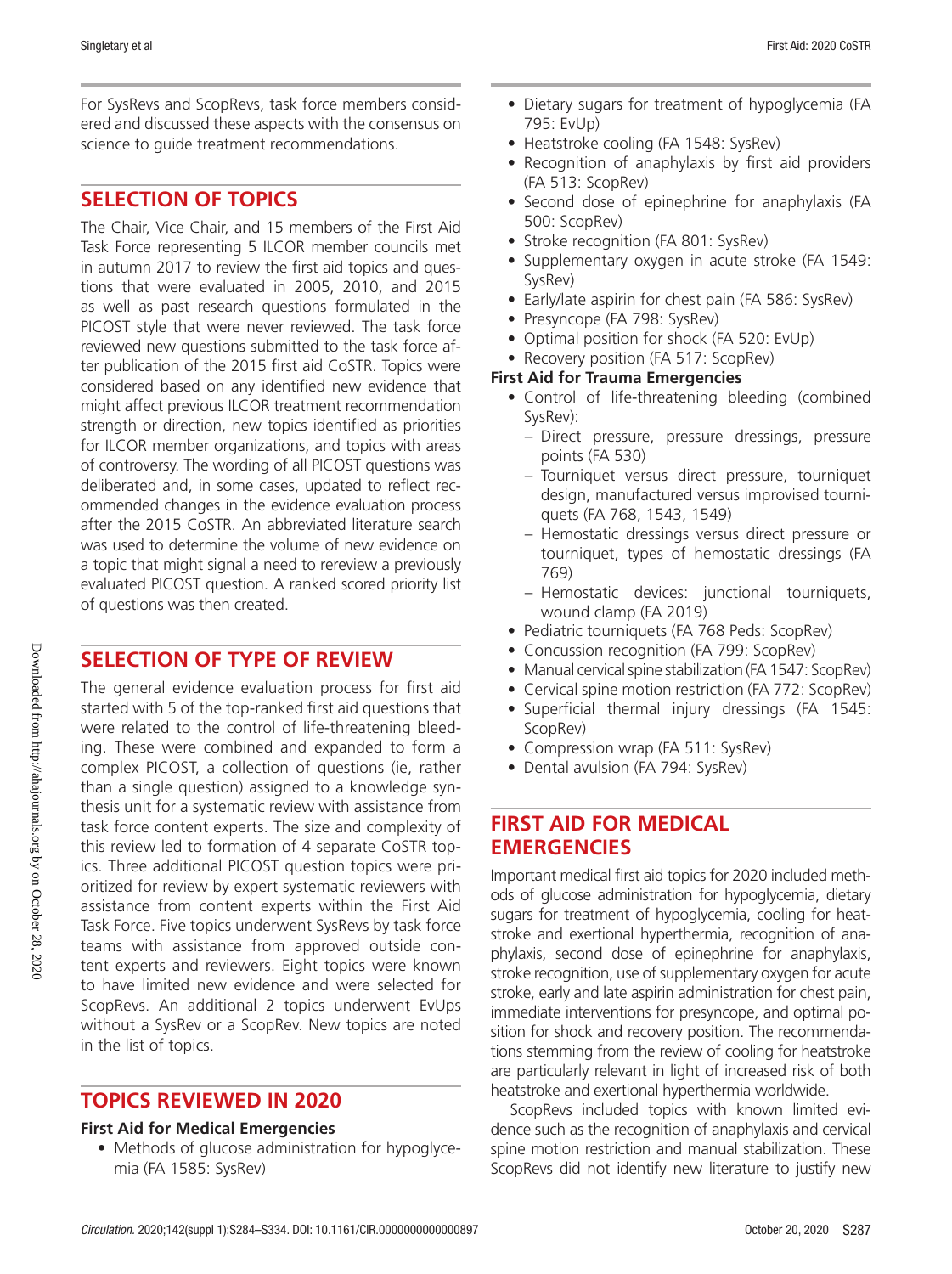SysRevs or consideration of a change in the corresponding 2015 first aid treatment recommendations. However, the ScopRev on the use of a recovery position was unique in that the target population of interest was changed from "persons who are unresponsive but breathing normally" to "adults and children with decreased level of consciousness caused by medical illness that do not meet criteria for the initiation of rescue breathing or chest compressions (CPR)." This change is intended to represent more typical presentations that will be encountered by first aid providers and may require the use of a recovery position. The goal was to identify evidence that was missed when the search was limited to only those who were unresponsive and breathing normally.

# **Methods of Glucose Administration for Mild Hypoglycemia (FA 1585: SysRev)**

### *Rationale for Review*

The most recent CoSTR on this topic was published in 20155,6 and was developed in conjunction with a SysRev, published in 2017, $<sup>7</sup>$  of dietary forms of glucose</sup> compared with glucose tablets to treat symptomatic hypoglycemia. For 2020, the task force prioritized a SysRev, completed in 2019,<sup>8</sup> of methods of glucose administration in first aid for suspected hypoglycemia.

### *Population, Intervention, Comparator, Outcome, Study Design, and Time Frame*

- Population: Adults and children with suspected hypoglycemia (out-of-hospital setting) (*Note:* Neonates are excluded because we believe the identification of hypoglycemia in this age group requires specialized diagnostic and treatment processes well beyond first aid.)
- Intervention: Administration of glucose by any enteral route appropriate for use by first aid providers
- Comparator: Administration of glucose by another enteral route appropriate for use by first aid providers
- Outcome:
	- Resolution of symptoms (critical), defined as the reversal of the initial symptoms as reported by the person with suspected hypoglycemia (dichotomous outcome; yes/no)
	- Time to resolution of symptoms (critical), defined as the time from the administration of the sugar containing solution until the symptoms resolved (continuous outcome)
	- Blood or plasma glucose concentration at 20 minutes (critical), defined as the glucose concentration measured 20 minutes after the administration of the sugar substrate (continuous outcome) or as evidence of blood or plasma glucose elevation at 20 minutes (dichotomous outcome; yes/no)
- Resolution of hypoglycemia (important), defined as elevation of the blood glucose concentration above the authors' threshold for determining hypoglycemia (dichotomous outcome; yes/no)
- Time to resolution of hypoglycemia (important), defined as the time from the administration of the sugar containing solution until the blood glucose concentration rose above the threshold for the authors' definition of hypoglycemia (continuous outcome)
- Any adverse event (important); any event resulting from the administration of sugar, as defined by the study authors (eg, aspiration)
- Administration delay (important), defined as the delay in administering the sugar as a result of the administration arm (dichotomous outcome; yes/no)
- Study design: Randomized and nonrandomized clinical trials; observational studies were included; unpublished studies (eg, conference abstracts, trial protocols, methods papers) were excluded
- Time frame: All years and all languages were included provided there was an English abstract to December 22, 2017, with an update performed on July 11, 2018.

Studies were included if glucose, table sugar (sucrose), or liquid sugar (eg, corn syrup) was administered by any enteral route appropriate for use by first aid providers (buccal [inserted on the mucosa inside the cheek], sublingual [under the tongue], oral [on top of the tongue]). Glucose and sugar formulations could include spray, gel, liquid, paste, syrup, or tablet form. Buccal administration was defined as application to the cheek mucosa and sublingual administration as application under the tongue, both without swallowing. Mild hypoglycemia was defined as the typical early signs and symptoms of hypoglycemia but with preserved ability to swallow and follow commands.

International Prospective Register of Systematic Reviews (PROSPERO) Registration: CRD42018088637

### *Consensus on Science*

The SysRev identified 4 studies enrolling a total of 83 participants: 2 RCTs, studying children<sup>9</sup> and adults<sup>10</sup> with hypoglycemia, and 2 nonrandomized crossover studies with healthy volunteers.<sup>11,12</sup>

One RCT<sup>9</sup> compared sublingual sugar administration (2.5 g of wet sugar under the tongue) with oral administration (2.5 g of sugar on the tongue) in a specific group of 42 children between 1 and 15 years of age with clinical signs and symptoms of acute malaria or respiratory tract infections and blood glucose concentrations between 50 and 80 mg/dL (2.8–4.4 mmol/L) after overnight fasting. This study did not include children with severe clinical signs and symptoms of hypoglycemia. Blood glucose was measured every 20 minutes for up to 80 minutes after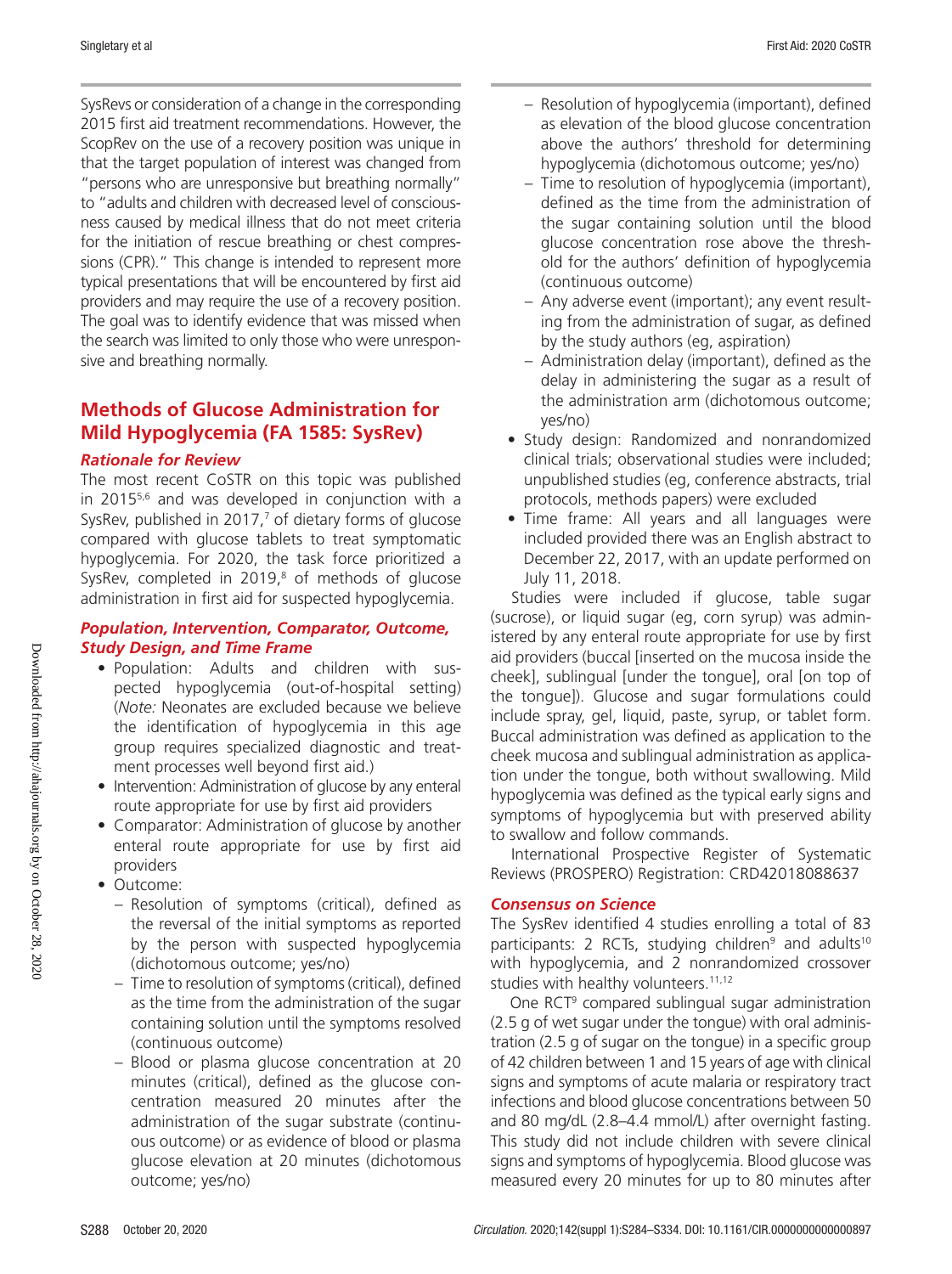treatment. The authors reported a significant increase in blood glucose concentrations measured at 20 minutes after sublingual sugar administration compared with blood glucose concentrations measured at 20 minutes after oral sugar administration. A significant decrease in the time to resolution of hypoglycemia and a higher likelihood of resolution of hypoglycemia (ie, reaching a blood glucose concentration of 90 mg/dL [5.0 mmol/L] or greater during the study period) at 80 minutes after treatment was reported after sublingual sugar administration, compared with oral sugar administration. No adverse events were reported in either group. No evidence was identified to address resolution of symptoms, time to resolution of symptoms, or treatment delay.

Two nonrandomized crossover studies compared buccal glucose administration with oral administration.11,12 The first study looked at 16 healthy fasting adult volunteers who received 10 glucose spray doses (5 doses to the buccal mucosa of each cheek, totaling 0.84 g glucose) compared with a 6 g dextrose tablet to be chewed and swallowed.<sup>11</sup> In the second study of 7 adults, researchers provided 15 g of instant glucose, placed between the teeth and the buccal mucosa of the cheek of each subject, and compared results with 15 g of instant glucose to be swallowed. The subjects who received buccal glucose were encouraged not to swallow.12 Buccal spray glucose resulted in a lower plasma glucose concentration at 20 minutes after administration compared with the chewed dextrose tablet, $11$  and buccal instant glucose (ie, placed against inside cheek) resulted in fewer participants with an increased blood glucose concentration at 20 minutes.12 Thus, both studies favored oral/swallowed glucose. No evidence was identified to address resolution of symptoms, time to resolution of symptoms, resolution of hypoglycemia, time to resolution of hypoglycemia, or any adverse event or treatment delay.

Finally, 1 RCT with 18 adults with insulin-dependent diabetes and insulin-induced hypoglycemia compared the oral administration of 15 g of glucose supplied as 40 g of a 40% dextrose gel (6 adults), with the oral/swallowed administration of glucose (either a 15 g glucose tablet to be chewed and swallowed without water (6 adults), or a solution of 15 g glucose in 150 mL of water, swallowed (6 adults).<sup>10</sup> In this study, researchers noted that the dextrose gel adhered to the mucosa and was not completely swallowed; for this reason, this administration form is labeled as combined oral and buccal mucosal administration in this review. At 20 minutes or less after the glucose administration, no improvement was identified for either route in the resolution of symptoms or in plasma glucose concentration. No evidence was identified to address time to resolution of symptoms, resolution of hypoglycemia, time to resolution of hypoglycemia, or any adverse event or treatment delay.

All evidence was of low to very low certainty. All studies were downgraded for risk of bias and imprecision. The nonrandomized trials were also downgraded

for indirectness. Table 1 provides a summary of evidence for the Consensus on Science for Methods of Glucose Administration.

We did not identify any studies testing the rectal administration of glucose.

### *Treatment Recommendations*

We recommend the use of oral/swallowed glucose for adults and children with suspected hypoglycemia who are conscious and able to swallow (strong recommendation, very low-certainty evidence).

We suggest against buccal glucose administration compared with oral/swallowed glucose administration for adults and children with suspected hypoglycemia who are conscious and able to swallow (weak recommendation, very low-certainty evidence).

If oral glucose (eg, tablet) is not immediately available, we suggest a combined oral and buccal glucose (eg, glucose gel) administration for adults and children with suspected hypoglycemia who are conscious and able to swallow (weak recommendation, very low-certainty evidence).

We suggest the use of sublingual glucose administration for suspected hypoglycemia for children who may be uncooperative with the oral (swallowed) glucose administration route (weak recommendation, very low-certainty evidence).

### *Justification and Evidence-to-Decision Framework Highlights*

The limited evidence available for this review was supplemented by task force discussions and summarized in 3 accompanying evidence-to-decision tables (Supplement Appendix A-1, evidence-to-decision table for buccal glucose compared with oral swallowed glucose; Supplement Appendix A-2, evidence-to-decision table for oral-buccal glucose compared with oral swallowed glucose; Supplement Appendix A-3, evidence-to-decision table for sublingual glucose compared with oral swallowed glucose).

The task force recommends the use of oral/swallowed glucose for adults and children with suspected hypoglycemia who are conscious and able to swallow. This does not imply that in a standard first aid setting, other routes such as buccal or sublingual glucose administration cannot be used, but it does suggest that oral/swallowed glucose be the initial choice in awake adults and children who are able to swallow. No identified studies compared sublingual with buccal administration.

The identified evidence for sublingual glucose administration comes from only 1 study in a group of children with clinical signs of acute malaria or respiratory tract infections. Sublingual administration is favored in this specific population, but whether the results are applicable in a wider population is uncertain. Therefore, the task force suggests the use of sublingual administration of glucose for resource-limited settings in populations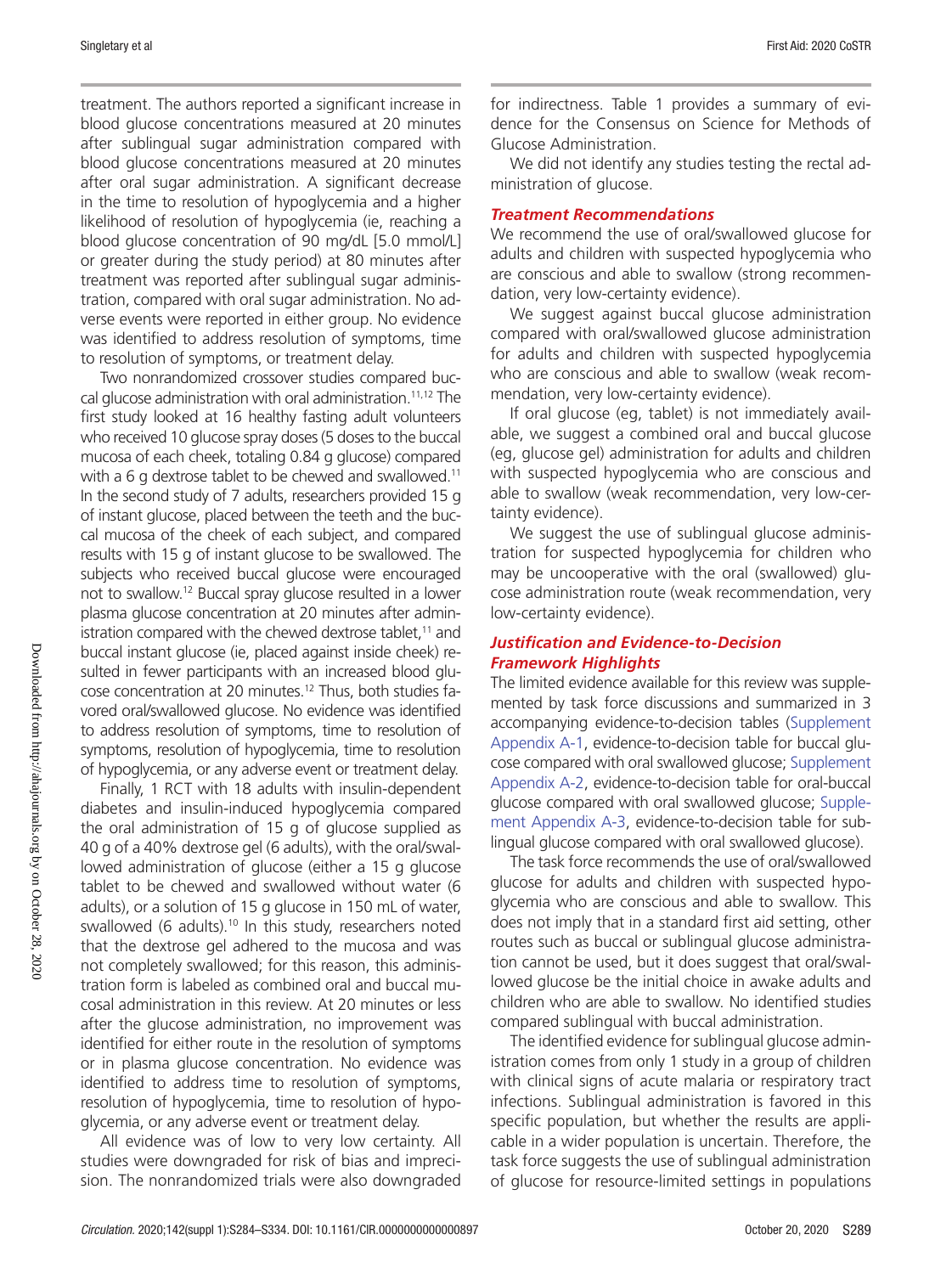| <b>Outcomes</b>                                                  | Intervention:<br>Comparison                                                     | <b>Participants</b><br>(Number of<br>Studies) | RR (95% CI)           | <b>Certainty of</b><br><b>Evidence (GRADE)</b> | <b>Risk With Control</b>                                                                         | <b>Risk With Intervention</b>                                                                                             |
|------------------------------------------------------------------|---------------------------------------------------------------------------------|-----------------------------------------------|-----------------------|------------------------------------------------|--------------------------------------------------------------------------------------------------|---------------------------------------------------------------------------------------------------------------------------|
| Resolution of<br>symptoms within 20<br>min (critical)            | Combined oral and<br>buccal versus oral/<br>swallowed glucose<br>administration | $18(1)^{10}$                                  | $0.36$ (0.12 to 1.14) | Very low                                       | 917 per 1000                                                                                     | 330 per 1000 (110 to<br>$1000$ )                                                                                          |
| Blood or plasma<br>glucose concentration<br>at 20 min (critical) | Sublingual<br>versus oral/<br>swallowed glucose<br>administration               | 42 $(1)^9$                                    |                       | Very low                                       | The mean blood/<br>plasma glucose<br>concentration at 20<br>min was 76 mg/dL<br>$(4.2$ mmol/L)   | The MD was 17 mg/dL<br>(0.94 mmol/L) higher<br>(4.4 mg/dL [0.24 mmol/L]<br>higher to 29.6 mg/dL<br>[1.64 mmol/L] higher)  |
|                                                                  | Buccal versus oral/<br>swallowed glucose<br>administration                      | $16(1)^{11}$                                  |                       | Very low                                       | The mean blood/<br>plasma glucose<br>concentration at 20<br>min was 112 mg/dL<br>$(6.16$ mmol/L) | The MD was 14.4 mg/dL<br>(0.79 mmol/L) lower (17.5)<br>mg/dL [0.97 mmol/L]<br>lower to 11.4 mg/dL<br>[0.63 mmol/L] lower) |
| Increased blood<br>glucose at 20 min<br>(critical)               | Buccal versus oral/<br>swallowed glucose<br>administration                      | $7(1)^{12}$                                   | 0.07 (0.00 to 0.98)   | Very low                                       | 1000 per 1000                                                                                    | 70 per 1000 (0 to 980)                                                                                                    |
| Resolution of<br>hypoglycemia within<br>20 min (important)       | Sublingual<br>versus oral/<br>swallowed glucose                                 | 42 $(1)^9$                                    | 1.26 (0.91 to 1.74)   | Very low                                       | 467 per 1000                                                                                     | 205 per 1000 (44 to 983)                                                                                                  |
| Resolution of<br>hypoglycemia within<br>80 min (important)       | administration                                                                  |                                               | 2.10 (1.24 to 3.54)   | Very low                                       | 733 per 1000                                                                                     | 14 per 1000 (0 to 252)                                                                                                    |
| Time to resolution<br>of hypoglycemia<br>(important)             | Sublingual<br>versus oral/<br>swallowed glucose<br>administration               | 42 $(1)^9$                                    |                       | Very low                                       | The mean time<br>to resolution of<br>hypoglycemia was<br>80 min                                  | The MD was 51.5 min<br>lower<br>(58 min lower to 45 min<br>lower)                                                         |
| Adverse events<br>(important)                                    | Sublingual<br>versus oral/<br>swallowed glucose<br>administration               | 42 $(1)^9$                                    |                       | Very low                                       |                                                                                                  | No adverse events were reported in either group                                                                           |

#### **Table 1. Summary of Studies of Methods of Glucose Administration**

GRADE indicates Grading of Recommendations, Assessment, Development, and Evaluation; MD, mean difference; and RR, relative risk.

with suspected hypoglycemia where there is concern for the ability to follow commands and swallow.

One study evaluated the use of glucose gel placed on the buccal mucosa and then swallowed. It was observed that the gel adhered to the oral mucosa; therefore, the task force elected to consider this as a combined oral and buccal route. The task force recognizes that the findings from this single study are likely unique to glucose gel and may not be extrapolated to other forms of glucose such as sprays or pastes administered buccally and swallowed.

#### *Knowledge Gaps*

Research is needed to evaluate the benefits and risks of different glucose administration routes in adults and children with a diminished level of consciousness who are not able to swallow, particularly when advanced care is unavailable such as in rural or wilderness settings. The use of different forms of sugar, such as sprays, pastes, or gels, should be further investigated.

Additional high-certainty studies are needed to evaluate outcomes after enteral treatment, such as mortality, hospital discharge, or need for hospitalization.

# **Dietary Sugars for Treatment of Hypoglycemia (FA 795: EvUp)**

This EvUp was performed to identify any relevant evidence published after the most recent SysRev of dietary sugars for the treatment of hypoglycemia<sup>7</sup> and the 2015 First Aid Task Force findings.5,6 This EvUp (see Supplement Appendix C-1) identified no evidence to justify a new SysRev or consider a change in the 2015 treatment recommendation about dietary sugars for treatment of hypoglycemia.

### *Population, Intervention, Comparator, Outcome, Study Design, and Time Frame*

- Population: Adults and children with symptomatic hypoglycemia
- Intervention: Administration of dietary forms of sugar
- Comparator: Standard dose (15–20 g) of glucose tablets
- Outcome: Time to resolution of symptoms, complications, blood glucose level after treatment, hypoglycemia (defined as the persistence of symptoms [yes/no] or recurrence of symptomatic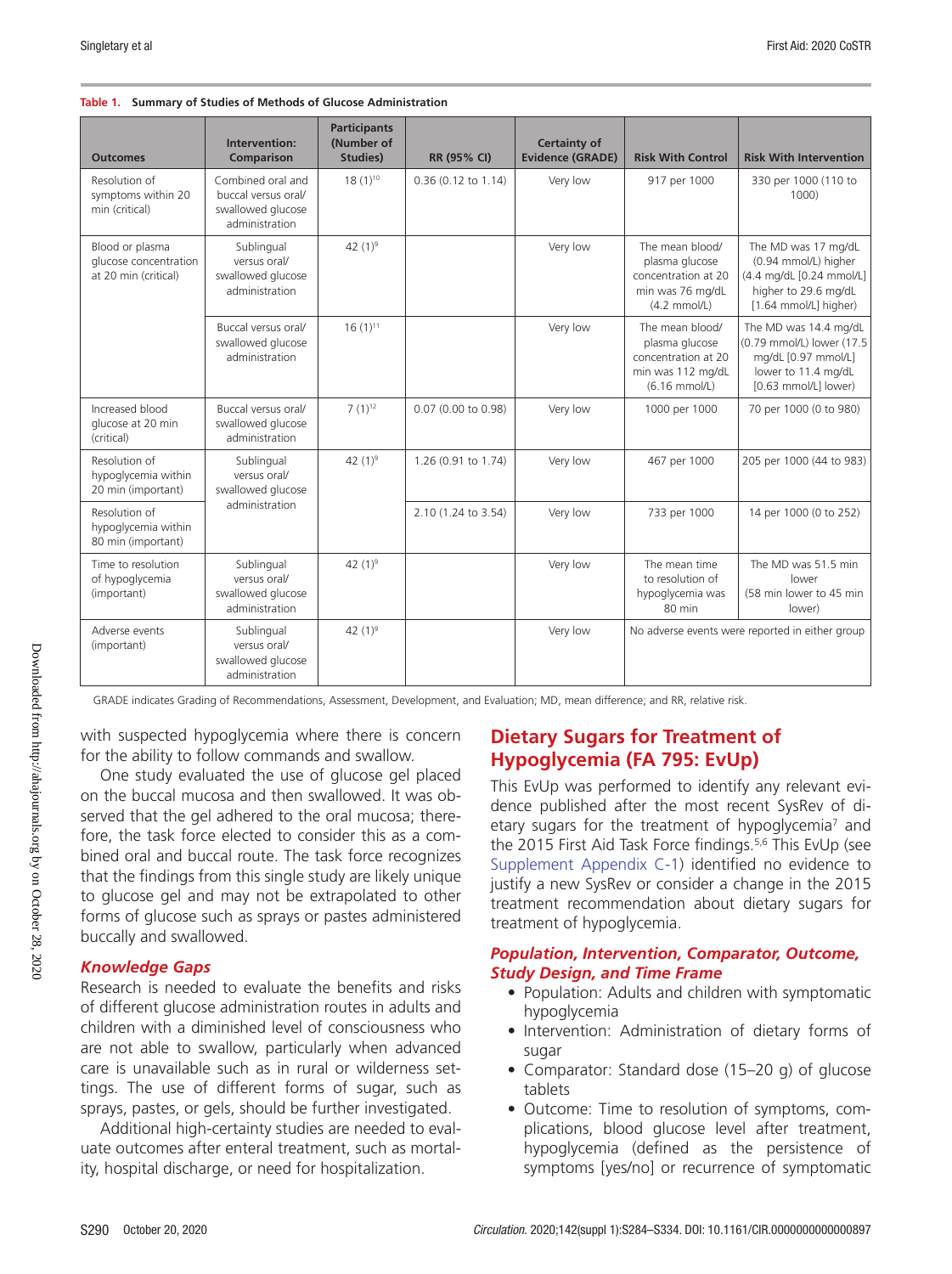hypoglycemia for more than15 minutes after treatment), hospital length of stay

- Study design: RCTs and nonrandomized studies (non-RCTs, interrupted time series, controlled before-and-after studies, cohort studies) were eligible for inclusion; unpublished studies (eg, conference abstracts, trial protocols) were excluded
- Time frame: All years and all languages were included as long as there was an English abstract. We reran the existing search strategy on June 25,

2019.

### *Treatment Recommendations*

This treatment recommendation (below) is unchanged from 2015.5,6

We recommend that first aid providers administer glucose tablets for treatment of symptomatic hypoglycemia in conscious adults and children (strong recommendation, low-quality evidence).

We suggest that if glucose tablets are not available, various forms of dietary sugars such as Skittles, Mentos©, sugar cubes, jelly beans, or orange juice can be used to treat symptomatic hypoglycemia in conscious adults and children (weak recommendation, very low-quality evidence).

There is insufficient evidence to make a recommendation on the use of whole milk, cornstarch hydrolysate, and glucose solution, or glucose gels as compared with glucose tablets for the treatment of symptomatic hypoglycemia.5,6

# **Cooling of Heatstroke and Exertional Hyperthermia (FA 1548: SysRev)**

# *Rationale for Review*

This topic was prioritized for review by the First Aid Task Force based on (a) the importance of the problem, (b) increased number of extreme heat events (heat waves) worldwide, (c) number of major sporting events held in hot climates, and (d) the potential for increased survival and morbidity associated with heatstroke with the use of rapid cooling. The SysRev was completed in 2020.13

### *Population, Intervention, Comparator, Outcome, Study Design, and Time Frame*

- Population: Adults and children (all ages) with heatstroke or exertional hyperthermia; Heatstroke included both exertional and nonexertional (classic) forms; exertional hyperthermia was defined as a core body temperature above 40°C occurring during athletic or recreational activity and influenced by exercise intensity, environmental conditions, clothing, equipment, and individual factors
- Intervention: Any cooling technique (or combination of techniques) appropriate for first aid (conduction, evaporation, convection, or radiation)
- Comparator: Another cooling technique (or combination of techniques) appropriate for first aid; for case series, there will be no comparator or control group; studies without a comparison group will be described narratively
- Outcome: Mortality and rate of body temperature reduction (°C/min or °C/h) were ranked as critical outcomes. Clinically important organ dysfunction, adverse effects (eg, overcooling, hypothermia, injury), and hospital length of stay were ranked as important outcomes.
- Study design: RCTs and nonrandomized studies (non-RCTs, interrupted time series, controlled before-and-after studies, cohort studies), case series of 5 or more were eligible for inclusion. Case series cannot provide high-level evidence, particularly without a comparator group; however, they provide direct evidence about hyperthermic patients in comparison with the indirect evidence derived when using healthy volunteers. Unpublished studies (eg, conference abstracts, trial protocols) were excluded.
- Time frame: All years and all languages were included; unpublished studies (eg, conference abstracts, trial protocols) were excluded. Literature search was updated July 11, 2019.
- PROSPERO Registration: CRD42019128445

# *Consensus on Science*

The SysRev identified 12 different interventions for cooling. Most of the included studies that compared cooling techniques involved small groups of healthy adults with exertional hyperthermia, providing indirect evidence to determine the effectiveness of cooling techniques for heatstroke. The direct evidence about cooling for heatstroke was based on both cohort studies and case series. The included studies used core temperature measurements (eg, rectal and esophageal). For all studies, *passive cooling* was by conduction without a heat source or an active cooling intervention. All other methods of cooling (see Table 2) that actively remove heat from a patient's body were considered *active cooling*. Cooling by water immersion was conducted in a variety of shallow inflatable, rigid or semirigid tubs with the person's whole body placed in the tub with water covering the torso or up to the neck.

For the critical outcome of mortality (with the exception of ice-water immersion) and the important outcomes of clinically important organ dysfunction, adverse events, and hospital length of stay, there were no comparator studies evaluating any cooling techniques. A summary of the outcome mean weighted cooling rate by method is found in Table 2.

Many studies of cooling techniques failed to show a significant mean difference in (MD) rate of cooling; these are summarized in Table 3. The following text summarizes the studies where comparison of cooling techniques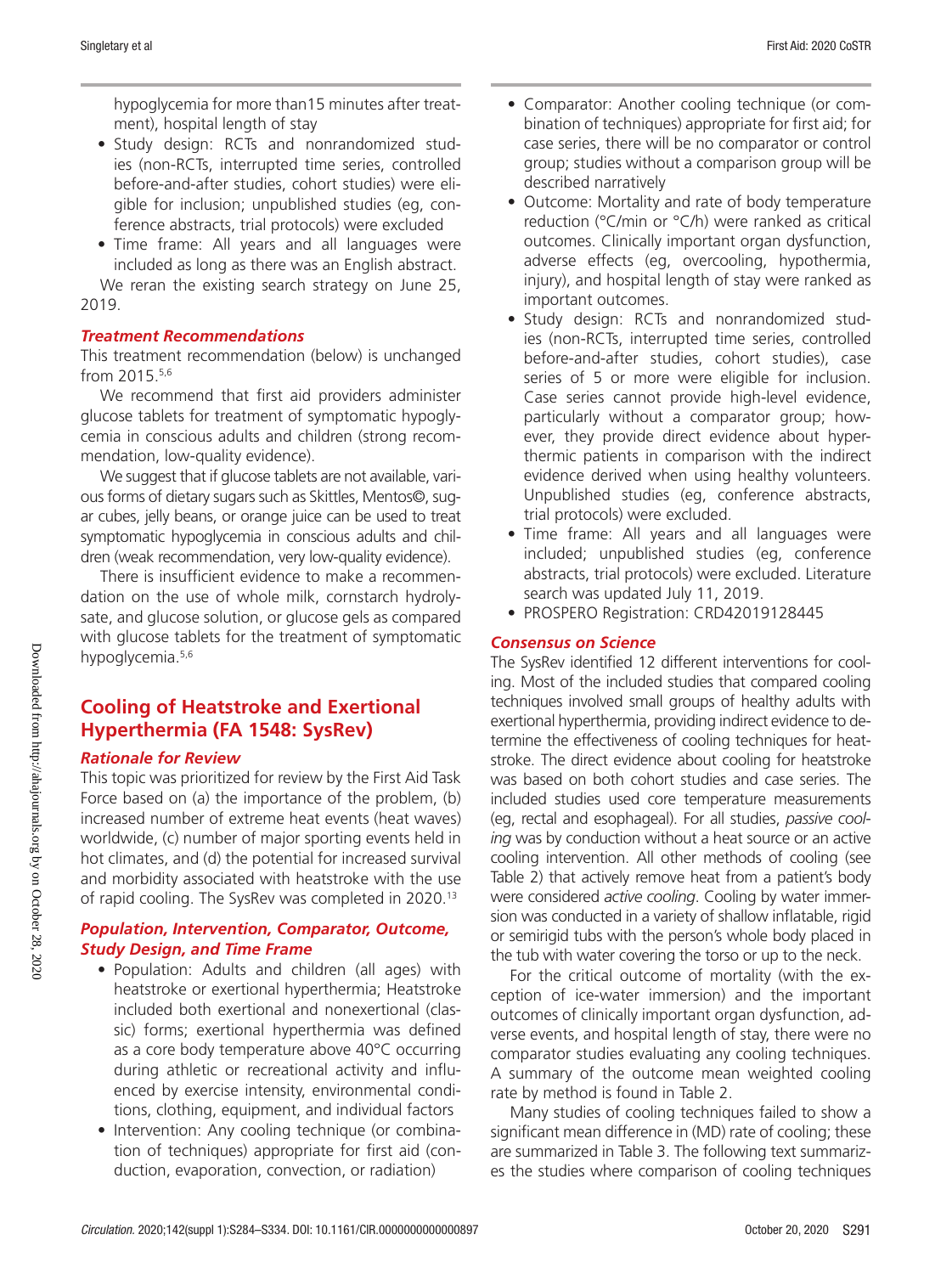#### **Table 2. Mean Weighted Cooling Rate (°C/min) by Cooling Method**

| <b>Cooling Method</b>                                 | Weighted<br>Average* | Variance | <b>Standard Deviation</b> | Min-Max         | <b>References</b>                                                     |
|-------------------------------------------------------|----------------------|----------|---------------------------|-----------------|-----------------------------------------------------------------------|
| Ice-water immersion (1°C-5°C water), n=111            | 0.20                 | $\Omega$ | 0.07                      | $0.14 - 0.35$   | $a^{14-20}$                                                           |
| Temperate water immersion (20°C-26°C water), n=47     | 0.16                 | 0.02     | 0.13                      | $0.06 - 0.41$   | $h^{17,20-23}$                                                        |
| Cold-water immersion (14°C-17°C water), n=110         | 0.14                 | 0.03     | 0.18                      | $0.04 - 0.62$   | $C$ <sup>14,20-32</sup>                                               |
| Colder-water immersion (9°C-12°C), n=59               | 0.14                 | $\Omega$ | 0.07                      | $0.04 - 0.25$   | $120, 23, 29 - 31, 33$                                                |
| Commercial cold packs n=41                            | 0.14                 | 0.01     | 0.12                      | $0.03 - 0.17$   | $A^{34-36}$                                                           |
| Shower (20 $°C$ ) n=17 $t$                            | 0.07                 | $\sim$   | 0.03                      |                 | f37                                                                   |
| Ice sheets (3°C) and towels n=47                      | 0.06                 | $\Omega$ | 0.01                      | $0.05 - 0.06$   | $Q^{24,33,38}$                                                        |
| Hands and feet cold-water immersion (16°C-17°C), n=62 | 0.05                 | $\Omega$ | 0.05                      | $0.02 - 0.16$   | h <sup>24,29,39-42</sup>                                              |
| Cooling vests and jackets n=81                        | 0.04                 | $\Omega$ | 0.01                      | $0.02 - 0.05$   | $139,43 - 47$                                                         |
| Cold intravenous fluids (4°C) n=17                    | 0.04                 | $\Omega$ | 0.01                      | $0.06 - 0.07$   | $i^{36,48}$                                                           |
| Passive cooling (20°C-39°C ambient) n=391             | 0.04                 | $\Omega$ | 0.03                      | $-0.01$ to 0.12 | $k$ 14-16, 18, 19, 22, 24, 25, 27-<br>32, 34, 35, 37-42, 44-47, 49-53 |
| Fanning n=9 <sup>+</sup>                              | 0.04                 | $\sim$   | $\mathbf 0$               |                 | 39                                                                    |
| Hand-cooling devices n=29                             | 0.03                 | $\Omega$ | 0.01                      | $0.02 - 0.04$   | m46,49,53                                                             |
| Evaporative cooling n=50                              | 0.03                 | $\Omega$ | 0.03                      | $-0.01$ to 0.06 | n <sup>24,34,36,52</sup>                                              |

Note: All are active cooling techniques with the exception of passive cooling. \*Rounded to 2 decimal places.

†Unweighted.

demonstrated superiority of 1 technique compared with another.

### *Cold-Water Immersion (14°C–15°C/57.2°F–59°F)*

For the critical outcome of rate of core body temperature reduction, we identified low-certainty evidence (downgraded for risk of inconsistency and indirectness) from 7 non-RCTs comparing cold-water immersion (14°C–15°C/57.2°F–59°F) of the torso with passive cooling,14,22,24,25,27,28,32 recruiting 143 adults with exertional hyperthermia. Researchers reported a faster rate of body temperature reduction associated with cold-water immersion of the torso compared with passive cooling (MD range from 0.01°C/min–0.10°C/min). The substantial heterogeneity across studies precluded pooled estimate of the MD in rate of core body temperature reduction for all studies evaluating cold-water immersion.

### *Cold-Water Immersion of Hands and Feet (10°C–17°C/ 50.0°F–62.6°F)*

For the critical outcome of rate of core body temperature reduction, we identified moderate-certainty evidence (downgraded for risk of indirectness) from 6 controlled trials<sup>24,29,39-42</sup> recruiting 62 adults with exertional hyperthermia. These studies reported a faster rate of core body temperature reduction with the use of cold-water immersion of the hands and/or feet compared with passive cooling (MD, 0.01°C/min; 95% CI, 0.01–0.01).

### *Colder-Water Immersion (9°C–12°C/48.2°F–53.6°F)*

For the critical outcome of rate of core body temperature reduction, we identified moderate-certainty evidence (downgraded for risk of indirectness) from 3 non-RCTs29–31 recruiting 30 adults with exertional hyperthermia. The authors reported a faster rate of core body temperature reduction associated with the use of colder-water immersion of the torso compared with passive cooling (MD, 0.11°C/min; 95% CI, 0.07–0.15).

Moderate-certainty evidence (downgraded for risk of indirectness) from 1 non-RCT $^{23}$  recruiting 4 adult subjects with exertional hyperthermia also demonstrated a faster rate of core body temperature reduction associated with the use of "colder" water immersion of the torso, compared with temperate water (23.5°C/74.3°F) immersion (MD, 0.08°C/min, 95% CI, 0.02–0.14).

### *Ice-Water Immersion (1°C–5°C/33.8°F–41.0°F)*

For the critical outcome of mortality, we identified very low-certainty evidence (downgraded for risk of imprecision) from 1 small observational cohort study<sup>54</sup> of 23 adults with exertional heatstroke, comparing the prehospital use of ice-water immersion of the torso plus the administration of intravenous 0.9% normal saline at ambient temperature compared with the use of ice bags applied to the axilla. There were no deaths in either group.

For the critical outcome of rate of core body temperature reduction, we identified low-certainty evidence (downgraded for risk of inconsistency and indirectness) from 4 non-RCTs<sup>14,16,18,19</sup> recruiting 54 adults with exertional hyperthermia and low-certainty evidence from 1 prehospital observational cohort study<sup>15</sup> enrolling 21 adult distance runners with exertional heatstroke. These studies reported a faster rate of core body temperature reduction associated with the use of ice-water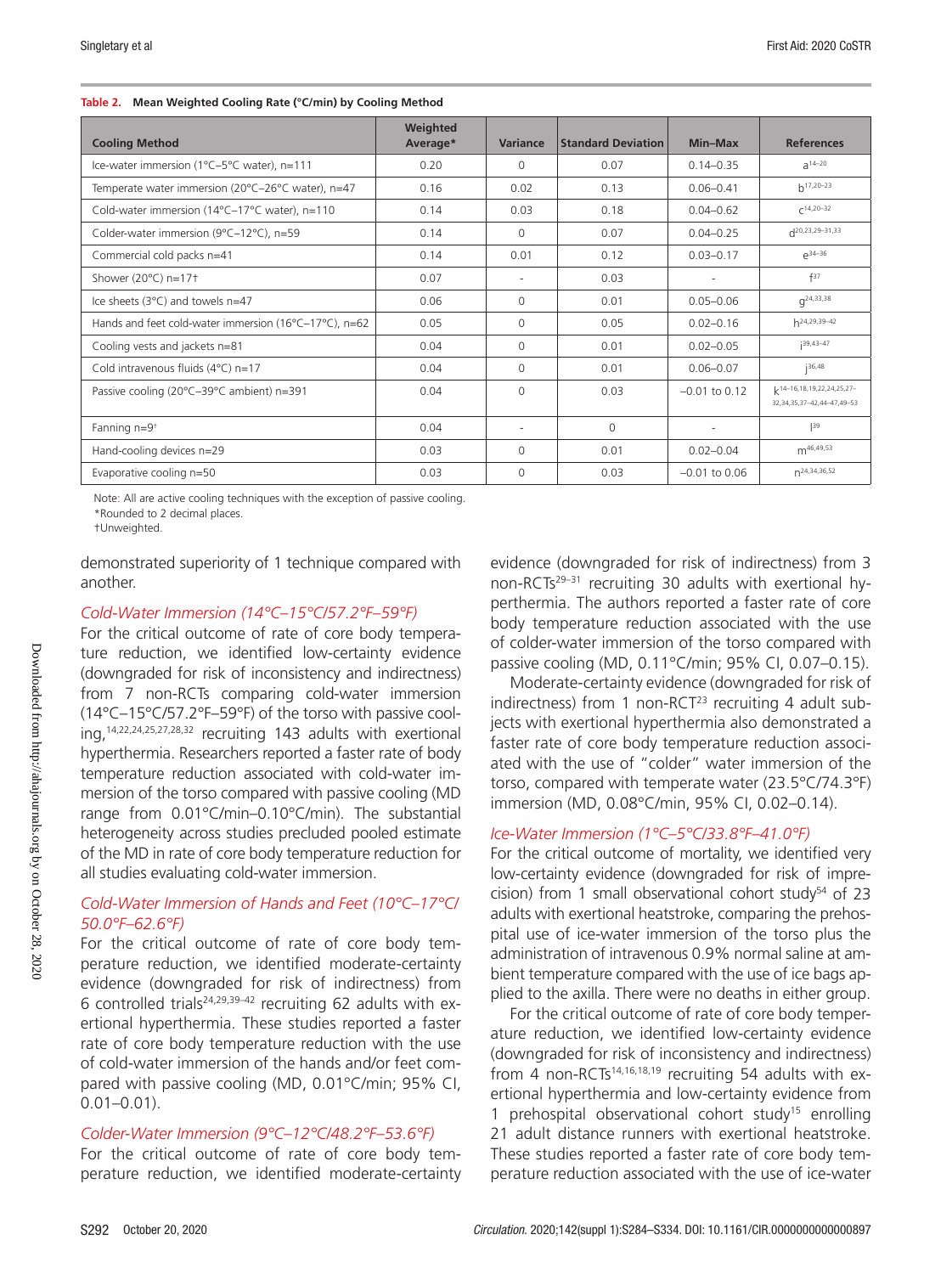| Table 3. Cooling Techniques With Comparisons Not Showing a |
|------------------------------------------------------------|
| Significant Mean Difference in Cooling Rate                |

| Cold-water immersion of the torso compared with temperate-water<br>immersion of the torso (20°C-26°C/68°F-78.8°F) <sup>21,22,26</sup>                                                                        |
|--------------------------------------------------------------------------------------------------------------------------------------------------------------------------------------------------------------|
| Cold-water immersion ( $14^{\circ}$ C/57.2 $^{\circ}$ F) of the torso compared with the use<br>of colder-water immersion (8°C/46.4°F) <sup>26</sup>                                                          |
| Cold-water immersion (14°C/57.2°F) of the torso compared with ice-water<br>immersion (2°C-5°C/35.6°F-41°F) of the torso <sup>14,26</sup>                                                                     |
| Colder-water immersion (9°C/48.2°F) up to the iliac crest compared with<br>passive cooling <sup>50</sup>                                                                                                     |
| Colder-water immersion (10°C-12°C/50.0°F-53.6°F) of the hands/feet<br>compared with the use of colder-water immersion of the torso <sup>29</sup>                                                             |
| Evaporative cooling compared with passive cooling <sup>34,52</sup>                                                                                                                                           |
| Evaporative cooling compared with use of ice packs applied to the neck,<br>axilla, and groin <sup>34,36</sup>                                                                                                |
| Evaporative cooling compared with the use of commercial ice packs<br>applied to the whole body <sup>34</sup>                                                                                                 |
| Evaporative cooling combined with the use of commercial ice packs to the<br>neck, axilla, and groin compared with passive cooling <sup>34</sup> and evaporative<br>cooling alone <sup>34</sup>               |
| Evaporative cooling compared with the administration of intravenous<br>0.9% normal saline at 20°C/68.0°F <sup>36</sup>                                                                                       |
| Ice-sheet application (bed sheets soaked in ice water kept at 3°C/37.4°F)<br>and towels soaked in ice water kept at 14°C/57.2°F, respectively, to the<br>body compared with passive cooling <sup>24,38</sup> |
| Ice-sheet application (sheets soaked in ice and water at 5°C-10°C/41.0°F-<br>50°F) to the body compared with colder-water immersion (5°C-<br>10°C/41.0°F-50°F) <sup>33</sup>                                 |
| Commercial ice packs to the neck, groin, and axilla compared with passive<br>cooling <sup>34,35</sup>                                                                                                        |
| Commercial ice packs to the whole body compared with passive cooling <sup>34</sup>                                                                                                                           |
| Fanning alone compared with passive cooling <sup>24,39</sup>                                                                                                                                                 |
| Hand-cooling devices compared with passive cooling <sup>46,49,53</sup>                                                                                                                                       |
| A commercial cooling jacket compared with passive cooling <sup>44,46</sup>                                                                                                                                   |
| Various cooling vests compared with passive cooling <sup>24,39,44,45,47</sup>                                                                                                                                |
| Reflective blankets compared with passive cooling <sup>51</sup>                                                                                                                                              |
| Administration of 2 L of intravenous 0.9% normal saline at 20°C/68°F over<br>20 minutes compared with the use of ice packs to the neck, axilla, and<br>aroin <sup>36</sup>                                   |
| Administration of 2 L of cold (4°C/39.2°F) intravenous 0.9% normal<br>saline over 30 minutes compared with 2 L of intravenous normal saline at                                                               |

immersion of the torso (1°C–5°C/33.8°F–41.0°F) compared with passive cooling (MD range from 0.06°C– 0.23°C/min). The high heterogeneity across studies precluded calculation of a pooled estimate of the difference in mean rates of body temperature reduction.

We also identified moderate-certainty evidence (downgraded for risk of indirectness) from 2 prehospital non-RCTs<sup>17,26</sup> recruiting 27 adults with exertional hyperthermia. These studies reported a faster rate of core body temperature reduction associated with the use of ice-water torso immersion (2°C/35.6°F) compared with temperate-water torso immersion (20°C–26°C/68.0°F– 78.8°F) (MD, 0.14°C/min; 95% CI, 0.09–0.18).

Finally, we identified low-certainty evidence from 1 small observational cohort study<sup>54</sup> of 23 adults with exertional heatstroke. This study reported a faster rate of core body temperature reduction associated with the use of ice-water torso immersion plus administration of intravenous 0.9% normal saline compared with use of ice packs to the axilla (MD, 0.06°C/min; 95% CI, 0.01–0.11).

#### *Evaporative Cooling and Alternative Cooling Devices*

We identified several studies evaluating evaporative cooling (with use of mist and fan or fan alone), ice sheets, hand-cooling devices, cooling vests and jackets, and reflective blankets that identified no significant MD in cooling rates compared with alternative cooling methods. These studies are also included in Table 3.

#### *Commercial Ice Packs*

For the critical outcome of rate of core body temperature reduction, we identified moderate-certainty evidence (downgraded for risk of indirectness) from 1 non-RCT<sup>35</sup> recruiting 10 adults with exertional hyperthermia. This small study reported a faster rate of core body temperature reduction associated with the use of commercial ice packs to the facial cheeks, palms, and soles compared with passive cooling (MD, 0.18°C/min; 95% CI, 0.12–0.24).

We identified moderate-certainty evidence (downgraded for risk of indirectness) from 1 controlled trial<sup>35</sup> recruiting 10 adults with exertional hyperthermia that reported a faster rate of core body temperature reduction with the use of commercial ice packs to the facial cheeks, palms, and soles compared with the use of commercial ice packs applied to the neck, groin, and axilla (MD, 0.13°C/min; 95% CI, 0.09–0.17).

#### *Cold Shower (20.8°C/69.4°F)*

For the critical outcome of rate of core body temperature reduction, we identified moderate-certainty evidence (downgraded for risk of indirectness) from 1 non-RCT<sup>37</sup> recruiting 17 adults with exertional hyperthermia that reported a faster rate of core body temperature reduction associated with the use of cold showers compared with passive cooling (MD, 0.03°C/min; 95% CI, 0.01–0.05).

#### *Intravenous Fluids*

With the exception of the single study of ice-water immersion, for the critical outcome of mortality and the important outcomes of clinically important organ dysfunction, adverse events, and hospital length of stay, there were no comparator studies evaluating any of the previously mentioned cooling techniques.

#### *Treatment Recommendations*

For adults with exertional hyperthermia or exertional heatstroke:

22°C/71.6°F48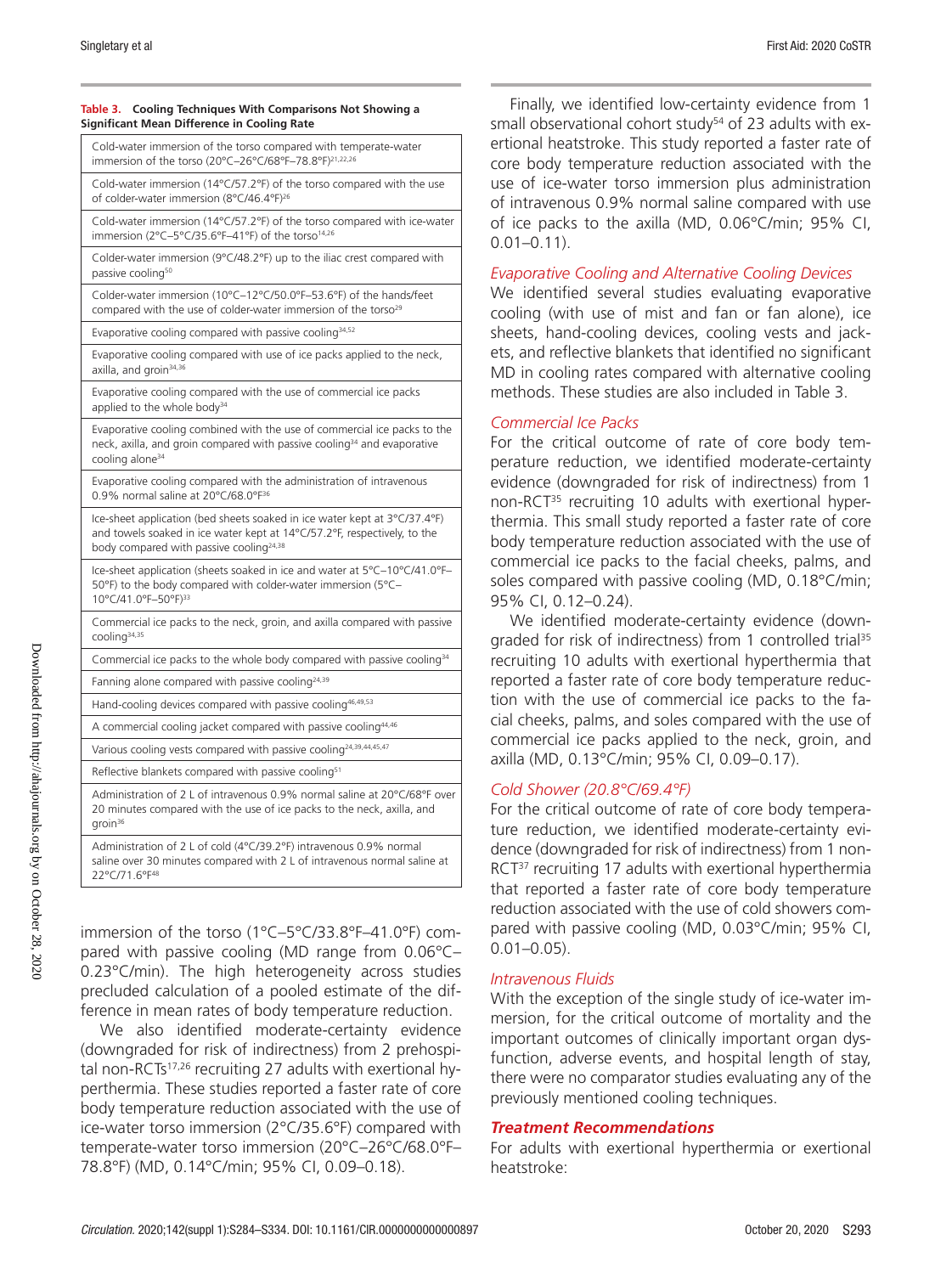We recommend immediate active cooling using whole-body (from the neck down) water-immersion techniques (1°C–26°C/33.8°F–78.8°F) until a core body temperature of less than 39°C/102.2°F is reached (weak recommendation, very low-certainty evidence).

We recommend that where water immersion is not available, any other active cooling technique be initiated (weak recommendation, very low-certainty evidence).

We recommend immediate cooling using any active or passive technique available that provides the most rapid rate of cooling (weak recommendation, very lowcertainty evidence)

For adults with nonexertional heatstroke, we cannot make a recommendation for or against any specific cooling technique compared with an alternative cooling technique.

For children with exertional or nonexertional heatstroke, we cannot make a recommendation for or against any specific cooling technique compared with an alternative cooling technique.

#### *Justification and Evidence-to-Decision Framework Highlights*

In making these recommendations, the First Aid Task Force considered the following points (see Supplement Appendix A-4 for the evidence-to-decision table):

Heat stroke is an emergent condition characterized by severe hyperthermia (>40°C/104°F) and organ dysfunction, typically manifested by central nervous system dysregulation. The target temperature of 39°C/102.2°F was selected because it most closely matched the target temperature of the evaluated published research on cooling for heat stroke and avoids overcooling to a hypothermic state.<sup>20</sup>

The most rapid cooling was achieved using wholebody (from the neck down) immersion in water with temperatures of 1°C–26°C/33.8°F–78.8°F. While there was heterogeneity in cooling rates across different water temperatures, colder water temperatures were associated with faster cooling rates. Cooling rates achieved with water-immersion techniques were faster than other active cooling modalities such as commercial ice packs, cold showers, evaporative cooling, ice sheets and towels, fanning, evaporative cooling, cooling vests, and jackets. However, because confidence intervals overlap for most of the mean weighted cooling rates for cooling techniques studied, we are unable to provide a rank order list. A graph in Supplement Appendix A-4 displays trends in mean weighted cooling rates for cooling techniques evaluated.

The evidence summary consistently reports core body temperature as measured rectally. The unavailability of core rectal temperature measurement should not preclude initiation of whole-body cold-water immersion if available.

With the exception of case series, there were no studies that evaluated cooling techniques for exertional heatstroke. The high morbidity associated with heatstroke creates ethical restraints to using a nontreatment or nonaggressive treatment comparison. In addition, none of the included studies evaluated cooling techniques in children.

We noted that there is wide variability in cooling methods used across different regions and in different settings. Some studies demonstrated feasibility of providing whole-body (from the neck down) cold-water immersion using relatively inexpensive "fit for purpose" equipment or improvised materials, such as inflatable children's pools or tubs in most settings.

The First Aid Task Force expert consensus opinion was that passive cooling (eg, moving the person to a cooler environment) is an essential part of the initial management of exertional hyperthermia and heatstroke. However, it is a slower cooling method compared with most other studied cooling modalities.

Given the clinical consequences of delayed cooling for heatstroke, the task force discussed and agreed that methods to measure core body temperature should be available in first aid settings where there is a high risk of encountering heatstroke, such as sports events, particularly when high ambient temperatures with high humidity are anticipated.<sup>31,54</sup>

The task force recognizes that the optimal immersion time to reduce core temperature to below 39°C/102.2°F is unknown. We considered that even in the absence of core temperature measurement, the use of water immersion, if available, should be continued until symptoms resolve or a reasonable amount of time, such as 15 minutes, has passed, as benefit from water immersion is more likely than harm. To arrive at the 15-minute duration, the task force created scenarios with different initial temperatures and different rates of cooling in an attempt to strike a balance between likely benefits and potential harms. Included studies did not report significant hypothermia or thermal injuries during cold-water immersion across the recommended temperature ranges.

Combinations of techniques associated with slower cooling rates may result in an overall faster cooling rate than any of the techniques used alone, although this has not been studied.

The task force recognizes that the time required to cool a person with heatstroke or exertional hyperthermia will vary with body size, age, and additional factors. A treatment recommendation for specific cooling duration could not be made in the absence of further evidence.

### *Knowledge Gaps*

• There are no prospective comparative studies of cooling techniques for adults and children with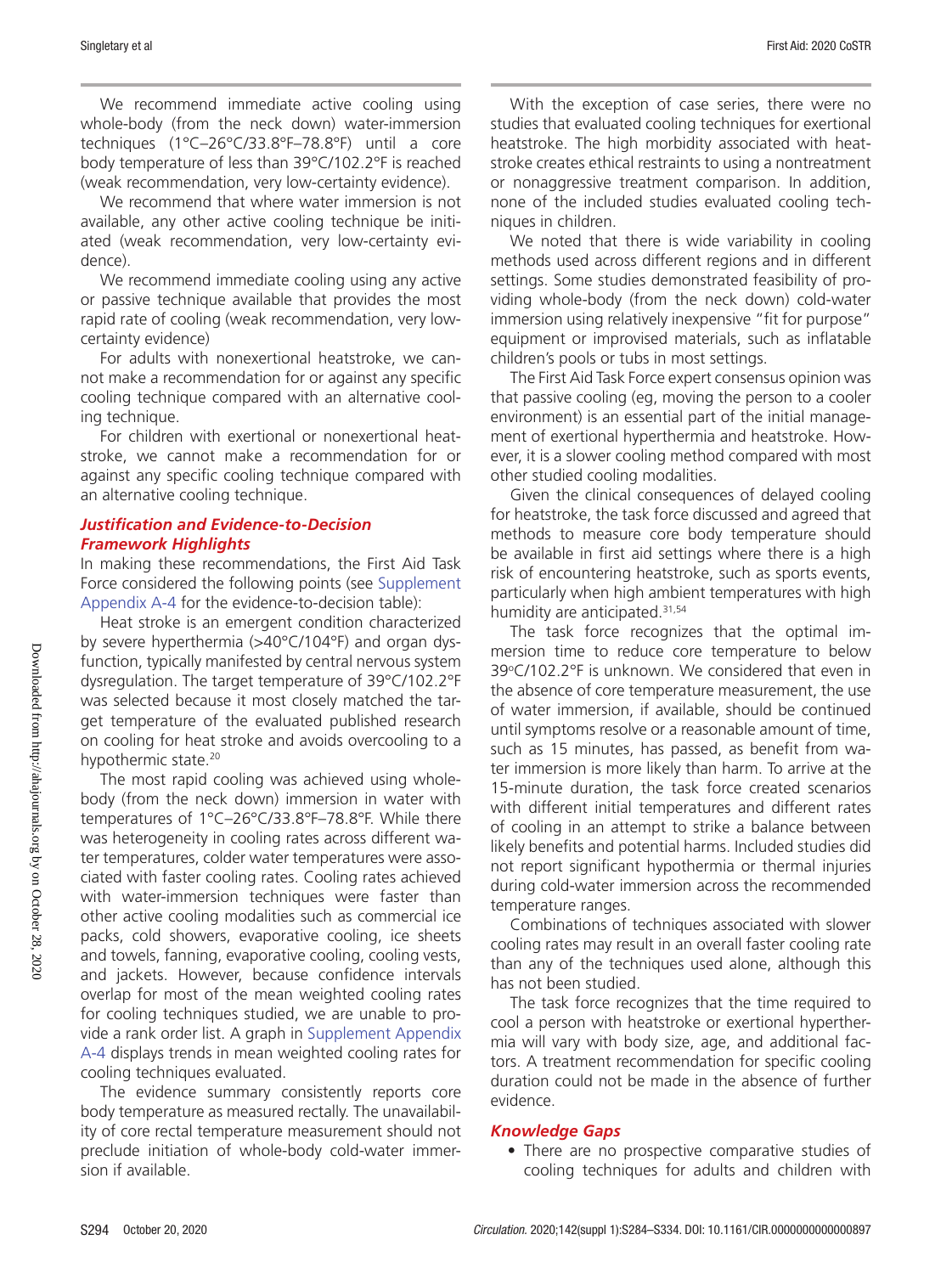exertional or nonexertional (classic) heatstroke, and only a few cohort studies were identified for cooling of exertional stroke.

- There is an urgent need for studies investigating the optimal duration of cooling by cold-water immersion techniques when core body temperature measurement is unavailable.
- Specific pediatric intervention studies for heatrelated illness are lacking.
- There are no comparative studies of combined active-plus-passive cooling techniques (eg, the use of ice packs with evaporative and passive cooling) on rate of cooling and clinical outcomes.
- Research is lacking about the ability of a first aid provider to recognize heatstroke without a core temperature measurement and the educational requirements needed to bridge this gap.

# **Recognition of Anaphylaxis by First Aid Providers (FA 513: ScopRev)**

### *Rationale for Review*

The most recent first aid CoSTR for this topic was published in 2010 and identified very low-certainty evidence from 8 studies highlighting the limited ability of first aid providers to correctly identify anaphylaxis.<sup>55</sup> The First Aid Task Force conducted this ScopRev to identify additional evidence published after 2010, or publications in the gray literature that may require consideration of a new SysRev and revisiting the 2010 treatment recommendations, with a focus on specific symptoms that may improve first aid identification of anaphylaxis.

### *Population, Intervention, Comparison, Outcome, Study Design, and Time Frame*

- Population: Adults and children experiencing anaphylaxis
- Intervention: Description of any specific symptoms to the first aid provider
- Comparator: Absence of any specific description
- Outcome: Anaphylaxis recognition (critical)
- Study design: RCTs and nonrandomized studies (non-RCTs, interrupted time series, controlled before-and-after studies, cohort studies), unpublished studies (eg, conference abstracts, trial protocols) and gray literature were eligible for inclusion.
- Time frame: The published literature was searched through October 22, 2019, and the gray literature search was completed on November 18, 2019.

### *Summary of Evidence*

We did not identify any studies that directly addressed our PICOST. However, we did identify data from 2 prospective randomized trials that suggested the rate of recognition of anaphylaxis may be improved with educational interventions.56,57 Neither study was performed in the first aid setting, but they did include adults (eg, schoolteachers) who often function as first aid providers. See Supplement Appendix B-1 for the full ScopRev and summary of studies identified.

### *Task Force Insights*

Our primary outcome for this ScopRev was anaphylaxis recognition. We did not examine other treatment outcomes such as the time to epinephrine administration that depend on identification of anaphylaxis. The previous version of this PICOST identified low rates of correct identification of anaphylaxis, even among healthcare providers. We did not identify any data to suggest that the presence or absence of any specific symptom may improve the accuracy of recognizing anaphylaxis in the first aid setting. Two different educational interventions were identified that improved the knowledge about anaphylaxis recognition and care, although their use was not tested in a real-life scenario. The studies highlight the key role that education can play in anaphylaxis recognition.

Given these discussion points, combined with the limited additional information identified in this review, the task force did not feel there was sufficient information to pursue a SysRev or to warrant reconsideration of the existing ILCOR treatment recommendations. While outside the scope of this review, education about anaphylaxis recognition, management, and epinephrine administration, especially when applied to clinical scenarios and in the first aid setting, may be considered as the subject of a future SysRev or ScopRev.

#### *Treatment Recommendations*

This treatment recommendation (below) is unchanged from 2010.<sup>55</sup>

First aid providers should not be expected to recognize the signs and symptoms of anaphylaxis without repeated episodes of training and encounters with victims of anaphylaxis.

# **Second Dose of Epinephrine for Anaphylaxis (FA 500: ScopRev)**

### *Rationale for Review*

The 2015 ILCOR Consensus on Science for this topic identified very low-certainty evidence from 9 observational studies evaluating the critical outcomes of resolution of symptoms, adverse effects, and complications of a second dose of epinephrine for anaphylaxis.<sup>5,6</sup> After that review, the ILCOR continuous evidence evaluation process included automated regular database searches for new studies, without identifying results that would suggest the need for a new SysRev. The First Aid Task Force sought to conduct a ScopRev to search for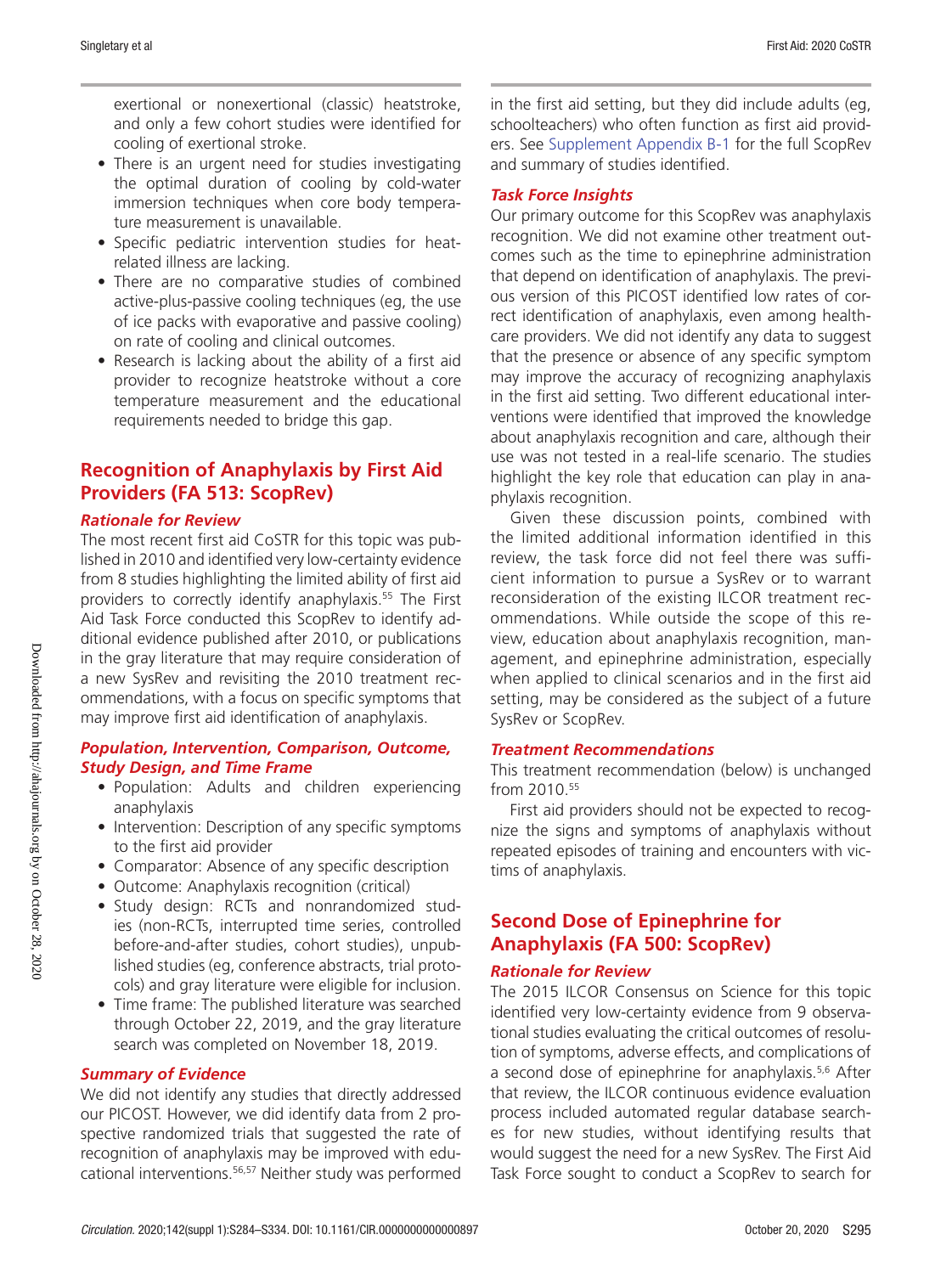additional publications in the gray literature that would support past recommendations or lead to a SysRev.

### *Population, Intervention, Comparison, Outcome, Study Design, and Time Frame*

- Population: Adults and children experiencing anaphylaxis requiring the use of epinephrine
- Intervention: Administration of a second dose of epinephrine
- Comparator: Administration of only 1 dose
- Outcome: Resolution of symptoms (critical), adverse effects (critical), complications (critical)
- Study design: RCTs and nonrandomized studies (non-RCTs, interrupted time series, controlled before-and-after studies, cohort studies), unpublished studies (eg, conference abstracts, trial protocols) and gray literature were eligible for inclusion.
- Time frame: Scoping search strategy: all years and all languages were included as long as there was an English abstract. We reran the existing 2015 PICOST strategy, from January 1, 2014, to October 22, 2019. There were no date restrictions for the gray literature search that was run on November 18, 2019.

### *Summary of Evidence*

Two studies in the healthcare setting were identified from our PubMed search comparing outcomes of patients who received a single dose of epinephrine and those who received a second dose of epinephrine.<sup>58,59</sup> See Supplement Appendix B-2 for the full ScopRev and summary of evidence.

### *Task Force Insights*

We used the outcomes from the 2015 PICOST to perform the search. Alternative outcomes were identified through this ScopRev (eg, hospital admission, time to resolution of symptoms) that may need to be considered in future reviews. In reviewing the publications identified, we noted several studies that sought to determine predictors of the need for repeated doses of epinephrine. While this issue was outside the scope of this review, it is relevant to the field of anaphylaxis management and epinephrine administration and may be the topic of a future SysRev or ScopRev. We did not identify any prospective randomized trials comparing the efficacy of a second dose of epinephrine.

There remains uncertainty around epinephrine dose and the need for a second dose. The task force expressed concern that in some countries, the initial recommended and administered dose of epinephrine is lower than that recommended and administered in other countries, which may be associated with a greater likelihood that a second dose will be needed.

Given these discussion points, combined with the limited additional information identified in this review, the task force did not feel there was sufficient information to alter the existing ILCOR treatment recommendations or to pursue a SysRev.

### *Treatment Recommendation*

This treatment recommendation (below) is unchanged from 2015.5,6

We suggest a second dose of epinephrine be administered by autoinjector to adults and children with severe anaphylaxis whose symptoms are not relieved by an initial dose (weak recommendation, very low-quality evidence).

# **First Aid Stroke Recognition (FA 801: SysRev)**

### *Rationale for Review*

The previous first aid CoSTR about recognition of stroke was published in 2015, $5,6$  but the evidence evaluation did not include a SysRev. Because the prompt recognition of stroke is critical for effective treatment,<sup>60</sup> the First Aid Task Force conducted a SysRev of stroke recognition for first aid providers, and this was completed in 2020.<sup>61</sup>

### *Population, Intervention, Comparator, Outcome, Study Design, and Time Frame*

- Population: Adults with suspected acute stroke
- Intervention: Use of a rapid stroke scoring system, scale, or test
- Comparator: First aid assessment without the use of a rapid stroke scoring system, scale or test
- Outcome:
	- Change time to treatment (eg, symptom onset to hospital/emergency department arrival or hospital admission) (critical)
	- Improved recognition of stroke (critical)
		- High number considered beneficial for observational study
		- High sensitivity and high specificity considered beneficial for diagnosis study
	- Discharge with favorable neurological status (increase considered beneficial) (important)
	- Survival with favorable neurological outcome (increase considered beneficial) (important)
	- Increased public/layperson recognition of stroke signs (important)
- Study design: RCTs and nonrandomized studies (non-RCTs, interrupted time series, controlled before-and-after studies, cohort studies) were eligible for inclusion. Unpublished studies (for example, conference abstracts, trial protocols, posters) were excluded.
- Time frame and languages: All years and all languages were included provided there was an English abstract. Literature search was updated to September 28, 2019.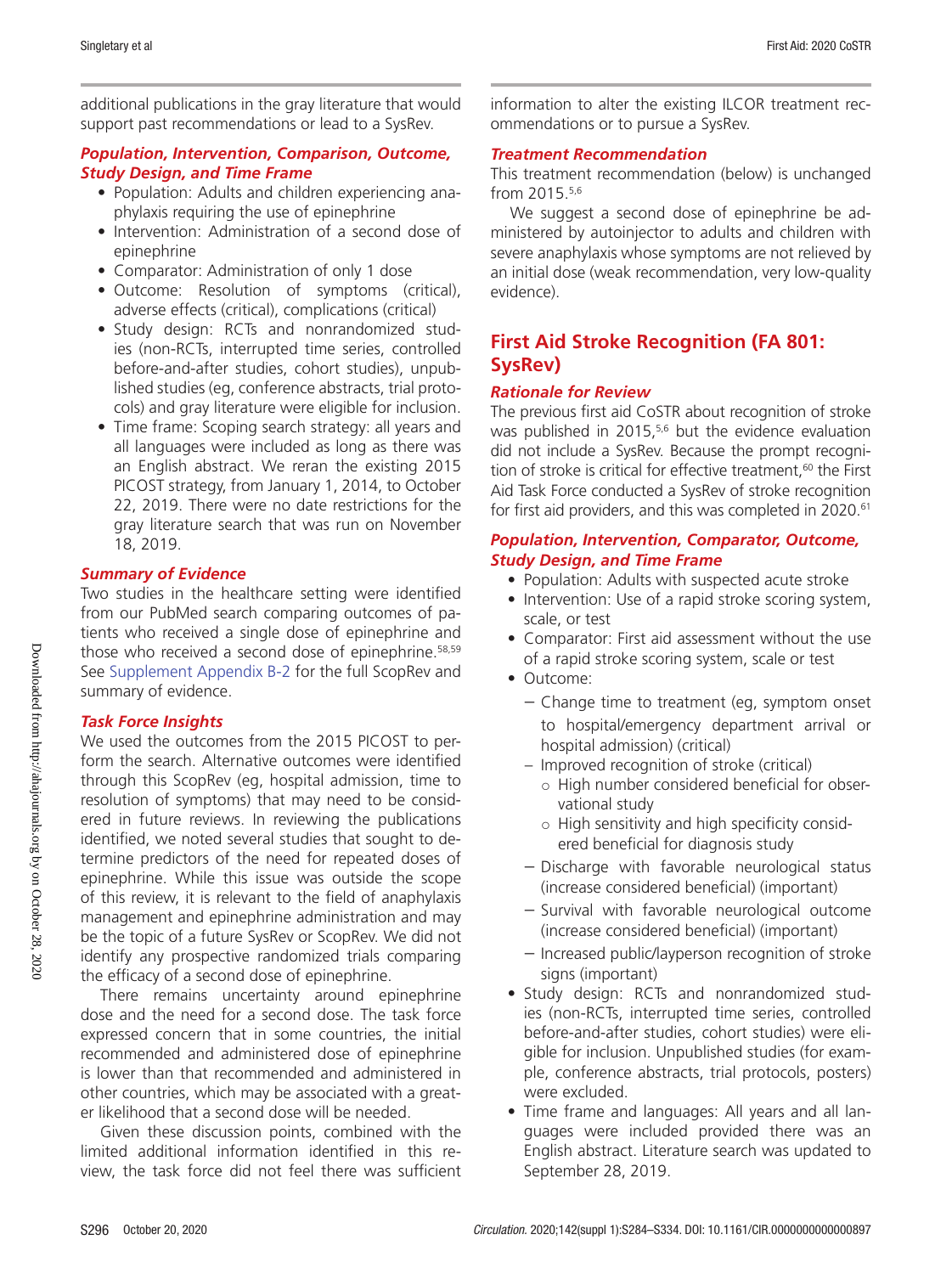#### **Table 4. Stroke Scales and Published Studies Evaluating Them**

| <b>Stroke Scale</b> | <b>Studies (First Author and Year)</b>                                                                                                                                                                                                                                                                                        |
|---------------------|-------------------------------------------------------------------------------------------------------------------------------------------------------------------------------------------------------------------------------------------------------------------------------------------------------------------------------|
| FAST                | Bergs, 2010 <sup>62</sup> ; Fothergill 2013 <sup>63</sup> ; Berglund 2014 <sup>64</sup> ;<br>Pickham 2019 <sup>65</sup> ; Harbison 2003 <sup>66</sup>                                                                                                                                                                         |
| <b>FASTER</b>       | O'Brien 201267                                                                                                                                                                                                                                                                                                                |
| LAPSS               | Asimos 2014 <sup>68</sup> ; Bergs 2010 <sup>62</sup> ; Bray 2005 <sup>69</sup> ; Chen 2013 <sup>70</sup> ;<br>Kidwell 2000 <sup>71</sup> ; Wojner-Alexandrov 2005 <sup>72</sup>                                                                                                                                               |
| OPSS                | Chenkin 200973                                                                                                                                                                                                                                                                                                                |
| CPSS                | Asimos 2014 <sup>68</sup> ; Bergs 2010 <sup>62</sup> ; Bray 2010 <sup>74</sup> ; Bray 2005 <sup>69</sup> ;<br>Frendl 2009 <sup>75</sup> ; Kothari 2019 <sup>76</sup> ; Ramanujam 2008 <sup>77</sup> ;<br>English 2018 <sup>78</sup> ; Kim 2017 <sup>79</sup> ; Vanni 2011 <sup>80</sup> ; Greenberg<br>201781; Studnek 201382 |
| <b>KPSS</b>         | Iquchi 2011 <sup>83</sup>                                                                                                                                                                                                                                                                                                     |
| <b>ROSIER</b>       | Fothergill 2013 <sup>63</sup>                                                                                                                                                                                                                                                                                                 |
| <b>MASS</b>         | Bergs 2010 <sup>62</sup> ; Bray 2010 <sup>74</sup> ; Bray 2005 <sup>69</sup>                                                                                                                                                                                                                                                  |
| MedPACS             | Studnek 2013 <sup>82</sup>                                                                                                                                                                                                                                                                                                    |
| <b>BEFAST</b>       | Pickham 2019 <sup>65</sup>                                                                                                                                                                                                                                                                                                    |
| PreHAST             | Andsberg 201784                                                                                                                                                                                                                                                                                                               |

BEFAST indicates Balance, Eyes, Face, Arm, Speech, Time to call; CPSS, Cincinnati Prehospital Stroke Scale; FAST, Face, Arm, Speech, Time to call; FASTER, Face, Arm, Speech, Time, Emergency Response Protocol; KPSS, Kurashiki Prehospital Stroke Scale; LAPSS, Los Angeles Prehospital Stroke Scale; MASS, Melbourne Ambulance Stroke Screen; MedPACS, Medic Prehospital Assessment for Code Stroke; OPSS, Ontario Prehospital Stroke Scale; PreHAST, Prehospital Ambulance Stroke Test; and ROSIER, Recognition of Stroke in the Emergency Room.

### *Consensus on Science*

The names and description of all evaluated stroke scales and scoring tools are found in Table 4. All of the studies used trained emergency medical services providers or nurses to apply these scales in the prehospital setting, and the level of certainty was therefore downgraded for indirectness.

### *Time to Treatment*

For the critical outcome of time to treatment, we identified 4 observational studies evaluating 4 different stroke scales: KPSS, 83 LAPSS, 72 OPSS, 73 and FASTER. 67

For KPSS, very low-certainty evidence (downgraded for risk of bias and indirectness) from 1 retrospective observational study<sup>83</sup> enrolling 430 adults with suspected acute stroke, reported an association between the use of the KPSS and an increase in the number of patients with time from symptom onset to hospital arrival within 3 hours. Among patients with emergency medical services use of the KPSS, 62.9% arrived within 3 hours compared with 52.3% who did not have the scale applied (RR, 1.2; 95% CI, 1.01–1.43). This same study reported an association between the prehospital use of the KPSS and a shorter elapsed time from symptom onset to hospital admission (mean time 2.1 hours [1.0–6.2]), compared with no prehospital KPSS use (mean time 2.7 hours [1.2–9.7]; *P*=0.024).

For LAPSS, very low-certainty evidence (downgraded for indirectness) from 1 cohort study<sup>72</sup> enrolling 1518 participants with a suspected acute stroke reported an

association between the use of LAPSS and an increased time (minutes) from symptom onset to emergency department arrival. The mean time was 358 minutes for those who had a LAPSS screening tool applied (postintervention phase) compared with 226 minutes for those without the use of a LAPSS screening tool (preintervention phase) (MD, 132.00 minutes; [95% CI, 14.68– 249.32]). This same study did not find a benefit associated with the use of LAPSS in a prehospital setting for the rate of patients admitted within 120 minutes (RR, 1.07; [95% CI, 0.96–1.19]).

For OPSS, very low-certainty evidence (downgraded for risk of bias) from 1 observational study<sup>73</sup> enrolling 861 participants suspected of acute stroke showed an association between the use of OPSS and an increase in the number of patients with time from symptom onset to hospital arrival within 3 hours. Of patients who had the OPSS applied, 32.1% arrived within 3 hours compared with 22.5% who did not have the scale applied (RR, 1.43; [95% CI, 1.12–1.82]).

For FASTER, very low-certainty evidence (downgraded for risk of bias and imprecision) from 1 observational study<sup>67</sup> enrolling 115 participants showed an association between the use of FASTER and a shortened time from symptom onset to time of treatment with tissue plasminogen activator (tPA) (MD, –32 minutes; [95% CI, –53 to –11]; *P*=0.005). This same study showed an association between the use of FASTER and shortened doorto-computerized tomography time for patients receiving tPA (MD, –30 minutes; [95% CI, –49 to –11]; *P*=0.004). Among patients receiving tPA, no differences were associated with or without the use of the stroke screening tool and time from symptom onset to hospital.

We did not identify any comparative studies evaluating the other scales (FAST, ROSIER, MASS, CPSS, Med-PACS and PreHAST) for the critical outcome of time to treatment.

### *Recognition of Stroke: Intervention Studies*

For the critical outcome of recognition of stroke (interventional studies, outcome defined as definitive stroke diagnosis or administration of thrombolytic), we identified 5 observational studies evaluating 5 different stroke scales: FAST,<sup>66</sup> KPSS,<sup>83</sup> FASTER,<sup>67</sup> OPSS,<sup>73</sup> LAPSS.<sup>72</sup>

For FAST, low-certainty evidence (downgraded for serious risk of bias and imprecision) from 1 observational study<sup>66</sup> enrolling 356 participants with suspected stroke, showed an association between the use of FAST and an increase in the number of patients with confirmed stroke or transient ischemic attack who were admitted within 3 hours after symptom onset (48.2% compared with 14.6%; RR, 3.3; [95% CI, 2.29–4.75]).

For KPSS, low-certainty evidence (downgraded for risk of bias and indirectness) from 1 observational study<sup>83</sup> enrolling 430 participants with suspected stroke showed no association between the use of KPSS and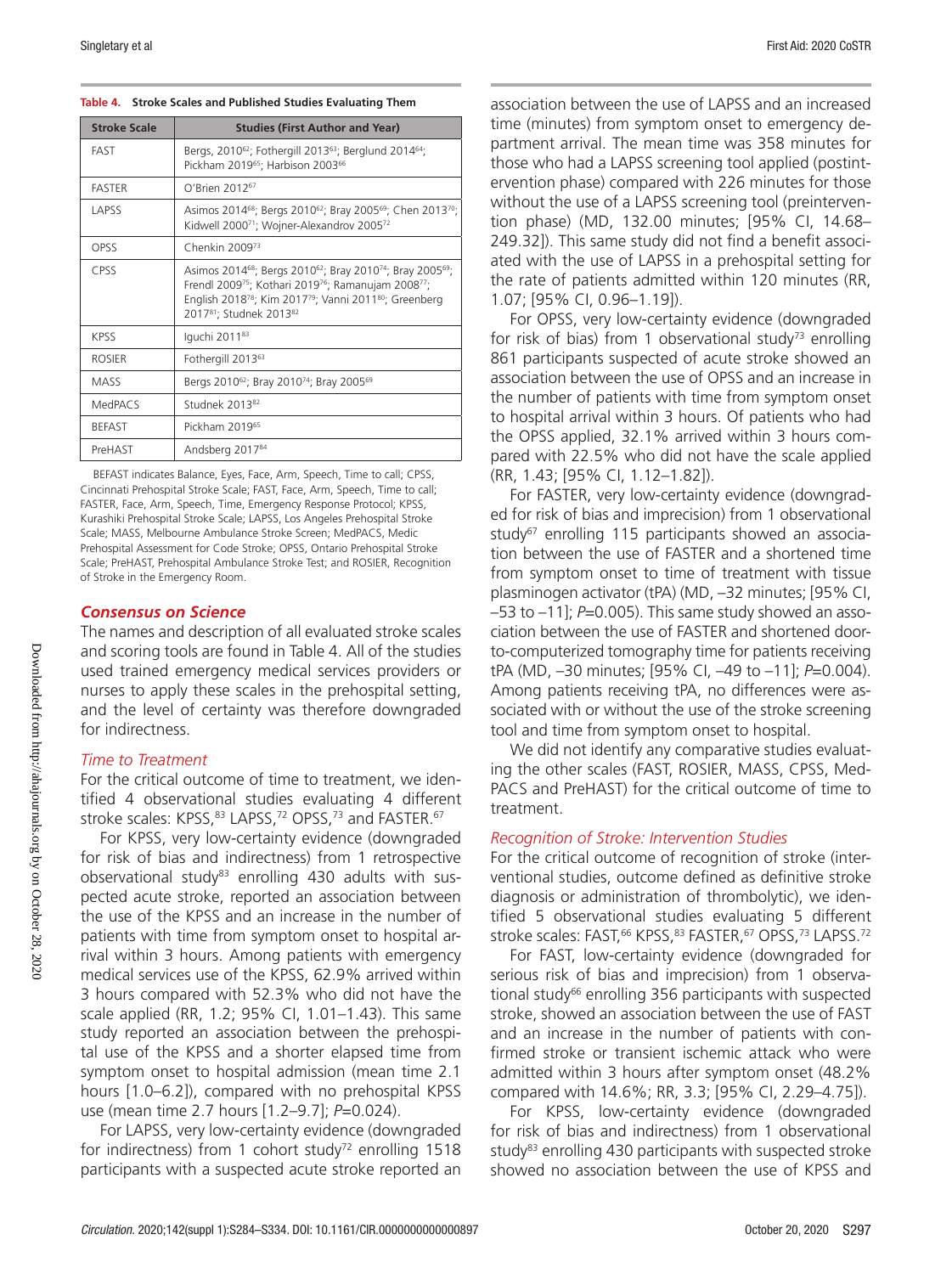receipt of thrombolytic therapy for patients who were ultimately diagnosed with stroke.

For LAPSS, moderate-certainty evidence (downgraded for indirectness) from 1 observational preimplementation and active implementation study<sup>72</sup> enrolling 1518 adults showed an association between the bundle of changes including the use of LAPSS by paramedics and an increase in the number of correct initial diagnoses of stroke confirmed by a neurologist (79.21% compared with 61.3%; RR, 1.29; [95% CI, 1.18–1.42]). The same study showed no association between the rate of treatment with intravenous tPA among patients with confirmed stroke and the bundle of changes including the use of LAPSS.

For OPSS, low-certainty evidence (downgraded for risk of bias) from 1 observational study<sup>73</sup> enrolling 861 participants suspected of stroke showed no association between the use of OPSS and the rate of recognition of ischemic stroke. This same study did show an association between the use of OPSS and an increase in the rate of thrombolytic therapy of all patients with ischemic stroke (10.10% compared with 5.86%; RR, 1.72; [95% CI, 1.03–2.88]), as well as an association between the use of OPSS and an increased rate of thrombolytic therapy for patients with ischemic stroke arriving within 3 hours (32.13% compared with 22.46%; RR, 1.43; [95% CI, 1.12–1.82]).

For FASTER, very low-certainty evidence (downgraded for serious risk of bias) from 1 observational study<sup>67</sup> including 181 participants with suspected acute stroke showed an association between the use of FASTER and the number of patients who received thrombolytic therapy. Of patients who had the scale applied, 19.1% received thrombolytic therapy compared with 7.5% who did not have the scale applied (RR, 2.56; 95% CI, 1.02–6.45).

### *Recognition of Stroke: Diagnostic Studies*

For the important outcome of recognition of stroke (diagnostic studies, outcome defined as correct stroke diagnosis), we identified 19 observational studies62–65,68–71,73–82,84 including 8153 participants, studying 9 different screening tools (FAST, LAPSS, OPSS, CPSS, ROSIER, MASS, BEFAST, MedPACS, PreHAST). All studies used the same positivity threshold for each scale (1 or greater). The reported prevalence, sensitivity, and specificity of each scale is reported in Table 5.

### *Stroke Scales With Blood Glucose Measurement*

The task force divided the evaluated studies into subgroups based on whether the stroke scales included blood glucose measurement. For the stroke scales that included blood glucose measurement (LAPSS, OPSS, ROSIER, MASS, MedPACS), the estimated summary sensitivity across all studies for each scale ranged from a low of 0.74 to a high of 0.97. The estimated summary sensitivity for the stroke scales not including blood glucose measurement ranged from the lowest reported sensitivity of 0.80 to the highest reported sensitivity of

1.00 (ie, FAST, CPSS, PreHAST, BEFAST). The estimated summary specificity of stroke scales including blood glucose measurement ranged between 0.18 to 0.86 compared with estimated summary specificity of 0.26 to 0.55 for those scales not including blood glucose measurement (PreHAST, FAST, CPSS, BEFAST).

### *Increased Public/Layperson Recognition of Signs of Stroke*

For the important outcome of increased public/layperson recognition of the signs of stroke, we identified very low-certainty evidence (downgraded for risk of bias) from 1 observational study $85$  enrolling 72 members of the public. This study showed an association between the use of training in the recognition of stroke and an improved identification of signs of stroke, from 76.4% (55/72) recognition before training compared with 94.4% (68/72) immediately after training (RR, 1.24; 95% CI, 1.07–1.42), with 96.9% (63/65) still able to identify signs of stroke 3 months after training (RR, 1.27; 95% CI, 1.11–1.45).

No comparison studies were identified for the important outcomes of discharge with favorable neurological status and survival with favorable neurological outcome.

### *Treatment Recommendations*

We recommend that first aid providers use stroke assessment scales/tools for adults with suspected acute stroke (strong recommendation, low-certainty evidence).

For first aid, we suggest the use of FAST, MASS, CPSS or LAPSS scales/tools for stroke assessment (weak recommendation, low-certainty evidence).

For first aid, we suggest the use of stroke assessment scales/tools that include blood glucose measurement when available, such as MASS or LAPSS, to increase specificity of stroke recognition (weak recommendation, low-certainty evidence).

For first aid, we suggest the use of FAST or CPSS stroke assessment scales/tools when blood glucose measurement is unavailable (weak recommendation, low-certainty evidence).

### *Justification and Evidence-to-Decision Framework Highlights*

The search for this 2020 SysRev identified 8 studies64,65,68,78–81,84 meeting inclusion criteria since the publication of the 2015 first aid CoSTR; these were incorporated into this 2020 consensus on science and GRADE evaluations.

The task force considers that an ideal stroke assessment system for first aid use must have few steps; must be easily understood, learned, and remembered; must have high sensitivity for likely stroke; and must take a minimal time to complete. These considerations influenced the choice of tests that were evaluated. The task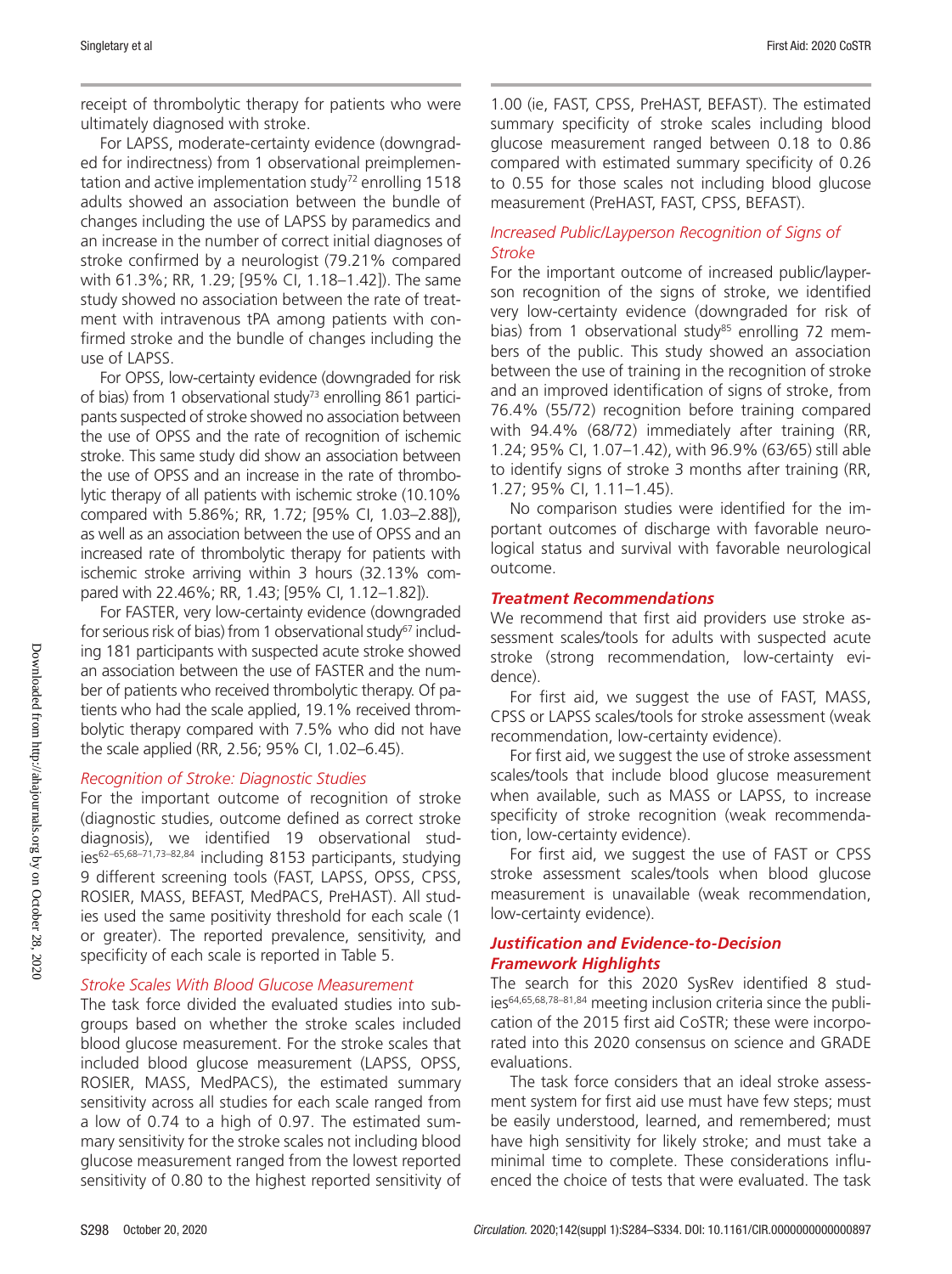|                     |                               |                    | <b>Stroke Prevalence</b> | <b>Sensitivity</b> | <b>Specificity</b> |                          |                  |
|---------------------|-------------------------------|--------------------|--------------------------|--------------------|--------------------|--------------------------|------------------|
| <b>Stroke Scale</b> | Study                         | <b>Sample Size</b> | Number/Total (%)         | (95% CI)           | (95% CI)           | $LR + (95\% \text{ Cl})$ | LR- (95% CI)     |
| FAST                | Bergs 2010 <sup>62</sup>      | 31                 | 19/31 (61%)              | 0.95(0.74, 1.00)   | 0.33(0.10, 0.65)   | 1.42 (0.94, 2.15)        | 0.16(0.02, 1.25) |
|                     | Fothergill 2013 <sup>63</sup> | 295                | 177/295 (60%)            | 0.97(0.93, 0.99)   | 0.13(0.07, 0.20)   | 1.11(1.03, 1.19)         | 0.27(0.11, 0.67) |
|                     | Berglund 2012 <sup>64</sup>   | 900                | 472/900 (52%)            | 0.64(0.59, 0.68)   | 0.75(0.71, 0.79)   | 2.55(2.14, 3.05)         | 0.48(0.42, 0.55) |
|                     | Pickham 2019 <sup>65</sup>    | 359                | 159/359 (44%)            | 0.76(0.69, 0.82)   | 0.46(0.38, 0.53)   | 1.40(1.20, 1.63)         | 0.53(0.38, 0.72) |
| CPSS                | Asimos 2014 <sup>68</sup>     | 1217               | 663/1217 (54%)           | 0.80(0.77, 0.83)   | 0.48(0.44, 0.52)   | 1.55(1.42, 1.70)         | 0.41(0.35, 0.48) |
|                     | Bergs 2010 <sup>62</sup>      | 31                 | 19/31 (61%)              | 0.95(0.74, 1.00)   | 0.33(0.10, 0.65)   | 1.42(0.94, 2.15)         | 0.16(0.02, 1.25) |
|                     | Bray 2010 <sup>74</sup>       | 850                | 199/850 (23%)            | 0.88(0.83, 0.93)   | 0.79(0.75, 0.82)   | 4.17 (3.57, 4.88)        | 0.15(0.10, 0.22) |
|                     | Bray 200569                   | 100                | 73/100 (73%)             | 0.95(0.87, 0.98)   | 0.56(0.35, 0.75)   | 2.13 (1.39, 3.25)        | 0.10(0.04, 0.27) |
|                     | Frendl 2009 <sup>75</sup>     | 154                | 61/154 (40%)             | 0.70(0.57, 0.81)   | 0.52(0.41, 0.62)   | 1.46(1.12, 1.90)         | 0.57(0.37, 0.88) |
|                     | Kothari 199976                | 171                | 49/171 (29%)             | 0.59(0.52, 0.66)   | 0.88(0.85, 0.91)   | 4.88 (3.74, 6.37)        | 0.47(0.40, 0.55) |
|                     | Ramanujam 2008 <sup>77</sup>  | 1045               | 440/1045 (42%)           | 0.44(0.39, 0.49)   | 0.53(0.49, 0.57)   | 0.93(0.82, 1.07)         | 1.06(0.95, 1.18) |
|                     | English 201878                | 130                | 96/130 (74%)             | 0.75(0.65, 0.83)   | 0.21(0.09, 0.38)   | 0.94(0.77, 1.16)         | 1.21(0.58, 2.56) |
|                     | Kim 201779                    | 268                | 152/268 (57%)            | 0.93(0.88, 0.97)   | 0.73(0.64, 0.81)   | 3.50(2.58, 4.74)         | 0.09(0.07, 0.17) |
|                     | Studnek 2013 <sup>82</sup>    | 416                | 186/416 (45%)            | 0.79(0.72, 0.85)   | 0.24(0.19, 0.30)   | 1.04(0.94, 1.15)         | 0.88(0.61, 1.26) |
|                     | Vanni 201180                  | 155                | 87/155 (56%)             | Not estimated      | Not estimated      | Not estimated            | Not estimated    |
|                     | Greenberg 201781              | 305                | 79 (26%)                 | Not estimated      | Not estimated      | Not estimated            | Not estimated    |
| LAPSS               | Asimos 2014 <sup>68</sup>     | 1225               | 805/1225 (66%)           | 0.74(0.71, 0.77)   | 0.48(0.43, 0.53)   | 1.42(1.28, 1.57)         | 0.54(0.47, 0.63) |
|                     | Bergs 2010 <sup>62</sup>      | 31                 | 19/31 (61%)              | 0.74(0.49, 0.91)   | 0.83(0.52, 0.98)   | 4.42 (1.21, 16.12)       | 0.32(0.14, 0.70) |
|                     | Bray 2005 <sup>69</sup>       | 100                | 73/100 (73%)             | 0.78(0.67, 0.87)   | 0.85(0.66, 0.96)   | 5.27(2.12, 13.13)        | 0.26(0.16, 0.41) |
|                     | Chen 201370                   | 1130               | 997/1130 (88%)           | 0.78(0.76, 0.81)   | 0.90(0.84, 0.95)   | 8.02 (4.78, 13.46)       | 0.24(0.21, 0.27) |
|                     | Kidwell 200071                | 206                | 34/206 (16%)             | 0.91(0.76, 0.98)   | 0.97(0.93, 0.99]   | 31.36 (13.14, 74.87)     | 0.09(0.03, 0.27) |
| MASS                | Bergs 2010 <sup>62</sup>      | 31                 | 19/31 (61%)              | 0.74(0.49, 0.91)   | 0.67(0.35, 0.90)   | 2.21 (0.95, 5.14)        | 0.39(0.17, 0.93) |
|                     | Bray 2010 <sup>74</sup>       | 850                | 199/850 (23.4%)          | 0.83(0.78, 0.88)   | 0.86(0.83, 0.88)   | 5.90 (4.84, 7.20)        | 0.19(0.14, 0.26) |
|                     | Bray 2005 <sup>69</sup>       | 100                | 73/100 (73%)             | 0.90(0.81, 0.96)   | 0.74(0.54, 0.89)   | 3.49 (1.84, 6.63)        | 0.13(0.06, 0.27) |
| MedPACS             | Studnek 201382                | 416                | 186/416 (45%)            | 0.74(0.67, 0.80)   | 0.33(0.27, 0.39)   | 1.10(0.97, 1.25)         | 0.79(0.58, 1.08) |
| OPSS                | Chenkin 200973                | 554                | 214/554 (39%)            | 0.87(0.82, 0.92)   | 0.59(0.54, 0.65)   | 2.15 (1.87, 2.47)        | 0.21(0.15, 0.31) |
| <b>ROSIER</b>       | Fothergill 2013 <sup>63</sup> | 295                | 177/295 (60%)            | 0.97(0.93, 0.99)   | 0.18(0.11, 0.26)   | 1.18(1.08, 1.28)         | 0.19(0.08, 0.46) |
| PreHAST             | Andsberg 2017 <sup>84</sup>   | 69                 | 26/69 (38%)              | 1.00(0.87, 1.00)   | 0.40(0.25, 0.56)   | 1.65(1.30, 2.11)         | 0.00             |
| <b>BEFAST</b>       | Pickham 2019 <sup>65</sup>    | 359                | 159/359 (44%)            | 0.91(0.86, 0.95)   | 0.26(0.20, 0.33)   | 1.23(1.12, 1.36)         | 0.34(0.19, 0.59) |

**Table 5. Sensitivities and Specificities of Prehospital Stroke Scales**

BEFAST indicates Balance, Eyes, Face, Arm, Speech, Time to call; CPSS, Cincinnati Prehospital Stroke Scale; FAST, Face, Arm, Speech, Time to call; KPSS, Kurashiki Prehospital Stroke Scale; LAPSS, Los Angeles Prehospital Stroke Scale; LR, likelihood ratio; LR+, positive likelihood ratio; LR–, negative likelihood ratio; MASS, Melbourne Ambulance Stroke Screen; MedPACS, Medic Prehospital Assessment for Code Stroke; OPSS, Ontario Prehospital Stroke Scale; PreHAST, Prehospital Ambulance Stroke Test; and ROSIER, Recognition of Stroke in the Emergency Room.

force recognized that in all studies evaluated for this review, the stroke assessment was performed by paramedics or nurses, so the recommendations are based on extrapolation of benefit when these tools are used by laypersons or first aid providers. The lack of data demonstrating benefit of these tools when used by first aid providers is a substantial weakness of the evidence base.

Early treatment of stroke can minimize a potentially devastating neurological injury. In recommending the first aid use of stroke scales or tools, the task force agreed that such tools can assist in early stroke recognition, reduce time from symptom onset to arrival at a hospital emergency department or hospital admission, and ultimately enable more rapid initiation of treatment for patients with confirmed stroke.

The First Aid Task Force concluded that the anticipated benefit of training first aid providers in the correct use of stroke assessment scales or tools outweighs the risks, which are largely limited to false-positive identification by first aid providers. The task force considered that the lay public or first aid providers should use the stroke scale assessment tool/scale/protocol that provides the highest sensitivity and the lowest number of false negatives.

Four scales have been the subject of several studies involving a large number of adults (FAST, CPSS, LAPSS, MASS). Four scales (OPSS,<sup>73</sup> ROSIER,<sup>63</sup> BEFAST,<sup>65</sup> Med-PACS<sup>82</sup>) were each evaluated by a single published study enrolling between 250 and 600 adults. The PreHAST scale reportedly had high sensitivity but was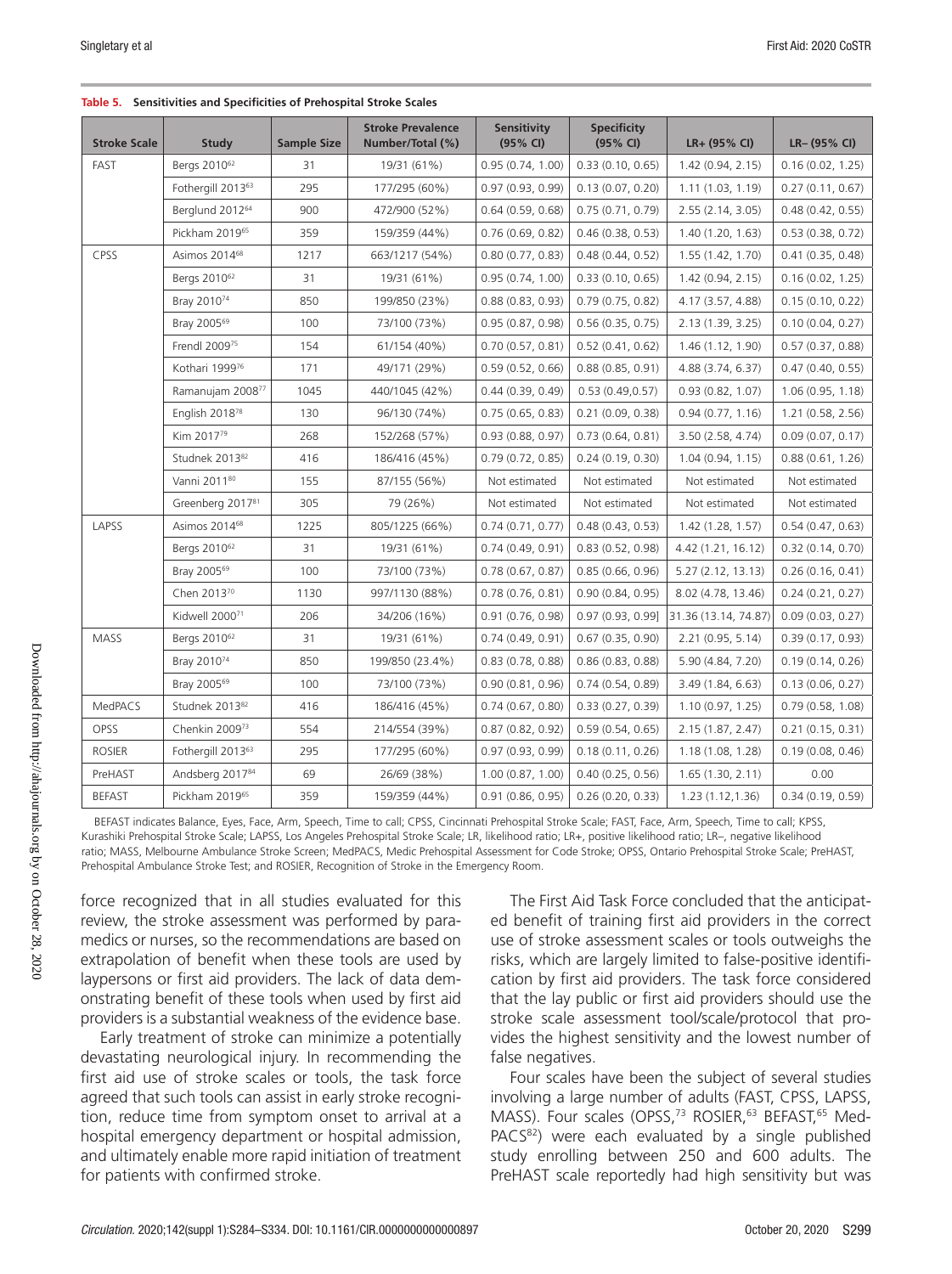only tested in a single study, with 26 adults with potential stroke.<sup>84</sup> For these reasons, the task force agreed to limit its conclusions concerning stroke scales to those studies with larger numbers of enrollees and to exclude data from scales evaluated by single studies or studies with few enrollees.

In this SysRev, the stroke assessment scales include a variety of components, such as looking for specific signs and evaluation of blood glucose. Our review found that the LAPSS and MASS instruments, which included blood glucose measurement, had similar sensitivity but increased specificity to more accurately identify stroke compared with FAST and CPSS, which did not include blood glucose measurement. We recognize that first aid providers may not have access to or the skill or authority to use a properly calibrated glucose measurement device. Although use of blood glucose measurement is not routinely included in first aid training, glucose measurement devices are commonly available and used by the public.

The cost of introducing the use of the stroke scales in first aid can be limited to the training. However, the task force considered the fact that assessment scales including blood glucose measurement will require additional training and the acquisition of measurement devices that can be costly. Furthermore, for some countries, the use of glucose measurement devices by first aid providers is not authorized by law.

Those developing local guidelines for first aid providers can use the results of this review to determine if the benefit of increased specificity with stroke scales or tools that include glucose measurement would be desirable in their settings compared with using simpler stroke assessment tools that do not include glucose measurement, with similar sensitivity but lower specificity.

For further information, refer to the evidence-todecision table in Supplement Appendix A-5.

### *Knowledge Gaps*

- Studies are needed to assess the ability of laypersons to correctly apply the recommended scales.
- Future studies should evaluate survival rates or cerebral performance category with use of a rapid stroke assessment scale or tool.
- We identified no RCTs comparing the use of stroke assessment tools with standard first aid in any patient population.

# **First Aid Supplementary Oxygen for Acute Stroke (FA 1549: SysRev)**

### *Rationale for Review*

The most recent (2015) CoSTR about first aid use of oxygen did not focus on oxygen administration for stroke.5,6 As a result, the First Aid Task Force requested a new SysRev on this topic that was completed in 2020.<sup>86</sup>

### *Population, Intervention, Comparator, Outcome, Study Design, and Time Frame*

- Population: Adults with suspected acute stroke
- Intervention: Use of supplementary oxygen
- Comparator: No use of supplementary oxygen
- Outcome:
	- Clinical outcomes: survival, neurological outcomes (eg, National Institutes of Health Stroke Scale [NIHSS] score, Scandinavian Stroke Scale score, modified Rankin scale [mRS] score), and neurological recovery in the acute phase (critical)
	- Quality of life measures (eg, Barthel Index, EuroQol, Nottingham ADL score\*) and hospital length of stay (important)
	- Adverse effects and complications: Pneumonia, pulmonary edema, necessity of noninvasive positive pressure ventilation, intubation with mechanical ventilation (important)
	- Imaging outcomes: MRI indicators (eg, diffusion-weighted imaging, lesion volume, diffusion/perfusion mismatch, magnetic resonance spectroscopic indicators) and reperfusion rate (important)
	- Laboratory outcomes: Oxygen saturation (eg, highest, lowest, incidence or duration of oxygen saturation less than 90% or 95%) (limited importance)
- Study design: RCTs and nonrandomized studies (non-RCTs, interrupted time series, controlled before-and-after studies, cohort studies) were eligible for inclusion. Unpublished studies (eg, conference abstracts, trial protocols) were excluded.
- Time frame: All years and all languages were included; unpublished studies (eg, conference abstracts, trial protocols) were excluded. Literature search was updated to December 16, 2019.
- PROSPERO Registration: CRD42020162958

### *Consensus on Science*

For the critical outcome of survival at 1 week and 3 months, we identified moderate-certainty evidence (downgraded for indirectness) from 1 RCT $87$  recruiting 8003 adults with acute stroke showing no benefit from the use of continuous supplementary oxygen at 2 to 3 L/min via nasal cannula for 72 hours (n=2668) compared with the use of room air (oxygen delivered only if clinically indicated; n=2668).

For the critical outcome of survival at 6 months and at 1 year, we identified moderate-certainty evidence (downgraded for indirectness) from 2 RCTs<sup>88,89</sup> recruiting 289 and 550 adult patients, respectively, with

<sup>\*</sup>Barthel Index: a scale that measures disability or dependence in activities of daily living in stroke patients; EuroQol index: a standardized instrument for measuring generic quality of life; Nottingham ADL score: a measure of activities of daily living ability in stroke patients, including mobility, household ability, and leisure activity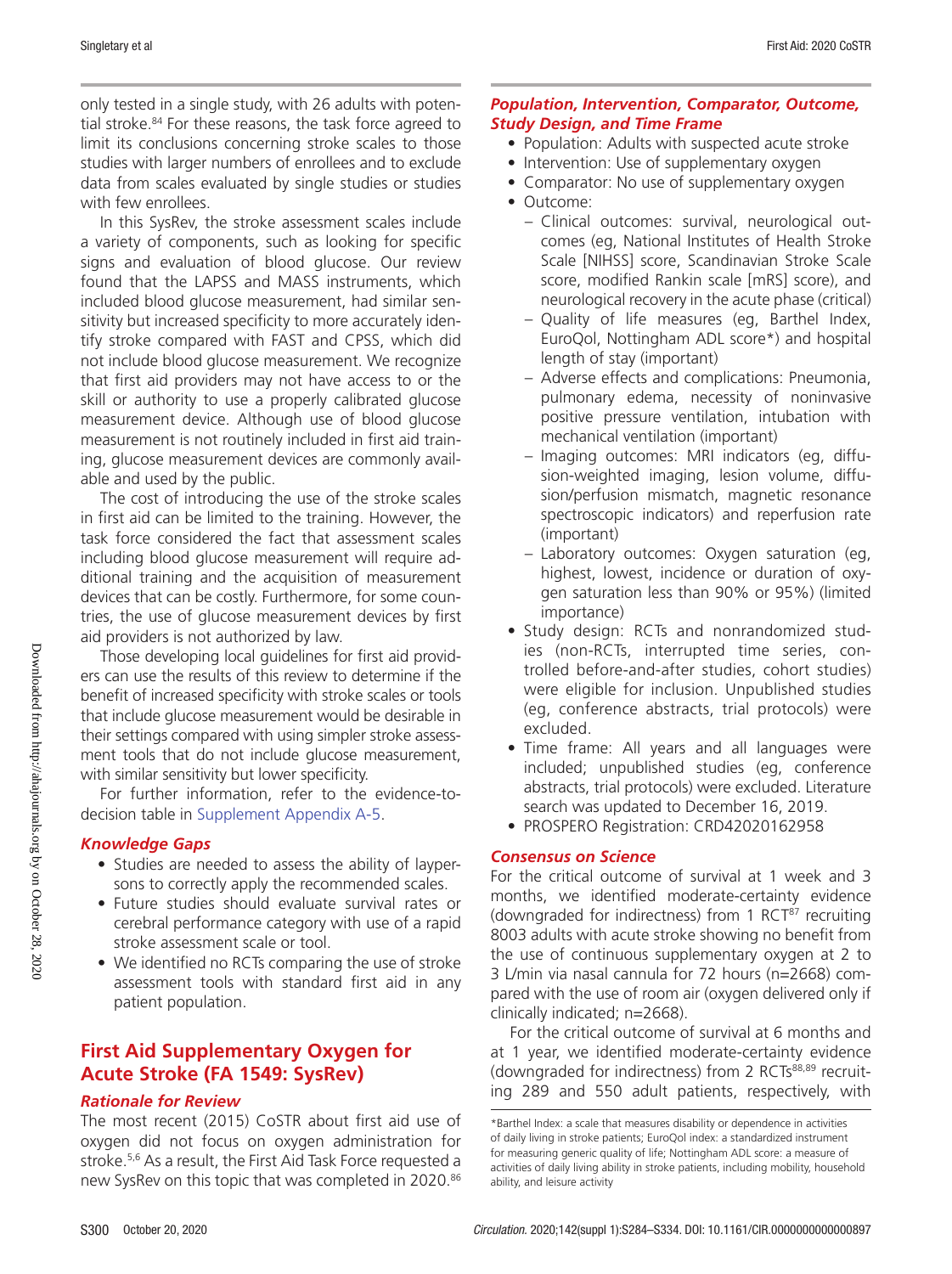acute stroke that demonstrated no benefit with the use of supplementary oxygen at 2 to 3 L/min via nasal cannulae for 24 to 72 hours compared with the use of room air.

For the critical neurological outcome of NIHSS at 1 week, we identified moderate-certainty evidence (downgraded for indirectness) from 5 RCTs87,88,90–92 recruiting 5969 adult patients with acute stroke showing no benefit with the use of either supplementary oxygen at 2 to 4 L/min via nasal cannula or the use of oxygen by face mask for 8 to 72 hours compared with the use of room air.

For the critical neurological outcome of NIHSS at 3 months, we identified very low-certainty evidence (downgraded for risk of bias, indirectness and imprecision) from 2 RCTs<sup>90,91</sup> recruiting 54 adult patients with acute stroke showing no benefit with the use of supplementary oxygen at 10 to 45 L/min via face mask for 8 to 12 hours compared with the use of room air (with oxygen added only if clinically indicated).

For the critical neurological outcome of NIHSS difference between baseline and 1 week, we identified moderate-certainty evidence (downgraded for indirectness) from 1 RCT<sup>92</sup> recruiting 289 adults with acute stroke showing no benefit with the use of continuous supplementary oxygen via nasal cannula at 2 to 3 L/min for 72 hours compared with the use of room air.

For the critical neurological outcome of improvement of NIHSS score of more than 4 at 1 week, we identified moderate-certainty evidence (downgraded for indirectness) from 1 RCT $92$  recruiting 289 adults with acute stroke showing that the patients receiving supplementary oxygen at 2 to 3 L/min via nasal cannula for 72 hours had higher chance of NIHSS improvement of more than 4 at 1 week as compared to those breathing room air (RR, 2.19; 95% CI, 1.37–3.51).

For the critical neurological outcome of favorable mRS score at hospital discharge, we identified very lowcertainty evidence (downgraded for risk of bias) from 1 retrospective observational study<sup>93</sup> involving 1352 patients with acute stroke and without hypoxemia at baseline showing no difference associated with prehospital supplementary oxygen compared with breathing room air. The dose of supplementary oxygen was not provided in this study.

For the critical neurological outcome of mRS score at 3 months, we identified moderate-certainty evidence (downgraded for indirectness) from 3 RCTs.<sup>87,90,91</sup> The largest RCT<sup>87</sup> of 8003 adults showed no difference in mRS score in the group receiving supplementary oxygen at 2 to 3 L/min via nasal cannula for 72 hours and the group receiving room air. A small RCT<sup>91</sup> of 16 patients with acute stroke found no beneficial effect on the mRS score for those receiving supplementary oxygen at 45 L/min by face mask for 8 hours compared with the group receiving room air. In

this small study, oxygen was delivered to enrollees if clinically indicated.91

For the critical neurological outcome of mRS score at 6 months and mRS score less than 3 at 6 months, we identified low-certainty evidence (downgraded for risk of bias and indirectness) from 2 RCTs<sup>88,94</sup> recruiting 340 adults with acute stroke that demonstrated no benefit in mRS score from the use of supplementary oxygen via nasal cannula or venturi mask for 12 to 72 hours compared with room air (oxygen delivered only if clinically indicated).

For the critical neurological outcome of Scandinavian Stroke Scale at 3 months, we identified lowcertainty evidence (downgraded for indirectness and imprecision) from 1 RCT $91$  recruiting 16 adults with acute stroke showing no benefit with the use of supplementary oxygen at 45 L/min via simple face mask for 8 hours compared with room air (oxygen delivered if clinically indicated).

For the critical neurological outcome of Scandinavian Stroke Scale at 7 months, we identified low-certainty evidence (downgraded for risk of bias and indirectness) from 1 RCT<sup>89</sup> recruiting 550 adults with acute stroke showing benefit (ie, lower score) with use of supplementary oxygen at 3 L/min via nasal cannula for 24 hours compared with room air (score at 7 months: absolute difference, –0.50; 95% CI, –0.98 to –0.02).

For the important quality of life outcome of Barthel Index at 3 months, we identified moderate-certainty evidence (downgraded for indirectness) from 1 RCT<sup>87</sup> recruiting 8003 adults with acute stroke showing no benefit with the use of supplementary oxygen at 2 to 3 L/min via nasal cannula for 72 hours compared with room air.

For the important quality of life outcome of Barthel Index at 6 months, we identified very low-certainty evidence (downgraded for risk of bias, indirectness and imprecision) from 1 RCT $94$  recruiting 51 adults with acute stroke showing no benefit with the use of supplementary oxygen via venturi mask for 12 hours compared with room air.

For the important quality of life outcome of Barthel Index at 7 months, we identified low-certainty evidence (downgraded for risk of bias and indirectness) from 1 RCT $89$  recruiting 550 adults with acute stroke showing that patients receiving supplementary oxygen at 3 L/min via nasal cannula for 24 hours had a lower Barthel Index compared with those breathing room air (absolute difference, –5.00; 95% CI, –6.24 to –3.76 points).

For the important quality of life outcome of Nottingham Extended ADL score at 3 months and the EuroQol (EQ5D-3 L) quality of life outcome score at 3 months, we identified moderate-certainty evidence (downgraded for indirectness) from 1 RCT<sup>87</sup> recruiting 8003 adults with acute stroke showing no benefit with the use of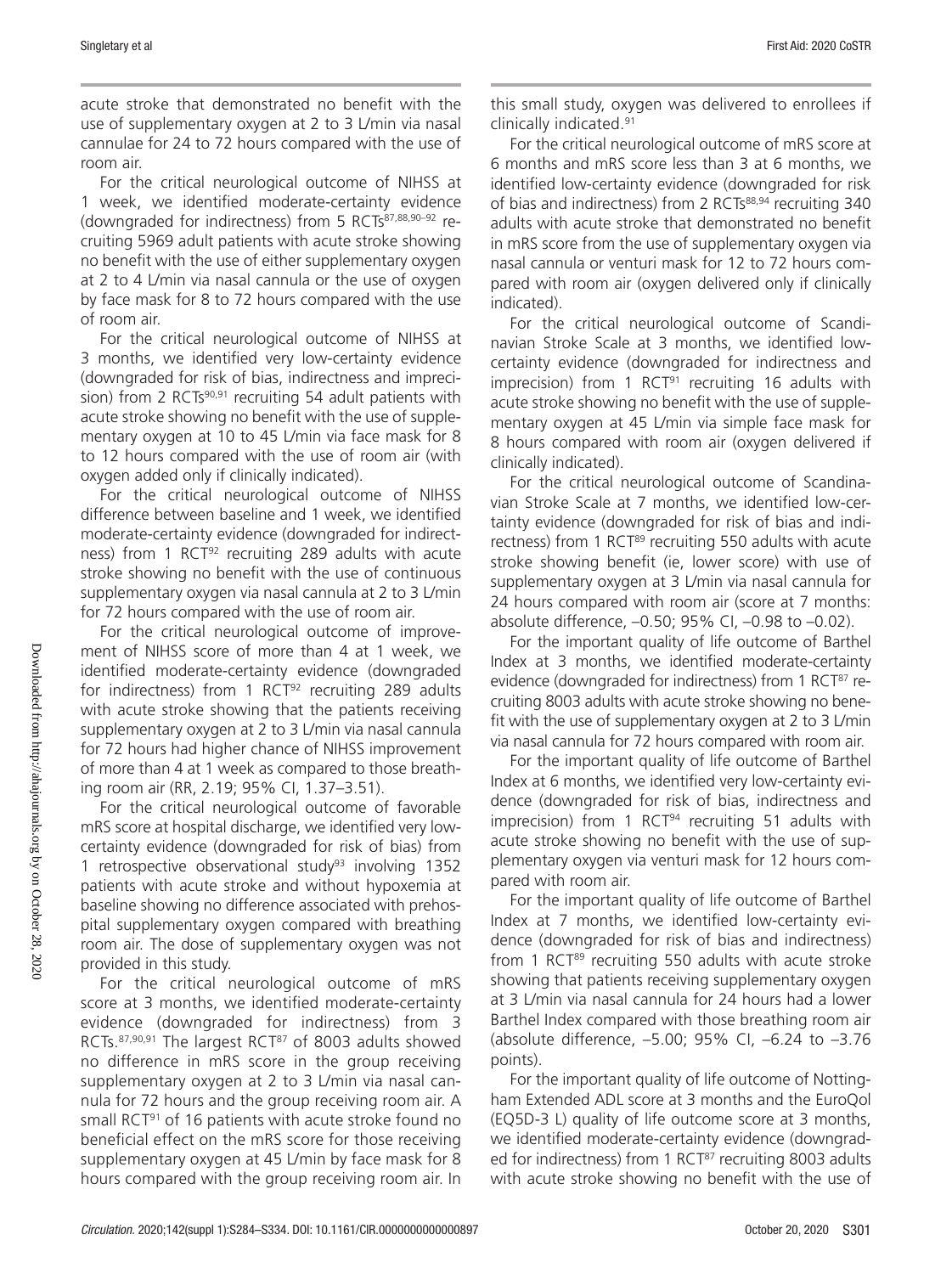supplementary oxygen at 2 to 3 L/min via nasal cannula for 72 hours compared with room air.

For the important quality of life outcome of visual analog scale at 3 months, we identified moderate-certainty evidence (downgraded for indirectness) from 1 RCT87 recruiting 8003 adults with acute stroke showing no benefit with the use of supplementary oxygen at 2 to 3 L/min via nasal cannula for 72 hours compared with room air.

For the important imaging outcome of lesion volume change at 6 hours, at 24 hours, and at hospital discharge, we identified low-certainty evidence (downgraded for indirectness and imprecision) from 1 RCT95 recruiting 16 adults with acute stroke showing no difference with the use of high-flow supplementary oxygen via face mask for 8 hours compared with room air.

For the important adverse effects and complications outcome of hospital-acquired pneumonia, we identified very low-certainty evidence (downgraded for risk of bias) from 1 retrospective observational study<sup>93</sup> involving 1352 adults with acute stroke and without hypoxemia at baseline showing the association of prehospital supplementary oxygen with a lower rate of hospitalacquired pneumonia than reported among those breathing room air (RR, 0.50; 95% CI, 0.26–0.98).

For the important adverse effects and complications outcome of any documentation of pneumonia at hospital discharge, this same study showed no association between the administration of prehospital supplementary oxygen and documentation of pneumonia.

For the important adverse effects and complications outcomes of pulmonary edema and the use of noninvasive positive-pressure ventilation, this same study<sup>93</sup> showed no association between the administration of prehospital supplementary oxygen and need for noninvasive positive-pressure ventilation.

For the important adverse effects and complications outcome of tracheal intubation with mechanical ventilation and the outcome of any respiratory complications during hospitalization, we identified very low-certainty evidence (downgraded for risk of bias) from 1 retrospective observational study<sup>93</sup> involving 1352 adults with acute stroke and without hypoxemia at baseline showing an association between the administration of prehospital supplementary oxygen and a higher rate of tracheal intubation with mechanical ventilation than among patients who breathed room air in the prehospital setting (RR, 2.80; 95% CI, 2.1–3.70). This study also documented an association between the administration of prehospital supplementary oxygen and a higher rate of respiratory complications in comparison with those breathing room air (RR, 1.92; 95% CI, 1.54–2.39).

### *Treatment Recommendations*

For adults with suspected acute stroke, we suggest against the routine use of supplementary oxygen in the

first aid setting compared with no use of supplementary oxygen (weak recommendation, low- to moderatecertainty evidence)

### *Justification and Evidence-to-Decision Framework Highlights*

A single observational study was identified and considered as direct evidence from the prehospital setting to inform this review.93 All RCTs identified were from the in-hospital setting. All studies compared the use of supplementary oxygen (using varying flow rates and delivery methods) with no use of supplementary oxygen (ie, room air) in adults with acute stroke. With few exceptions, the results of these studies consistently failed to find a benefit from oxygen administration for critical outcomes such as survival and neurological outcomes, including NIHSS score, and for important outcomes related to the quality of life. A limitation of some included RCTs<sup>90,91</sup> was the inclusion in the comparison (ie, no oxygen) group patients who received low-dose oxygen when clinically indicated; the results would have been more reflective of any benefit of oxygen administration if those patients had been analyzed separately.

We also considered potential harm from use of supplementary oxygen. A single retrospective observational stroke registry study reported on rates of respiratory complications as well as neurological outcomes (eg, NIHSS score). The largest retrospective observational study<sup>93</sup> grouped patients by  $(1)$  oxygen needed and received to treat hypoxemia, (2) oxygen delivery despite normoxemia (so-called hyperoxia group), and (3) no oxygen given (control group). They evaluated mean prehospital and discharge NIHSS score and respiratory complications for each of the 3 groups and concluded that when controlling for confounders, there was no significant increase in respiratory complications or difference in neurological outcomes at discharge associated with oxygen use, suggesting that brief, early administration of supplementary oxygen for stroke may be safe to evaluate prospectively.

In making this recommendation, the task force recognizes there is currently equipoise (balance) in the currently available evidence related to the use of supplementary oxygen for acute stroke, creating an opportunity for conducting definitive randomized trials. Task force deliberations are summarized in the evidence-todecision table regarding oxygen for stroke in Supplement Appendix A-6.

The resources required for oxygen delivery are considerable, including oxygen equipment and supplies, the need for a carrying container, and need for oxygen storage. A specialized course and certification in first aid oxygen use may be required, and some countries may require a prescription or a license to use oxygen. The expense associated with equipment, supplies, and training may be considerable when compared with no costs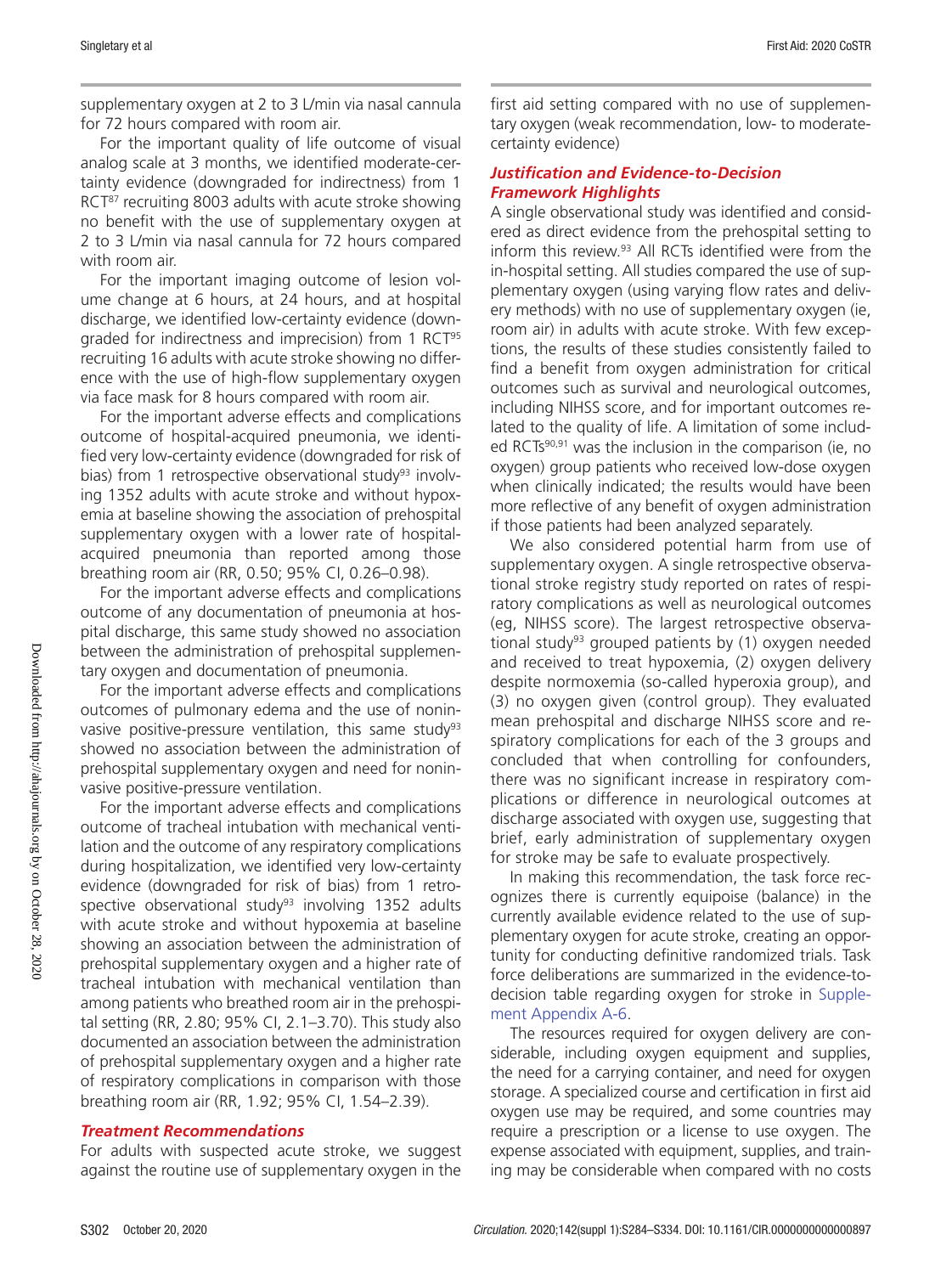linked to the use of room air and may contribute to a potential negative impact on health equity in resourcelimited countries. The stocking, storage, or transportation of equipment and supplies may not be feasible or acceptable to first aid providers or first responders. Occupational and other injuries and mishaps related to the use of oxygen canisters were also considered in task force discussion. Finally, the task force expressed concern that first aid attention to the process of setting up and administering oxygen may delay other critical immediate care goals, such as calling a designated emergency number or transporting a person to a hospital.

### *Knowledge Gaps*

- There are no RCTs comparing the routine administration of supplementary oxygen with room air in acute stroke patients in first aid settings.
- The effect of short-term use of supplementary oxygen only in the first aid settings remains unknown.
- There are no studies about optimal concentration of administered supplementary oxygen or comparing the delivery methods of oxygen for adults with suspected acute stroke.

# **First Aid Administration of Aspirin for Chest Pain: Early Compared With Late (FA 586: SysRev)**

### *Rationale for Review*

The previous (2015) evidence evaluation of aspirin administration for chest pain included evaluation of early compared with late aspirin administration but did not include a formal SysRev. As a result, the First Aid Task Force requested a SysRev on this topic that was completed in 2020.96

### *Population, Intervention, Comparator, Outcome, Study Design, and Time Frame*

- Population: Adults who experience nontraumatic chest pain
- Intervention: Early or first aid administration of aspirin
- Comparator: Late or in-hospital administration of aspirin
- Outcome: Survival, complications, and incidence of cardiac arrest were ranked as critical outcomes. Cardiac functional outcome, infarct size, and chest pain resolution were ranked as important outcomes.
- Study design: RCTs and nonrandomized studies (non-RCTs, interrupted time series, controlled before-and-after studies, cohort studies), case series of 5 or more subjects were eligible for inclusion. Unpublished studies (eg, conference abstracts, trial protocols) were excluded.
- Time frame: All years and all languages were included; unpublished studies (eg, conference abstracts, trial protocols) were excluded. Literature search was updated to October 22, 2019.
- PROSPERO Registration: CRD42020153316

### *Consensus on Science*

The new SysRev included all settings and doses for aspirin administration. *Early administration* was defined as administration of aspirin in the prehospital phase or within 2 hours from onset of chest pain, regardless of the setting in which administration occurred. *Late administration* was defined as administration of aspirin more than 2 hours from the onset of chest pain or inhospital. The included studies assessed time to aspirin administration in relation to outcome. However, since it was expected that studies including first aid providers would be lacking, the search for studies involving the administration of aspirin was not restricted to first aid providers.

For the critical outcome of survival (at 7 days), we identified very low-certainty evidence (downgraded for risk of bias and indirectness) from 2 observational studies<sup>97,98</sup> of 2122 patients with acute myocardial infarction (MI), using 160 mg aspirin $97$  and greater than 200 mg aspirin.<sup>98</sup> These studies reported the association of improved survival with the prehospital early administration of aspirin (median 1.6 hours from pain onset) compared with late administration of aspirin (median 3.5 hours from pain onset, given at hospital admission) (97.5% compared with 93.5%; *P*<0.001; RR, 1.04; 95% CI, 1.02–1.06; 37 more patients per 1000 treated survived to 7 days with early administration of aspirin; 95% CI, from 18 more to 56 more).

For the critical outcome of survival (at 30 days), we identified very low-certainty evidence (downgraded for risk of bias and indirectness) from 2 observational studies<sup>97,98</sup> with a total of 2122 patients with acute MI who received either 160 mg aspirin<sup>97</sup> or greater than 200 mg aspirin.98 These studies showed an association of improved survival with the early administration of aspirin (median 1.6 hours from pain onset) compared with the late administration of aspirin (median 3.5 hours from pain onset, given at hospital admission) (95.2% compared with 91.2%; RR, 1.05; 95% CI, 1.01–1.09; 46 more patients per 1000 treated survived to 30 days with early administration of aspirin; 95% CI, from 9 more to 82 more).

For the critical outcome of survival (at 35 days), we identified low-certainty evidence (downgraded for indirectness) from subgroup analysis of 8587 patients from 1 RCT99 enrolling 17 187 patients with acute MI showing no benefit from the administration of 162.5 mg entericcoated aspirin within 2 hours of the onset of symptoms, compared with the administration of 162.5 mg entericcoated aspirin 3 to 24 hours after symptom onset.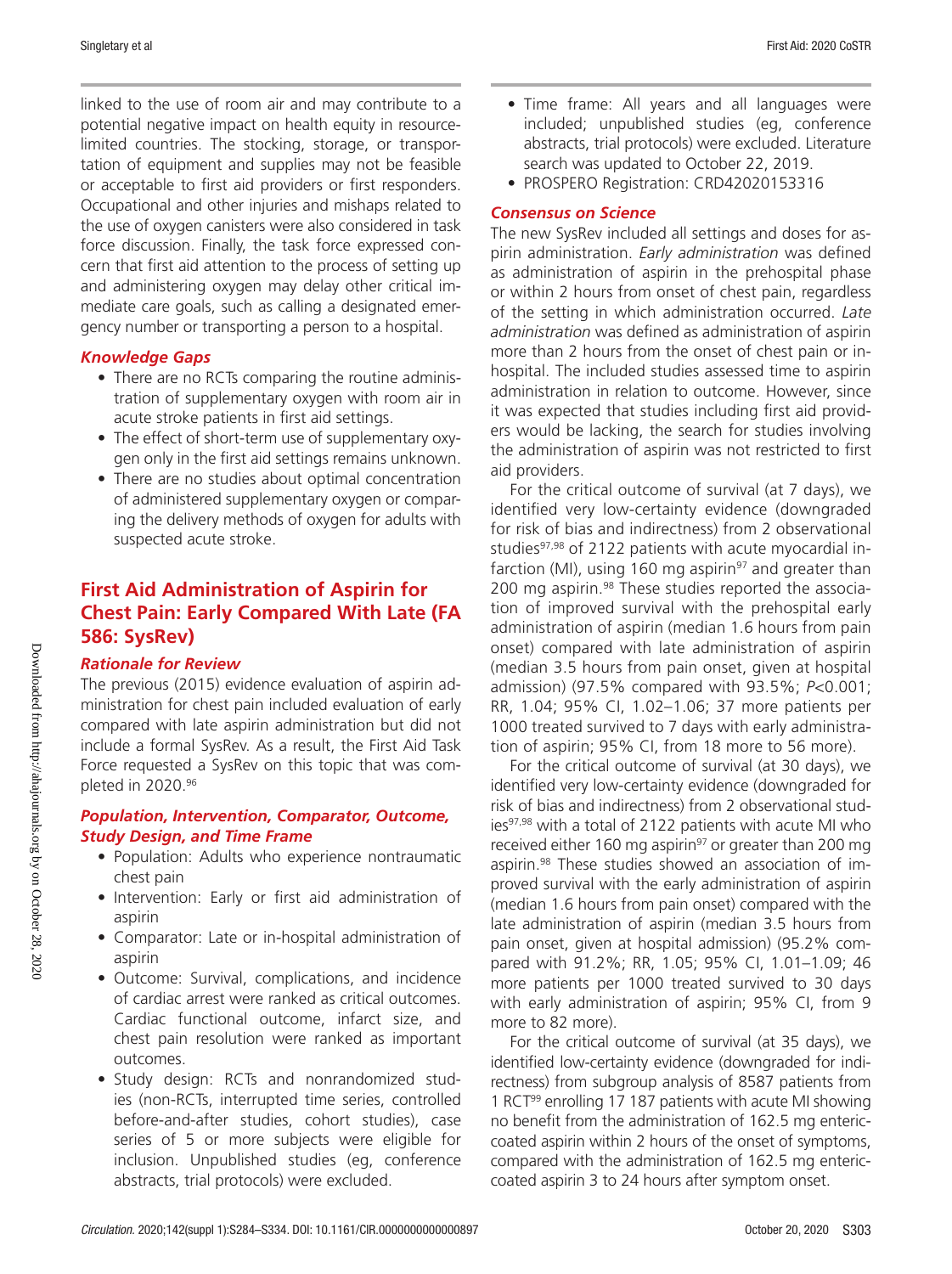For the critical outcome of survival (at 1 year), we identified very low-certainty evidence (downgraded for indirectness) from 1 observational study $97$  of 1200 patients with acute MI showing an association between increased survival and the early administration of 160 mg aspirin (median 1.6 hours from pain onset) compared with late administration of 160 mg aspirin (median 3.5 hours from pain onset) (95.0% compared with 89.4%; RR, 1.06; 95% CI, 1.03–1.10; 54 more patients per 1000 treated survived to 30 days with early administration of aspirin; 95% CI, from 26 more to 89 more).

For the critical outcome of complications, we identified very low-certainty evidence (downgraded for indirectness) from 2 observational studies<sup>97,98</sup> with a total of 2122 patients with acute MI showing no significant difference in incidence of complications whether 160 mg of aspirin was delivered at a median of 1.6 hours or greater when compared with 200 mg aspirin was delivered at a median of 3.5 hours from pain onset.

For the critical outcome of incidence of cardiac arrest, we identified very low-certainty evidence (downgraded for risk of bias and indirectness) from 2 observational studies<sup>97,98</sup> with conflicting results. In 1 observational study<sup>98</sup> of 922 adults with acute MI, there was an association between reduction in the incidence of asystole (2% compared with 7%, *P*<0.001), in the need for resuscitation (RR, 0.38; 95% CI, 0.20–0.69) and early (compared with late) administration of greater than 200 mg of aspirin. By comparison, the second observational study<sup>97</sup> of 1200 patients with acute MI reported an association between a higher incidence of ventricular tachycardia and fibrillation and early (median 1.6 hours from pain onset) compared with late (median 3.5 hours from pain onset) administration of 160 mg aspirin. (RR, 1.53; 95% CI, 1.12–2.08).

For the important outcomes of cardiac functional outcome and infarct size as well as the important outcome of chest pain resolution, there were no comparator studies evaluating the time of aspirin administration.

### *Treatment Recommendations*

For adults with nontraumatic chest pain, we suggest the early administration of aspirin in the first aid setting as compared with the late, in-hospital administration of aspirin (weak recommendation, very low-certainty evidence).

### *Justification and Evidence-to-Decision Framework Highlights*

The 2015 CoSTR on this topic<sup>5,6</sup> assessed early compared with late administration of aspirin for chest pain and suspected MI. This current review differs in that the population of interest in the first aid setting includes adults with symptoms of nontraumatic chest pain rather than limiting the search to only adults with chest pain and suspected MI. This change in the search to identify chest pain in general, not limited to first aid

suspicion of an MI, reflects the task force's desire to identify all relevant evidence associated with aspirin administration for signs and symptoms alone (rather than narrowing the search only to 1 potential cause). Studies were included if the intervals from the onset of pain to administration and outcomes were presented.

The only difference between the 2020 treatment recommendation and the recommendation provided in the 2015 CoSTR regarding early compared with late administration of aspirin is the description of the population as adults with symptoms of nontraumatic chest pain. For additional information, refer to the evidence-to-decision table for first aid administration of aspirin for chest pain, early compared with late, in Supplement Appendix A-7.

We recognize that although we identified the population of interest for our evidence search to be adults with symptoms of nontraumatic chest pain in the first aid setting, the identified evidence is considered to be indirect because it was limited to adults with suspected MI and not all causes of nontraumatic chest pain.

We place a higher value on the benefits of aspirin, such as increased survival from an MI, which outweigh the possible risks identified in 1 study, that is, an increased risk of ventricular tachycardia or ventricular fibrillation in-hospital not influencing survival, and the adverse effect of minor bleeding identified in ISIS 2<sup>99</sup> and described in a 2015 CoSTR.5,6

We did not perform a meta-analysis of the 3 included studies even though they report survival outcomes at similar times (30 days and 35 days). The task force discussed the possibility that these studies may have included different populations (suspected MI compared with ST-segment elevation MI) and different doses of administered aspirin; they may have different study designs (cohort compared with RCT); and the studies were performed at different chronological times (1988 compared with 2002) and clinical practice, such as reperfusion therapy, has since changed both the management and outcomes of MI.

We recognize that all included studies were performed about 2 to 3 decades ago and that even if the population and exposure might be comparable to the care offered today, the outcome of MI has improved. The task force agreed that it is unlikely that any major new studies will be performed on this topic.

First aid guideline groups will need to consider that local national, regional, state, or provincial regulations and prescribing practices (eg, in Europe and Asia) might require self-administration for first aid rather than direct administration of aspirin by a first aid provider.

The task force discussed concerns about first aid providers' ability to differentiate chest pain of cardiac origin from other causes of chest discomfort. The term *nontraumatic* was added to the descriptor to enhance and simplify the clinical signs and the differential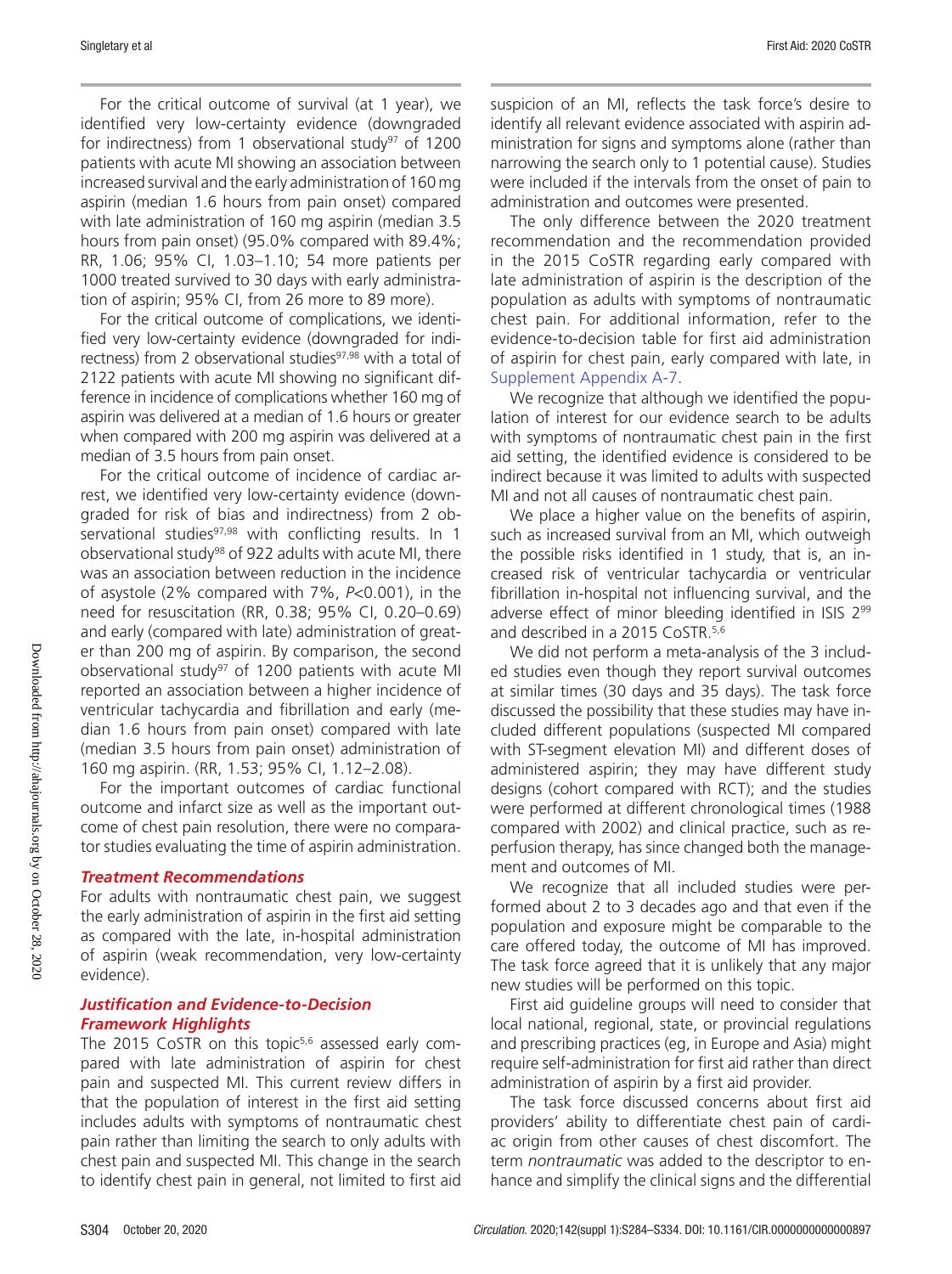diagnosis of chest pain possibly related to the onset of a MI. However, with any treatment recommendation using a symptoms-based approach to problems such as chest pain, the task force agreed that first aid educational materials must teach the signs and symptoms a first aid provider is able to learn, remember, and identify. Furthermore, it is important for educational materials to teach the absolute contraindications for the administration of aspirin (ie, allergy or active bleeding). Guideline organizations may also want to consider including additional local first aid behaviors, such as activating emergency medical services.

### *Knowledge Gaps*

- Additional studies are needed to determine if aspirin is safe when given to patients with nontraumatic chest pain of all causes (ie, not limited to suspected MI).
- Further research is needed to identify the critical interval after the onset of chest pain and aspirin administration that is beneficial for adult patients with acute MI.
- Further research is needed to determine the minimal effective dose and formulation for the oral administration of aspirin for nontraumatic chest pain in adults.

# **First Aid Interventions for Presyncope (2019 CoSTR, FA 798: SysRev)**

In 2019, the First Aid Task Force requested a SysRev<sup>100</sup> and published a CoSTR<sup>101,102</sup> and on the topic of first aid interventions for presyncope. This review resulted in the recommendation for physical counterpressure maneuvers, including hand grip, squatting, leg crossing with tensing, and abdominal core muscle tensing.

### *Population, Intervention, Comparator, Outcome, Study Design, and Time Frame*

- Population: Adults and children with signs and symptoms of faintness or presyncope of suspected vasovagal or orthostatic origin
- Intervention: Physical counterpressure maneuvers, body positioning, hydration, or other
- Comparator: No intervention or each other
- Outcome: Abortion of syncope, injuries or adverse events (all critical), symptom improvement, change in heart rate, systolic or diastolic blood pressure (all important)
- Study design: RCTs and nonrandomized studies (non-RCTs, interrupted time series, controlled before-and-after studies, cohort studies) were eligible for inclusion. Case series and unpublished studies (for example, conference abstracts, trial protocols) were excluded.
- Time frame and languages: All years and all languages were included, provided an English abstract was available.
- PROSPERO Registration: CRD42018107726

### *Treatment Recommendations*

This recommendation (below) is unchanged from 2019.101,102

We recommend the use of any type of physical counterpressure maneuver by individuals with acute symptoms of presyncope due to vasovagal or orthostatic causes in the first aid setting (strong recommendation, low- and very low-certainty evidence).

We suggest that lower body physical counterpressure maneuvers are preferable to upper body and abdominal physical counterpressure maneuvers (weak recommendation, very low-certainty evidence).

# **Optimal Position for Shock (FA 520: EvUp)**

The First Aid Task Force most recently reviewed the topic of optimal position for the person in shock in 2015.5,6 The task force requested an EvUp to identify any relevant evidence published after 2015; the EvUp did not identify evidence to justify a SysRev or a change in the 2015 treatment recommendation (see the EvUp in Supplement Appendix C-2).

### *Population, Intervention, Control, Outcome, Study Design, and Time Frame*

- Population: Adults and children who receive first aid for shock
- Intervention: Positioning of the patient
- Comparator: Compared with not positioning the patient
- Outcome: Any clinical outcome
- Study design: RCTs and nonrandomized studies (non-RCTs, interrupted time series, controlled before-and-after studies, cohort studies) were eligible for inclusion. Unpublished studies (eg, conference abstracts, trial protocols) were excluded.
- Time frame: All years and all languages were included as long as there was an English abstract.

We reran the existing search strategy, from January 1, 2015, to November 29, 2019.

### *Treatment Recommendations*

This treatment recommendation (below) is unchanged from 2015.5,6

We suggest first aid providers place persons with shock in the supine position as opposed to the upright position (weak recommendation, low-certainty evidence).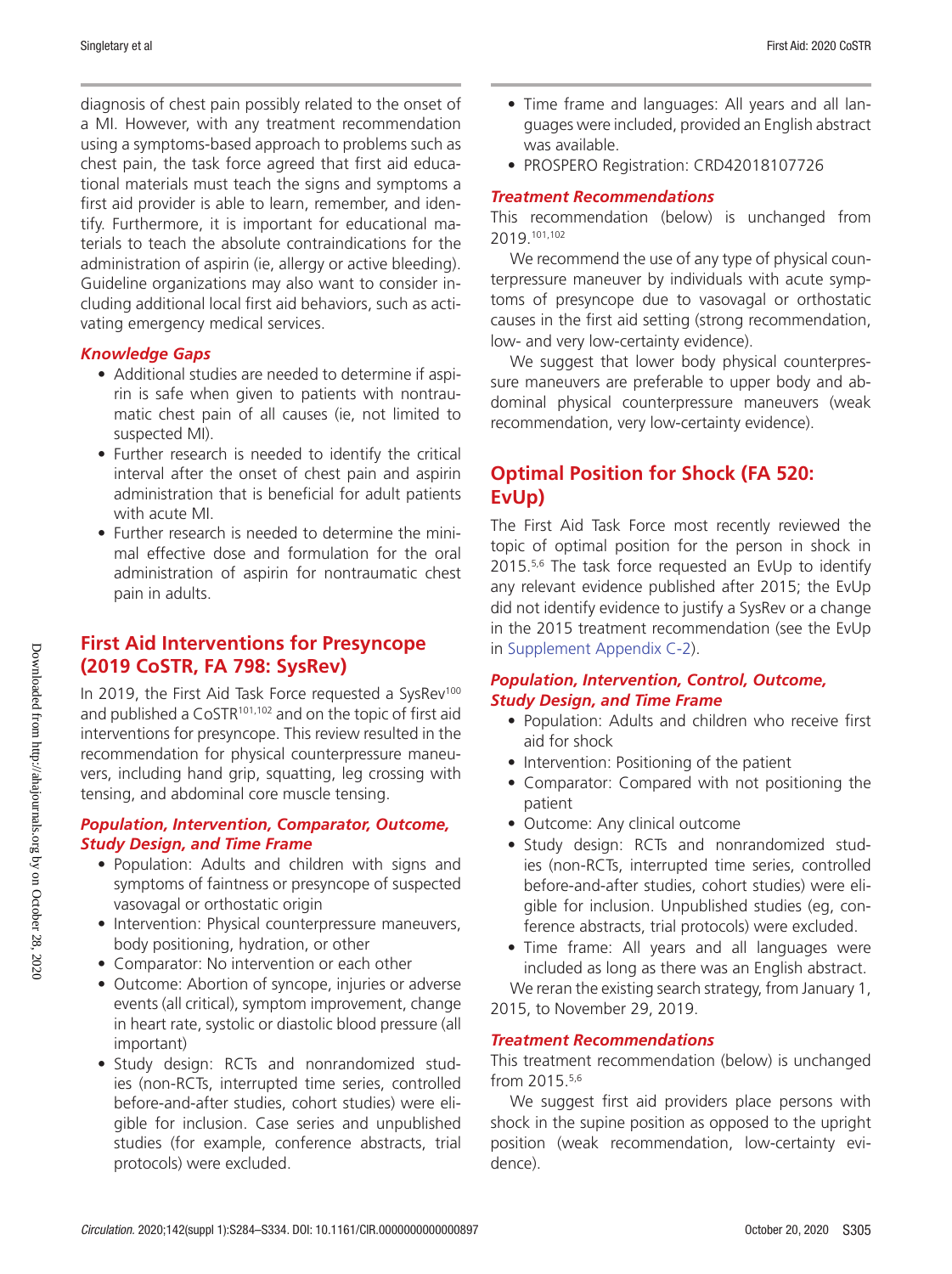# **Recovery Position for Persons With Decreased Level of Consciousness of Nontraumatic Etiology Not Requiring Rescue Breathing or Chest Compressions (FA 517: ScopRev)**

### *Rationale for Review*

The benefit of lateral positioning of adults and children with decreased level of consciousness has been widely accepted despite limited supportive scientific evidence. The most recent ILCOR evidence review on this topic in 20155,6 addressed use of the recovery position for those with decreased level of consciousness but breathing normally.

Opioid-associated deaths have increased internationally in recent years<sup>103</sup>; death is typically preceded by decreased level of consciousness and respiratory depression or compromise. Recent studies suggest that placing persons in the recovery position may hinder the detection of cardiac arrest.<sup>104-106</sup> As a result, the First Aid Task Force sought a ScopRev on the recovery position, modifying the search strategy used in 2015 to include persons who do not meet the criteria for cardiopulmonary resuscitation but have diminished level of consciousness/responsiveness (eg, from alcohol or drug overdose, intracranial hemorrhage) coupled with breathing abnormality (ie, they are not breathing normally). The outcomes included in the search were expanded to include outcomes of hypoxic events.

The revised and updated search strategy identified more indirect evidence, such as research examining the role of patient positioning in obstructive sleep apnea and cadaver models of cervical spine instability.

### *Population, Intervention, Comparator, Outcome, Study Design, and Time Frame*

- Population: Adults and children with decreased level of consciousness due to medical illness who do not meet criteria for the initiation of rescue breathing or chest compressions (CPR)
- Intervention: Positioning in any specific position
- Comparator: Supine or other recovery position
- Outcome: Any relevant clinical outcomes including but not limited to survival, need for airway management, incidence of aspiration, hypoxia, incidence of cardiac arrest (all critical); and likelihood of cervical spine injury and complications (important): venous occlusion, arterial insufficiency, left arm discomfort/pain discomfort/pain, aspiration pneumonia
- Study design: RCTs and nonrandomized studies (non-RCTs, interrupted time series, controlled before-and-after studies, cohort studies) were eligible for inclusion. Case series and case reports, unpublished studies and reports (eg, conference abstracts, trial protocols, technical reports, incident

reports, medical examiner and coroners' reports) were also considered for inclusion.

• Time frame: The scoping search strategy included all years and all languages as long as there was an English abstract. We reran the existing 2015 search strategy on November 4, 2019, with no date/time restrictions.

### *Summary of Evidence*

Thirty-one studies,  $104, 106-135$  a case report,  $136$  and 2 letters to the editor<sup>105,137</sup> were identified from our database and gray literature search. Nine studies involved patients with a medical, medically induced, or toxicological decreased level of consciousness.<sup>105,107-112,131,136</sup> Eight studies enrolled healthy participants,<sup>104,106,113-117,137</sup> 15 studies assessed patient positioning for ventilation during sleep,<sup>118-128,132-135</sup> and 2 studies involved cadaveric models of cervical spine instability in recovery positions.<sup>129,130</sup> The positions studied, airway maneuvers used, and outcomes reported in the included studies were highly variable. Seven distinct lateral recumbent recovery positions were identified, ranging from lateral to prone, and in many studies, the details of the position used (eg, degree of torso rotation, arm and head position) were not described in sufficient detail to allow for reproducibility. The comparison positions studied, when reported, were also highly variable, ranging from prone to semirecumbent and supine with manual airway maneuvers such as the head tilt–chin lift.

The gray literature search revealed a near-universal adoption of the recovery position for a decreased level of consciousness with normal breathing from unknown causes as well as known or presumed causes such as seizure, stroke, poisoning, and opioid overdose. Treatment guidelines for ski patrollers, lifeguards, prison guards, schoolteachers, and combat medics all recommended a variation of the lateral recumbent recovery position.

See Supplement Appendix B-3 for the full ScopRev and summary of evidence identified.

### *Task Force Insights*

Most studies of the recovery position were performed in healthy volunteers (who have normal muscle tone rather than the reduced tone that may be present in an unresponsive person) and report outcomes such as dependent arm perfusion and comfort associated with positioning. For the focus area of opioid overdose, only a single study was identified, suggesting that a semirecumbent position may be preferable to lateral position.107 The First Aid Task Force agreed that additional studies are needed to confirm this finding. For other medical causes of decreased mental status, such as stroke, induced sedation, and decreased level of consciousness, the lateral recumbent position was reported to be associated with beneficial outcomes.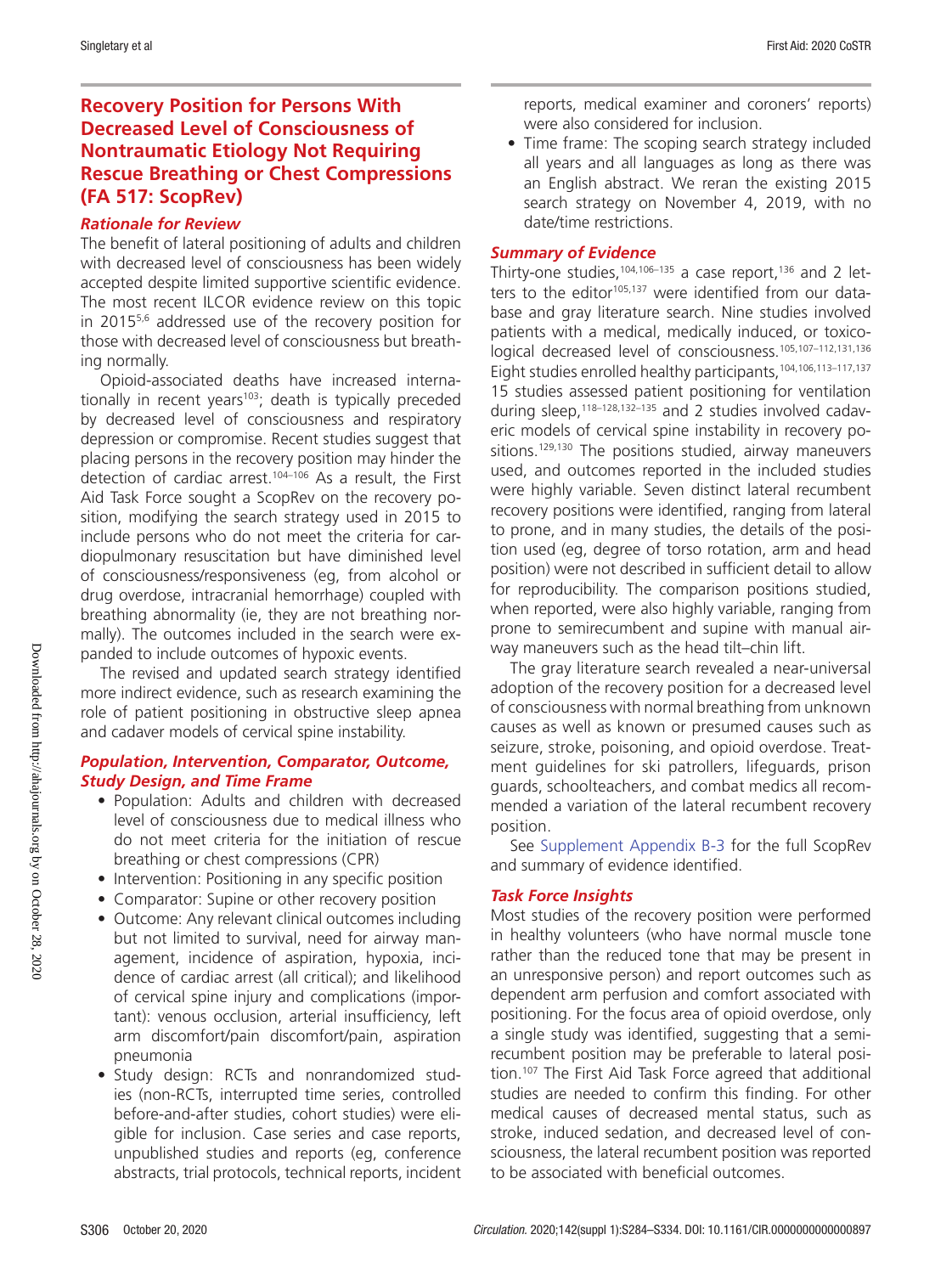As noted, despite a true paucity of research to support its use, the task force acknowledged that the recovery position in its many forms has become universally recommended in first aid settings for persons with decreased level of consciousness from nontraumatic cause, provided they do not require rescue breathing or chest compressions. As a result, a change in practice will likely require substantial evidence and education.

Studies of positional interventions for sleep-disordered breathing help describe the effect of body positions on ventilation in persons with decreased level of consciousness. Most studies reviewed report lateral positioning improving outcomes of interest such as apnea, hypopnea, and oxygen desaturation. However, they may not be directly applicable to the use of the recovery position for persons with decreased level of consciousness from medical, toxicological, and nontraumatic etiology.

The task force discussion focused on the optimal position to promote adequate breathing while optimizing the detection of respiratory and/or cardiac arrest. Although the included evidence favors the use of a lateral recumbent position, the task force voiced concerns about the use of a recovery position in scenarios such as with opioid overdose when hypoxic respiratory arrest or cardiopulmonary arrest may be imminent. It is the consensus of the task force that this topic should be the subject of a SysRev in the near future.

### *Treatment Recommendation*

This treatment recommendation (below) is unchanged from 2015.5,6

We suggest that first aid providers position individuals who are unresponsive and breathing normally into a lateral, side-lying recovery position (lateral recumbent) as opposed to leaving them supine (weak recommendation, very low-quality evidence).

# **FIRST AID FOR TRAUMA EMERGENCIES**

Important trauma topics for first aid pertained to control of life-threatening external bleeding, including use of direct pressure and pressure dressings, tourniquets (both manufactured and improvised), hemostatic dressings, hemostatic devices, tourniquets in children, concussion recognition, manual cervical spine stabilization, cervical spine motion restriction, superficial thermal injury dressings, compression wraps for closed extremity joint injuries, and temporary storage of a tooth after dental avulsion.

Control of life-threatening external bleeding was subdivided into 4 topics for SysRevs, all with the same PICOST. These 4 topics are pressure dressings, bandages, devices, or proximal pressure; tourniquets; hemostatic dressings; and hemostatic devices. We included

all studies from the prehospital setting (direct evidence), studies performed in combat (military) settings, and simulations (ie, human volunteers, human cadaver, or other models excluding animal models). In-hospital studies (eg, arterial endovascular) were included only if prehospital studies were lacking and if judged to be informative. Evidence about the use of tourniquets in children was sought in a separate ScopRev. This combined SysRev did not explore the timing or order of interventions to control life-threatening external bleeding. This is an important consideration for future reviews.

# **Control of Severe, Life-Threatening External Bleeding: Pressure Dressings, Bandages, Devices, or Proximal Manual Pressure (FA New 2019: SysRev)**

### *Rationale for Review*

The most recent (2015) review of the evidence about control of bleeding evaluated studies of direct pressure, application of cold therapy, elevation of extremities, and use of pressure points (proximal manual pressure).5,6 The First Aid Task Force requested a new combined SysRev to apply a common search strategy and evaluate and compare the outcomes of several interventions to control severe external bleeding in adults and children in the out-of-hospital setting. The SysRev was completed in 2019.<sup>138</sup>

### *Population, Intervention, Comparator, Outcome, Study Design, and Time Frame*

Note: These PICOST criteria were used to identify studies analyzed for all topics related to treatment of severe, life-threatening bleeding.

- Population: Adults and children with severe, lifethreatening external bleeding in out-of-hospital settings; bleeding from both compressible and noncompressible external sites were included
- Intervention: All bleeding-control methods applicable for use by trained or untrained first aid providers, including manufactured or improvised tourniquets, hemostatic dressings or agents, cryotherapy, direct (manual) pressure, pressure points, pressure dressings or bandages, or elevation of the injured area; manufactured tourniquets included windlass-style or elastic, with single or double application
- Comparator: Studies with comparators of bleeding control methods were included, as well as observational cohorts with a single bleeding-control technique, which, in an observational metaanalysis, may allow comparison of one technique against another.
- Outcome: Mortality due to bleeding, cessation of bleeding/achieving hemostasis, time to achieving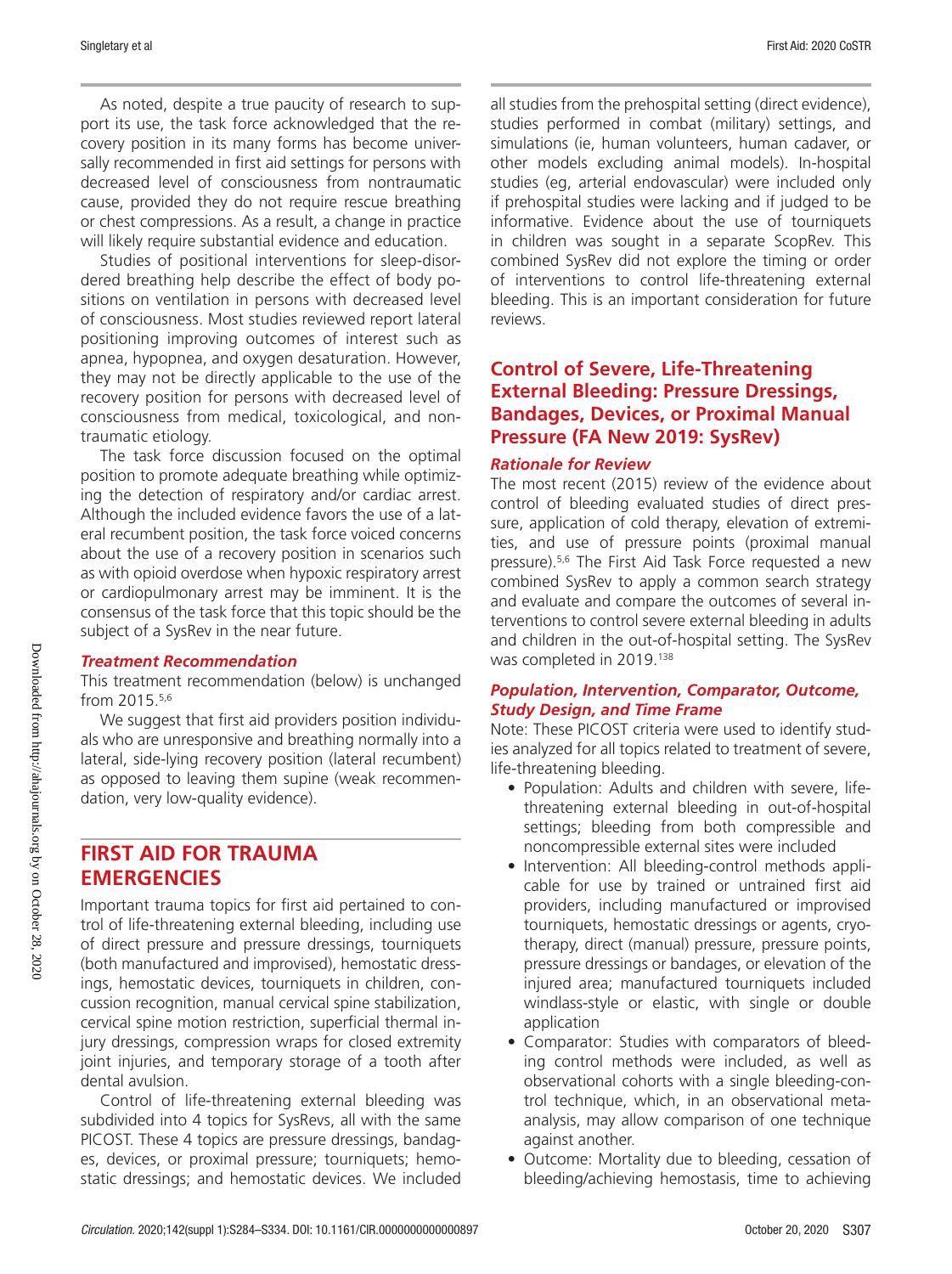| <b>Study Type/Reference</b> | <b>Device</b>    | <b>Mean Time to</b><br>Hemostasis (min) | <b>Device</b> | <b>Mean Time to</b><br>Hemostasis (min) | <b>Manual Pressure Mean</b><br><b>Time to Hemostasis</b><br>(min) | P Value      |
|-----------------------------|------------------|-----------------------------------------|---------------|-----------------------------------------|-------------------------------------------------------------------|--------------|
| <b>RCT140</b>               | Pneumatic        | $15.6 + 4.8$                            | Clamp         | $14.5 + 4.5$                            | $13.9 + 3.5$                                                      | 0.006        |
| <b>RCT141</b>               | FemoStop™        | $35.2 \pm 12.3$                         |               |                                         | $12.9 \pm 12.4$                                                   | < 0.001      |
| RCT <sup>139</sup>          | FemoStop™        | $40.2 \pm 23.2$                         | C-clamp       | $32.6 \pm 9.8$                          | $27.5 + 6.3$                                                      | < 0.0001     |
| Cohort <sup>143</sup>       | C-clamp          | 35 [10-110]*                            |               |                                         | 20 [10-45] +                                                      | < 0.001      |
| Cohort <sup>142</sup>       | Mechanical clamp | 19.9                                    |               |                                         | 33.5                                                              | Not reported |

#### **Table 6. Time to Hemostasis for Compression Devices and Manual Pressure**

\*Median time [min-max].

†Median time [min-max].

RCT indicates randomized controlled trial.

hemostasis (all critical); mortality from any cause, decrease in bleeding, complications/adverse effects (all important)

- Study design: RCTs and nonrandomized studies (non-RCTs, interrupted time series, controlled before-and-after studies, cohort studies) were eligible for inclusion.
- Time frame: All years and all languages were included as long as there was an English abstract; unpublished studies (eg, conference abstracts, trial protocols) were excluded. The literature search was updated to November 22, 2019.
- PROSPERO Registration: CRD42018091326

### *Consensus on Science*

#### *Pressure Dressings/Bandages/Devices Compared With Direct Manual Pressure*

For the critical outcome of time to hemostasis, no direct evidence was found from the prehospital setting. However, we identified very low-certainty evidence (downgraded for very serious indirectness and serious imprecision) from 3 RCTs<sup>139-141</sup> in the in-hospital setting with a total of 918 patients undergoing endovascular procedures. As a result of significant heterogeneity, these studies could not be combined for meta-analysis. In 1 study,<sup>140</sup> the mean time to hemostasis with the use of a pneumatic device was 15.6±4.81 minutes compared with a mean time of 14.5 $\pm$ 4.5 minutes with the use of a clamp and 13.9 $\pm$ 3.5 minutes in the manual compression group (overall  $P=0.006$ ). In another study,<sup>141</sup> the mean time to hemostasis in the FemoStop™ device group was 35.2±12.3 minutes compared with the manual compression time of 12.9 $\pm$ 12.4 minutes ( $P<$ 0.001). In the third study,<sup>139</sup> mean time to hemostasis by device was as follows: FemoStop $TM$ 40.2±23.2, C-clamp 32.6±9.8, and manual 27.5±6.3 minutes. All 3 RCTs demonstrated a significantly longer time to hemostasis with use of mechanical pressure devices compared with use of direct manual pressure.

We identified very low-certainty evidence (downgraded for serious risk of bias, indirectness, and imprecision) from 2 in-hospital cohort studies<sup>142,143</sup> of 3528 patients undergoing endovascular procedures. Use of a C-clamp was associated with a longer time to

hemostasis compared with manual pressure in the first study<sup>143</sup> whereas in the second study of 3255 patients, a shorter time to hemostasis was associated with use of a mechanical clamp compared with use of direct manual pressure.<sup>142</sup> See Table 6 for time to hemostasis results.

For the critical outcome of cessation of bleeding, we identified very low-certainty evidence (downgraded for very serious indirectness and serious imprecision) from 1 in-hospital RCT<sup>140</sup> of 400 patients undergoing endovascular procedures. This study showed benefit in the combined clamp compression and manual compression group compared with the pneumatic compression group (99% compared with 73%) in achieving hemostasis (overall *P*<0.0001).

We identified very low-certainty evidence (downgraded for serious risk of bias, indirectness, and imprecision) from 1 in-hospital cohort study<sup>144</sup> of 64 patients with arterio-venous fistula puncture for hemodialysis. This study showed an association with higher rates of bleeding cessation with the use of a commercial, elasticized compression bandage (82%) compared with manual pressure (47% and 44%, first and third weeks of the block study design, *P*<0.05).

For the important outcome of complications/adverse effects, we identified very low-certainty evidence (downgraded for very serious indirectness and serious imprecision) from 3 in-hospital RCTs $139-141$  of 918 patients undergoing endovascular procedures and from 3 in-hospital observational studies<sup>142-144</sup> of 3647 patients undergoing either an arterio-venous fistula puncture or endovascular procedure. The heterogeneity of these studies prevented combination of results for meta-analysis. However, none of the studies reported a significant difference in complications with use of either pressure devices or with manual pressure.

We did not find evidence for the critical outcome of mortality resulting from bleeding or the important outcome of mortality from any cause.

### *Pressure Points Compared With Direct Manual Pressure*

We did not identify any human studies comparing pressure points with direct manual pressure.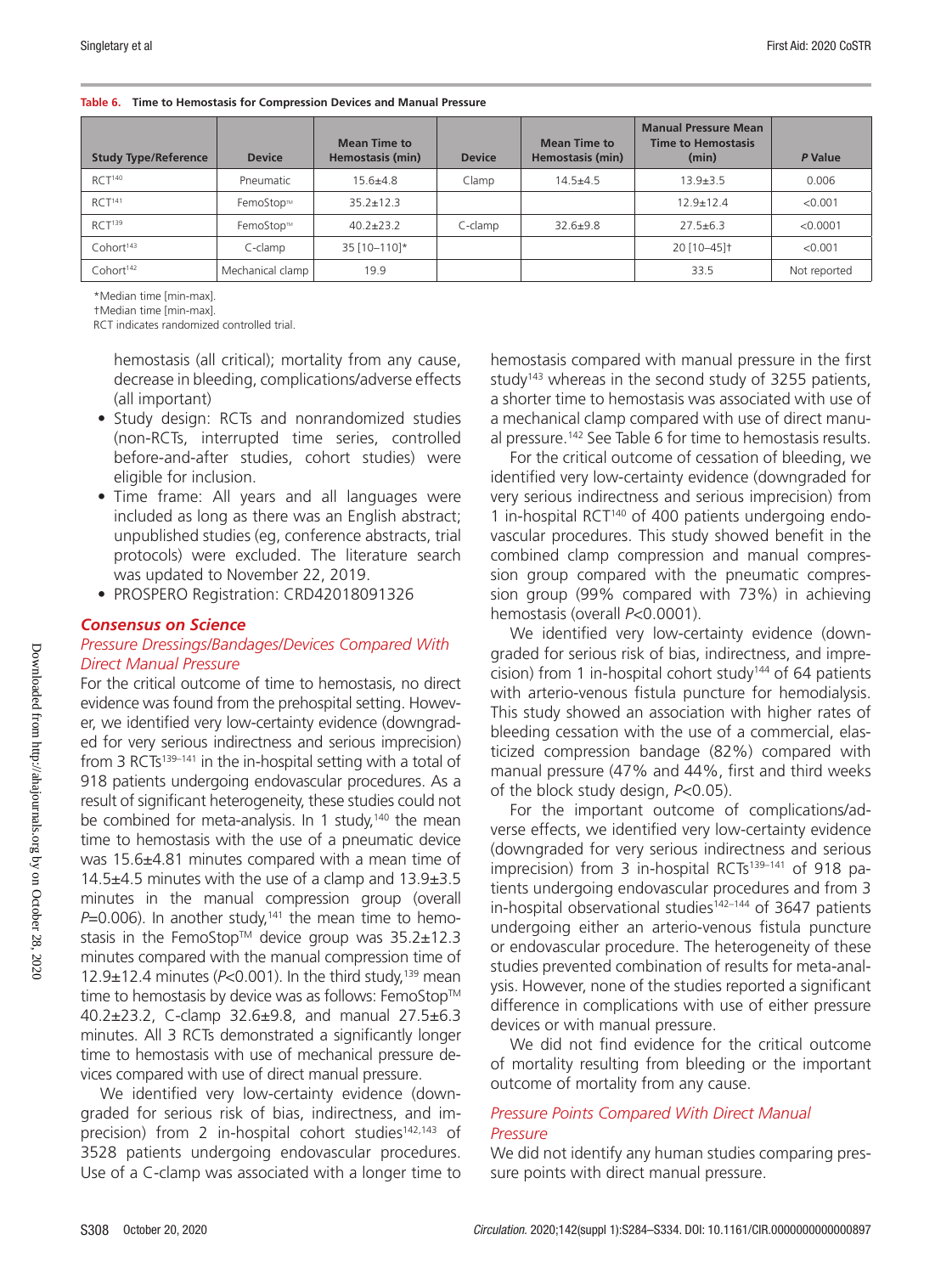#### *Treatment Recommendations*

We recommend that first aid providers use direct manual compression compared with the use of external compression devises or pressure dressings/bandages for severe, life-threatening external bleeding (strong recommendation, very low-certainty evidence).

We recommend against the use of pressure points compared with the use of direct manual pressure by first aid providers for severe, life-threatening external bleeding (strong recommendation, very low-certainty evidence).

#### *Justification and Evidence-to-Decision Framework Highlights*

In making a strong recommendation, the First Aid Task Force considered direct manual pressure as the fundamental first step in the initial management of any life-threatening external bleeding. Two evidence-todecision tables present task force insights: Supplement Appendix A-8, pressure points versus direct pressure, and Supplement Appendix A-9, pressure dressings versus direct pressure.

The task force was strongly influenced by 3 RCTs<sup>139-141</sup> demonstrating that the use of manual compression achieved hemostasis in a shorter average time than the use of pressure dressings/bandages/ devices.

Direct manual pressure is available to all first aid providers, has no cost, and can be provided equitably in all countries. The use of pressure dressings or devices may increase treatment and training costs and, therefore, healthcare disparities.

The task force acknowledges that improved education is likely to be needed to enhance the quality of direct manual pressure for the cessation of life-threatening external bleeding. The task force agreed that this training should be incorporated into all standard first aid training and also agreed that no additional resources would be needed. However, the study results are inconsistent and indirect, and external compression devices/bandages may also be efficacious when applied appropriately.

The task force also placed considerable value on the fact that there is no direct human evidence showing that the use of pressure points is effective in the control of life-threatening external bleeding.

The task force agreed that the use of in-hospital data derived from arterial endovascular and arterio-venous puncture may not be applicable to first aid control of life-threatening bleeding. Of note, in-hospital subjects in the studies often received anticoagulants that likely complicated the control of bleeding.

Although we identified no studies performed exclusively in children, the task force agreed that it is reasonable to apply these recommendations to children.

#### *Knowledge Gaps*

• Experimental or observational studies are needed comparing pressure dressings, bandages, devices,

or pressure points with direct manual pressure in patients with severe, life-threatening external bleeding in the prehospital or first aid setting.

- Research is needed to identify optimal techniques to provide direct manual pressure while minimizing rescuer fatigue.
- Experimental or observational studies are needed for control of life-threatening bleeding with use of pressure dressings, bandages or devices in children.
- It is unclear if first aid providers can appropriately locate pressure points.

# **Control of Severe, Life-Threatening External Extremity Bleeding: Tourniquets (FA 768, 1543,1549: SysRev)**

#### *Rationale for Review*

The most recent CoSTR about the use of tourniquets was published in 2015.<sup>5,6</sup> As noted, the First Aid Task Force requested a new, combined SysRev to compare evidence across multiple interventions for control of lifethreatening external bleeding. This CoSTR summarizes data comparing use of tourniquets with direct pressure, manufactured with improvised tourniquet designs, hemostatic dressings with direct pressure and tourniquets, and hemostatic devices with direct pressure for control of life-threatening external bleeding in extremities. A separate ScopRev on the topic of pediatric tourniquet designs was also completed.

### *Population, Intervention, Comparator, Outcome, Study Design, and Time Frame*

See PICOST for Control of Severe, Life-Threatening External Bleeding: Pressure Dressings, Bandages, Devices, or Proximal Manual Pressure.

#### *Consensus on Science*

#### *Tourniquets Compared With Direct Manual Pressure*

For the critical outcome of mortality from bleeding, we identified very low-certainty evidence (downgraded for serious risk of bias, inconsistency and imprecision) from 4 prehospital civilian cohort studies $145-148$  of 527 participants. In these studies, there was no significant reduction in mortality from bleeding with the use of tourniquets compared with the use of direct manual pressure alone.

For the critical outcome of cessation of bleeding, we identified very low-certainty evidence (downgraded for serious risk of bias and imprecision) from 2 prehospital military cohort studies<sup>149,150</sup> of 76 participants. In the largest cohort study<sup>149</sup> of 70 participants, a higher rate of bleeding cessation on hospital arrival was associated with the use of tourniquets (35/42 [83.3%] compared with the use of direct manual pressure alone 17/28 [60.7%]; *P*=0.033). A very small cohort study<sup>150</sup> of 6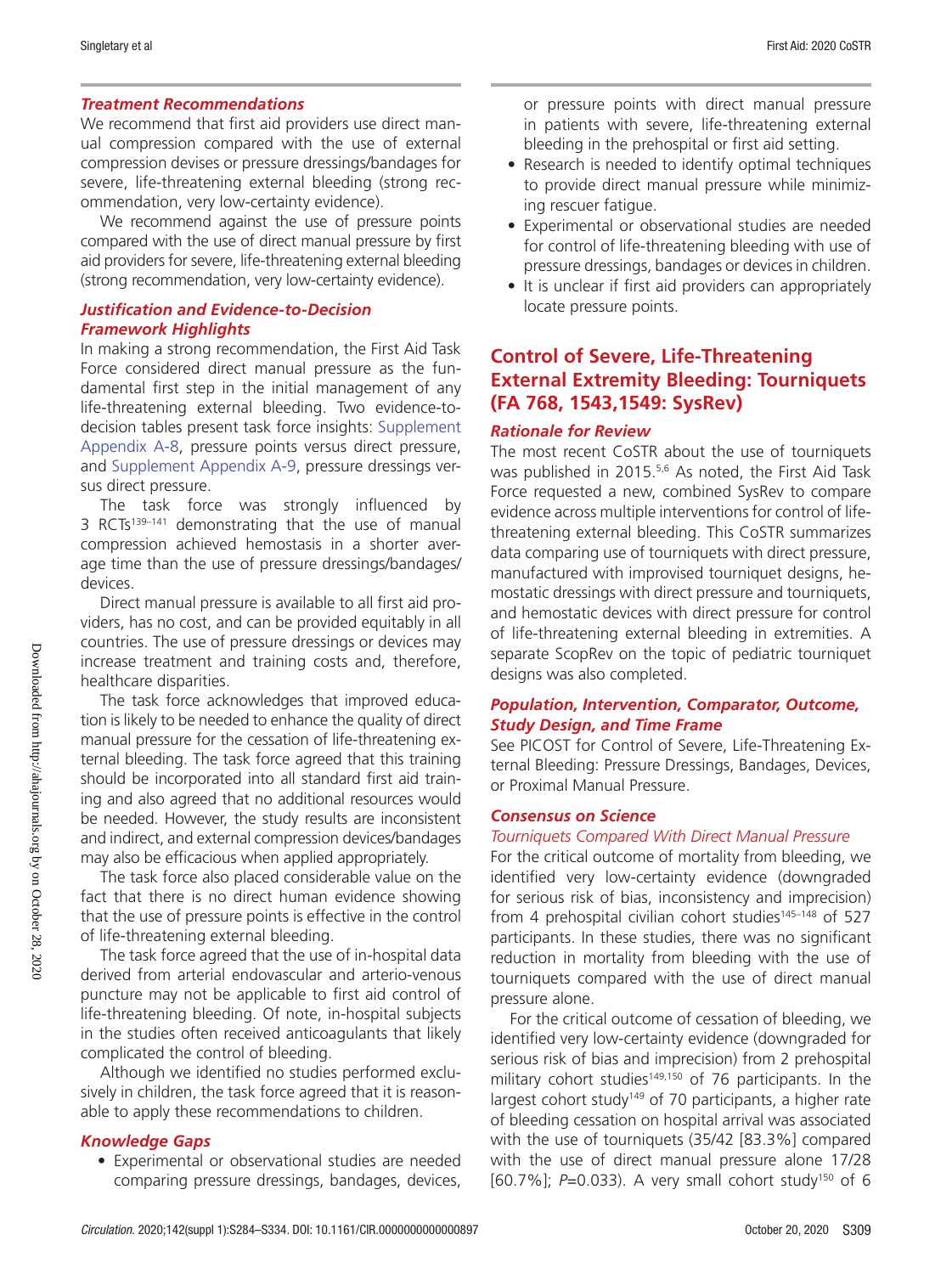participants noted that bleeding cessation occurred in 6/6 participants with or without the use of a tourniquet.

For the important outcome of mortality from all causes, we identified 6 civilian prehospital cohort studies145–148,151,152 of 1811 participants. Study heterogeneity prevented combining results for meta-analysis. The overall certainty of evidence was rated as very low resulting from serious risk of bias, inconsistency, and imprecision. In unadjusted analyses, 5 of the 6 studies failed to demonstrate a statistically significant reduction in all-cause mortality associated with the use of a tourniquet compared with the use of direct manual pressure alone.<sup>145-148,151</sup> In a sixth large cohort study<sup>152</sup> of 1026 total participants, the use of direct manual pressure alone was associated with a higher risk for allcause mortality compared with the use of a tourniquet when evaluated by multivariable analysis (adjusted OR, 5.86; 95% CI, 1.41–24.47; *P*=0.015).

We identified very low-certainty evidence (downgraded for serious risk of bias and inconsistency) from 6 prehospital military cohort studies149,150,153–156 of 6163 participants. None showed a reduction in all-cause mortality associated with the use of a tourniquet compared with use of direct manual pressure alone.

For the important outcome of complications/adverse effects (including compartment syndrome nerve palsy, fasciotomy, thromboembolic episodes), we identified very low-certainty evidence (downgraded for serious risk of bias and imprecision) from 3 prehospital civilian cohort studies<sup>148,151,152</sup> of 1420 participants. Study heterogeneity prevented combining results for meta-analysis. These studies reported inconsistent results when comparing a tourniquet with the use of direct manual pressure alone, with no significant increase in adverse events with use of one modality or the other.

We identified very low-certainty evidence (downgraded for serious risk of bias) from 5 prehospital civilian cohort studies<sup>145,148,151,152,157</sup> of 1686 participants reporting the complication of amputation. Study heterogeneity prevented combining the results for metaanalysis, and all reported similar amputation rates with the use of tourniquets compared with the use of direct manual pressure alone.

We identified very low-certainty evidence (downgraded for risk of bias and imprecision) from 1 prehospital military cohort study<sup>149</sup> of 165 participants. This study reported similar amputation rates with the use of tourniquets compared with the use of direct manual pressure alone.

For the critical outcome of time to hemostasis, no comparative studies were identified.

#### *Tourniquets Compared With Hemostatic Dressings*

For the critical outcome of mortality caused by bleeding, we identified very low-certainty evidence (downgraded for serious risk of bias and imprecision) from

1 prehospital military cohort study<sup>158</sup> of 96 adults with external extremity bleeding, which showed no significant difference in mortality among those with the use of a tourniquet compared with the use of a hemostatic dressing.

For the important outcome of all-cause mortality, we identified very low-certainty evidence (downgraded for serious risk of bias and imprecision) from 1 prehospital military cohort study158 of 96 adults. Tourniquet use was associated with a significant all-cause mortality risk reduction; 6% (4/66) mortality was associated with the use of a tourniquet compared with 30% (9/30) mortality associated with the use of hemostatic dressings (RR, 0.20; 95% CI, 0.07–0.60; adjusted RR, 24 fewer per 1000 participants; 95% CI, from 12 fewer to 28 fewer). However, in this study, the types and locations of wounds weren't reported, and it is unknown if the injuries were comparable.

For the important outcome of complications/adverse effects, no comparative studies were identified.

For the critical outcome of time to hemostasis, we identified no direct evidence from comparative studies.

#### *Manufactured Tourniquets Compared With Improvised Tourniquets*

We did not identify any human studies comparing manufactured tourniquets with improvised tourniquets for the management of severe, life-threatening external extremity bleeding. However, 4 observational simulation studies<sup>159-162</sup> provided information about the ability of first aid providers to stop bleeding with the use of manufactured compared with improvised tourniquets. The first study<sup>159</sup> reported the association of higher pulse cessation in lower extremities (85% compared with 10%) and upper extremities (100% compared with 75%) with manufactured compared with improvised tourniquets. One observational study161 reported 100%, 40%, and 10% simulated bleeding cessation with the application of a manufactured tourniquet compared with an improvised cravat tourniquet compared with a bandana tourniquet, respectively.

### *Windlass-Style Manufactured Tourniquets Compared With Other Types of Manufactured Tourniquets*

We did not identify any human studies comparing windlass-style manufactured tourniquets (ie, one with a rod to tighten the tourniquet) with other types of manufactured tourniquets for the management of severe, life-threatening external extremity bleeding. Ten simulation studies $163-172$  provided information about the feasibility of the use of windlass-style manufactured tourniquets compared with other designs of manufactured tourniquets.

#### *Treatment Recommendations*

We suggest that first aid providers use a tourniquet in comparison with direct manual pressure alone for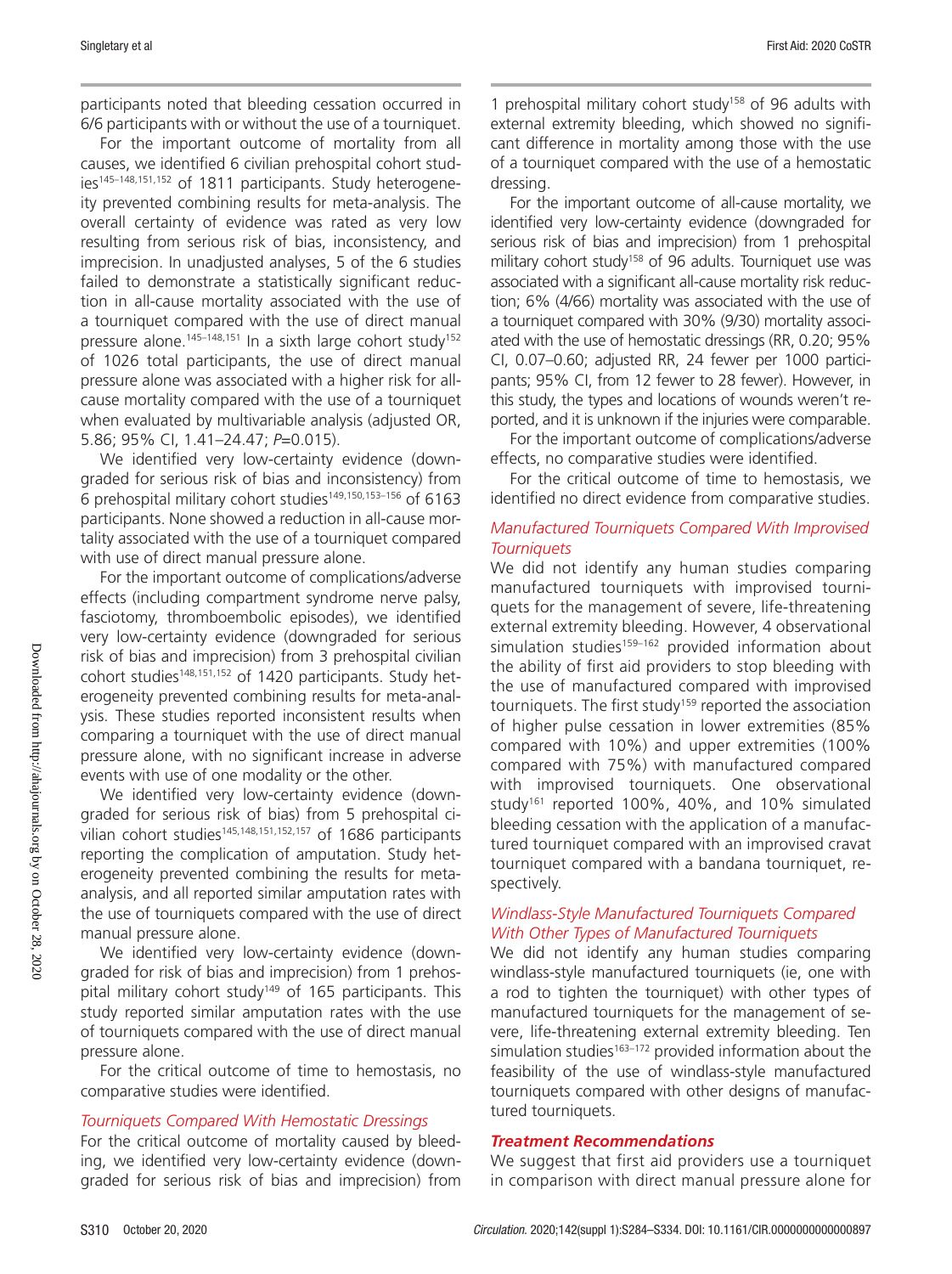severe, life-threatening external extremity bleeding that is amenable to the application of a tourniquet (weak recommendation, very low-certainty evidence).

We suggest that first aid providers use a tourniquet compared with a hemostatic dressing for severe, lifethreatening external bleeding that is amenable to the use of a tourniquet (weak recommendation, very lowcertainty evidence).

If a tourniquet is not immediately available, we suggest direct manual pressure to control life-threatening external bleeding from an extremity until a tourniquet can be applied (good practice statement).

We suggest direct manual pressure with or without use of a hemostatic dressing if the site of bleeding is not amenable to use of a tourniquet (good practice statement).

We suggest that first aid providers use a manufactured tourniquet compared with an improvised tourniquet for severe, life-threatening external bleeding (weak recommendation, very low-certainty evidence).

For the treatment of severe, life-threatening external bleeding by first aid providers, we are unable to recommend any one particular design of tourniquet compared with another.

### *Justification and Evidence-to-Decision Framework Highlights*

The application of pressure stops bleeding. Tourniquets apply circumferential pressure remote from the bleeding point. There are few comparative studies of tourniquet use and direct pressure alone; a more robust body of lower-certainty evidence suggests that tourniquets, when applied appropriately, stop bleeding in most cases, and this was considered by the task force when formulating treatment recommendations (see Supplement Appendix A-10, evidence-to-decision table for tourniquets compared with direct pressure).

In addition, although this review did not evaluate the timing or order of interventions to control lifethreatening bleeding, the task force considered results of 1 observational study<sup>145</sup> demonstrating the association of greater risk of hemorrhagic death with hospital compared with prehospital tourniquet placement (14% compared with 3.0%, *P*=0.01). The study did not describe bleeding control techniques in lieu of tourniquets but may suggest that early prehospital tourniquet use may reduce mortality, although effectiveness may be time sensitive.

Although the task force recognizes that there is limited data comparing use of tourniquets with hemostatic dressings for similar wounds, the consensus of the task force is that use of a tourniquet is preferable. See Supplement Appendix A-11, evidence-to-decision table for tourniquets compared with hemostatic dressings.

Not every area of the body is amenable to the use of a tourniquet, and a tourniquet may not always be immediately available. Direct manual pressure can be effective until a tourniquet can be applied. In multiple casualty situations, the use of a tourniquet may free resources to attend to other life-threatening injuries. Because some comparative studies suggested a lack of superiority for outcomes of cessation of bleeding or mortality from bleeding with the use of a tourniquet, the task force agreed to include a good practice statement for situations when a tourniquet is not available, or when a wound is not amenable to the use of a tourniquet (ie, proximal extremity wounds, wounds on limbs of a size that will not permit successful placement of a tourniquet). This statement also integrates the use of direct pressure with evidence from the systematic review of control of severe, life-threatening external bleeding: hemostatic dressings. A *good practice statement* is one for which there is a high level of certainty that the recommendation will do more good than harm, but there is little direct evidence. Likewise, a good practice statement recommending *against* a treatment is one for which there is a high level of certainty that the treatment will do more harm than good, but there is little direct evidence.

In recommending the use of manufactured tourniquets, the task force was influenced by 2 observational studies<sup>159,161</sup> that demonstrated an improvement in simulated bleeding cessation rates associated with the use of manufactured tourniquets compared with the use of improvised tourniquets. The task force interpreted the results as examples of practical information about ability of providers to use manufactured compared with improvised tourniquets to stop simulated bleeding. Task force members noted that when faced with lifethreatening bleeding from a limb and a manufactured tourniquet is unavailable and bleeding cannot be controlled by direct pressure with or without hemostatic dressings, first aid providers could consider the use of an improvised tourniquet, made to appropriate specifications (eg, wide and tight). See Supplement Appendix A-12, the evidence-to-decision table for manufactured tourniquets compared with improvised tourniquet.

Simulation data about the use of a windlass tourniquet compared with other tourniquet designs did not show superiority of any one type of tourniquet. See Supplement Appendix A-13, windlass tourniquets compared with other tourniquet designs.

### *Knowledge Gaps*

• Sufficiently powered experimental or observational studies are needed that compare the use of manufactured tourniquets with hemostatic dressings or improvised tourniquets and studies that compare windlass tourniquets with other tourniquet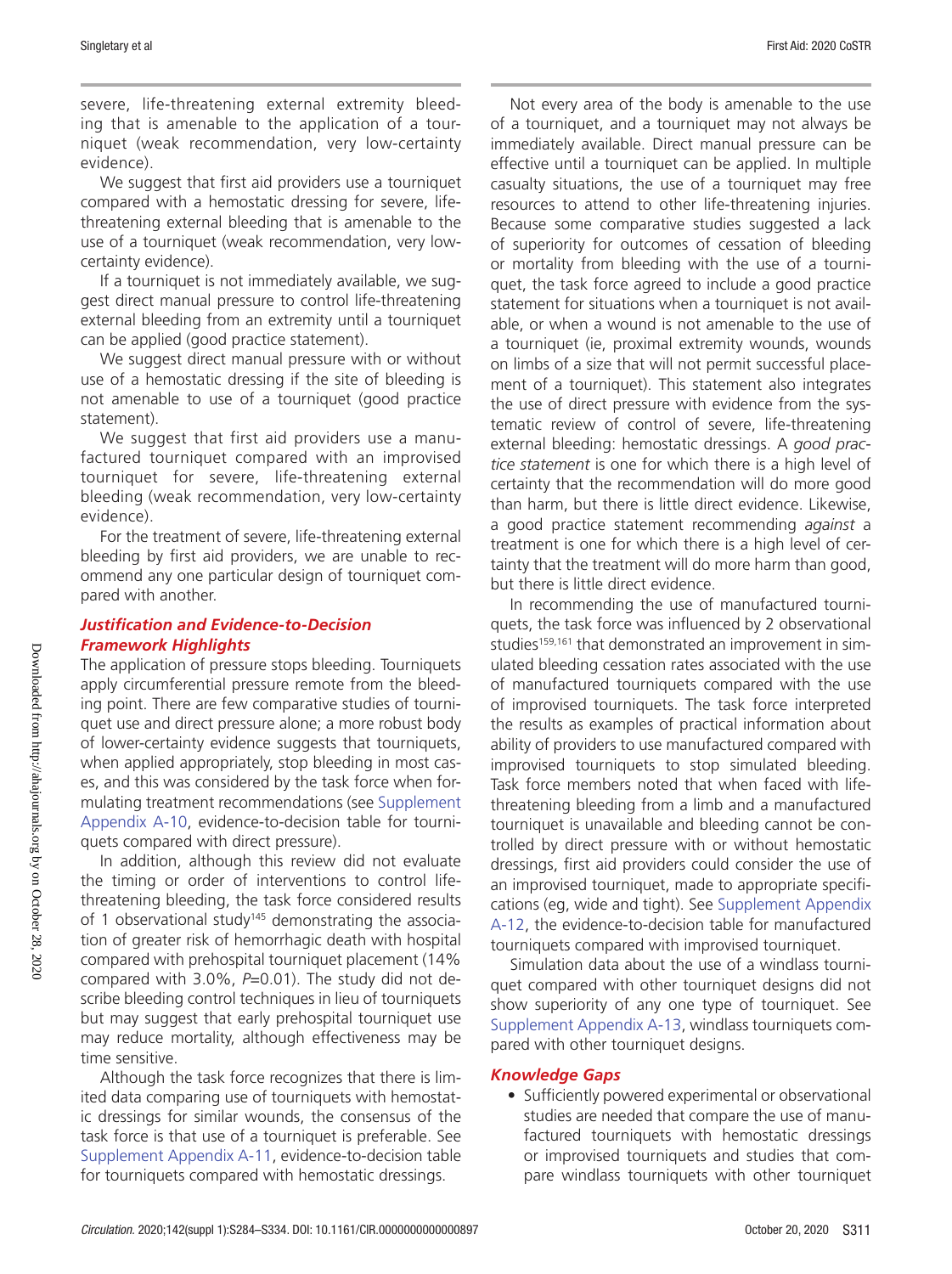designs for severe, life-threatening prehospital bleeding.

- There is an urgent need for comparative studies involving children (see FA New 2019: ScopRev below).
- Studies are needed to determine if first aid providers can recognize injuries that are amenable to tourniquet placement.
- Studies are needed to determine the educational requirements necessary to teach first aid providers to appropriately deploy tourniquets on a mass scale (eg, just-in-time training).

# **Control of Severe, Life-Threatening External Bleeding: Hemostatic Dressings (FA 769: SysRev)**

### *Rationale for Review*

The most recent CoSTR about the use of hemostatic dressings was published in 2015.5,6

The First Aid Task Force requested a new SysRev evaluating multiple interventions for control of external bleeding that yielded a large evidence base to answer several questions about control of life-threatening bleeding. This CoSTR compares use of hemostatic dressings with direct pressure and summarizes evidence comparing several hemostatic dressing types for control of life-threatening external bleeding.

### *Population, Intervention, Comparator, Outcome, Study Design, and Time Frame*

See PICOST for Control of Severe, Life-Threatening External Bleeding: Pressure Dressings, Bandages, Devices, or Proximal Manual Pressure.

### *Consensus on Science*

### *Hemostatic Dressings Plus Direct Pressure Compared With Direct Pressure Alone*

For the critical outcome of cessation of bleeding, we identified very low-certainty evidence (downgraded for serious risk of bias, indirectness, and imprecision) from 1 in-hospital civilian  $RCT^{173}$  comparing the use of chitosan-coated gauze dressings plus direct pressure with simple pressure dressings in 160 patients. Complete cessation of bleeding was achieved in all patients in both groups whether hemostatic dressings plus direct pressure with simple pressure dressings or direct pressure alone were used.

We identified very low-certainty evidence (downgraded for serious risk of bias, very serious indirectness, and serious imprecision) from 2 in-hospital RCTs<sup>174,175</sup> of 141 participants treated with a hemostatic dressing or manual compression after an endovascular procedure. Heterogeneity of these studies precluded meta-analysis. In the first RCT, $174$  the use of a hemostatic dressing plus direct pressure was not beneficial compared with

the use of manual compression for cessation of bleeding. In the second RCT<sup>175</sup> cessation of arterial site bleeding was achieved in all 21 children, whether hemostatic dressings plus direct pressure or direct pressure alone were used.

We identified very low-certainty evidence (downgraded for serious risk of bias, very serious indirectness, and serious imprecision) from 1 in-hospital cohort study<sup>176</sup> of 88 patients treated with a hemostatic dressing plus direct pressure or direct pressure alone after an endovascular procedure. The use of hemostatic dressings were associated with no benefit compared with direct pressure alone because cessation of bleeding was achieved in all participants.

For the critical outcome of time to hemostasis, we identified low-certainty evidence (downgraded for serious risk of bias and indirectness) from 1 in-hospital civilian RCT173 with 160 patients. Hemostatic dressings with direct pressure were beneficial because cessation of bleeding was achieved within 5 minutes with the use of chitosan-coated gauze plus direct pressure (41/80 [51.2%] compared with pressure dressings 26/80 [32.5%]; RR, 1.58; 95% CI, 1.08–2.31).

We identified low-certainty evidence (downgraded for very serious indirectness) from fourteen in-hospital RCTs174,175,177–188 with 2419 civilian adults and children (1 study) undergoing endovascular procedures. Heterogeneity precluded combining these studies, but they demonstrated more rapid hemostasis (range 4.6–17.8 minutes) with the use of hemostatic dressings plus manual pressure compared with direct manual pressure alone (12.4–43.5 minutes). MDs across studies ranged from 2 minutes (95% CI, 0.46–3.54) to 32 minutes (95% CI, 28.03–35.97).

For the important outcome of all-cause mortality, we identified very low-certainty evidence (downgraded for serious risk of bias and imprecision) from 1 prehospital military cohort study<sup>189</sup> with 190 participants. Use of hemostatic dressings was not associated with lower mortality compared with direct manual pressure alone.

We identified very low-certainty evidence (downgraded for very serious indirectness and serious imprecision) from 2 in-hospital civilian RCTs<sup>186,190</sup> with 1028 adults undergoing endovascular procedures. These studies showed no reduction in all-cause mortality with the use of hemostatic dressings plus direct pressure compared with direct manual pressure alone. One RCT<sup>190</sup> reported no deaths in 100 patients randomized to either the hemostatic dressing with pressure or direct pressure alone. However, in this study, the duration of compression was much longer in the manual compression-only group compared with the use of a hemostatic dressing plus direct pressure (2 hours compared with 15 minutes). A second RCT<sup>186</sup> compared 908 patients randomized to receive treatment with 1 of 2 possible hemostatic dressings plus direct pressure or a pneumatic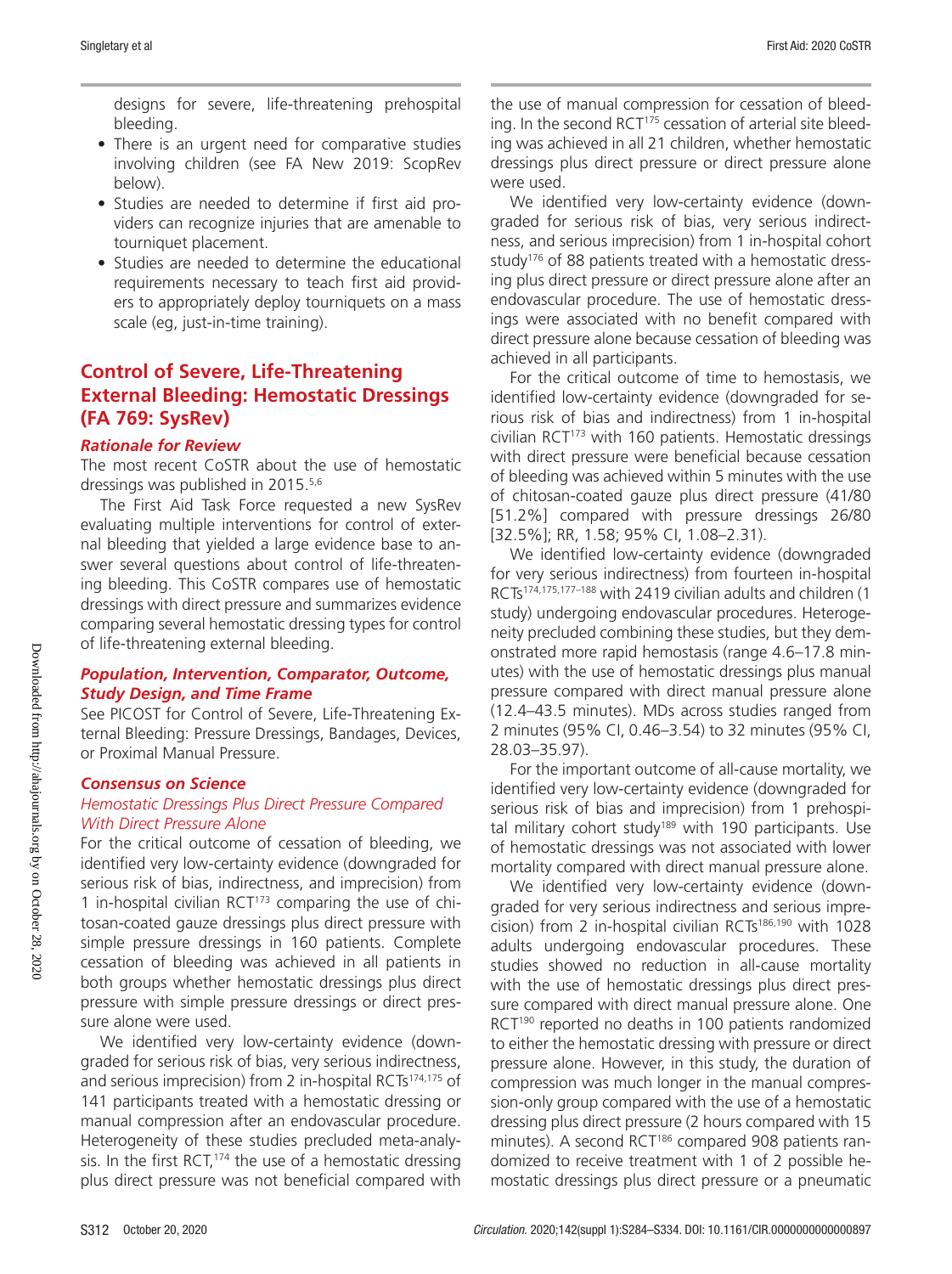compression device and also reported no deaths in any of the groups.

For the important outcome of decrease in bleeding, we identified low-certainty evidence (downgraded for serious risk of bias and indirectness) from 1 in-hospital civilian RCT<sup>173</sup> with 160 patients. This study showed benefit as measured by the mean number of bloodsoaked gauzes associated with the use of hemostatic dressings (chitosan-coated gauze) plus direct pressure compared with use of direct pressure alone (MD, 0.43 fewer gauzes; 95% CI, 0.85–0.01 fewer).

For the important outcome of complications/adverse effects, we identified very low-certainty evidence (downgraded for very serious indirectness and serious imprecision) from 4 in-hospital civilian RCTs<sup>174,187,190,191</sup> of 1040 patients undergoing endovascular procedures. None of the studies demonstrated a benefit (ie, reduced complications) with the use of hemostatic dressings plus direct pressure compared with the use of direct pressure alone. Three of the RCTs<sup>174,190,191</sup> reported no complications including major bleeding in either group. One RCT<sup>187</sup> reported no benefit (reduction in major bleeding complications) from hemostatic dressings.

For the outcome of adverse effects (as reported by pain scores), we identified very low-certainty evidence (downgraded for serious risk of bias, indirectness, and imprecision) from 2 in-hospital civilian cohort studies<sup>176,177</sup> of 224 patients undergoing endovascular procedures. There was no benefit associated with the use of hemostatic dressings plus direct pressure compared with direct pressure alone. One study<sup>176</sup> reported no significant differences in pain scores between the use of hemostatic dressing plus pressure and the use of direct pressure alone.

We identified no evidence for the critical outcome of mortality caused by bleeding.

### *One Hemostatic Dressing Type Compared With Other Hemostatic Dressings*

For the critical outcome of time to hemostasis, we identified moderate-certainty evidence (downgraded for serious indirectness) from 3 in-hospital civilian RCTs<sup>181,184,186</sup> with 750 patients undergoing endovascular procedures. Heterogeneity precluded meta-analysis. However, all 3 studies found no superiority in time to hemostasis after the use of a calcium ion releasing dressing pad (a poly-Nacetylglucosamine hemostatic pad) or a chitosan-based hemostasis pad compared with a hemostatic thrombin bandage or a biopolymer-based hemostatic pad.

For the important outcome of all-cause mortality, we identified very low-certainty evidence (downgraded for serious indirectness and imprecision) from 1 in-hospital civilian RCT184 with 90 patients undergoing endovascular procedures. There was no reduction in all-cause mortality after use of chitosan-based Chito-Seal (Abbott Vascular, Redwood City, California) compared with a biopolymer-based Clo-Sur P.A.D. (Scion Biomedical,

Miami, Florida) hemostatic dressing; no deaths were reported in either of the 2 study arms.

For the important outcome of adverse effects, we identified very low-certainty evidence (downgraded for serious risk of bias, indirectness, and imprecision) from 2 in-hospital civilian RCTs<sup>184,186</sup> of 696 patients undergoing endovascular procedures that reported rebleeding. These studies reported inconsistent results when comparing different types of hemostatic dressings. One RCT<sup>186</sup> with 606 participants demonstrated a lower rate of minor bleeding after the use of a calcium ion releasing wound dressing pad (Neptune Pad [TZ Medical, Portland, Oregon]; 6.6% [20/303]) compared with using a hemostatic thrombin-covered bandage (D-Stat Dry [Teleflex, Morrisville, North Carolina]; 12.2% [37/303]) (RR, 0.54; 95% CI, 0.32-0.91; *P*=0.02). The second RCT<sup>184</sup> with 90 participants reported a similar rate of rebleeding after the use of a chitosan-based hemostasis pad (Chito-Seal; 21.2% [10/47]) compared with using a biopolymerbased hemostatic pad (Clo-Sur P.A.D.; 23.2% [10/43]).

We did not find evidence reporting the critical outcomes of mortality due to bleeding and cessation of bleeding, or the important outcomes of any complication/adverse events.

### *Treatment Recommendations*

We suggest that first aid providers use a hemostatic dressing with direct pressure as opposed to direct pressure alone for severe, life-threatening external bleeding (weak recommendation, very low-certainty evidence).

As the result of the very low confidence in effect estimates, we are unable to recommend the use of any one specific type of hemostatic dressing for severe, lifethreatening external bleeding.

### *Justification and Evidence-to-Decision Framework Highlights*

See Supplement Appendix A-14 for the evidence-todecision table regarding hemostatic dressings compared with direct pressure alone; see Supplement Appendix A-15 for comparison across hemostatic dressing types. In making this recommendation, the task force was strongly influenced by 1 civilian in-hospital RCT<sup>173</sup> demonstrating higher frequency (51.2% compared with 32.5%) of cessation of bleeding within 5 minutes with the use of a hemostatic dressing plus direct pressure compared with direct pressure alone.

Direct manual pressure stops bleeding and, when used appropriately, hemostatic dressings in conjunction with direct pressure may stop life-threatening external bleeding in more cases.

Some studies included children. However, these numbers were limited and data specifically pertaining to children were sparse. Despite the lack of pediatricspecific evidence, the First Aid Task Force agreed that it would be reasonable for these recommendations to apply to control of life-threatening bleeding in children.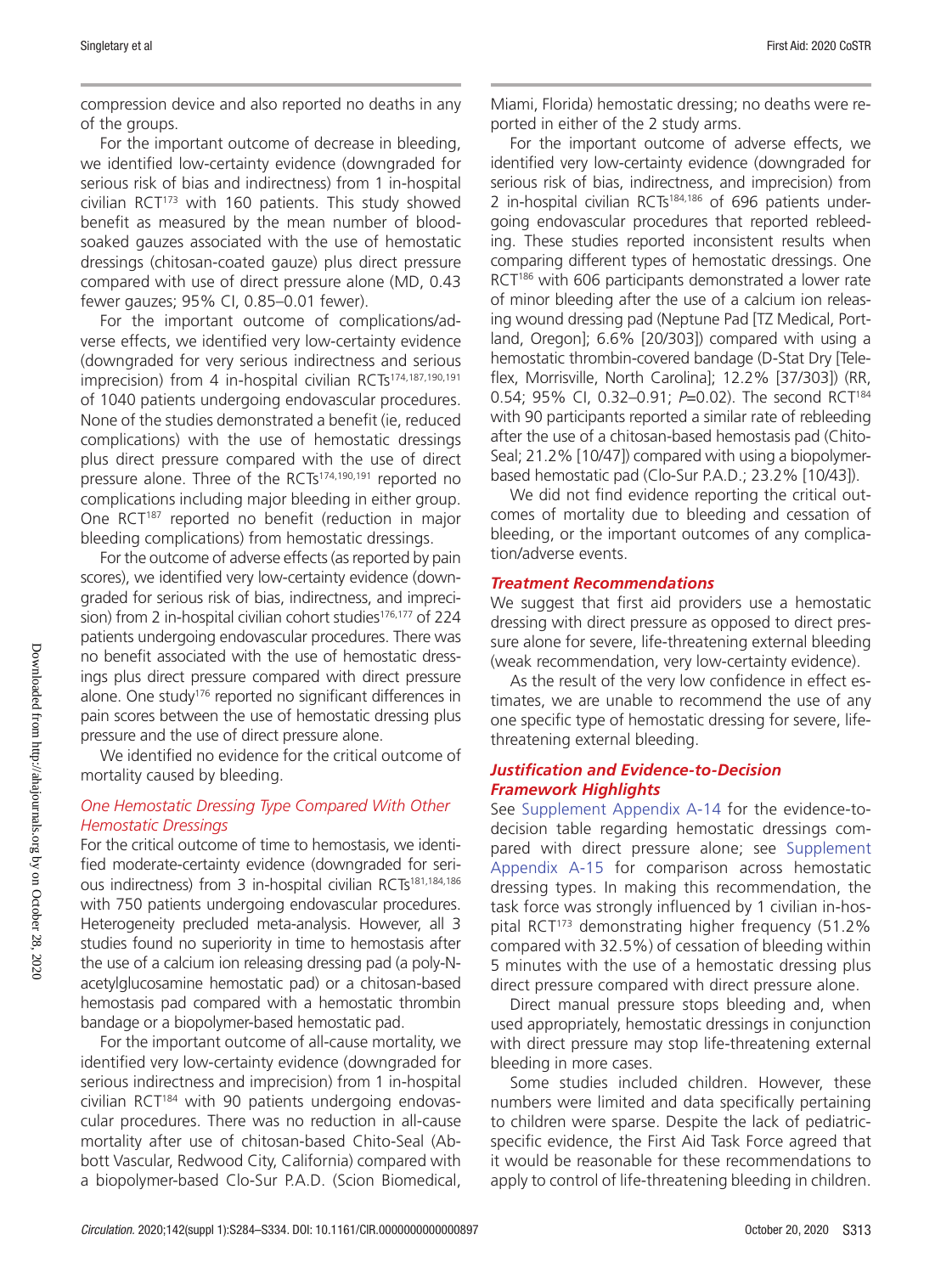The task force recognizes that the use of hemostatic dressings requires additional equipment and training expense that may increase healthcare disparity in some cases. In addition, in some areas, hemostatic dressings may not be available to lay providers.

The task force recognizes the lack of prehospital studies and therefore downgraded certainty of evidence of all in-hospital studies. Many of these in-hospital studies may include confounders such as simultaneous use of anticoagulants.

### *Knowledge Gaps*

- Additional research is needed to determine if first aid providers are able to use hemostatic dressings properly and whether any one type of hemostatic dressing or agent is superior.
- Research is needed to assess risks and benefits of hemostatic dressings in children.

### **Control of Severe, Life-Threatening External Bleeding: Hemostatic Devices (2020 New FA: SysRev)** *Rationale for Review*

The most recent CoSTR about the use of control of bleeding was published in 2015,<sup>5,6</sup> but it did not include the use of hemostatic devices. The First Aid Task Force requested a new, combined SysRev to compare evidence of multiple interventions for control of life-threatening external bleeding, including hemostatic devices.

### *Population, Intervention, Comparator, Outcome, Study Design, and Time Frame*

See PICOST for Control of Severe, Life-Threatening External Bleeding: Pressure Dressings, Bandages, Devices, or Proximal Manual Pressure.

### *Consensus on Science*

This consensus on science focuses on the published evidence about the effectiveness of medical devices designed for control of bleeding, including junctional tourniquets (a tourniquet designed to control hemorrhage and bleeding in inguinal or axilla areas) and wound clamps (a device for the temporary control of severe bleeding that works by sealing the edges of a wound closed).

### *Junctional Tourniquets Compared With Direct Pressure*

We did not identify any human studies comparing junctional tourniquets with direct pressure for the management of severe, life-threatening external bleeding. Although 12 simulation studies<sup>192-203</sup> were identified, they were excluded from review because the task force agreed that the evidence was too indirect for inclusion.

### *Wound Clamps Compared With Direct Pressure*

We did not identify any human studies comparing wound clamps with direct pressure for the management of severe, life-threatening external bleeding. However, we identified 2 prehospital case series<sup>204,205</sup> involving application of an invasive medical device by healthcare professionals in 10 participants. Although outcomes in this study were positive, they provide only indirect evidence for first aid use.

### *Treatment Recommendations*

In the absence of comparative evidence, we are unable to recommend for or against the use of a junctional tourniquet by first aid providers in comparison with direct manual pressure alone for severe, life-threatening external bleeding.

In the absence of comparative evidence, we are unable to recommend for or against the use of wound clamps by first aid providers in comparison with other hemostatic techniques for severe, life-threatening external bleeding.

### *Justification and Evidence-to-Decision Framework Highlights*

The task force agreed that there was inadequate evidence to compare the use of junctional tourniquets or wound clamps to direct pressure. See the evidence-todecision tables for junctional pressure devices compared with direct pressure in Supplement Appendix A-16, and wound clamps compared with other hemostatic techniques in Supplement Appendix A-17.

Data about the use of junctional tourniquets and wound clamps by first aid providers comes primarily from simulation studies or case series, without comparison with direct pressure. The task force has concerns about the ability of first aid providers to learn and properly apply junctional tourniquets or wound clamps in a prehospital setting. In addition, regulatory restrictions, cost, and risks may prohibit the use of these devices by unlicensed care providers. Finally, the use of direct manual pressure by first aid providers is a traditional gold standard technique for control of bleeding that can be quickly applied with minimal training.

The task force recognizes that benefits of junctional tourniquets may justify their use in specific populations (eg, military organizations) that require hands-free control of life-threatening external bleeding in locations not amenable to alternative methods for the control of bleeding.

### *Knowledge Gaps*

- There are no experimental or observational studies comparing use of junctional tourniquets or wound clamps with use of direct manual pressure in adults or children with severe, life-threatening bleeding in the prehospital setting.
- It is unclear if first aid providers are able to recognize wounds that would be amenable to junctional tourniquets and if they are able to apply them properly.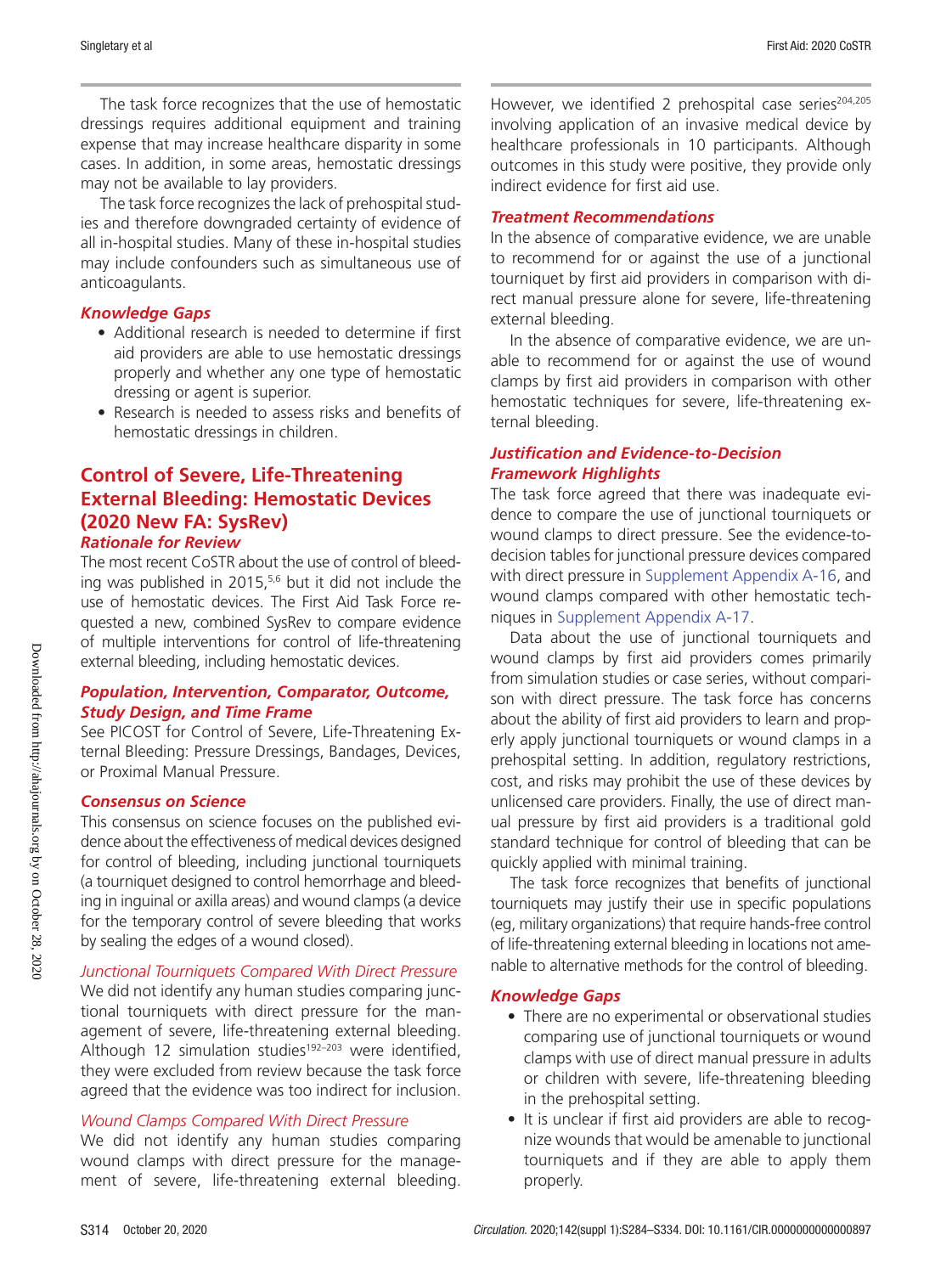### **Pediatric Tourniquet Designs for Life-Threatening Extremity Hemorrhage (FA New 2019: ScopRev)** *Rationale for Review*

In 2017 ILCOR commissioned a combined SysRev on the topic of control of life-threatening bleeding in adults and children, including use of tourniquets. Although studies were found for the use of tourniquets in adults, there was very little literature found pertaining to children. While the evidence in support of direct manual pressure and hemostatic gauze may be extrapolated to children, the First Aid Task Force was concerned that the smaller limb circumferences in children may limit the successful use of tourniquets that are designed for use in adults. This ScopRev is intended to evaluate all available literature on tourniquet use in the pediatric population.

#### *Population, Intervention, Comparator, Outcome, Study Design, and Time Frame*

- Population: Children (younger than 19 years) with severe, life-threatening bleeding from an extremity wound
- Intervention: Commercial elastic wrap tourniquet or commercial ratcheting tourniquet
- Comparator: Commercial windlass-type tourniquet
- Outcome: Any clinical outcome
- Study design: RCTs and nonrandomized studies (non-RCTs, interrupted time series, controlled before-and-after studies, cohort studies) and case series were eligible for inclusion. Unpublished studies (eg, conference abstracts, trial protocols) were included.
- Time frame: All years and all languages were included as long as there was an English abstract.

#### *Summary of Evidence*

The ScopRev identified 2 position statements from national pediatric trauma organizations,<sup>206,207</sup> 2 retrospective reviews of tourniquet use in pediatric casualties in US military hospitals or war zones,<sup>208,209</sup> 2 models of pediatric limb circumferences to test the application of multiple different tourniquet models,<sup>210,211</sup> 2 observational trials using healthy pediatric volunteers,  $212,213$  1 case report of tourniquet use in a child, $2^{14}$  and 3 websites. Of the 3 websites included, $215-217$  all summarized preexisting data or expert opinion on pediatric tourniquet use and did not add any significant information to the studies already identified. The position statements from the Pediatric Trauma Society<sup>206</sup> and the Committee for Tactical Emergency Casualty Care Pediatric Working Group207 both recommend use of tourniquets for lifethreatening extremity hemorrhage in the children.

In 2 observational studies, the use of a windlass design of tourniquet (specifically the C-A-T GEN 7 [North American Rescue, Greer, South Carolina]) abolished distal pulses in both the upper and lower extremities in

children as young as 2 years of age with a minimum limb circumference of 13 cm.<sup>212,213</sup> The first study<sup>212</sup> enrolled 7 healthy outpatient volunteers, 6 to 16 years of age. The success rate in eliminating distal pulses with the tourniquet was 100% (60/60) in the upper extremities and 93% (56/60) in the lower extremities. A second study<sup>213</sup> enrolled children 2 to 7 years of age undergoing elective orthopedic surgery, reporting successful application of the C-A-T GEN 7 in all 24 children (11 upper extremities and 13 lower extremities) with a 100% success rate in occluding distal pulses down to a minimal limb circumference of 13 cm. Two studies using models or manikins<sup>210,211</sup> reported that elastic type tourniquets (SWAT-T [H&H Medical Corporation, Williamsburg, Virginia] and R.A.T.S. [RATS Medical, Salt Lake City, Utah]) and pediatric-specific ratcheting tourniquets were the designs capable of tightening on the smallest models (to a circumference of 11.9 cm for the CRMT [M2 Inc, Colchester, Vermont] and R.A.T.S. and of 10.8 cm for the SWAT-T). See Supplement Appendix B-4 for the full ScopRev with summary of evidence identified.

#### *Task Force Insights*

The task force recognized the importance of the early control of severe life-threatening bleeding in children younger than 2 years of age, especially in light of their small blood volume. In the absence of evidence for the effective use of tourniquets in this age group, the task force discussed using direct pressure to control life-threatening bleeding. It agreed that more research is needed into the design and use of tourniquets, particularly for children younger than 2 years of age. The topic of tourniquet design and their use in children warrants a potential future SysRev. Until a new SysRev is completed and analyzed, the new 2020 treatment recommendations for tourniquet use apply to children as well as adults.

#### *Treatment Recommendations*

We suggest that first aid providers use a tourniquet in comparison with direct manual pressure alone for severe, life-threatening external extremity bleeding in a child that is amenable to the application of a tourniquet (weak recommendation, very low-certainty evidence).

If a tourniquet is not immediately available, we suggest direct manual pressure to control life-threatening external bleeding from an extremity until a tourniquet can be applied (Good Practice Statement).

We suggest direct manual pressure with or without use of a hemostatic dressing if the site of bleeding is not amenable to use of a tourniquet (good practice statement).

*Note:* These recommendations follow from the 2020 SysRev on the topic of Control of Severe, Life-Threatening External Extremity Bleeding: Tourniquets Compared With Direct Manual Pressure.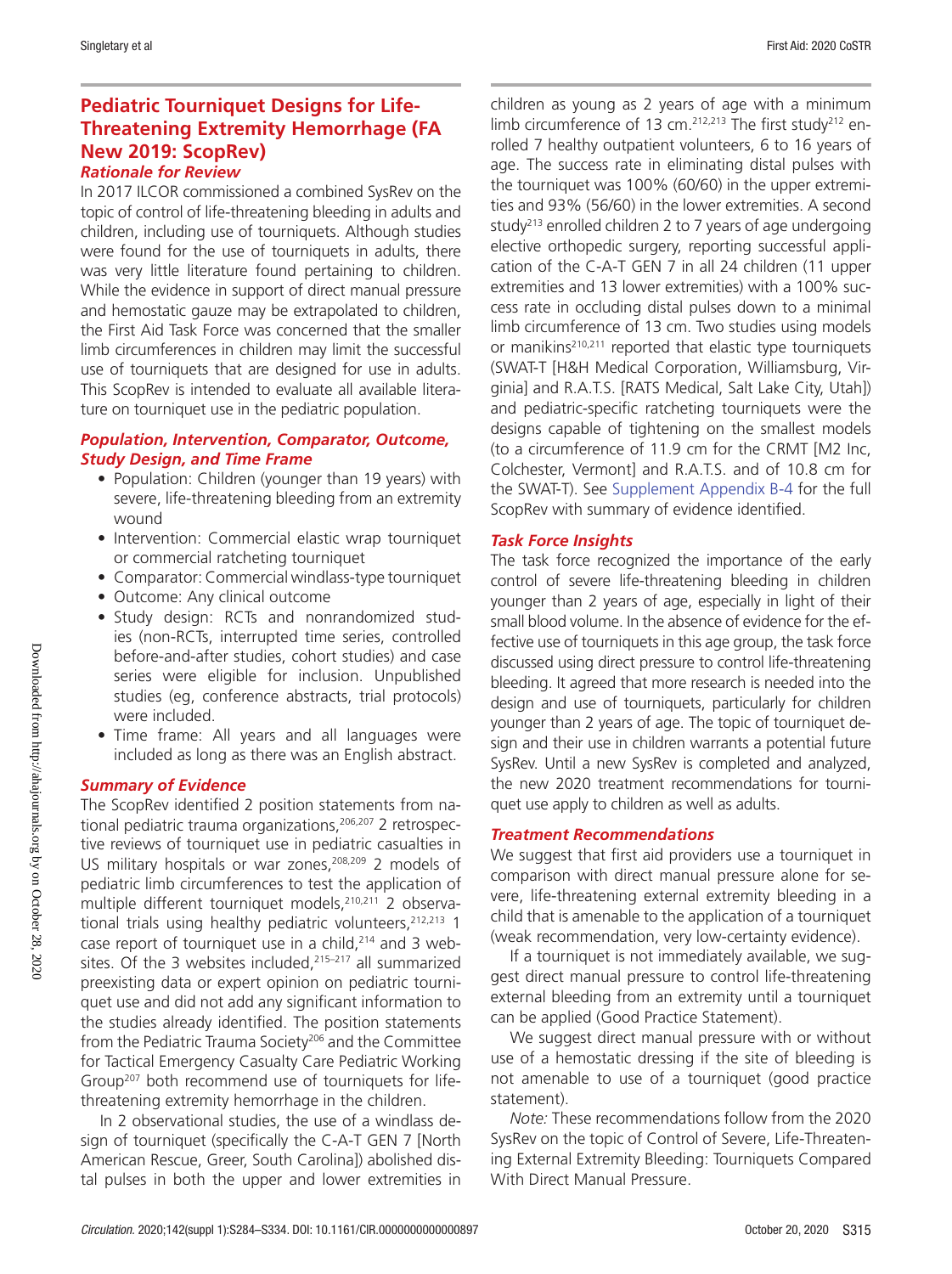# **Simple Single-Stage Concussion Scoring System(s) in the First Aid Setting (FA 799: ScopRev)**

### *Rationale for Review*

The topic of a simple single-stage concussion scoring system in the first aid setting was reviewed in 2015,<sup>5,6</sup> but we identified no evidence to support the use of any scoring system relevant to the first aid setting. The First Aid Task Force prioritized this topic for review because there remains a need to identify a simple, validated single-stage concussion scoring system for use by first aid providers in the first aid environment.

### *Population, Intervention, Comparator, Outcome, Study Design, and Time Frame*

- Population: Adults and children with suspected head injury without loss of consciousness
- Intervention: Use of a simple single-stage concussion scoring system
- Comparator: Standard first aid assessment without a scoring system
- Outcome: Any clinical outcome
- Study design: RCTs, controlled clinical trial, clinical trial, comparative study, nonrandomized studies (non-RCTs, interrupted time series, controlled before-and-after studies, cohort studies, case-control, cross-sectional, epidemiological), case series (n>5), survey and unpublished studies (eg, conference abstracts, trial protocols), editorials, commentary, and case reports were eligible for inclusion.
- Time frame: All years and all languages were included as long as there was an English abstract. We reran the existing 2015 search strategy, from January 1, 2014, to December 6, 2019.

### *Summary of Evidence*

Our extensive search strategy yielded many publications; unfortunately, subsequent review resulted in the identification of no publications reporting on a single-stage concussion scoring system in the first aid environment by nonmedical providers. We did identify concussion assessment tools (such as the Sport Concussion Assessment Tool 5218) currently recommended for use in sports, but these require a 2-stage assessment, including baseline testing plus evaluation after a head injury; preincident/baseline testing is impractical for use in the typical first aid setting. The Concussion Recognition Tool is a recently introduced tool designed for nonhealthcare providers that has not yet been validated.219 See Supplement Appendix B-5 for the full ScopRev and summary of evidence identified.

### *Task Force Insights*

The First Aid Task Force is aware of potential consequences of failure to recognize a concussion in the first aid setting, and the need for a simple, single stage assessment system for first aid use. Alternative scoring systems and scales (eg, Glasgow Coma Scale, adult and pediatric; the Alert, Responds to Verbal Stimuli, Responds to Pain, Unresponsive [AVPU] Scale) used to assess level of consciousness were considered and are described in the full ScopRev in Supplement Appendix B-5.

However, given the limited additional evidence identified in this review, the task force did not feel there was sufficient information to prompt consideration of a new SysRev or the reconsideration of current treatment recommendations. As a result, the 2015 treatment recommendation (ie, a nonrecommendation—see immediately below) remains in effect.<sup>5,6</sup>

### *Treatment Recommendation*

This treatment recommendation (below) is unchanged from 2015.5,6

No recommendation; we acknowledge the role that a simple, validated, single-stage concussion scoring system could play in first aid providers' recognition and referral of victims suspected of head injury. However, review of the available literature shows no evidence about the application of such scoring systems by first aid providers.

# **Manual Cervical Spine Stabilization (FA 1547: ScopRev)**

### *Rationale for Review*

The topic of manual cervical spine stabilization/motion restriction was reviewed in 2005,<sup>220</sup> 2010,<sup>55</sup> and 2015.<sup>5,6</sup> The reviews included use of devices as well as use of manual motion restriction but did not identify studies specific to manual stabilization; in addition, no SysRev was performed. In 2015, the First Aid Task Force recommended against the use of cervical collars by first aid providers but made no recommendation about manual stabilization.<sup>5,6</sup> This led to questions from experts who were writing council guidelines. The First Aid Task Force requested a ScopRev using a newly developed PICOST question to search for published evidence that would support the consideration of a SysRev on the topic of first aid for adults with a suspected cervical spinal injury, with a focus on manual stabilization techniques.

### *Population, Intervention, Comparator, Outcome, Study Design, and Time Frame*

- Population: Injured adults with identified high-risk for cervical spinal injury
- Intervention: Use of any manual cervical stabilization technique (ie, trap-squeeze or head-squeeze techniques) by first aid/lay providers
- Comparator: Another technique or no manual stabilization
- Outcome: Any clinical or biomechanical outcomes
- Study design: RCTs and nonrandomized studies (non-RCTs, interrupted time series, controlled before-and-after studies, cohort studies), case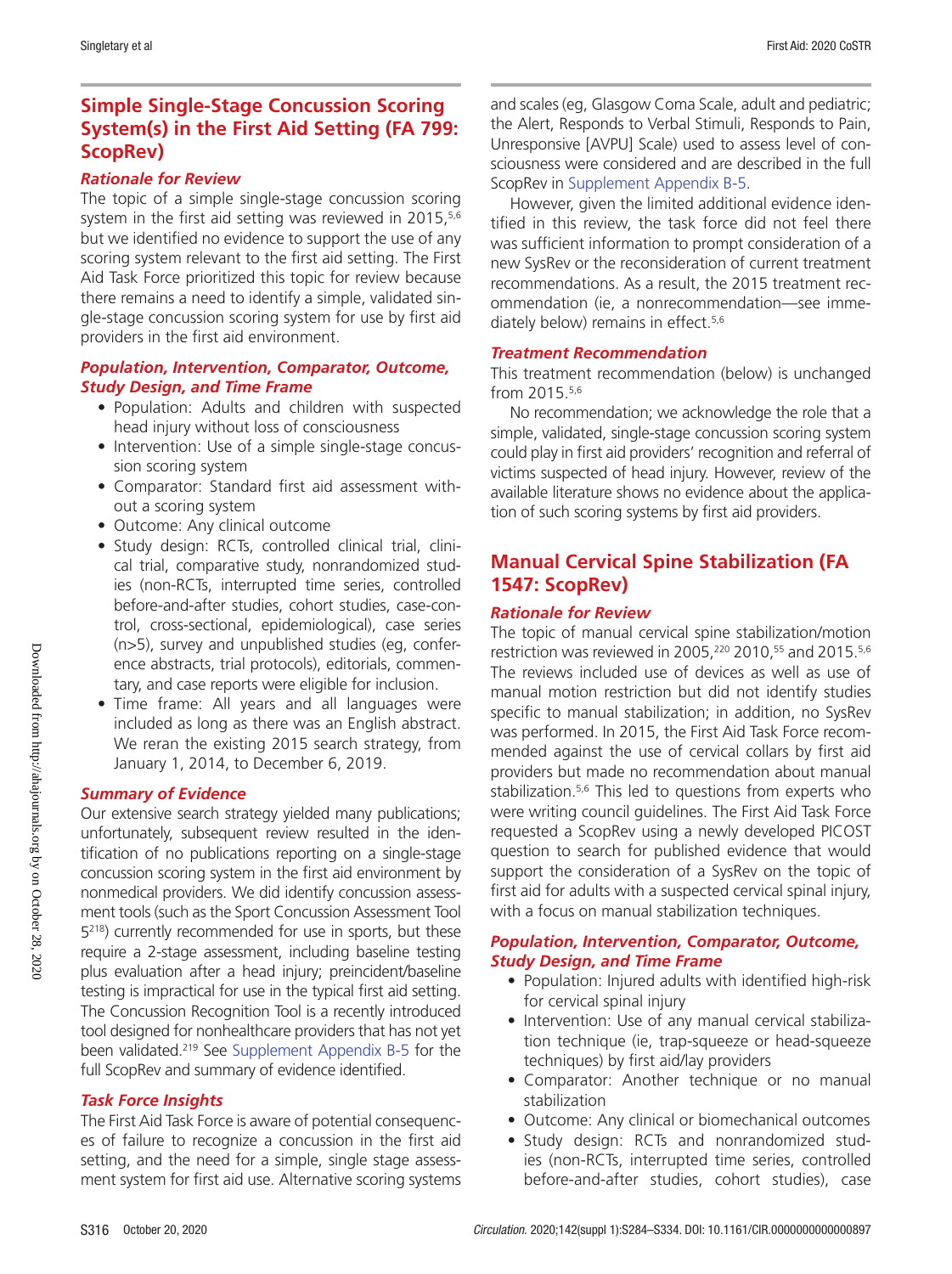reports or series, unpublished studies (eg, conference abstracts, trial protocols), and all gray literature were eligible for inclusion.

• Time frame: All languages were included as long as there was an English abstract. Final searches were run with a date limit of 1999 to 2019 and were last run in November 2019.

#### *Summary of Evidence*

No studies were identified that evaluated manual stabilization as applied in a first aid or first responder setting for adults identified at high risk for a cervical spine injury. The ScopRev included 2 studies involving trained paramedics<sup>221</sup> or experienced athletic trainers<sup>222</sup> applying cervical spine stabilization techniques to healthy adult volunteers during lift and transfer.

The ScopRev also identified a narrative review of cervical spine motion during vehicle extrication.223This review included 1 small series using high-speed infrared motion-detection cameras<sup>224</sup> that measured less cervical spine motion in conscious injured adults who self-extricated without a cervical collar compared with cervical spine motion during extrication with traditional equipment, including a cervical collar (mean movement 13.33°±2.67° from the neutral in-line position compared with 18.84°±3.46°).

In a review of the gray literature in Google Scholar, the ScopRev identified multiple webpages with blog-style articles discussing the pros and cons of cervical collar use in blunt trauma casualties but no articles describing manual stabilization or support of the cervical spine. Database searches also provided some information related to inhospital manual in-line stabilization of the injured cervical spine during airway management. These in-hospital studies were excluded from our review as the result of extreme indirectness. See Supplement Appendix B-6 for the full ScopRev on manual cervical spine stabilization.

#### *Task Force Insights*

The First Aid Task Force discussed many issues relating to evaluating manual stabilization of the cervical spine. Our paraphrased question was, "When caring for a person who is considered at high risk for a cervical spine injury, should a first aid provider use manual stabilization techniques to support the person's head, with the goal of preventing further movement (and potential injury) prior to arrival of emergency medical services and application of spinal motion restriction?" The techniques for manual stabilization are skills requiring education and potential spaced training and practice to perform correctly. In addition, they require teamwork and are likely beyond the scope of first aid.

The First Aid Task Force reported that first aid guidelines in several countries (eg, Japan, Australia, New Zealand, the United Kingdom) recommend manual support of the head for adults with a suspected cervical spine injury. The Royal College of Surgeons of Edinburgh

published a consensus statement that states, "Manual in-line stabilization is a suitable alternative to a cervical collar."225 Other countries such as Norway have national guidelines for prehospital spinal stabilization that use a strategy of minimal handling.<sup>226</sup>

The task force consensus opinion is that injured adults who are not alert or awake may benefit from gentle support of the head, similar to the head squeeze stabilization technique, to prevent inadvertent movement whereas injured adults who are awake may not require manual stabilization.

Given these discussion points, combined with the limited additional information identified in this review, the task force agreed that there is insufficient information to pursue a SysRev, so the most recent (2010) recommendation about manual cervical spine stabilization remains in effect.

#### *Treatment Recommendation*

This treatment recommendation (below) is unchanged from 2010.55

There is insufficient evidence for or against manual cervical spine restriction of motion (current terminology is *manual stabilization*).

# **Cervical Spinal Motion Restriction (FA 772: ScopRev)**

#### *Rationale for Review*

The 2015 (most recent) first aid CoSTR for this topic identified very low-certainty evidence from 8 observational studies evaluating outcomes related to cervical spine motion restriction.5,6 That review was limited to mechanical cervical immobilization devices, including cervical collars and sandbags with tape, that are accessible to first aid providers; it did not include spine boards. No evidence was identified to address the critical outcomes of neurological injury and complications or other important outcomes. The First Aid Task Force sought to conduct a ScopRev to search for additional publications that would support past recommendations or suggest the need for a new SysRev.

#### *Population, Intervention, Comparator, Outcome, Study Design, and Time Frame*

- Population: Adults and children with possible traumatic cervical spinal injury
- Intervention: Spinal motion restriction
- Comparator: No spinal motion restriction or another type of spinal motion restriction
- Outcome: Any clinical or biomechanical outcome
- Study design: All study designs and gray literature were eligible for inclusion.
- Time frame: All languages were included as long as there was an English abstract. Final searches were run with a date limit of 1999 to 2019 and were last run in November 2019.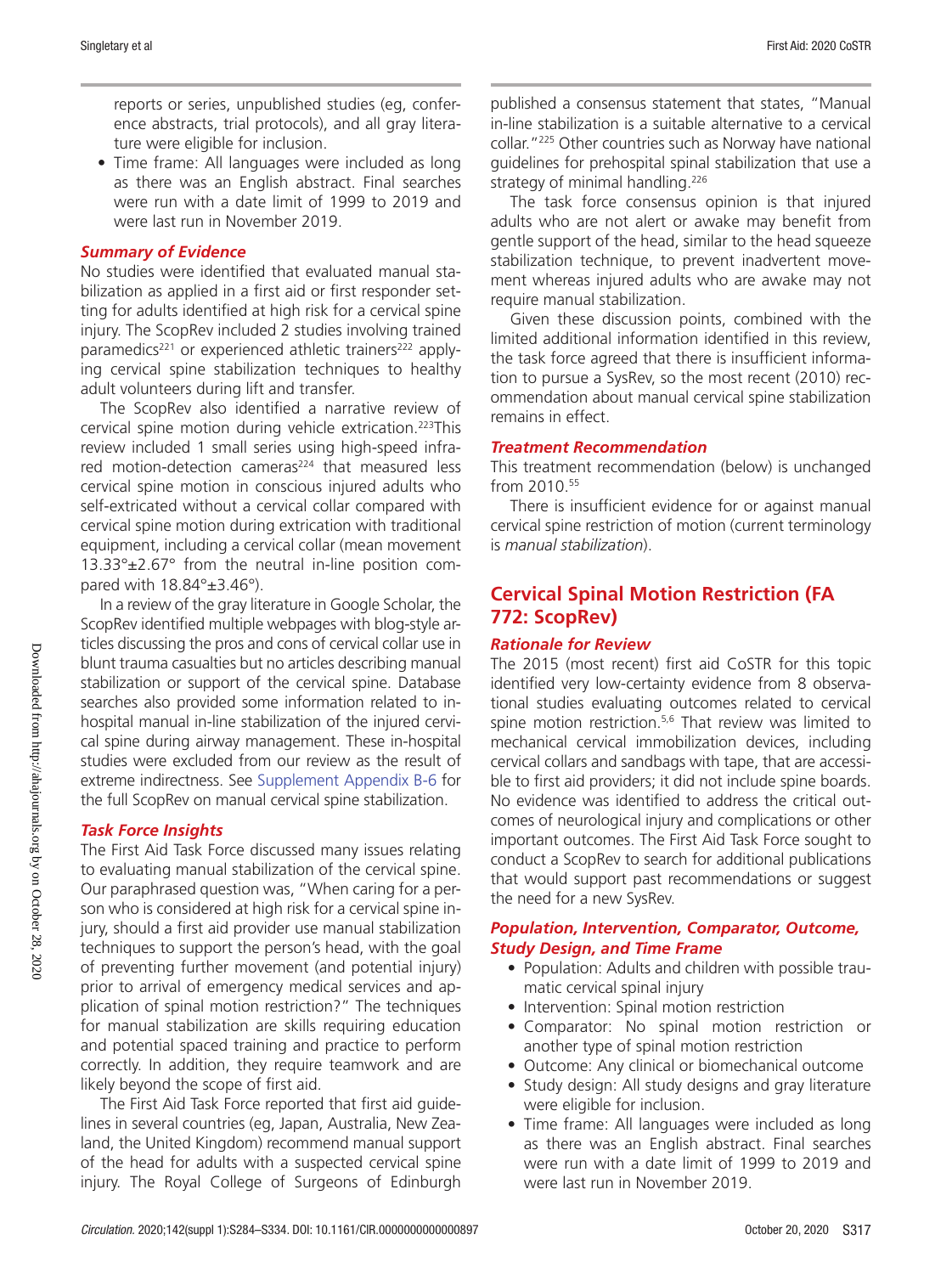#### *Summary of Evidence*

Six studies<sup>223,227-231</sup> were identified for inclusion for this ScopRev. Similar to the 2015 CoSTR on cervical spinal motion restriction,5,6 we identified biomechanical and cohort studies $228-230$  that report the ability to restrict varying amounts of cervical motion with the use of cervical collars. We also identified 1 case report $231$  that described a complication of worsening neurological status, and a small prospective cohort study in healthy volunteers<sup>227</sup> demonstrating a false-positive tenderness with midline vertebral palpation after use of a cervical collar in combination with spinal motion restriction using a long backboard.

No studies were identified that directly addressed other outcomes such as neurological injury, survival, hospital length of stay, or additional outcomes such as the ability to correctly apply a cervical collar. The full ScopRev with summary of evidence is found in Supplement Appendix B-7.

### *Task Force Insights*

The task force noted that the ability to properly apply a cervical collar is not a skill typically taught in first aid courses, although some large groups of first aid providers or first responders may receive specialized training and regular practice to allow them to use cervical collars, such as those who might respond to sports-associated injuries. First Aid Task Force members representing multiple different countries and continents noted that cervical collars are no longer used routinely for trauma; they are reserved for injuries consistent with a high risk of cervical spinal injury. Additional concerns were expressed over the ability of a first aid provider to discriminate between those at high or low risk for spine injury. The First Aid Task Force presented criteria for determining high risk for cervical spine injury in 2010<sup>55</sup> but noted that other criteria have been developed by various organizations after that publication. The task force agreed that the topic of first aid recognition of high risk for cervical spine injury may require a future SysRev or ScopRev. Given these discussion points, combined with the limited additional evidence identified in this review, the task force did not feel there was sufficient information to prompt new SysRevs or the reconsideration of current first aid guidelines or treatment recommendations. As a result, the 2015 recommendation remains in effect.

#### *Treatment Recommendation*

This treatment recommendation (below) is unchanged from 2015.5,6

We suggest against the use of cervical collars by first aid providers (weak recommendation, very low-quality evidence.

# **First Aid Dressings for Superficial Thermal Burns (FA New 2019: ScopRev)**

### *Rationale for Review*

First aid providers must often determine the appropriate advice to offer for a thermal burn. In the most recent (2015) CoSTR, the evidence focused on comparing wet to dry dressings for thermal burns in the first aid setting.5,6 This topic was revised and prioritized for 2020 because thermal injuries occur frequently and the task force sought to identify the dressing type that is most effective and available in the first aid setting, with a new focus on dressings for superficial thermal burns. Thus, this is a new question.

### *Population, Intervention, Comparator, Outcome, Study Design, and Time Frame*

- Population: Adults and children with superficial thermal injuries
- Intervention: Any specific type of dressing applied in the first aid setting
- Comparator: Another type of dressing
- Outcome: Any clinical outcome
- Study design: All study designs and gray literature were eligible for inclusion.
- Time frame: All years and all languages were included as long as there was an English abstract.

### *Summary of Evidence*

An extensive search strategy identified many potential publications but resulted in the identification of no publications that compared the unique effects or demonstrated effectiveness of burn dressings applied in the first aid setting by first aid providers for superficial thermal burns. We did identify other types of interventions applied to thermal burns, but these did not meet the inclusion criteria and did not involve a direct comparison of dressings. Many of the studies involved dressings that were applied to partial thickness or full thickness burns after admission to the emergency department or on transfer to a burn unit. There were studies that reported the risks and management of continued burning and heat entrapment with the use of hydrogel dressings. Finally, there were a significant number of articles about the benefits of honey in the use of acute wound management, including burns.

The gray literature search yielded information about basic care (as opposed to research studies) for thermal, chemical, and electric injuries; 15 guidelines and position statements; and 8 additional publications. All 44 documents addressed burns from superficial to full-thickness and therapeutic interventions used in the first aid setting. Full results of the summary of evidence can be found with the ScopRev in Supplement Appendix B-8.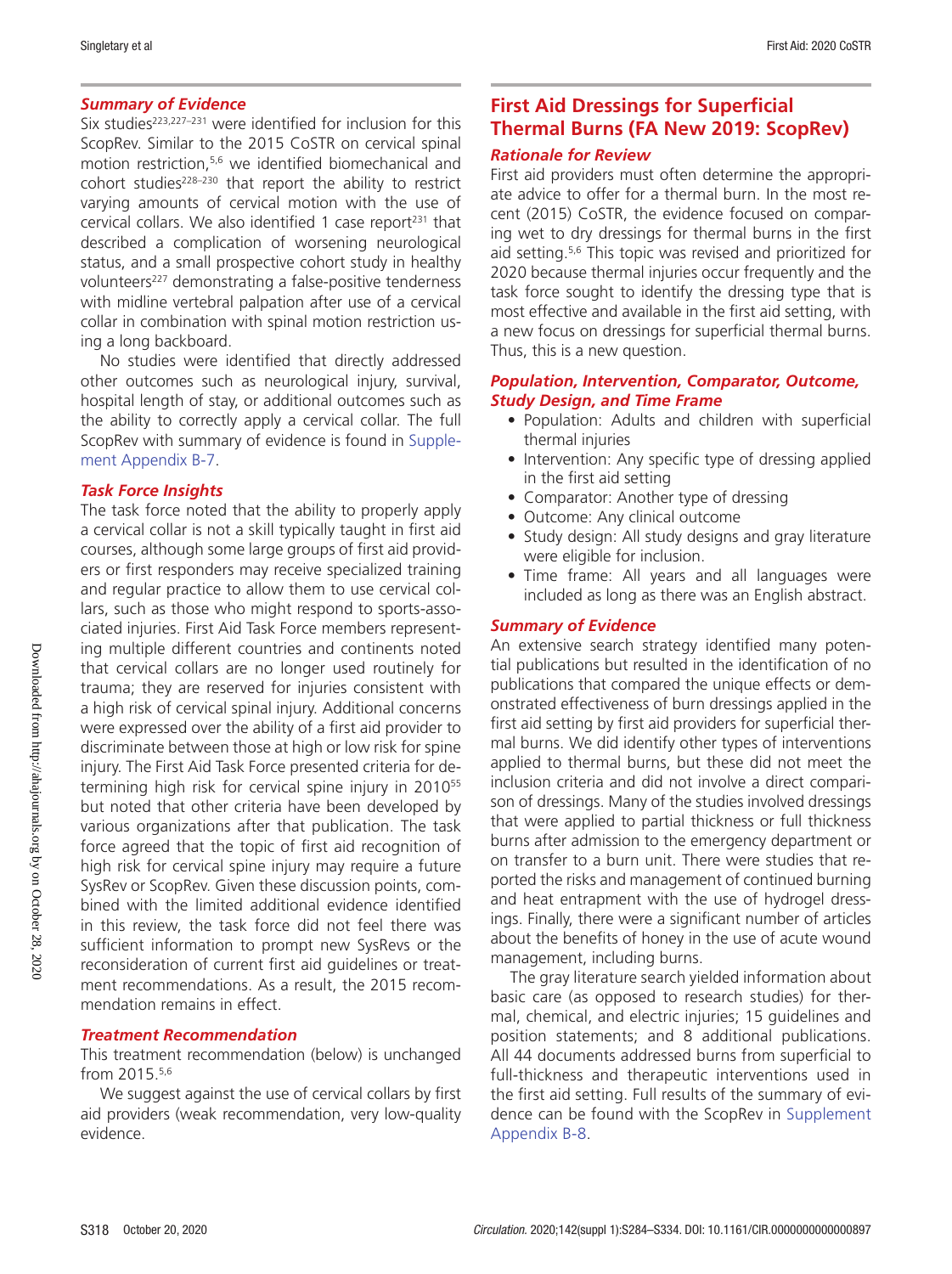#### *Task Force Insights*

The task force expressed concern for the consequences of failure to properly treat a superficial burn in the first aid setting and the need for an effective treatment strategy. The task force agreed that immediate and effective cooling of the burn is still the primary intervention with proven efficacy and should be performed first, once the patient is removed from the thermal source.

The ScopRev did not identify evaluation of any dressing in the first aid setting for superficial thermal burns but instead identified studies focused on dressings as part of ongoing medical care, particularly for partial and full thickness rather than superficial burns. Further task force discussions focused on the effectiveness, accessibility, and feasibility of the application of cling film or use of honey in the first aid setting after immediate cooling of the burn. A SysRev may be beneficial to identify the risks of the use of hydrogel dressings in the first aid setting. Although not directly part of this ScopRev, the task force agreed that identified evidence could support consideration of a SysRev of alternative therapies after active cooling for superficial thermal burns. Until a future SysRev is completed and analyzed, there is no recommendation about the optimal dressing type to use for thermal burns.

#### *Treatment Recommendation*

No treatment recommendation is made at this time.

# **Compression Wrap for Closed Extremity Joint Injuries (FA 511: SysRev)**

#### *Rationale for Review*

This topic was last reviewed in 2010.<sup>55</sup> However, it did not lead to a treatment recommendation because the task force agreed that the evidence was too limited. Because musculoskeletal injuries are so common, the First Aid Task Force requested a SysRev of compression bandages or wraps for closed extremity joint injuries that was completed in 2020.<sup>232</sup>

### *Population, Intervention, Comparator, Outcome, Study Design, and Time Frame*

- Population: Adults in the prehospital setting with a closed extremity joint injury
- Intervention: Compression wrap, elastic wrap
- Comparator: No compression wrap or elastic wrap
- Outcome: Reduction of pain, reduction of swelling/ edema (critical outcomes); recovery time, range of motion, adverse effects (important outcomes)
- Study design: RCTs and nonrandomized studies (non-RCTs, interrupted time series, controlled before-and-after studies, cohort studies) were eligible for inclusion.
- Time frame: All years and all languages were included as long as there was an English abstract; unpublished studies (eg, conference abstracts, trial

protocols) were excluded. Literature search was updated to November 3, 2019.

• PROSPERO Registration: CRD42020153123

### *Consensus on Science*

For the critical outcome of reduction of pain, we identified low-certainty evidence (downgraded for indirectness and imprecision) from 2 randomized trials<sup>233,234</sup> and 3 nonrandomized trials.<sup>235-237</sup> None reported reduction of pain with use of a compression bandage compared with no compressive bandage, a noncompressive bandage, or a splint or brace.

For the critical outcome reduction of swelling/edema, we identified very low-certainty evidence (downgraded for risk of bias, indirectness, and imprecision) from 3 randomized trials<sup>233,237,238</sup> and 1 nonrandomized trial235: no study showed that the use of a compression bandage reduced swelling. One RCT found significantly less reduction of swelling with the use of an elastic bandage compared with no compression (SMD 2.02; 95% CI [0.90; 3.15], *P*=0.0004). However, this finding disappeared in meta-analysis of all 4 studies.

For the important outcomes of range of motion and recovery time, we identified low- to very low-certainty evidence (downgraded for indirectness, imprecision or risk of bias) from 5 randomized trials<sup>233,234,237,239,240</sup> enrolling adult patients with ankle sprains; none demonstrated benefit from the use of a compression bandage compared with an ankle brace. Recovery time and range of motion were measured by the Karlsson score of function,  $241*$  percent of uninjured ankle range of motion, and time to return to work or to normal walking, stair climbing and full weight bearing.

For the important outcome of recovery time (measured by return to sports), we identified very low-certainty evidence (downgraded for risk of bias, indirectness and imprecision) from 1 randomized trial<sup>237</sup> enrolling 117 adults with ankle sprains, showing benefit from the use of a compression bandage when compared with the use of noncompressive stockings (only median number of days reported; 95% CI could not be calculated; *P*<0.02).

Full results of findings for the consensus on science for use of a compression wrap are found in Table 7.

#### *Treatment Recommendations*

This treatment recommendation (below) is unchanged from 2010.<sup>55</sup>

There is insufficient evidence to recommend for or against the application of a compression bandage for an acute closed extremity joint injury.

<sup>\*</sup>The Karlsson score ranks ankle joint injuries based on evaluation of pain, swelling, instability, stiffness, stair climbing, running, work activities performed, and the need for/use of ankle support, with higher scores for no impairment and lower scores for significant pain or impairment. Scores can range from a high of 100 for no pain, swelling, or instability and normal function to a low of 0 for constant severe pain, swelling, and instability with inability to complete normal tasks/substantial compromise in function.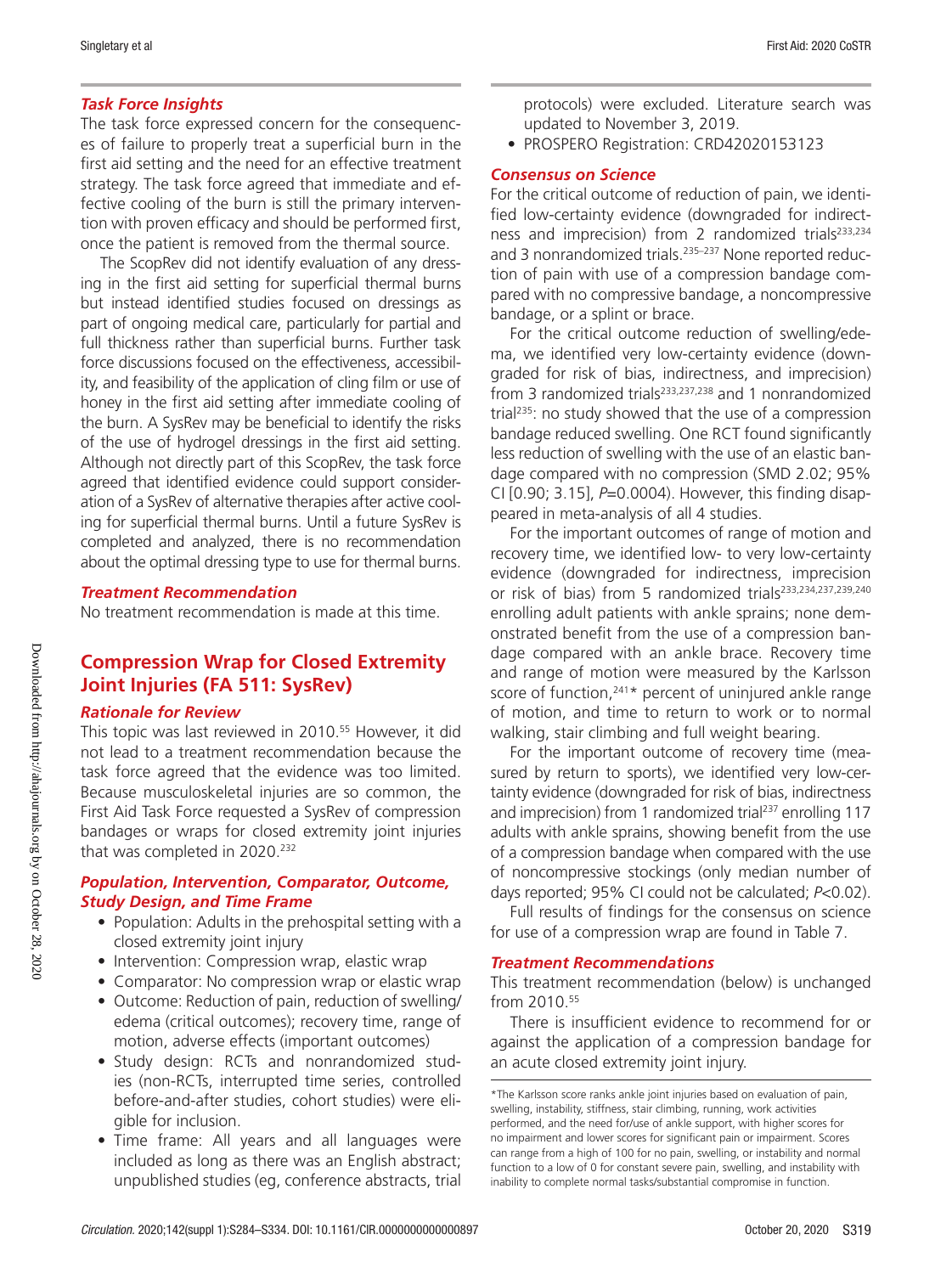#### **Table 7. Overview of Outcomes and Effect Sizes for Compression Bandage Compared With No Compression Bandage**

|                                                          |                                 | Number of             |                                                                                              |                                                                                                           |                              |         |                |
|----------------------------------------------------------|---------------------------------|-----------------------|----------------------------------------------------------------------------------------------|-----------------------------------------------------------------------------------------------------------|------------------------------|---------|----------------|
| <b>Outcome</b>                                           | Study Type/<br><b>Certainty</b> | Studies/<br>Reference |                                                                                              | <b>Effect Size</b>                                                                                        | Number of<br><b>Patients</b> | P Value | <b>Benefit</b> |
|                                                          |                                 |                       | Comparison                                                                                   |                                                                                                           |                              |         |                |
| Pain                                                     |                                 |                       |                                                                                              |                                                                                                           |                              |         |                |
| Reduction of pain<br>(visual analog scale)               | RCT/very low                    | 2233,234              | Elastic bandage versus<br>Aircast ankle brace;<br>elastic bandage versus<br>no support       | SMD, 0.34; 95% CI,<br>$-0.10$ to 0.79                                                                     | 122                          | 0.12    | No             |
|                                                          | Non-RCT/very low                | 1235                  | Elastic bandage versus<br>splint                                                             |                                                                                                           |                              |         |                |
| Free from pain on<br>walking after 4 d                   | Non-RCT/very low                | 1236                  | Compression bandage<br>versus no treatment                                                   | RR, 1.28; 95% CI,<br>0.78 to 2.11                                                                         | 100                          | 0.33    | No             |
| Free from pain on<br>walking after 8 d                   |                                 |                       |                                                                                              | RR, 1.39; 95% CI,<br>0.98 to 1.95                                                                         |                              | 0.06    | No             |
| Pain at rest                                             | RCT/low                         | 1 <sup>237</sup>      | Compression bandage<br>versus noncompressive                                                 | SMD, 0.32; 95% CI,<br>$-0.68$ to $0.05$                                                                   | 117                          | 0.09    | <b>No</b>      |
| Pain at walking                                          |                                 |                       | stocking                                                                                     | SMD, -0.14; 95% CI,<br>$-0.50$ to 0.22                                                                    |                              | 0.45    | No             |
| <b>Swelling</b>                                          |                                 |                       |                                                                                              |                                                                                                           |                              |         |                |
| Reduction of<br>swelling                                 | RCT/very low                    | 3233,237,238          | Elastic bandage versus<br>noncompressive<br>stocking; Aircast ankle<br>brace; no compression | SMD, 0.54; 95% CI,<br>$-0.14$ to 1.22                                                                     | 172                          | 0.12    | No             |
|                                                          | Non-RCT/very low                | 1235                  | Elastic bandage versus<br>splint                                                             |                                                                                                           | 51                           |         |                |
| <b>Ankle Joint Function</b>                              |                                 |                       |                                                                                              |                                                                                                           |                              |         |                |
| Ankle joint function<br>after 10 d                       | RCT/very low                    | 2233,234              | Elastic bandage versus<br>Aircast ankle brace; no                                            | SMD, -0.34; 95% CI,<br>$-1.16$ to 0.49                                                                    | 71                           | 0.42    | <b>No</b>      |
| Ankle joint function<br>after 1 mo                       | RCT/very low                    |                       | support                                                                                      | SMD, -0.29; 95% CI,<br>$-1.11$ to 0.53                                                                    |                              | 0.49    | No             |
| <b>Range of Motion</b>                                   |                                 |                       |                                                                                              |                                                                                                           |                              |         |                |
| Active ROM after<br>$3-5d$                               | RCT/very low                    | 1239                  | Compression bandage<br>versus Air-Stirrup ankle<br>brace                                     | MD, -7%; 95% CI<br>could not be<br>calculated                                                             | 73                           | >0.05   | <b>No</b>      |
| Active ROM after<br>2 wk                                 |                                 |                       |                                                                                              | MD, 0%; 95% CI<br>could not be<br>calculated                                                              |                              |         |                |
| Active ROM after<br>4 wk                                 |                                 |                       |                                                                                              | MD, 2%; 95% CI<br>could not be<br>calculated                                                              |                              |         |                |
| <b>Recovery Time</b>                                     |                                 |                       |                                                                                              |                                                                                                           |                              |         |                |
| Time to return to<br>normal walking                      | RCT/very low                    | 1240                  | Elastic bandage versus<br>Air-Stirrup ankle brace                                            | MD, 0.83; 95% CI<br>could not be<br>calculated                                                            | 142                          | >0.05   | <b>No</b>      |
| Time to return to<br>stair climbing                      |                                 |                       |                                                                                              | MD, 0.62 (Grade I<br>sprains) or<br>MD, 3.00 (Grade II<br>sprains); 95% CI<br>could not be<br>calculated  |                              |         | <b>No</b>      |
| Time to return to<br>walking with full<br>weight-bearing |                                 |                       |                                                                                              | MD, 0.83 (Grade I<br>sprains) or<br>MD, -2.83 (Grade II<br>sprains); 95% CI<br>could not be<br>calculated |                              |         | <b>No</b>      |

(*Continued*)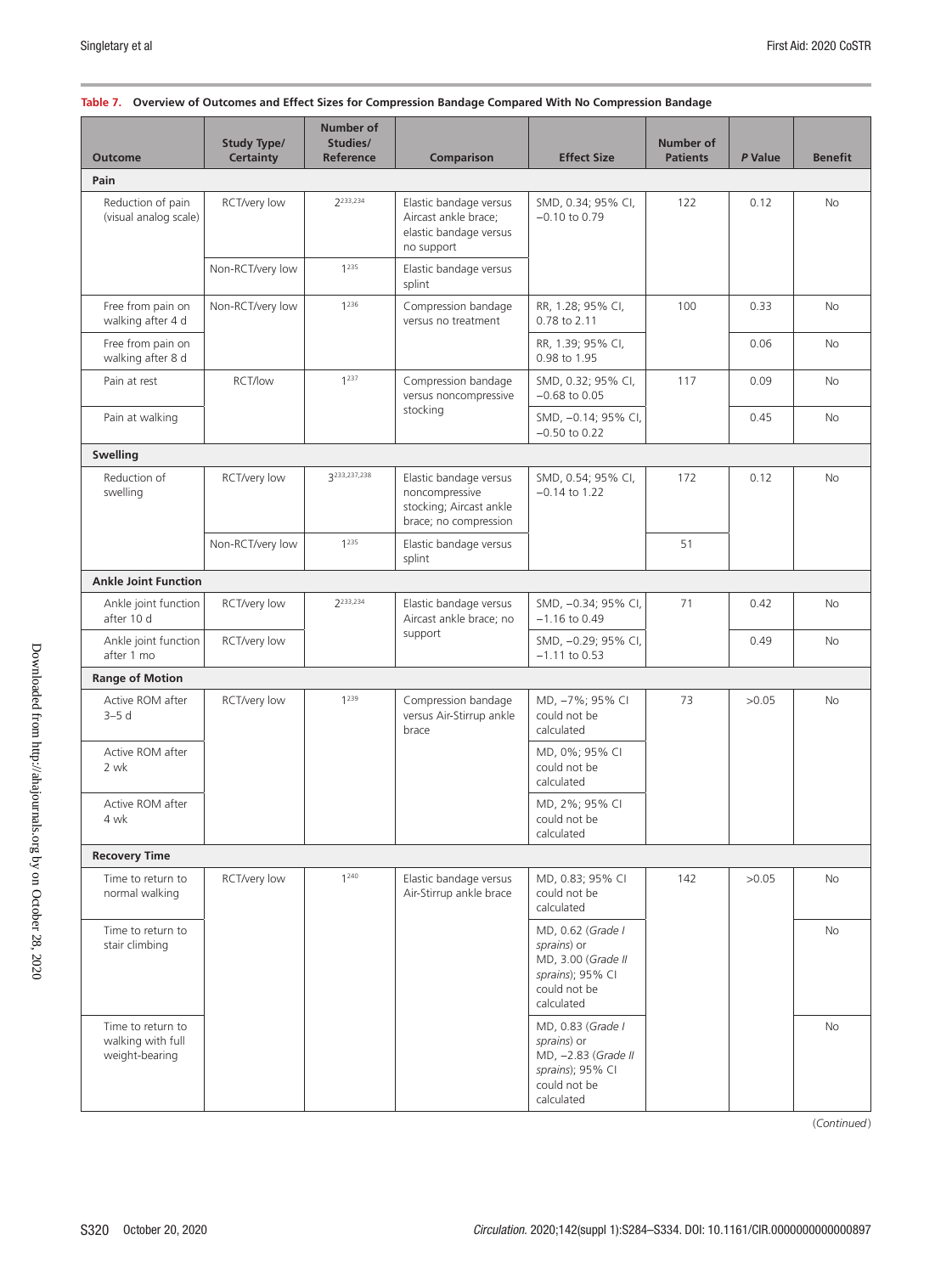#### **Table 7. Continued**

| <b>Outcome</b>   | Study Type/<br><b>Certainty</b> | Number of<br>Studies/<br>Reference | Comparison                                                | <b>Effect Size</b>                     | Number of<br><b>Patients</b> | P Value | <b>Benefit</b> |
|------------------|---------------------------------|------------------------------------|-----------------------------------------------------------|----------------------------------------|------------------------------|---------|----------------|
| Return to work   | RCT/low                         | 1 <sup>237</sup>                   | Compression bandage<br>versus noncompressive<br>stockings | $MD, -1$                               | 117                          | 0.20    | <b>No</b>      |
|                  | RCT/very low                    | 1239                               | Compression bandage<br>versus Aircast ankle<br>brace      | MD, 3.8                                | 73                           | < 0.05  | Less benefit   |
|                  | RCT/very low                    | 1234                               | Elastic bandage versus<br>no compression                  | SMD, -0.50; 95% CI,<br>$-1.17$ to 0.16 | 36                           | 0.14    | <b>No</b>      |
| Return to sports | RCT/very low                    | 1237                               | Compression bandage<br>versus noncompressive<br>stockings | $MD, -22$                              | 58                           | < 0.02  | Yes            |

MD indicates mean difference; non-RCT, nonrandomized controlled trial; RCT, randomized controlled trial; ROM, range of motion; RR, relative risk; and SMD, standardized mean difference.

### *Justification and Evidence-to-Decision Framework Highlights*

We did not identify any evidence about the use of compression bandages for closed extremity joint injuries in the prehospital setting. All evidence is from an in-hospital setting and therefore downgraded for indirectness.

Studies applying standard first aid for acute joint injuries to the comparator group, such as elevation of the injured extremity or application of cold packs, splints, braces, or stockings, were included in this review, provided that no compression was applied. The results may therefore suffer from confounding.

Most studies do not explain how much pressure was applied with the compression bandages, what the direction of application was (ie, proximal to distal or distal to proximal), whether they were applied with circumferential or sequential pressure, or for how many hours or days the compression bandages were applied.

For additional information, refer to the evidenceto-decision table regarding compression wrap for closed extremity joint injuries (FA 511) in Supplement Appendix A-18.

### *Knowledge Gaps*

- Additional research is needed to determine whether compression wraps may be beneficial for other acute closed joint injuries, such as to the wrist, and to confirm findings of the included studies in the prehospital setting.
- Future research should include additional outcomes, such as stakeholder satisfaction, and the first aid provider's ability to properly apply a compression wrap without training or with use of simple video instructions available online.
- It is unclear how much pressure may be effective for important outcomes and if compression bandages may augment the effect of other adjunct therapies administered in the first aid setting.

# **Storage of an Avulsed Permanent Tooth Before Replantation (FA 794: SysRev)**

### *Rationale for Review*

The evidence supporting use of various media in which to store an avulsed tooth before replantation was last reviewed in 2015, but it did not include a SysRev.<sup>5,6</sup> A new SysRev of storage techniques for an avulsed permanent tooth before replantation was completed in 2020.<sup>242</sup>

### *Population, Intervention, Comparator, Outcome, Study Design, and Time Frame*

- Population: Adults and children in any setting (inhospital or out-of-hospital) with an avulsed permanent tooth
- Intervention: Any storage media, container, or technique
- Comparator: Storage in whole milk or the patient's saliva
- Outcome: Success of replantation and tooth survival or viability (critical outcomes); color of the tooth, infection rate, malfunction (eating, speech), and pain (important outcomes)
- Study design: RCTs and nonrandomized studies (non-RCTs, interrupted time series, controlled before-and-after studies, cohort studies) were eligible for inclusion.
- Time frame: All years and all languages were included as long as there was an English abstract; unpublished studies (eg, conference abstracts, trial protocols) were excluded. Literature search was updated to September 2, 2019.
- PROSPERO Registration: CRD42020152903

### *Consensus on Science*

The critical outcome of viability was measured in most studies as cell viability by harvesting periodontal ligament (PDL) cells, staining them with 0.4% (wt/vol) trypan blue, and counting them under a light microscope with a hemocytometer.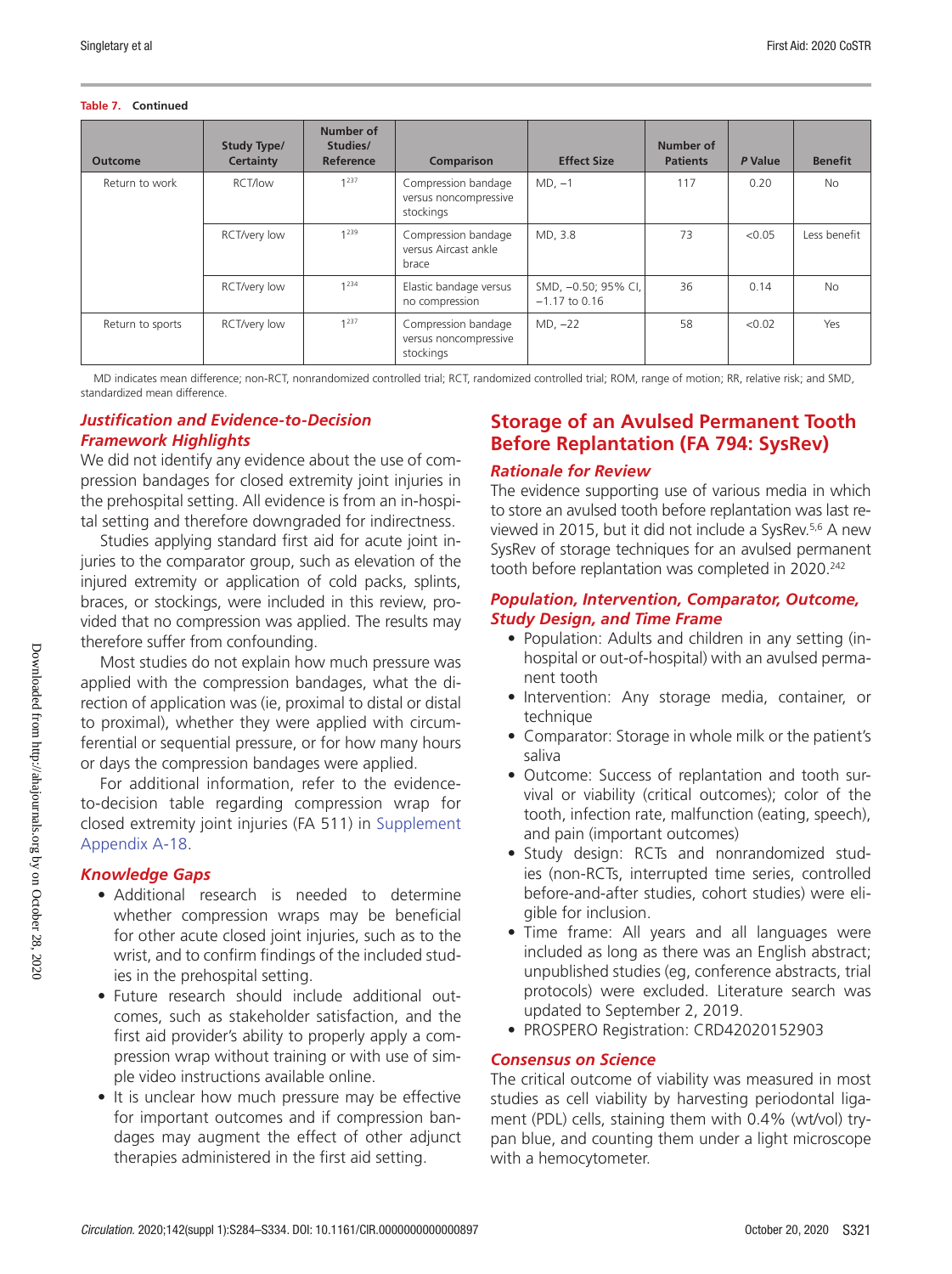| <b>Storage Medium</b>                               | <b>Time</b>       | <b>Study Type/Certainty</b><br><b>Assessment</b> | <b>Number of Studies/</b><br>Reference | Effect Size (95% CI)                                                                                           | P Value   | <b>Body of Evidence in</b><br><b>Favor of</b> |
|-----------------------------------------------------|-------------------|--------------------------------------------------|----------------------------------------|----------------------------------------------------------------------------------------------------------------|-----------|-----------------------------------------------|
| <b>HBSS</b>                                         | 15 min-24 h       | RCT/low                                          | 1 2 2 4 3 - 2 5 4                      | SMD, 2.47 (1.59; 3.34)                                                                                         | < 0.00001 | <b>HBSS</b>                                   |
|                                                     |                   | Non-RCT/very low                                 | 1262                                   |                                                                                                                |           |                                               |
| Saliva and<br>thereafter HBSS<br>(versus saliva and | 30 min            | Non-RCT/very low                                 | 1261                                   | $MD, -1\%$ (CI not<br>calculable [standard errors<br>are not reported])                                        | >0.05     | Saliva and thereafter<br><b>HBSS</b>          |
| thereafter milk)                                    | 60 min            |                                                  |                                        | MD, 2.4% (CI not<br>calculable)                                                                                | < 0.05    |                                               |
| Propolis                                            | 45-180 min        | RCT/very low                                     | 3244,249,250                           | SMD, 1.73 (1.12; 2.33)                                                                                         | < 0.00001 | Propolis                                      |
| Oral rehydration<br>salt solution                   | 45-90 min         | RCT/very low                                     | 2251,252                               | SMD, 4.16 (2.10; 6.23)                                                                                         | < 0.0001  | Oral rehydration salt<br>solution             |
| Rice water                                          | 30 min            | RCT/very low                                     | 1259                                   | MD, 11 (5.29; 16.71)                                                                                           | < 0.00001 | Rice water                                    |
| Cling film                                          | $120 \text{ min}$ | RCT/very low                                     | 1260                                   | Rate of cell growth at 7<br>days: MD, 0.45 (CI not<br>calculable);<br>14 days: MD, 0.41 (CI not<br>calculable) | 0.033     | Cling film                                    |

**Table 8. Media Showing Greater Tooth Cell Viability (Number or Percentage of Periodontal Ligament Cells) Compared With Milk (Any Form, Any Percentage) During Storage**

HBSS indicates Hanks' Balanced Salt Solution; MD, mean difference; non-RCT, nonrandomized controlled trial; RCT, randomized controlled trial; and SMD, standardized mean difference.

#### *Media Demonstrating Benefit Compared With Milk*

For the critical outcome of viability, as measured by number or percentage of viable PDL cells, we identified low-certainty evidence (downgraded for risk of bias and indirectness) from 12 RCTs<sup>243-254</sup> showing benefit from immersion in Hanks' Balanced Salt Solution (HBSS) when compared with milk. No benefit from immersion in HBSS was demonstrated in 1

RCT,255 and no benefit was associated with HBSS in 3 other non-RCTs.256–258

For the critical outcome of viability, as measured by the number or percentage of PDL cells or the rate of cell growth, we identified very low-certainty evidence in 7 RCTs (downgraded for risk of bias, indirectness and imprecision) demonstrating a benefit from immersion in propolis (a resinous compound

**Table 9. Media Associated With Reduced Success of Replantation or Preservation of Cell Viability (Number or Percentage of Cells) During Storage Compared With Milk (Any Form, Any Fat Percentage)**

| <b>Storage Medium</b>                     | <b>Time</b>      | <b>Study Type/Certainty</b><br><b>Assessment</b> | <b>Number of Studies/</b><br><b>Reference</b> | <b>Effect size</b><br>(95% CI)         | P Value   | <b>Body of Evidence</b><br>in Favor of |
|-------------------------------------------|------------------|--------------------------------------------------|-----------------------------------------------|----------------------------------------|-----------|----------------------------------------|
| 0.9% saline<br>30-120 min<br>RCT/very low |                  |                                                  | 2249,253,265                                  | $SMD, -4.35 (-7.55; -1.14)$            | 0.008     | Milk                                   |
| solution                                  |                  | Non-RCT/very low                                 | 2266,267                                      |                                        |           |                                        |
|                                           | 45 min           | Non-RCT/very low                                 | 2257,258                                      | Not calculable*                        | >0.05     |                                        |
|                                           |                  | Non-RCT/very low                                 | 1256                                          | MD, -12.79 (CI not calculable)         |           |                                        |
|                                           | N/A              | Observational study/<br>very low                 | $2268 - 270$                                  | RR. 1.20 (0.74: 1.95)*                 | 0.47      |                                        |
| Tap water                                 | 45 min           | Non-RCT/very low                                 | 1256                                          | MD, -45.42 (CI not calculable)         | < 0.05    | Milk                                   |
|                                           | 60 min           | RCT/very low                                     | 1254                                          | MD, -18.53% (-23.53; -13.53)           | < 0.00001 |                                        |
|                                           | 180 min          |                                                  |                                               | MD, -16.47% (-22.56; -10.38)           |           |                                        |
|                                           | 6 h              |                                                  |                                               | MD, -15.20% (-18.52; -18.22)           |           |                                        |
|                                           | 24 h             |                                                  |                                               | MD, -7.33% (-9.26; -5.40)              |           |                                        |
| Castor oil                                | 45 min           | RCT/very low                                     | 1255                                          | Not calculable*                        | < 0.05    | Milk                                   |
| <b>Buttermilk</b>                         | 45 min           | RCT/very low                                     | 1263                                          | MD, -12646<br>$(-14084.66; -11208.48)$ | < 0.00001 | Milk                                   |
| Turmeric extract                          | $30 \text{ min}$ | RCT/very low                                     | 1264                                          | MD, -8.35% (-11.29; -5.41)             | < 0.00001 | Milk                                   |
| GC Tooth Mousse                           | 30 min           | Non-RCT/very low                                 | 1266                                          | MD, $-2\%$ ( $-3.39$ ; $-0.61$ )       | 0.005     | Milk                                   |
|                                           | 60 min           |                                                  |                                               | MD, $-2.3\%$ ( $-3.91$ ; $-0.69$ )     |           |                                        |

\*Success of replantation.

MD indicates mean difference; non-RCT, nonrandomized controlled trial; RCT, randomized controlled trial; RR, relative risk; and SMD, standardized mean difference.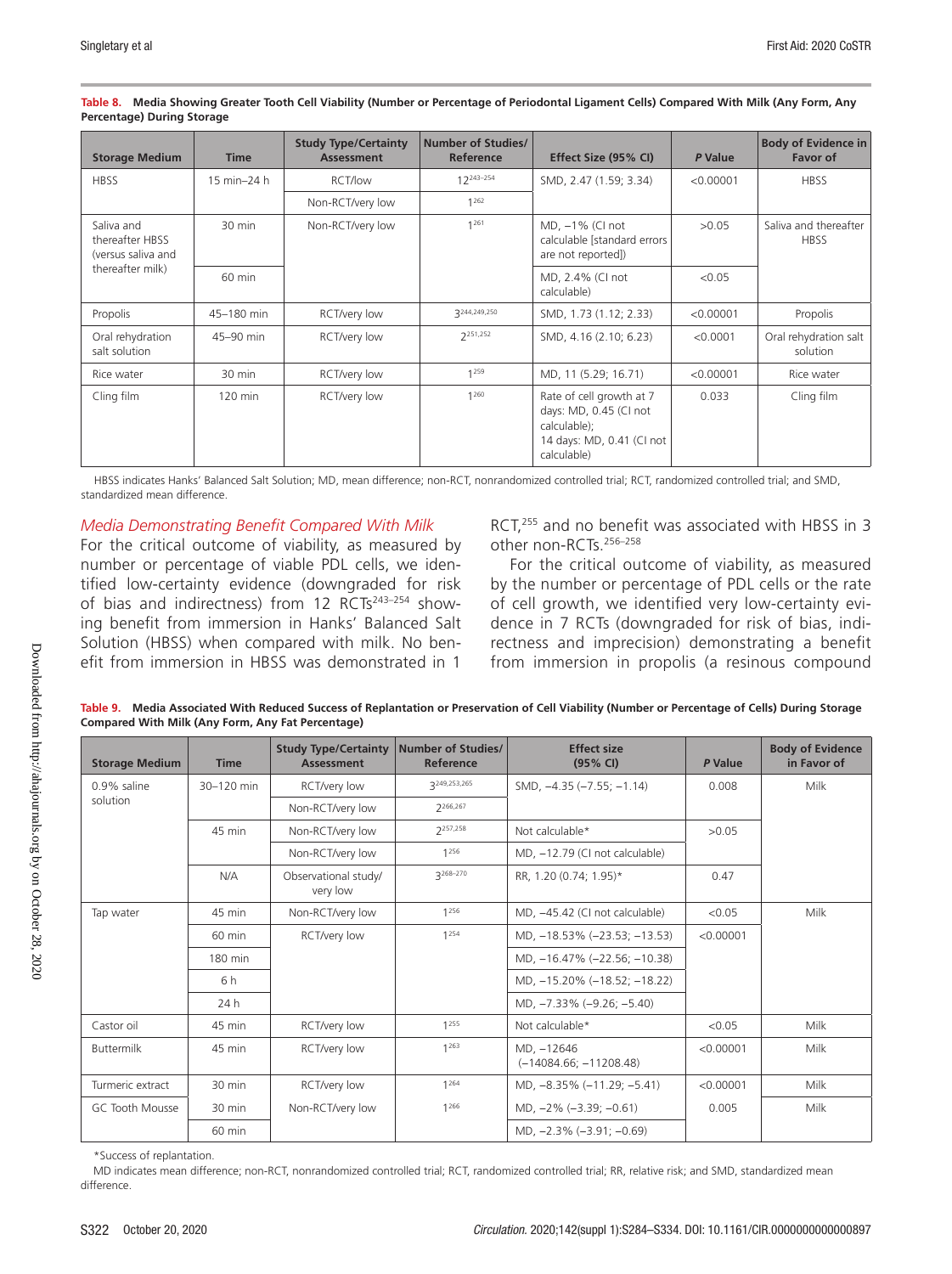produced by bees and available commercially as an extract),<sup>244,249,250</sup> oral rehydration salt solution (including Ricetral),<sup>251,252</sup> rice water,<sup>259</sup> or storage in cling film.260 One non-RCT reported greater PDL cell viability associated with initial storage in the person's own saliva followed by immersion in HBSS compared with storage in milk.<sup>261</sup>

See full results in Table 8.

### *Media Demonstrating Harm When Compared With Milk*

For the critical outcome of viability, as measured by the number or percentage of viable PDL cells, we identified very low-certainty evidence (downgraded for risk of bias, indirectness, and imprecision) from 3 RCTs demonstrating harm from immersion in buttermilk,<sup>263</sup> castor oil,<sup>255</sup> and turmeric extract.<sup>264</sup> In addition, we identified very lowcertainty evidence (downgraded for risk of bias, indirectness, inconsistency between trials, and imprecision) from 4 RCTs249,253,254,265 and 5 non-RCTs256–258,266,267 reporting a decreased number or percentage of viable PDL cells (ie, harm) from immersion in tap water, 0.9% saline solution, or GC Tooth Mousse when compared with storage in milk.

See Table 9 for full results.

### *Media With No Association of Benefit Compared With Milk or With Saliva for Cell Viability or Success of Replantation*

For the critical outcome of viability, as measured by the number or percentage of viable PDL cells, we identified very low-certainty evidence (downgraded for risk of bias, inconsistency between trials, indirectness, and imprecision) from 6 RCTs<sup>243,247,253,263,265,271</sup> showing inconsistent evidence of benefit of coconut water and aloe vera when compared with milk. Furthermore, very low-certainty evidence (downgraded for risk of bias, indirectness, and imprecision) from 6 RCTs that did not demonstrate a benefit for viability from immersion in egg white,<sup>244,248,259,271</sup> epigallocatechin-3-gallate,<sup>245</sup> or neem extract (an evergreen tree extract)<sup>264</sup> compared with milk. We also identified 2 non-RCTs demonstrating no association of improved benefit and the use of probiotic media257,258 compared with milk.

For the critical outcome of success of replantation (as measured by periodontal or functional healing) we identified very low-certainty evidence (downgraded for risk of bias, and imprecision) from 3 observational stud $ies<sup>268-270</sup>$  that found no association of improved periodontal or functional healing and immersion in 0.9% saline solution when compared with milk.

For the critical outcome of success of replantation, as measured by periodontal or functional healing, we have identified very low-certainty evidence (downgraded for risk of bias and imprecision) from 5 observational studies,<sup>268-270,272,273</sup> which did not demonstrate an increased periodontal or functional healing associated with storage in saliva and Dentosafe box when compared with milk.

### *Media With No Association of Benefit Compared With Saliva for Success of Replantation or Preservation of Cell Viability*

For the critical outcome of success of replantation, as measured by periodontal or functional healing, we identified very low-certainty evidence (downgraded for risk of bias and imprecision) from 4 observational studies,268,272,274,275 demonstrating no association between increased periodontal or functional healing and storage in another person's mouth/saliva, 0.9% saline or Dentosafe box compared with their own saliva.

### *Treatment Recommendations*

We suggest the use of HBSS; propolis (from 0.04 mg to 2.5 mg per mL of 0.4% ethanol); oral rehydration salt solutions including Ricetral (a commercial form of oral rehydration salt); solutions containing sodium chloride, glucose, potassium chloride, citrate, or extruded rice; or cling film compared with any form of cow's milk for temporary storage of an avulsed tooth that cannot be immediately replanted (weak recommendation, very low-certainty evidence).

If none of these choices are available, we suggest the use of cow's milk (with any percent fat or form) compared with tap water, buttermilk, castor oil, turmeric extract, or saline (0.9% sodium chloride) for temporary storage of an avulsed tooth (weak recommendation, very low-certainty evidence).

There is insufficient evidence to recommend for or against temporary storage of an avulsed tooth in the person's own saliva compared with alternative solutions.

There is insufficient evidence to recommend for or against temporary storage of an avulsed tooth in probiotic media, epigallocatechin-3-gallate, Dentosafe box, or egg white compared with cow's milk.

### *Justification and Evidence-to-Decision Framework Highlights*

We identified many studies evaluating different storage solutions or techniques for avulsed teeth. Table 10 provides an overview of all solutions evaluated, including the number and certainty of studies for each comparison and the direction of the results. This table provides a summary of the different comparisons evaluated by the task force.

In making these recommendations, we recognize that survival of an avulsed tooth requires replantation as soon as possible, but this procedure may not be possible in the first aid setting. The use of a suitable temporary storage solution or technique for an avulsed tooth should not delay efforts at replantation, but it may aid in the survival of the tooth until replantation.

The original wording of the 2020 PICOST question specified the use of whole milk as a comparison. However, the studies identified used cow's milk with varying fat percentages as the comparators, and some milk was pasteurized or homogenized; that is a limitation of the review. We therefore only recommend that cow's milk be used, without a specific fat percentage.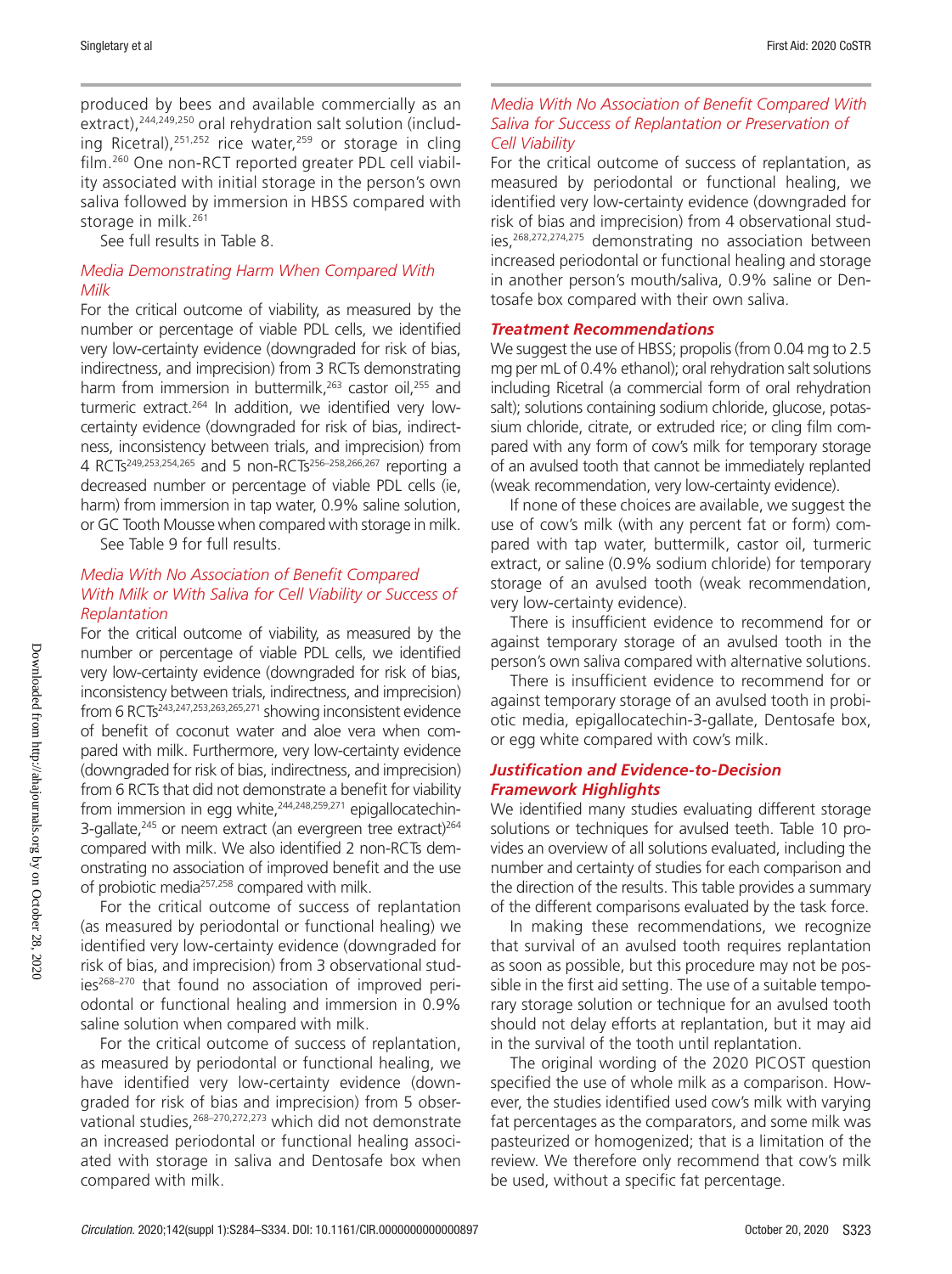| Table 10. Summary of Evidence of Different Media to Use to Store Avulsed Tooth |
|--------------------------------------------------------------------------------|
|                                                                                |

| <b>Intervention</b>                                                           | Comparison                                                     | <b>Number of Studies</b>           | <b>Certainty of Evidence</b> | <b>Evidence in Favor of</b>     |  |
|-------------------------------------------------------------------------------|----------------------------------------------------------------|------------------------------------|------------------------------|---------------------------------|--|
| <b>HBSS</b>                                                                   | Cow's milk                                                     | 17243-258,262                      | Low                          | <b>HBSS</b>                     |  |
| Propolis (10%, 50%, or<br>100%)                                               | Cow's milk                                                     | 3244,249,250                       | Very low                     | Propolis                        |  |
| Oral rehydration salts<br>(including Ricetral)                                | Cow's milk                                                     | 2251,252                           | Very low                     | Oral rehydration salts/Ricetral |  |
| Cling film                                                                    | Cow's milk                                                     | 1260                               | Very low                     | Cling film                      |  |
| Tap water                                                                     | Cow's milk                                                     | 2254,256                           | Very low                     | Cow's milk                      |  |
| <b>Buttermilk</b>                                                             | Cow's milk                                                     | 1263                               | Very low                     | Cow's milk                      |  |
| Castor oil                                                                    | Cow's milk                                                     | 1255                               | Very low                     | Cow's milk                      |  |
| Turmeric extract                                                              | Cow's milk                                                     | 1264                               | Very low                     | Cow's milk                      |  |
| Saline solution                                                               | Cow's milk                                                     | 1 1 249, 253, 256 - 258, 265 - 270 | Very low                     | Cow's milk                      |  |
| Saline solution                                                               | Saliva                                                         | 3268,274,275                       | Very low                     | Both                            |  |
| Probiotic media (eg, probiotic<br>yoghurt, lactobacillus reuteri<br>solution) | Cow's milk                                                     | 2257,258                           | Very low                     | <b>Both</b>                     |  |
| Rice water                                                                    | Cow's milk                                                     | 1259                               | Very low                     | Rice water                      |  |
| Saliva                                                                        | Cow's milk                                                     | 3268,272,273                       | Very low                     | Both                            |  |
| Medium                                                                        | Alpha modification of Eagle's Saliva and thereafter cow's milk | 1261                               | Very low                     | Inconclusive                    |  |
| Epigallocatechin-3-gallate                                                    | Cow's milk                                                     | 1245                               | Very low                     | Both                            |  |
| Another person's mouth                                                        | Patient's mouth (saliva)                                       | 2274,275                           | Very low                     | <b>Both</b>                     |  |
| Dentosafe box                                                                 | Cow's milk                                                     | 3269,270,272                       | Very low                     | Both                            |  |
| Dentosafe box                                                                 | Saliva                                                         | $1^{272}$                          | Very low                     | <b>Both</b>                     |  |
| GC Tooth Mousse                                                               | Cow's milk                                                     | 1266                               | Very low                     | Cow's milk                      |  |
| Saliva and thereafter HBSS                                                    | Saliva and thereafter cow's milk                               | 1261                               | Very low                     | Saliva and thereafter HBSS      |  |
| Aloe vera gel                                                                 | Cow's milk                                                     | 2243,271                           | Very low                     | Inconsistent evidence           |  |
| Coconut water                                                                 | Cow's milk                                                     | ₫247,253,263,265                   | Very low                     | Inconsistent evidence           |  |
| Egg white                                                                     | Cow's milk                                                     | ₫244,248,259,271                   | Very low                     | Both                            |  |

HBSS indicates Hanks' Balanced Salt Solution.

This updated treatment recommendation varies from the previous treatment recommendations in 2015<sup>5,6</sup> in the following ways:

- We no longer recommend coconut water as a storage solution because recent studies provide inconsistent evidence of benefit; we no longer recommend egg white because a beneficial effect was not confirmed by new studies.
- Oral rehydration solution, rice water, and cling film are added as recommended solutions or techniques for temporary storage of an avulsed tooth when compared with milk.
- The recommendation to store an avulsed tooth in milk in comparison with saline is retained, but we now also recommend storage in milk rather than tap water, buttermilk, castor oil, and turmeric extract.

Cling film is easily applicable since it is found in most households and widely available. It has a very limited cost.

Oral rehydration salts are available in most first aid kits and, therefore, easily used in most settings.

Although evidence from 1 study shows benefit for immersion in rice water when compared with milk, the task force decided not to recommend it. If rice water must be made (ie, boiling rice in water and allowing to cool), this could create a delay; it may, therefore, be preferable to use an alternative storage technique that is readily available.

A recommendation was not made for Eagle's Medium, aloe vera, or coconut water because evidence of their benefit was inconclusive or inconsistent.

The evidence-to-decision tables provide further insight into task force discussions that assisted in developing these treatment recommendations (see Supplement Appendix A-19 for the evidence-to-decision table on oral rehydration solution compared with milk; Supplement Appendix A-20, evidence-to-decision table on rice water compared with milk; Supplement Appendix A-21, evidence-to-decision table on cling film compared with milk; Supplement Appendix A-22, evidenceto-decision table on tap water, butter milk, castor oil, and turmeric compared with milk).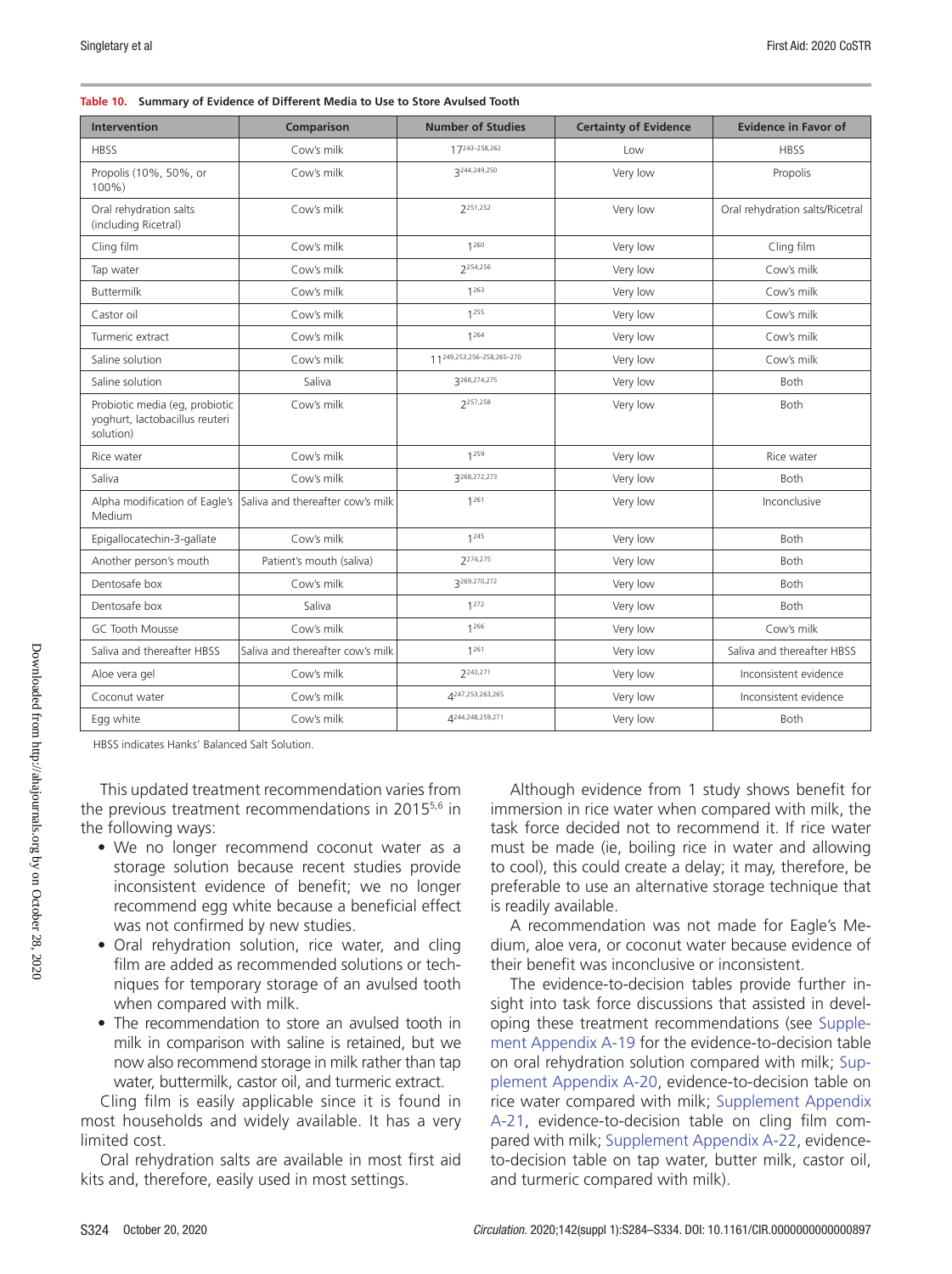### *Knowledge Gaps*

- There is a lack of studies with traumatic avulsed teeth (instead of extracted teeth), measuring tooth viability (not cell viability), and success of replantation.
- There are no studies that evaluate replanting the tooth in the dental socket compared with storage in a temporary storage medium for outcomes of viability.
- It is unclear if training in dental replantation for first aid providers feasible and effective.

# **TOPICS NOT REVIEWED IN 2020**

The following topics were not reviewed in 2020:

### **Cooling of Burns (FA 770)**

Among adults and children with thermal injuries (P), does active cooling of burns by a specific technique or for any particular duration (I), compared with passive cooling (C), change (O)?

### **Exertion-Related Dehydration and Rehydration Therapy (FA 584)**

Among adults and children with exertion-related dehydration (P), does drinking oral carbohydrate-electrolyte liquids (I), compared with drinking water (C), change (O)?

### **First Aid Treatment for Open Chest Wound (FA 586)**

Among adults and children who are being treated for an open chest wound outside of a hospital (P), does occlusive bandage application or occlusive device (I), compared with a nonocclusive dressing (C), change (O)?

### **Jellyfish Stings: Topical Applications to Prevent Nematocyst Discharge (FA 516)**

Among adults and children with a suspected jellyfish sting, does any intervention (ie, vinegar, heat, cold, commercial jellyfish products) compared with any other intervention or no treatment, change clinical outcomes?

### **Snake Bite: Pressure Immobilization (FA 531)**

Among adults and children who are victims of a venomous snakebite in any setting (P), does pressure immobilization of the injured extremity (I), compared with no therapy (C), change (O)?

### **Bronchodilator Administration (FA 534)**

Among adults and children in the prehospital setting who suffer from asthma and are experiencing difficulty in breathing (P), does bronchodilator administration (I), compared with no bronchodilator administration (C), change (O)?

### **Oxygen Administration for First Aid (FA 519)**

Among adults and children who exhibit symptoms or signs of shortness of breath, difficulty breathing or hypoxia outside of a hospital (P), does administration of oxygen (I), compared with no administration of oxygen (C), change (O)?

### **Eye Injuries**

• Irrigation (FA 540)

Among adults and children who are exposed to a chemical agent (ie, cleaning solutions, known acidic or alkaline substance) in the eye (P), does irrigation with saline, tap water, or commercial eye irrigation solution (I) compared with each other (C), change (O)?

• Foreign Body (FA 1544)

Among adults and children who develop a sensation of dirt (foreign body) in the eye (P), does irrigation with isotonic saline (ie, contact lens solution) compared with tap water (C) change (O)?

### **Poisoning: Dilution With Milk or Water (FA 537)**

Among adults and children who are being treated for ingestion of a caustic substance outside of a hospital (P), does milk or water administration (I), compared with no use of milk or water (C), change (O)?

### **Preservation of Amputated Body Part (FA 539)**

Among adults and children who are being treated for amputated body parts outside of a hospital (P), does cooling the amputated part (I), compared with not cooling the amputated part (C), change (O)?

### **Cold Injury: Anti-inflammatory Drugs (FA 502)**

Among adults and children who are being treated for frostbite outside of a hospital (P), does NSAID administration (I), compared with no use of NSAID  $(C)$ , change  $(O)$ ? **Irrigation of Skin for Toxic Substance Exposure (FA** 

# **522)**

Among adults and children who are exposed outside of a hospital to a toxin on the skin (P), does irrigation with water (I), compared with irrigation with other fluids (C), change (O)?

### **Medical Examination Gloves**

Among first aid providers in the setting of potential exposure to blood or body fluids (P), does use of nitrile medical examination gloves (I), compared with vinyl medical examination gloves (C), change (O)?

### **ARTICLE INFORMATION**

The American Heart Association requests that this document be cited as follows: Singletary EM, Zideman DA, Bendall JC, Berry DC, Borra V, Carlson JN, Cassan P, Chang W-T, Charlton NP, Djärv T, Douma MJ, Epstein JL, Hood NA, Markenson DS, Meyran D, Orkin AM, Sakamoto T, Swain JM, Woodin JA; on behalf of the First Aid Science Collaborators. 2020 International Consensus on First Aid Science With Treatment Recommendations. *Circulation*. 2020;142 (suppl 1):S284–S334. doi: 10.1161/CIR.0000000000000897

Supplemental materials are available with this article at https://www. ahajournals.org/doi/suppl/10.1161/CIR.0000000000000897

This article has been copublished in *Resuscitation*. Published by Elsevier Ireland Ltd. All rights reserved.

#### **Acknowledgments**

The authors thank the following individuals (the First Aid Science Collaborators) for their contributions: Emmy De Buck, PhD; Niels De Brier, PhD; Dorien O, PhD; Christopher Picard, CD, BSN, RN; Craig Goolsby, MD, MEd; Emily Oliver, BSc, MPH; Barry Klaassen, BSc; Kurtis Poole, MSc; Theresa Aves, MSc; Steve Lin, MD, MSc; Anthony J. Handley, MD; Jan Jensen, ACP, MAHSR; Katherine S. Allan, MASc, PhD; Chien-Chang Lee, MD, ScD; Georg M. Schmölzer, MD, PhD; Peter T. Morley, MBBS; Robby Nieuwlaat, PhD, MSc; and Eddy Lang, MD.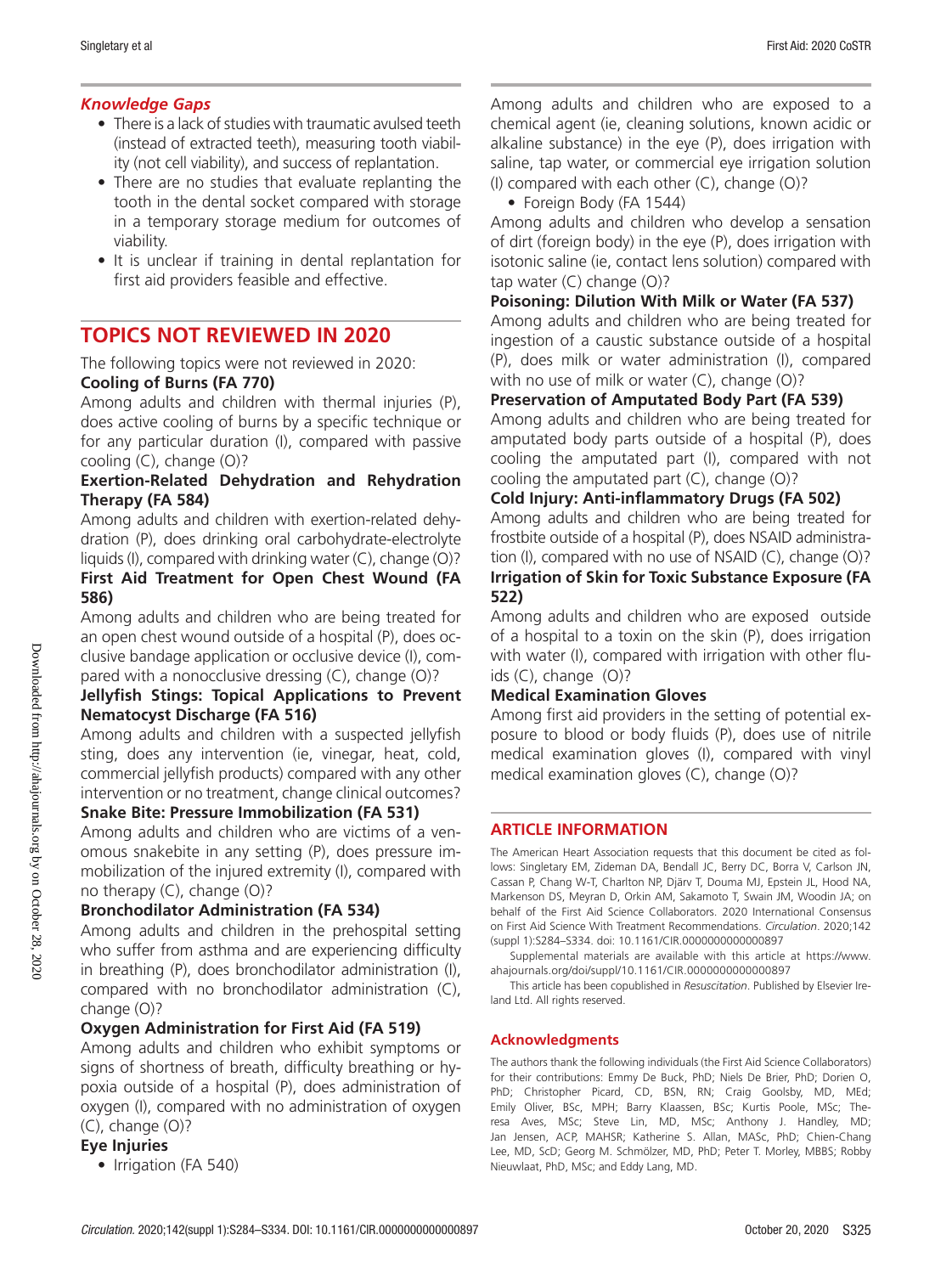#### **Disclosures**

#### **Appendix 1. Writing Group Disclosures**

| <b>Writing</b><br>Group<br><b>Member</b> | <b>Employment</b>                                                                       | <b>Research Grant</b>                                                                                                                                                                                 | Other<br><b>Research</b><br><b>Support</b> | Speakers'<br>Bureau/<br>Honoraria | <b>Expert</b><br><b>Witness</b> | Ownership<br>Interest | Consultant/<br><b>Advisory Board</b>                                                    | Other |
|------------------------------------------|-----------------------------------------------------------------------------------------|-------------------------------------------------------------------------------------------------------------------------------------------------------------------------------------------------------|--------------------------------------------|-----------------------------------|---------------------------------|-----------------------|-----------------------------------------------------------------------------------------|-------|
| Eunice M.<br>Singletary                  | University of Virginia                                                                  | None                                                                                                                                                                                                  | None                                       | None                              | None                            | None                  | <b>American Red Cross</b><br>Scientific Advisory<br>Council (Volunteer<br>Chairperson)* | None  |
| David A.<br>Zideman                      | Thames Valley Air<br>Ambulance (United<br>Kingdom)                                      | None                                                                                                                                                                                                  | None                                       | None                              | None                            | None                  | None                                                                                    | None  |
| Jason C.<br>Bendall                      | University of Newcastle<br>(Australia)                                                  | None                                                                                                                                                                                                  | None                                       | None                              | None                            | None                  | None                                                                                    | None  |
| David C. Berry                           | Pharm3r                                                                                 | None                                                                                                                                                                                                  | None                                       | None                              | None                            | None                  | None                                                                                    | None  |
| Vere Borra                               | Belgian Red Cross (Belgium)                                                             | None                                                                                                                                                                                                  | None                                       | None                              | None                            | None                  | None                                                                                    | None  |
| Jestin N.<br>Carlson                     | Allegheny Health Network                                                                | <b>RQIPartners (Receive</b><br>research funding for<br>airway research)+                                                                                                                              | None                                       | None                              | None                            | None                  | None                                                                                    | None  |
| Pascal Cassan                            | International Federation of<br>Red Cross and Red Crescent<br>Natiola Societies (France) | None                                                                                                                                                                                                  | None                                       | None                              | None                            | None                  | None                                                                                    | None  |
| Wei-Tien<br>Chang                        | National Taiwan University<br>Hospital and College of<br>Medicine (Taiwan)              | None                                                                                                                                                                                                  | None                                       | None                              | None                            | None                  | None                                                                                    | None  |
| Nathan P.<br>Charlton                    | University of Virginia                                                                  | None                                                                                                                                                                                                  | None                                       | None                              | None                            | None                  | None                                                                                    | None  |
| Therese Djärv                            | Karolinska Institutet<br>(Sweden)                                                       | None                                                                                                                                                                                                  | None                                       | None                              | None                            | None                  | None                                                                                    | None  |
| Matthew J.<br>Douma                      | None                                                                                    | None                                                                                                                                                                                                  | None                                       | None                              | None                            | None                  | None                                                                                    | None  |
| Jonathan L.<br>Epstein                   | Ascend Learning                                                                         | None                                                                                                                                                                                                  | None                                       | None                              | None                            | None                  | None                                                                                    | None  |
| Natalie A.<br>Hood                       | Monash Medical Center<br>(Australia)                                                    | None                                                                                                                                                                                                  | None                                       | None                              | None                            | None                  | None                                                                                    | None  |
| David S.<br>Markenson                    | American Red Cross                                                                      | None                                                                                                                                                                                                  | None                                       | None                              | None                            | None                  | None                                                                                    | None  |
| Daniel Meyran                            | French Red Cross (France)                                                               | None                                                                                                                                                                                                  | None                                       | None                              | None                            | None                  | None                                                                                    | None  |
| Aaron M.<br>Orkin                        | University of Toronto<br>(Canada)                                                       | Canadian Institutes<br>of Health Research<br>(research on naloxone<br>distribution)*; Adapt<br>Pharma (Donation of<br>intranasal naloxone<br>device for research<br>on opioid overdose<br>education)* | None                                       | None                              | None                            | None                  | None                                                                                    | None  |
| Tetsuya<br>Sakamoto                      | Teikyo University School of<br>Medicine (Japan)                                         | None                                                                                                                                                                                                  | None                                       | None                              | None                            | None                  | None                                                                                    | None  |
| Janel M. Swain                           | <b>Emergency Health Services</b><br>Nova Scotia (Canada)                                | None                                                                                                                                                                                                  | None                                       | None                              | None                            | None                  | None                                                                                    | None  |
|                                          | Jeff A. Woodin   Tualatin Valley Fire & Rescue                                          | None                                                                                                                                                                                                  | None                                       | None                              | None                            | None                  | None                                                                                    | None  |

This table represents the relationships of writing group members that may be perceived as actual or reasonably perceived conflicts of interest as reported on the Disclosure Questionnaire, which all members of the writing group are required to complete and submit. A relationship is considered to be "significant" if (a) the person receives \$10 000 or more during any 12-month period, or 5% or more of the person's gross income; or (b) the person owns 5% or more of the voting stock or share of the entity, or owns \$10 000 or more of the fair market value of the entity. A relationship is considered to be "modest" if it is less than "significant" under the preceding definition.

\*Modest.

†Significant.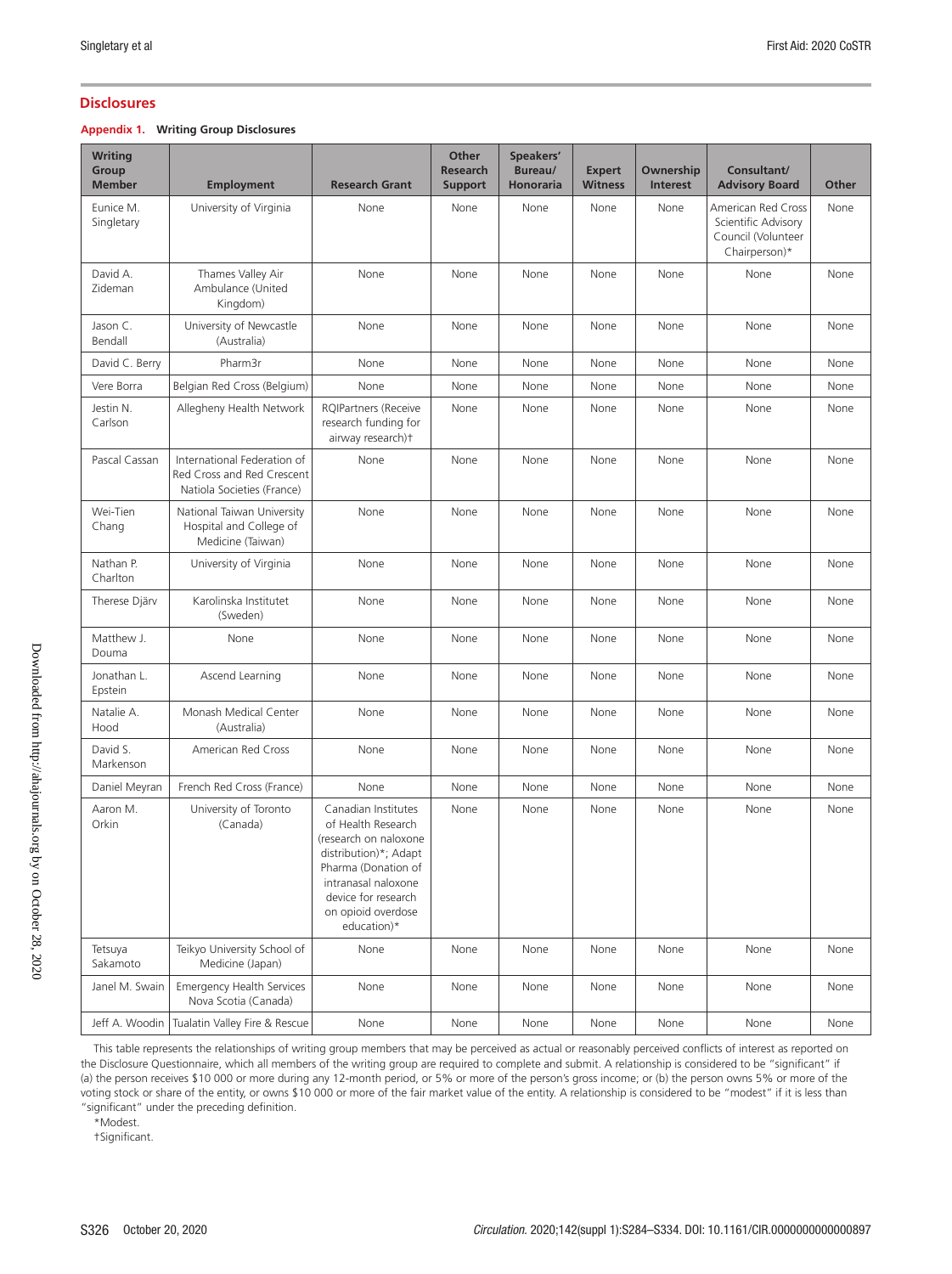#### **Appendix 2. Reviewer Disclosures**

| <b>Reviewer</b>     | <b>Employment</b>                                               | <b>Research</b><br>Grant | <b>Other Research</b><br><b>Support</b> | Speakers'<br>Bureau/<br><b>Honoraria</b> | <b>Expert Witness</b> | Ownership<br>Interest | Consultant/<br><b>Advisory</b><br><b>Board</b> | Other |
|---------------------|-----------------------------------------------------------------|--------------------------|-----------------------------------------|------------------------------------------|-----------------------|-----------------------|------------------------------------------------|-------|
| Jason E. Buick      | University of<br>Toronto (Canada)                               | None                     | None                                    | None                                     | None                  | None                  | None                                           | None  |
| Mohamud<br>Daya     | Oregon Health &<br>Science University                           | None                     | None                                    | None                                     | None                  | None                  | None                                           | None  |
| Jeffrey<br>Ferguson | Virginia<br>Commonwealth<br>University                          | None                     | None                                    | None                                     | None                  | None                  | None                                           | None  |
| Rita<br>Herrington  | Indiana University                                              | None                     | None                                    | None                                     | None                  | None                  | None                                           | None  |
| Adam J.<br>Singer   | Stony Brook<br>University                                       | None                     | None                                    | None                                     | None                  | None                  | None                                           | None  |
| Will Smith          | Wilderness and<br>Emergency<br>Medicine<br>Consulting<br>(WEMC) | None                     | None                                    | None                                     | None                  | None                  | None                                           | None  |

This table represents the relationships of reviewers that may be perceived as actual or reasonably perceived conflicts of interest as reported on the Disclosure Questionnaire, which all reviewers are required to complete and submit. A relationship is considered to be "significant" if (a) the person receives \$10 000 or more during any 12-month period, or 5% or more of the person's gross income; or (b) the person owns 5% or more of the voting stock or share of the entity, or owns \$10 000 or more of the fair market value of the entity. A relationship is considered to be "modest" if it is less than "significant" under the preceding definition.

#### **REFERENCES**

- 1. PRISMA. Preferred Reporting Items for Systematic Reviews and Meta-Analyses (PRISMA) website. http://www.prisma-statement.org/. Accessed August 7, 2020.
- 2. Schünemann H, Brożek J, Guyatt G, Oxman A, eds. *GRADE Handbook*; 2013. https://gdt.gradepro.org/app/handbook/handbook.html. Accessed August 7, 2020.
- 3. Morley PT, Atkins DL, Finn JC, Maconochie I, Nolan JP, Rabi Y, Singletary EM, Wang TL, Welsford M, Olasveengen TM, et al. Evidence evaluation process and management of potential conflicts of interest: 2020 International Consensus on Cardiopulmonary Resuscitation and Emergency Cardiovascular Care Science With Treatment Recommendations. *Circulation*. 2020;142(suppl 1):S28–S40. doi: 10.1161/CIR.0000000000000891
- 3a. Morley PT, Atkins DL, Finn JC, Maconochie I, Nolan JP, Rabi Y, Singletary EM, Wang TL, Welsford M, Olasveengen TM, et al. Evidence evaluation process and management of potential conflicts of interest: 2020 International Consensus on Cardiopulmonary Resuscitation and Emergency Cardiovascular Care Science With Treatment Recommendations. *Resuscitation*. In press.
- 4. International Liaison Committee on Resuscitation website. https://www. ilcor.org. Accessed August 7, 2020.
- 5. Singletary EM, Zideman DA, De Buck ED, Chang WT, Jensen JL, Swain JM, Woodin JA, Blanchard IE, Herrington RA, Pellegrino JL, et al; on behalf of the First Aid Chapter Collaborators. Part 9: first aid: 2015 International Consensus on First Aid Science With Treatment Recommendations. *Circulation*. 2015;132(suppl 1):S269–S311. doi: 10.1161/CIR.0000000000000278
- 6. Zideman DA, Singletary EM, De Buck ED, Chang WT, Jensen JL, Swain JM, Woodin JA, Blanchard IE, Herrington RA, Pellegrino JL, et al. Part 9: first aid: 2015 International Consensus on First Aid Science With Treatment Recommendations. *Resuscitation*. 2015;95:e225–261. doi: 10.1016/j.resuscitation.2015.07.047
- 7. Carlson JN, Schunder-Tatzber S, Neilson CJ, Hood N. Dietary sugars versus glucose tablets for first-aid treatment of symptomatic hypoglycaemia in awake patients with diabetes: a systematic review and meta-analysis. *Emerg Med J.* 2017;34:100–106. doi: 10.1136/emermed-2015-205637
- 8. De Buck E, Borra V, Carlson JN, Zideman DA, Singletary EM, Djärv T. First aid glucose administration routes for symptomatic hypoglycaemia. *Cochrane Database Syst Rev.* 2019;4:CD013283. doi: 10.1002/14651858.CD013283.pub2
- 9. Barennes H, Valea I, Nagot N, Van de Perre P, Pussard E. Sublingual sugar administration as an alternative to intravenous dextrose administration

to correct hypoglycemia among children in the tropics. *Pediatrics.* 2005;116:e648–e653. doi: 10.1542/peds.2004-2218

- 10. Slama G, Traynard PY, Desplanque N, Pudar H, Dhunputh I, Letanoux M, Bornet FR, Tchobroutsky G. The search for an optimized treatment of hypoglycemia. Carbohydrates in tablets, solutin, or gel for the correction of insulin reactions. *Arch Intern Med.* 1990;150:589–593.
- 11. Chlup R, Zapletalova J, Peterson K, Poljakova I, Lenhartova E, Tancred A, Perera R, Smital J. Impact of buccal glucose spray, liquid sugars and dextrose tablets on the evolution of plasma glucose concentration in healthy persons. *Biomed Pap Med Fac Univ Palacky Olomouc Czech Repub.* 2009;153:205–209. doi: 10.5507/bp.2009.034
- 12. Gunning RR, Garber AJ. Bioactivity of instant glucose. Failure of absorption through oral mucosa. *JAMA.* 1978;240:1611–1612.
- 13. Douma MJ, Aves T, Allan KS, Bendall JC, Berry DC, Chang WT, Epstein J, Hood N, Singletary EM, Zideman D, Lin S; First Aid Task Force of the International Liaison Committee on Resuscitation. First aid cooling techniques for heat stroke and exertional hyperthermia: A systematic review and meta-analysis. *Resuscitation.* 2020;148:173–190. doi: 10.1016/j.resuscitation.2020.01.007
- 14. Clements JM, Casa DJ, Knight J, McClung JM, Blake AS, Meenen PM, Gilmer AM, Caldwell KA. Ice-water immersion and cold-water immersion provide similar cooling rates in runners with exercise-induced hyperthermia. *J Athl Train.* 2002;37:146–150.
- 15. Armstrong LE, Crago AE, Adams R, Roberts WO, Maresh CM. Whole-body cooling of hyperthermic runners: comparison of two field therapies. *Am J Emerg Med.* 1996;14:355–358. doi: 10.1016/S0735-6757(96)90048-0
- 16. Flouris AD, Wright-Beatty HE, Friesen BJ, Casa DJ, Kenny GP. Treatment of exertional heat stress developed during low or moderate physical work. *Eur J Appl Physiol.* 2014;114:2551–2560. doi: 10.1007/s00421-014-2971-1
- 17. Friesen BJ, Carter MR, Poirier MP, Kenny GP. Water immersion in the treatment of exertional hyperthermia: physical determinants. *Med Sci Sports Exerc.* 2014;46:1727–1735. doi: 10.1249/MSS.0000000000000292
- 18. Gagnon D, Lemire BB, Jay O, Kenny GP. Aural canal, esophageal, and rectal temperatures during exertional heat stress and the subsequent recovery period. *J Athl Train*. 2010;45:157–163. doi: 10.4085/1062-6050-45.2.157
- 19. Luhring KE, Butts CL, Smith CR, Bonacci JA, Ylanan RC, Ganio MS, McDermott BP. Cooling effectiveness of a modified cold-water immersion method after exercise-induced hyperthermia. *J Athl Train.* 2016;51:946– 951. doi: 10.4085/1062-6050-51.12.07
- 20. Proulx CI, Ducharme MB, Kenny GP. Safe cooling limits from exerciseinduced hyperthermia. *Eur J Appl Physiol.* 2006;96:434–445. doi: 10.1007/s00421-005-0063-y
- 21. Caldwell JN, van den Heuvel AMJ, Kerry P, Clark MJ, Peoples GE, Taylor NAS. A vascular mechanism to explain thermally mediated variations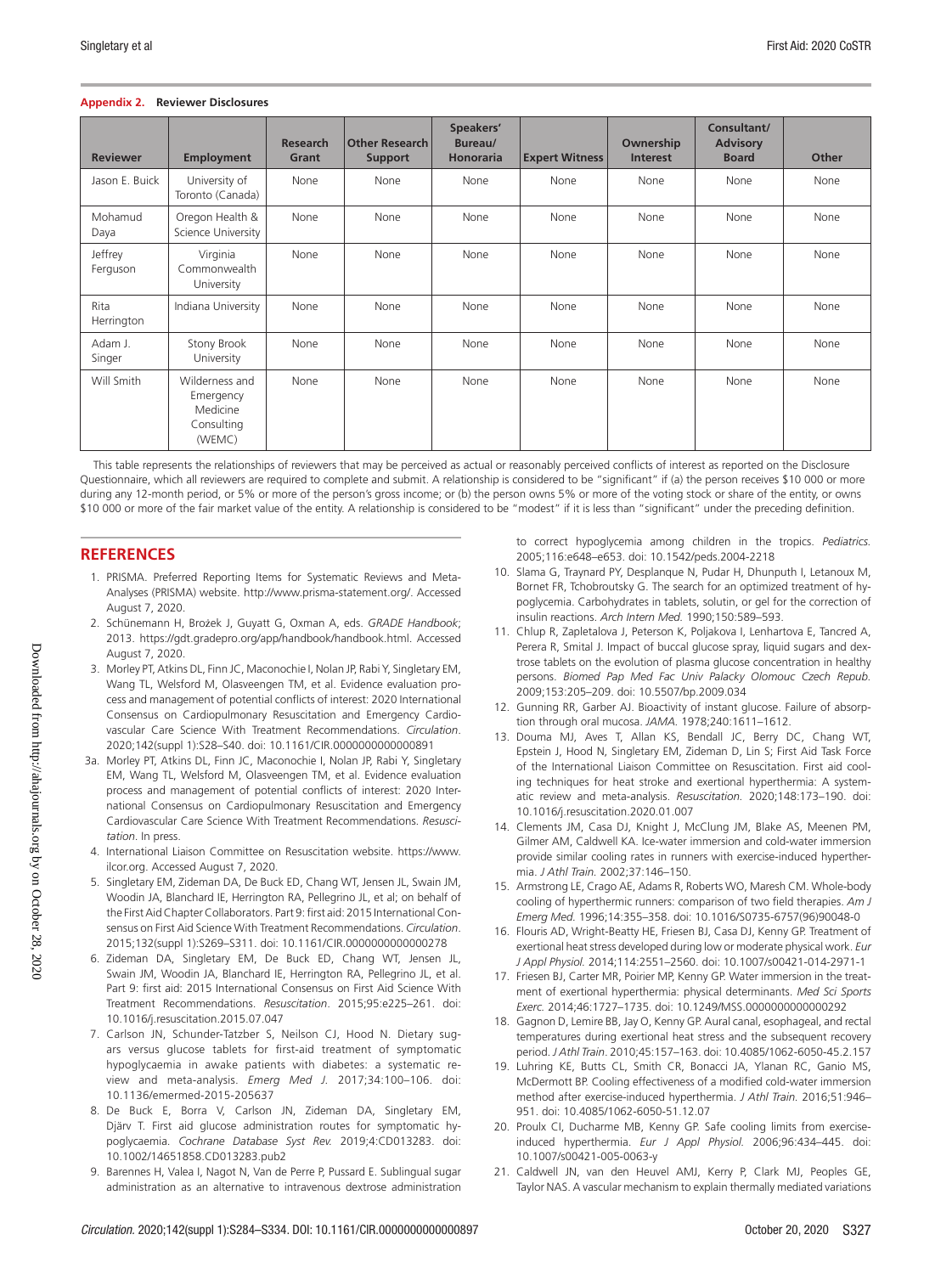in deep-body cooling rates during the immersion of profoundly hyperthermic individuals. *Exp Physiol.* 2018;103:512–522. doi: 10.1113/EP086760

- 22. Taylor NA, Caldwell JN, Van den Heuvel AM, Patterson MJ. To cool, but not too cool: that is the question–immersion cooling for hyperthermia. *Med Sci Sports Exerc.* 2008;40:1962–1969. doi: 10.1249/MSS.0b013e31817eee9d
- 23. Lee EC, Watson G, Casa D, Armstrong LE, Kraemer W, Vingren JL, Spiering BA, Maresh CM. Interleukin-6 responses to water immersion therapy after acute exercise heat stress: a pilot investigation. *J Athl Train.* 2012;47:655–663. doi: 10.4085/1062-6050-47.5.09
- 24. DeMartini JK, Ranalli GF, Casa DJ, Lopez RM, Ganio MS, Stearns RL, McDermott BP, Armstrong LE, Maresh CM. Comparison of body cooling methods on physiological and perceptual measures of mildly hyperthermic athletes. *J Strength Cond Res.* 2011;25:2065–2074. doi: 10.1519/JSC.0b013e3182259b1d
- 25. Peiffer JJ, Abbiss CR, Watson G, Nosaka K, Laursen PB. Effect of a 5-min cold-water immersion recovery on exercise performance in the heat. *Br J Sports Med.* 2010;44:461–465. doi: 10.1136/bjsm.2008.048173
- 26. Proulx CI, Ducharme MB, Kenny GP. Effect of water temperature on cooling efficiency during hyperthermia in humans. *J Appl Physiol (1985)*. 2003;94:1317–1323. doi: 10.1152/japplphysiol.00541.2002
- 27. Walker A, Driller M, Brearley M, Argus C, Rattray B. Cold-water immersion and iced-slush ingestion are effective at cooling firefighters following a simulated search and rescue task in a hot environment. *Appl Physiol Nutr Metab.* 2014;39:1159–1166. doi: 10.1139/apnm-2014-0038
- 28. Weiner JS, Khogali M. A physiological body-cooling unit for treatment of heat stroke. *Lancet.* 1980;1:507–509. doi: 10.1016/s0140- 6736(80)92764-6
- 29. Clapp AJ, Bishop PA, Muir I, Walker JL. Rapid cooling techniques in joggers experiencing heat strain. *J Sci Med Sport.* 2001;4:160–167. doi: 10.1016/s1440-2440(01)80026-8
- 30. Halson SL, Quod MJ, Martin DT, Gardner AS, Ebert TR, Laursen PB. Physiological responses to cold water immersion following cycling in the heat. *Int J Sports Physiol Perform.* 2008;3:331–346. doi: 10.1123/ijspp.3.3.331
- 31. Hosokawa Y, Adams WM, Belval LN, Vandermark LW, Casa DJ. Tarp-assisted cooling as a method of whole-body cooling in hyperthermic individuals. *Ann Emerg Med.* 2017;69:347–352. doi: 10.1016/j.annemergmed.2016.08.428
- 32. Peiffer JJ, Abbiss CR, Watson G, Nosaka K, Laursen PB. Effect of coldwater immersion duration on body temperature and muscle function. *J Sports Sci.* 2009;27:987–993. doi: 10.1080/02640410903207424
- 33. Nye EA, Eberman LE, Games KE, Carriker C. Comparison of Whole-Body Cooling Techniques for Athletes and Military Personnel. *Int J Exerc Sci.* 2017;10:294–300.
- 34. Kielblock AJ, Van Rensburg JP, Franz RM. Body cooling as a method for reducing hyperthermia. An evaluation of techniques. *S Afr Med J.* 1986;69:378–380.
- 35. Lissoway JB, Lipman GS, Grahn DA, Cao VH, Shaheen M, Phan S, Weiss EA, Heller HC. Novel application of chemical cold packs for treatment of exercise-induced hyperthermia: a randomized controlled trial. *Wilderness Environ Med.* 2015;26:173–179. doi: 10.1016/j.wem.2014.11.006
- 36. Sinclair WH, Rudzki SJ, Leicht AS, Fogarty AL, Winter SK, Patterson MJ. Efficacy of field treatments to reduce body core temperature in hyperthermic subjects. *Med Sci Sports Exerc.* 2009;41:1984–1990. doi: 10.1249/MSS.0b013e3181a7ae82
- 37. Butts CL, McDermott BP, Buening BJ, Bonacci JA, Ganio MS, Adams JD, Tucker MA, Kavouras SA. Physiologic and perceptual responses to cold-shower cooling after exercise-induced hyperthermia. *J Athl Train.* 2016;51:252–257. doi: 10.4085/1062-6050-51.4.01
- 38. Butts CL, Spisla DL, Adams JD, Smith CR, Paulsen KM, Caldwell AR, Ganio MS, McDermott BP. Effectiveness of ice-sheet cooling following exertional hyperthermia. *Mil Med.* 2017;182:e1951–e1957. doi: 10.7205/MILMED-D-17-00057
- 39. Barwood MJ, Davey S, House JR, Tipton MJ. Post-exercise cooling techniques in hot, humid conditions. *Eur J Appl Physiol.* 2009;107:385–396. doi: 10.1007/s00421-009-1135-1
- 40. Selkirk GA, McLellan TM, Wong J. Active versus passive cooling during work in warm environments while wearing firefighting protective clothing. *J Occup Environ Hyg.* 2004;1:521–531. doi: 10.1080/15459620490475216
- 41. Carter JM, Rayson MP, Wilkinson DM, Richmond V, Blacker S. Strategies to combat heat strain during and after firefighting. *J Therm Biol*. 2007;32:109–116. doi: 10.1016/j.jtherbio.2006.12.001
- 42. Zhang Y, Nepocatych S, Katica CP, Collins AB, Casaru C, Balilionis G, Sjökvist J, Bishop PA. Effect of half time cooling on thermoregulatory responses and soccer-specific performance tests. *Monten J Sports Sci Med 3*. 2014;3:17–22.
- 43. Deleted in proof.
- 44. Brade C, Dawson B, Wallman K, Polglaze T. Postexercise cooling rates in 2 cooling jackets. *J Athl Train.* 2010;45:164–169. doi: 10.4085/1062-6050-45.2.164
- 45. Lopez RM, Cleary MA, Jones LC, Zuri RE. Thermoregulatory influence of a cooling vest on hyperthermic athletes. *J Athl Train.* 2008;43:55–61. doi: 10.4085/1062-6050-43.1.55
- 46. Maroni T, Dawson B, Barnett K, Guelfi K, Brade C, Naylor L, Brydges C, Wallman K. Effectiveness of hand cooling and a cooling jacket on post-exercise cooling rates in hyperthermic athletes. *Eur J Sport Sci.* 2018;18:441– 449. doi: 10.1080/17461391.2018.1425484
- 47. Smith CR, Butts CL, Adams JD, Tucker MA, Moyen NE, Ganio MS, McDermott BP. Effect of a cooling kit on physiology and performance following exercise in the heat. *J Sport Rehabil.* 2018;27:413–418. doi: 10.1123/jsr.2016-0116
- 48. Morrison KE, Desai N, McGuigan C, Lennon M, Godek SF. Effects of intravenous cold saline on hyperthermic athletes representative of large football players and small endurance runners. *Clin J Sport Med.* 2018;28:493– 499. doi: 10.1097/JSM.0000000000000505
- 49. Adams WM, Hosokawa Y, Adams EL, Belval LN, Huggins RA, Casa DJ. Reduction in body temperature using hand cooling versus passive rest after exercise in the heat. *J Sci Med Sport.* 2016;19:936–940. doi: 10.1016/j.jsams.2016.02.006
- 50. Pointon M, Duffield R, Cannon J, Marino FE. Cold water immersion recovery following intermittent-sprint exercise in the heat. *Eur J Appl Physiol.* 2012;112:2483–2494. doi: 10.1007/s00421-011-2218-3
- 51. Reynolds KA, Evanich JJ, Eberman LE. Reflective blankets do not effect cooling rates after running in hot, humid conditions. *Int J Exerc Sci.* 2015;8:97–103.
- 52. Sefton JM, McAdam JS, Pascoe DD, Lohse KR, Banda RL, Henault CB, Cherrington AR, Adams NE. Evaluation of 2 heat-mitigation methods in army trainees. *J Athl Train*. 2016;51:936–945. doi: 10.4085/1062-6050-51.10.13
- 53. Zhang Y, Bishop PA, Casaru C, Davis JK. A new hand-cooling device to enhance firefighter heat strain recovery. *J Occup Environ Hyg*. 2009;6:283– 288. doi: 10.1080/15459620902790277
- 54. Hostler D, Franco V, Martin-Gill C, Roth RN. Recognition and treatment of exertional heat illness at a marathon race. *Prehosp Emerg Care*. 2014;18:456–459. doi: 10.3109/10903127.2013.864357
- 55. Markenson D, Ferguson JD, Chameides L, Cassan P, Chung KL, Epstein JL, Gonzales L, Hazinski MF, Herrington RA, Pellegrino JL, et al; on behalf of the First Aid Chapter Collaborators,. Part 13: first aid: 2010 American Heart Association and American Red Cross International Consensus on First Aid Science With Treatment Recommendations. *Circulation*. 2010;122(suppl 2):S582–S605. doi: 10.1161/CIRCULATIONAHA.110.971168
- 56. Brockow K, Schallmayer S, Beyer K, Biedermann T, Fischer J, Gebert N, Grosber M, Jakob T, Klimek L, Kugler C, Lange L, Pfaar O, Przybilla B, Rietschel E, Rueff F, Schnadt S, Szczepanski R, Worm M, Kupfer J, Gieler U, Ring J; working group on anaphylaxis training and education (AGATE). Effects of a structured educational intervention on knowledge and emergency management in patients at risk for anaphylaxis. *Allergy.* 2015;70:227–235. doi: 10.1111/all.12548
- 57. Litarowsky JA, Murphy SO, Canham DL. Evaluation of an anaphylaxis training program for unlicensed assistive personnel. *J Sch Nurs.* 2004;20:279– 284. doi: 10.1177/10598405040200050601
- 58. Araki M, Hamahata Y, Usui M, Akashi M. [USE OF MULTIPLE DOS-ES OF ADRENALINE FOR FOOD-INDUCED ANAPHYLAXIS]. *Arerugi.* 2018;67:751–758. doi: 10.15036/arerugi.67.751
- 59. Campbell RL, Bashore CJ, Lee S, Bellamkonda VR, Li JT, Hagan JB, Lohse CM, Bellolio MF. Predictors of Repeat Epinephrine Administration for Emergency Department Patients with Anaphylaxis. *J Allergy Clin Immunol Pract.* 2015;3:576–584. doi: 10.1016/j.jaip.2015.04.009
- 60. Powers WJ, Rabinstein AA, Ackerson T, Adeoye OM, Bambakidis NC, Becker K, Biller J, Brown M, Demaerschalk BM, Hoh B, Jauch EC, Kidwell CS, Leslie-Mazwi TM, Ovbiagele B, Scott PA, Sheth KN, Southerland AM, Summers DV, Tirschwell DL; American Heart Association Stroke Council. 2018 Guidelines for the Early Management of Patients With Acute Ischemic Stroke: A Guideline for Healthcare Professionals From the American Heart Association/American Stroke Association. *Stroke.* 2018;49:e46– e110. doi: 10.1161/STR.0000000000000158
- 61. Meyran D, Cassan P, Avau P, Singletary EM, Zideman DA. Stroke recognition for first aid providers: a systematic review with meta-analysis. *Cureus*. In press.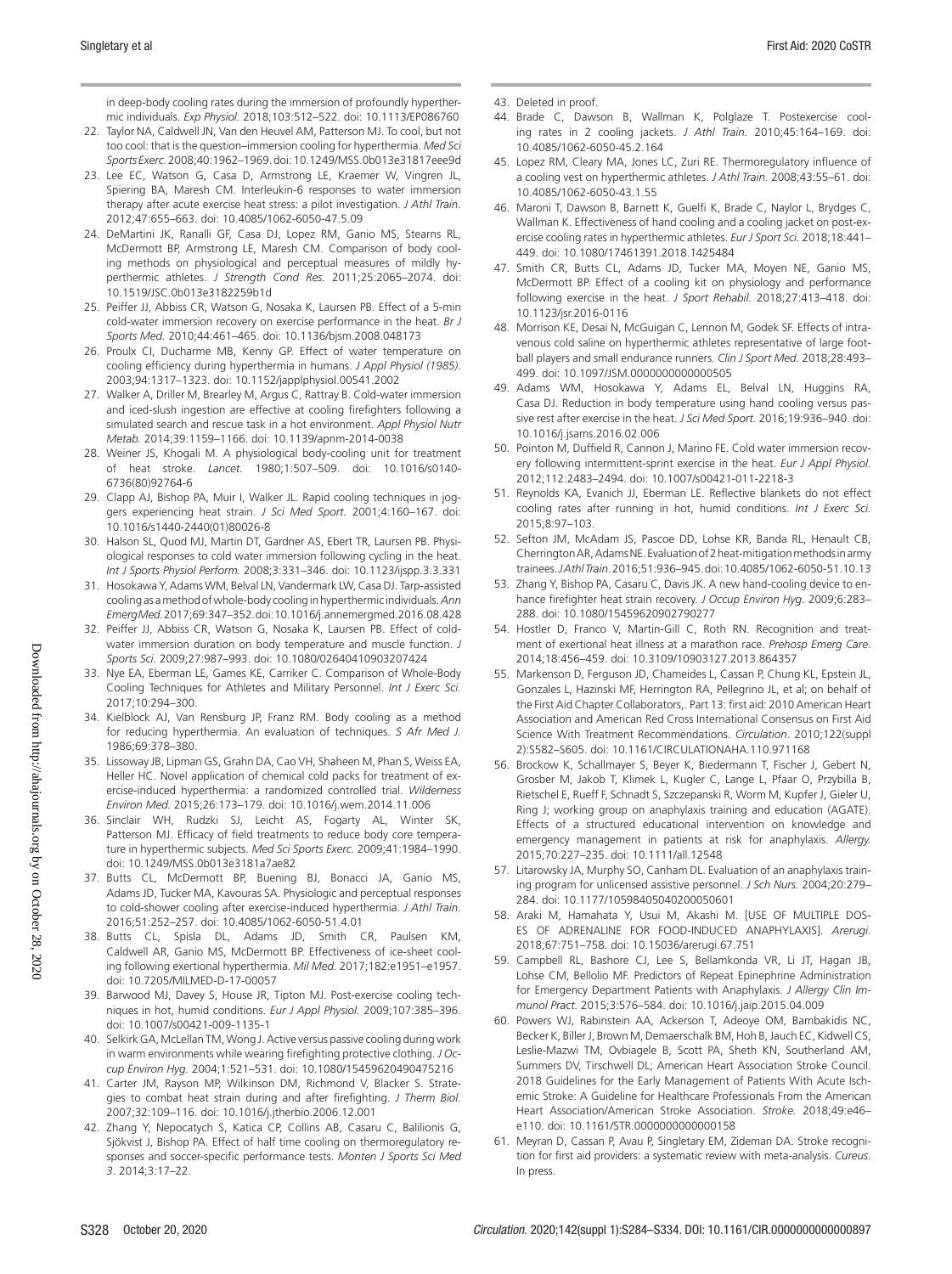- 62. Bergs J, Sabbe M, Moons P. Prehospital stroke scales in a Belgian prehospital setting: a pilot study. *Eur J Emerg Med.* 2010;17:2–6. doi: 10.1097/MEJ.0b013e32831040ec
- 63. Fothergill RT, Williams J, Edwards MJ, Russell IT, Gompertz P. Does use of the recognition of stroke in the emergency room stroke assessment tool enhance stroke recognition by ambulance clinicians? *Stroke.* 2013;44:3007–3012. doi: 10.1161/STROKEAHA.13.000851
- 64. Berglund A, Svensson L, Wahlgren N, von Euler M; HASTA collaborators. Face Arm Speech Time Test use in the prehospital setting, better in the ambulance than in the emergency medical communication center. *Cerebrovasc Dis.* 2014;37:212–216. doi: 10.1159/000358116
- 65. Pickham D, Valdez A, Demeestere J, Lemmens R, Diaz L, Hopper S, de la Cuesta K, Rackover F, Miller K, Lansberg MG. Prognostic value of BEFAST vs. FAST to identify stroke in a prehospital setting. *Prehosp Emerg Care.* 2019;23:195–200. doi: 10.1080/10903127.2018.1490837
- 66. Harbison J, Hossain O, Jenkinson D, Davis J, Louw SJ, Ford GA. Diagnostic accuracy of stroke referrals from primary care, emergency room physicians, and ambulance staff using the face arm speech test. *Stroke.* 2003;34:71–76. doi: 10.1161/01.str.0000044170.46643.5e
- 67. O'Brien W, Crimmins D, Donaldson W, Risti R, Clarke TA, Whyte S, Sturm J. FASTER (Face, Arm, Speech, Time, Emergency Response): experience of Central Coast Stroke Services implementation of a pre-hospital notification system for expedient management of acute stroke. *J Clin Neurosci.* 2012;19:241–245. doi: 10.1016/j.jocn.2011.06.009
- 68. Asimos AW, Ward S, Brice JH, Rosamond WD, Goldstein LB, Studnek J. Outof-hospital stroke screen accuracy in a state with an emergency medical services protocol for routing patients to acute stroke centers. *Ann Emerg Med.* 2014;64:509–515. doi: 10.1016/j.annemergmed.2014.03.024
- 69. Bray JE, Martin J, Cooper G, Barger B, Bernard S, Bladin C. Paramedic identification of stroke: community validation of the melbourne ambulance stroke screen. *Cerebrovasc Dis.* 2005;20:28–33. doi: 10.1159/000086201
- 70. Chen S, Sun H, Lei Y, Gao D, Wang Y, Wang Y, Zhou Y, Wang A, Wang W, Zhao X. Validation of the Los Angeles Pre-hospital Stroke Screen (LAPSS) in a Chinese urban emergency medical service population. *PLoS One*. 2013;8:e70742. doi: 10.1371/journal.pone.0070742
- 71. Kidwell CS, Starkman S, Eckstein M, Weems K, Saver JL. Identifying stroke in the field. Prospective validation of the Los Angeles prehospital stroke screen (LAPSS). *Stroke.* 2000;31:71–76. doi: 10.1161/01.str.31.1.71
- 72. Wojner-Alexandrov AW, Alexandrov AV, Rodriguez D, Persse D, Grotta JC. Houston paramedic and emergency stroke treatment and outcomes study (HoPSTO). *Stroke.* 2005;36:1512–1518. doi: 10.1161/01.STR.0000170700.45340.39
- 73. Chenkin J, Gladstone DJ, Verbeek PR, Lindsay P, Fang J, Black SE, Morrison L. Predictive value of the Ontario prehospital stroke screening tool for the identification of patients with acute stroke. *Prehosp Emerg Care.* 2009;13:153–159. doi: 10.1080/10903120802706146
- 74. Bray JE, Coughlan K, Barger B, Bladin C. Paramedic diagnosis of stroke: examining long-term use of the Melbourne Ambulance Stroke Screen (MASS) in the field. *Stroke.* 2010;41:1363–1366. doi: 10.1161/STROKEAHA.109.571836
- 75. Frendl DM, Strauss DG, Underhill BK, Goldstein LB. Lack of impact of paramedic training and use of the cincinnati prehospital stroke scale on stroke patient identification and on-scene time. *Stroke.* 2009;40:754– 756. doi: 10.1161/STROKEAHA.108.531285
- 76. Kothari RU, Pancioli A, Liu T, Brott T, Broderick J. Cincinnati Prehospital Stroke Scale: reproducibility and validity. *Ann Emerg Med.* 1999;33:373– 378. doi: 10.1016/s0196-0644(99)70299-4
- 77. Ramanujam P, Guluma KZ, Castillo EM, Chacon M, Jensen MB, Patel E, Linnick W, Dunford JV. Accuracy of stroke recognition by emergency medical dispatchers and paramedics–San Diego experience. *Prehosp Emerg Care.* 2008;12:307–313. doi: 10.1080/10903120802099526
- 78. English SW, Rabinstein AA, Mandrekar J, Klaas JP. Rethinking Prehospital Stroke Notification: Assessing Utility of Emergency Medical Services Impression and Cincinnati Prehospital Stroke Scale. *J Stroke.Cerebrovasc Dis.* 2018;27:919–925. doi: 10.1016/j.jstrokecerebrovasdis.2017.10.036
- 79. Kim DH, Kim SW, Jun SM, Kim JK. Accuracy of prehospital stroke recognition by paramedics and TPA therapy rate after transportation. *J Neurol Sci*. 2017;381:867. doi: 10.1016/j.jns.2017.08.2444
- 80. Vanni S, Polidori G, Pepe G, Chiarlone M, Albani A, Pagnanelli A, Grifoni S. Use of biomarkers in triage of patients with suspected stroke. *J Emerg Med.* 2011;40:499–505. doi: 10.1016/j.jemermed.2008.09.028
- 81. Greenberg K, Lesenskyj A, Eichorn D, Maxwell CR, D'Ambrosio M, Veznedaroglu E, Binning MJ. Change takes time: EMS as the spark plug for faster acute ischemic stroke care. *Matthews J Emerg Med*. 2017;2:025.
- 82. Studnek JR, Asimos A, Dodds J, Swanson D. Assessing the validity of the Cincinnati prehospital stroke scale and the medic prehospital assessment for code stroke in an urban emergency medical services agency. *Prehosp Emerg Care*. 2013;17:348–353. doi: 10.3109/10903127.2013.773113
- 83. Iguchi Y, Kimura K, Watanabe M, Shibazaki K, Aoki J. Utility of the Kurashiki Prehospital Stroke Scale for hyperacute stroke. *Cerebrovasc Dis.* 2011;31:51–56. doi: 10.1159/000320854
- 84. Andsberg G, Esbjörnsson M, Olofsson A, Lindgren A, Norrving B, von Euler M. PreHospital Ambulance Stroke Test - pilot study of a novel stroke test. *Scand J Trauma Resusc Emerg Med.* 2017;25:37. doi: 10.1186/s13049-017-0377-x
- 85. Wall HK, Beagan BM, O'Neill J, Foell KM, Boddie-Willis CL. Addressing stroke signs and symptoms through public education: the Stroke Heroes Act FAST campaign. *Prev Chronic Dis.* 2008;5:A49.
- 86. Chang WT, Sakamoto T, Lee CC, Singletary EM, Zideman D, Schmölzer G, Bendall J, Berry DC, Borra V, Carlson JN, et al. First aid supplementary oxygen for acute stroke: Consensus on Science With Treatment Recommendations: International Liaison Committee on Resuscitation (ILCOR) First Aid Task Force. 2020. https://costr.ilcor.org/document/first-aid-supplementary-oxygen-foracute-stroke-tfsr. Updated January 24, 2020. Accessed August 7, 2020.
- 87. Roffe C, Nevatte T, Sim J, Bishop J, Ives N, Ferdinand P, Gray R; Stroke Oxygen Study Investigators and the Stroke OxygenStudy Collaborative Group. Effect of routine low-dose oxygen supplementation on death and disability in adults with acute stroke: the stroke oxygen study randomized clinical trial. *JAMA.* 2017;318:1125–1135. doi: 10.1001/jama.2017.11463
- 88. Ali K, Warusevitane A, Lally F, Sim J, Sills S, Pountain S, Nevatte T, Allen M, Roffe C. The stroke oxygen pilot study: a randomized controlled trial of the effects of routine oxygen supplementation early after acute stroke– effect on key outcomes at six months. *PLoS One.* 2014;8:e59274. doi: 10.1371/journal.pone.0059274
- 89. Rønning OM, Guldvog B. Should stroke victims routinely receive supplemental oxygen? A quasi-randomized controlled trial. *Stroke.* 1999;30:2033–2037. doi: 10.1161/01.str.30.10.2033
- 90. Padma MV, Bhasin A, Bhatia R, Garg A, Singh MB, Tripathi M, Prasad K. Normobaric oxygen therapy in acute ischemic stroke: A pilot study in Indian patients. *Ann Indian Acad Neurol.* 2010;13:284–288. doi: 10.4103/0972-2327.74203
- 91. Singhal AB, Benner T, Roccatagliata L, Koroshetz WJ, Schaefer PW, Lo EH, Buonanno FS, Gonzalez RG, Sorensen AG. A pilot study of normobaric oxygen therapy in acute ischemic stroke. *Stroke.* 2005;36:797–802. doi: 10.1161/01.STR.0000158914.66827.2e
- 92. Roffe C, Ali K, Warusevitane A, Sills S, Pountain S, Allen M, Hodsoll J, Lally F, Jones P, Crome P. The SOS pilot study: a RCT of routine oxygen supplementation early after acute stroke–effect on recovery of neurological function at one week. *PLoS One.* 2011;6:e19113. doi: 10.1371/journal.pone.0019113
- 93. Dylla L, Adler DH, Abar B, Benesch C, Jones CMC, Kerry O'Banion M, Cushman JT. Prehospital supplemental oxygen for acute stroke: a retrospective analysis. *Am J Emerg Med*. 2019:30741– 30747. doi: 10.1016/j.ajem.2019.11.002
- 94. Mazdeh M, Taher A, Torabian S, Seifirad S. Effects of normobaric hyperoxia in severe acute stroke: a randomized controlled clinical trial study. *Acta Med Iran.* 2015;53:676–680.
- 95. Wu O, Benner T, Roccatagliata L, Zhu M, Schaefer PW, Sorensen AG, Singhal AB. Evaluating effects of normobaric oxygen therapy in acute stroke with MRI-based predictive models. *Med Gas Res.* 2012;2:5. doi: 10.1186/2045-9912-2-5
- 96. Djarv T, Swain JM, Chang WT, Zideman DA, Singletary E. Early or first aid administration versus late or in-hospital administration of aspirin for nontraumatic adult chest pain: a systematic review. *Cureus.* 2020;12:e6862. doi: 10.7759/cureus.6862
- 97. Freimark D, Matetzky S, Leor J, Boyko V, Barbash IM, Behar S, Hod H. Timing of aspirin administration as a determinant of survival of patients with acute myocardial infarction treated with thrombolysis. *Am J Cardiol.* 2002;89:381–385. doi: 10.1016/s0002-9149(01)02256-1
- 98. Barbash I, Freimark D, Gottlieb S, Hod H, Hasin Y, Battler A, Crystal E, Matetzky S, Boyko V, Mandelzweig L, Behar S, Leor J; Israeli working group on intensive cardiac care, Israel heart society. Outcome of myocardial infarction in patients treated with aspirin is enhanced by pre-hospital administration. *Cardiology.* 2002;98:141–147. doi: 10.1159/000066324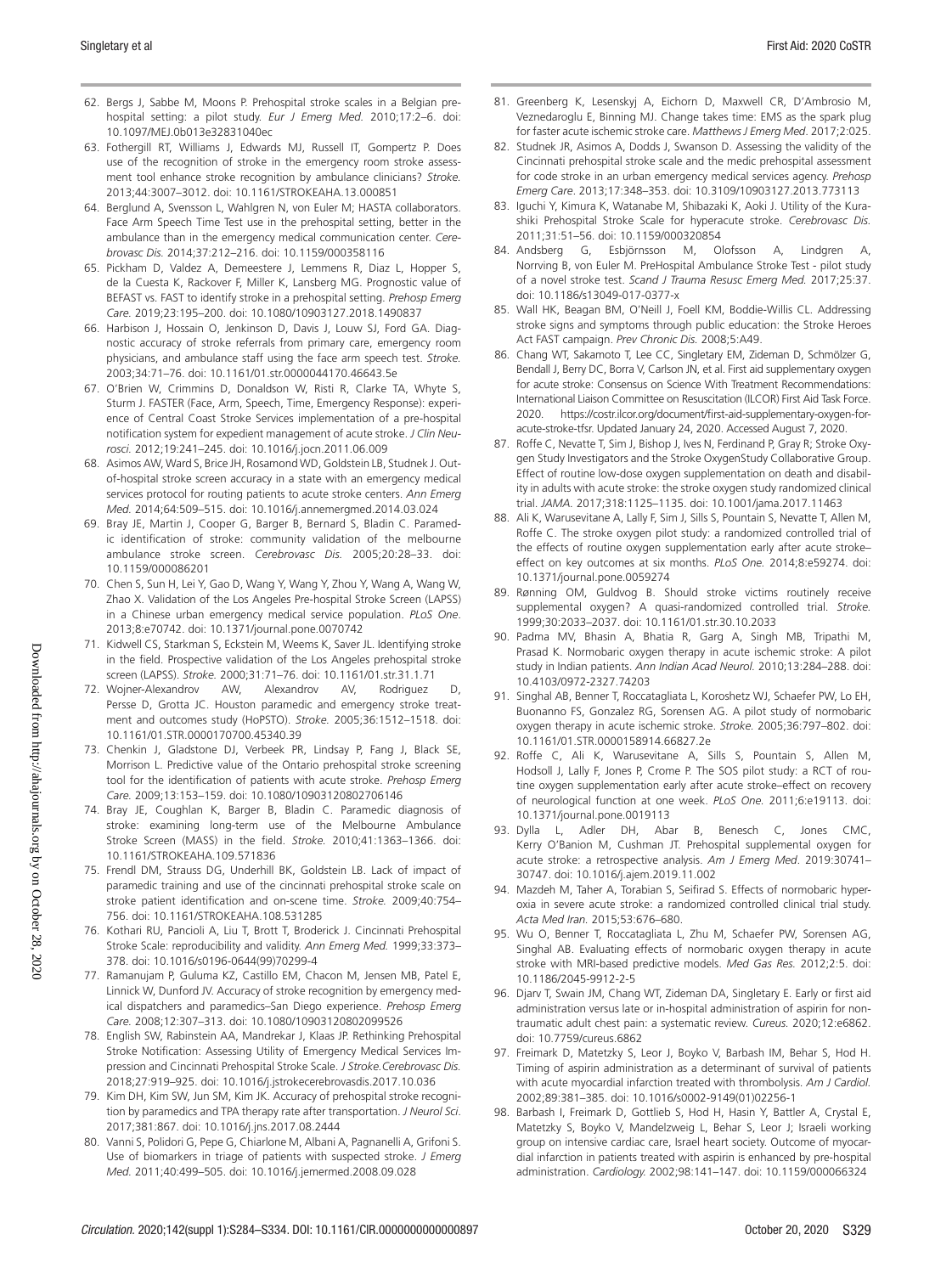- 99. ISIS-2 (Second International Study of Infarct Survival) Collaborative Group. Randomised trial of intravenous streptokinase, oral aspirin, both, or neither among 17,187 cases of suspected acute myocardial infarction: ISIS-2. *Lancet*. 1988;2:349–360.
- 100. Jensen JL, Ohshimo S, Cassan P, Meyran D, Greene J, Ng KC, Singletary E, Zideman D; First Aid and Pediatric Task Forces of the International Liaison Committee on Resuscitation. Immediate interventions for presyncope of vasovagal or orthostatic origin: a systematic review. *Prehosp Emerg Care.* 2020;24:64–76. doi: 10.1080/10903127.2019.1605431
- 101. Soar J, Maconochie I, Wyckoff MH, Olasveengen TM, Singletary EM, Greif R, Aickin R, Bhanji F, Donnino MW, Mancini ME, Wyllie JP, Zideman D, Andersen LW, Atkins DL, Aziz K, Bendall J, Berg KM, Berry DC, Bigham BL, Bingham R, Couto TB, Böttiger BW, Borra V, Bray JE, Breckwoldt J, Brooks SC, Buick J, Callaway CW, Carlson JN, Cassan P, Castrén M, Chang WT, Charlton NP, Cheng A, Chung SP, Considine J, Couper K, Dainty KN, Dawson JA, de Almeida MF, de Caen AR, Deakin CD, Drennan IR, Duff JP, Epstein JL, Escalante R, Gazmuri RJ, Gilfoyle E, Granfeldt A, Guerguerian AM, Guinsburg R, Hatanaka T, Holmberg MJ, Hood N, Hosono S, Hsieh MJ, Isayama T, Iwami T, Jensen JL, Kapadia V, Kim HS, Kleinman ME, Kudenchuk PJ, Lang E, Lavonas E, Liley H, Lim SH, Lockey A, Lofgren B, Ma MH, Markenson D, Meaney PA, Meyran D, Mildenhall L, Monsieurs KG, Montgomery W, Morley PT, Morrison LJ, Nadkarni VM, Nation K, Neumar RW, Ng KC, Nicholson T, Nikolaou N, Nishiyama C, Nuthall G, Ohshimo S, Okamoto D, O'Neil B, Ong GY, Paiva EF, Parr M, Pellegrino JL, Perkins GD, Perlman J, Rabi Y, Reis A, Reynolds JC, Ristagno G, Roehr CC, Sakamoto T, Sandroni C, Schexnayder SM, Scholefield BR, Shimizu N, Skrifvars MB, Smyth MA, Stanton D, Swain J, Szyld E, Tijssen J, Travers A, Trevisanuto D, Vaillancourt C, Van de Voorde P, Velaphi S, Wang TL, Weiner G, Welsford M, Woodin JA, Yeung J, Nolan JP, Hazinski MF. 2019 International Consensus on Cardiopulmonary Resuscitation and Emergency Cardiovascular Care Science With Treatment Recommendations. *Resuscitation.* 2019;145:95–150. doi: 10.1016/j.resuscitation.2019.10.016
- 102. Soar J, Maconochie I, Wyckoff MH, Olasveengen TM, Singletary EM, Greif R, Aickin R, Bhanji F, Donnino MW, Mancini ME, Wyllie JP, Zideman D, Andersen LW, Atkins DL, Aziz K, Bendall J, Berg KM, Berry DC, Bigham BL, Bingham R, Couto TB, Böttiger BW, Borra V, Bray JE, Breckwoldt J, Brooks SC, Buick J, Callaway CW, Carlson JN, Cassan P, Castrén M, Chang WT, Charlton NP, Cheng A, Chung SP, Considine J, Couper K, Dainty KN, Dawson JA, de Almeida MF, de Caen AR, Deakin CD, Drennan IR, Duff JP, Epstein JL, Escalante R, Gazmuri RJ, Gilfoyle E, Granfeldt A, Guerguerian AM, Guinsburg R, Hatanaka T, Holmberg MJ, Hood N, Hosono S, Hsieh MJ, Isayama T, Iwami T, Jensen JL, Kapadia V, Kim HS, Kleinman ME, Kudenchuk PJ, Lang E, Lavonas E, Liley H, Lim SH, Lockey A, Lofgren B, Ma MH, Markenson D, Meaney PA, Meyran D, Mildenhall L, Monsieurs KG, Montgomery W, Morley PT, Morrison LJ, Nadkarni VM, Nation K, Neumar RW, Ng KC, Nicholson T, Nikolaou N, Nishiyama C, Nuthall G, Ohshimo S, Okamoto D, O'Neil B, Yong-Kwang Ong G, Paiva EF, Parr M, Pellegrino JL, Perkins GD, Perlman J, Rabi Y, Reis A, Reynolds JC, Ristagno G, Roehr CC, Sakamoto T, Sandroni C, Schexnayder SM, Scholefield BR, Shimizu N, Skrifvars MB, Smyth MA, Stanton D, Swain J, Szyld E, Tijssen J, Travers A, Trevisanuto D, Vaillancourt C, Van de Voorde P, Velaphi S, Wang TL, Weiner G, Welsford M, Woodin JA, Yeung J, Nolan JP, Hazinski MF. 2019 International Consensus on Cardiopulmonary Resuscitation and Emergency Cardiovascular Care Science With Treatment Recommendations: Summary from the basic life support; advanced life support; pediatric life support; neonatal life support; education, implementation, and teams; and first aid task forces. *Circulation.* 2019;140:e826–e880. doi: 10.1161/CIR.0000000000000734
- 103. United Nations Office on Drugs and Crime. *World Drug Report 2018*. New York, NY; 2018.
- 104. Freire-Tellado M, Navarro-Patón R, Pavón-Prieto MDP, Fernández-López M, Mateos-Lorenzo J, López-Fórneas I. Does lying in the recovery position increase the likelihood of not delivering cardiopulmonary resuscitation? *Resuscitation.* 2017;115:173–177. doi: 10.1016/j.resuscitation. 2017.03.008
- 105. Freire-Tellado M, Pavón-Prieto Mdel P, Fernández-López M, Navarro-Patón R. Does the recovery position threaten cardiac arrest victim's safety assessment? *Resuscitation.* 2016;105:e1. doi: 10.1016/j. resuscitation.2016.01.040
- 106. Navarro-Patón R, Freire-Tellado M, Fernández-González N, Basanta-Camiño S, Mateos-Lorenzo J, Lago-Ballesteros J. What is the best position to place and re-evaluate an unconscious but normally breathing victim? A randomised controlled human simulation trial on children. *Resuscitation.* 2019;134:104–109. doi: 10.1016/j.resuscitation.2018.10.030
- 107. Adnet F, Borron SW, Finot MA, Minadeo J, Baud FJ. Relation of body position at the time of discovery with suspected aspiration pneumonia in poisoned comatose patients. *Crit Care Med.* 1999;27:745–748. doi: 10.1097/00003246-199904000-00028
- 108. Arai YC, Fukunaga K, Ueda W, Hamada M, Ikenaga H, Fukushima K. The endoscopically measured effects of airway maneuvers and the lateral position on airway patency in anesthetized children with adenotonsillar hypertrophy. *Anesth Analg.* 2005;100:949–952. doi: 10.1213/01.ANE.0000148126.53015.F9
- 109. Arai YC, Fukunaga K, Hirota S, Fujimoto S. The effects of chin lift and jaw thrust while in the lateral position on stridor score in anesthetized children with adenotonsillar hypertrophy. *Anesth Analg.* 2004;99:1638–41, table of contents. doi: 10.1213/01.ANE.0000135637.95853.1C
- 110. Litman RS, Wake N, Chan LM, McDonough JM, Sin S, Mahboubi S, Arens R. Effect of lateral positioning on upper airway size and morphology in sedated children. *Anesthesiology.* 2005;103:484–488. doi: 10.1097/00000542-200509000-00009
- 111. Svatikova A, Chervin RD, Wing JJ, Sanchez BN, Migda EM, Brown DL. Positional therapy in ischemic stroke patients with obstructive sleep apnea. *Sleep Med*. 2011;12:262–266. doi: 10.1016/j.sleep.2010.12.008
- 112. Turkington PM, Bamford J, Wanklyn P, Elliott MW. Prevalence and predictors of upper airway obstruction in the first 24 hours after acute stroke. *Stroke.* 2002;33:2037–2042. doi: 10.1161/01.str.0000023576.94311.27
- 113. Blake WE, Stillman BC, Eizenberg N, Briggs C, McMeeken JM. The position of the spine in the recovery position–an experimental comparison between the lateral recovery position and the modified HAINES position. *Resuscitation.* 2002;53:289–297. doi: 10.1016/s0300-9572(02)00037-0
- 114. Doxey J. Comparing 1997 Resuscitation Council (UK) recovery position with recovery position of 1992 European Resuscitation Council guidelines: a user's perspective. *Resuscitation*. 1998;39:161–169. doi: 10.1016/s0300-9572(98)00142-7
- 115. Fulstow R, Smith GB. The new recovery position, a cautionary tale. *Resuscitation.* 1993;26:89–91. doi: 10.1016/0300-9572(93)90167-o
- 116. Turner S, Turner I, Chapman D, Howard P, Champion P, Hatfield J, James A, Marshall S, Barber S. A comparative study of the 1992 and 1997 recovery positions for use in the UK. *Resuscitation*. 1998;39:153– 160. doi: 10.1016/s0300-9572(98)00144-0
- 117. Rathgeber J, Panzer W, Günther U, Scholz M, Hoeft A, Bahr J, Kettler D. Influence of different types of recovery positions on perfusion indices of the forearm. *Resuscitation.* 1996;32:13–17. doi: 10.1016/0300-9572(96)00952-5
- 118. Barnes H, Edwards BA, Joosten SA, Naughton MT, Hamilton GS, Dabscheck E. Positional modification techniques for supine obstructive sleep apnea: A systematic review and meta-analysis. *Sleep Med Rev.* 2017;36:107–115. doi: 10.1016/j.smrv.2016.11.004
- 119. Browaldh N, Nerfeldt P, Lysdahl M, Bring J, Friberg D. SKUP3 randomised controlled trial: polysomnographic results after uvulopalatopharyngoplasty in selected patients with obstructive sleep apnoea. *Thorax.* 2013;68:846–853. doi: 10.1136/thoraxjnl-2012-202610
- 120. Isono S, Tanaka A, Nishino T. Lateral position decreases collapsibility of the passive pharynx in patients with obstructive sleep apnea. *Anesthesiology.* 2002;97:780–785. doi: 10.1097/00000542-200210000-00006
- 121. Jordan AS, Eckert DJ, Catcheside PG, McEvoy RD. Ventilatory response to brief arousal from non-rapid eye movement sleep is greater in men than in women. *Am J Respir Crit Care Med.* 2003;168:1512–1519. doi: 10.1164/rccm.200302-150OC
- 122. Nisbet LC, Phillips NN, Hoban TF, O'Brien LM. Effect of body position and sleep state on obstructive sleep apnea severity in children with Down syndrome. *J Clin Sleep Med.* 2014;10:81–88. doi: 10.5664/jcsm.3368
- 123. Oksenberg A, Khamaysi I, Silverberg DS, Tarasiuk A. Association of body position with severity of apneic events in patients with severe nonpositional obstructive sleep apnea. *Chest.* 2000;118:1018–1024. doi: 10.1378/chest.118.4.1018
- 124. Penzel T, Möller M, Becker HF, Knaack L, Peter JH. Effect of sleep position and sleep stage on the collapsibility of the upper airways in patients with sleep apnea. *Sleep.* 2001;24:90–95. doi: 10.1093/sleep/24.1.90
- 125. Pereira KD, Roebuck JC, Howell L. The effect of body position on sleep apnea in children younger than 3 years. *Arch Otolaryngol Head Neck Surg.* 2005;131:1014–1016. doi: 10.1001/archotol.131.11.1014
- 126. Rosenberg-Adamsen S, Stausholm K, Edvardsen L, Zwarts M, Kehlet H, Rosenberg J. Body position and late postoperative nocturnal hypoxaemia. *Anaesthesia.* 1997;52:589–592. doi: 10.1111/j.1365-2222. 1997.128-az0124.x
- 127. Sasai T, Inoue Y, Matsuo A, Matsuura M, Matsushima E. Changes in respiratory disorder parameters during the night in patients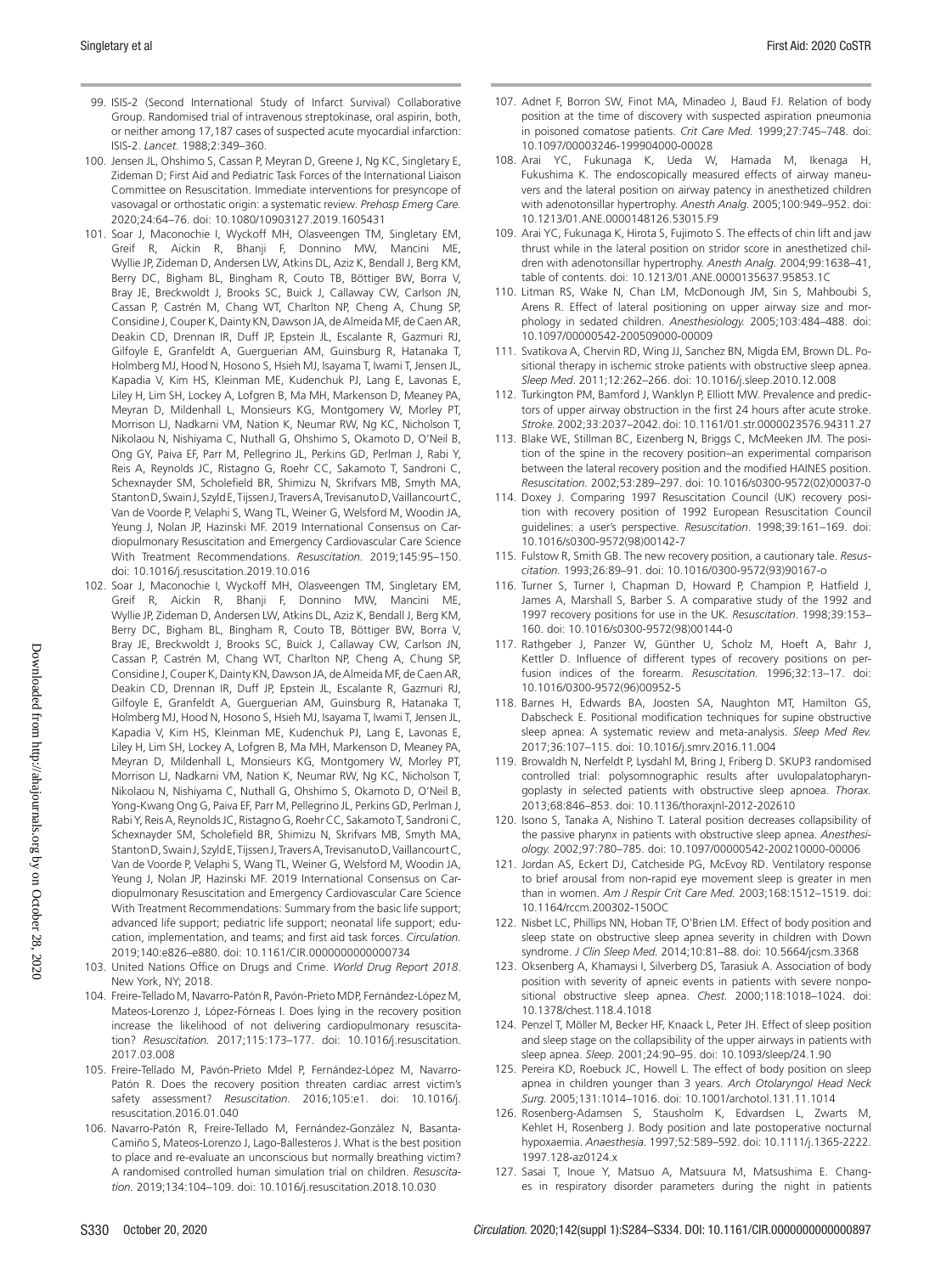with obstructive sleep apnoea. *Respirology.* 2011;16:116–123. doi: 10.1111/j.1440-1843.2010.01873.x

- 128. Zhang XW, Li Y, Zhou F, Guo CK, Huang ZT. Association of body position with sleep architecture and respiratory disturbances in children with obstructive sleep apnea. *Acta Otolaryngol.* 2007;127:1321–1326. doi: 10.1080/00016480701242451
- 129. Del Rossi G, Dubose D, Scott N, Conrad BP, Hyldmo PK, Rechtine GR, Horodsyki M. Motion produced in the unstable cervical spine by the HAINES and lateral recovery positions. *Prehosp Emerg Care.* 2014;18:539– 543. doi: 10.3109/10903127.2014.916019
- 130. Hyldmo PK, Horodyski MB, Conrad BP, Dubose DN, Røislien J, Prasarn M, Rechtine GR II, Søreide E. Safety of the lateral trauma position in cervical spine injuries: a cadaver model study. *Acta Anaesthesiol Scand.* 2016;60:1003–1011. doi: 10.1111/aas.12714
- 131. Julliand S, Desmarest M, Gonzalez L, Ballestero Y, Martinez A, Moretti R, Rivas A, Lacroix L, Biver A, Lejay E, Kanagarajah L, Portillo N, Crichiutti G, Stefani C, Da Dalt L, Spiri D, Van De Voorde P, Titomanlio L. Recovery position significantly associated with a reduced admission rate of children with loss of consciousness. *Arch Dis Child.* 2016;101:521–526. doi: 10.1136/archdischild-2015-308857
- 132. Fernandes do Prado LB, Li X, Thompson R, Marcus CL. Body position and obstructive sleep apnea in children. *Sleep*. 2002;25:66–71. doi: 10.1093/sleep/25.1.66
- 133. Cao E, Shi Y, Zhang W, Tong M, Song Y, Zhao B, Xiao X. Influence of sleep position on respiratory function of patients with sleep apnoea/hypopnea syndrome. *Chin J Tissue Eng Res*. 2005;9:215–217.
- 134. Kim TW, Yoo B, Choi J, Lim HK, Lee SP, Hong SC. The role of sleep position in obstructive sleep apnea syndrome in Korean people. *Sleep Biol Rhythms*. 2011;9:276.
- 135. Li YR, Han DM, Ye JY, Zhang YH, Yin GP, Wang XY, Ding X. [Sites of obstruction in obstructive sleep apnea patients and their influencing factors: an overnight study]. *Zhonghua Er Bi Yan Hou Tou Jing Wai Ke Za Zhi.* 2006;41:437–442.
- 136. Kumar P, Touquet R. Perils of the recovery position: neurapraxia of radial and common peroneal nerve. *J Accid Emerg Med.* 1996;13:69–70. doi: 10.1136/emj.13.1.69-c
- 137. Leaves S, Donnelly P, Lester C, Assar D. Resuscitation. Trainees' adverse experiences of the new recovery position. *BMJ.* 1998;316:1748–1749. doi: 10.1136/bmj.316.7146.1748a
- 138. Charlton NP, Swain JM, Brozek JL, Ludwikowska M, Singletary E, Zideman D, Epstein J, Darzi A, Bak A, Karam S, et al. Control of severe, life-threatening external bleeding in the out-of-hospital setting: a systematic review *Prehosp Emerg Care*. 2020:1–33. doi: 10.1080/10903127.2020.1743801
- 139. Chlan LL, Sabo J, Savik K. Effects of three groin compression methods on patient discomfort, distress, and vascular complications following a percutaneous coronary intervention procedure. *Nurs Res.* 2005;54:391– 398. doi: 10.1097/00006199-200511000-00005
- 140. Lehmann KG, Heath-Lange SJ, Ferris ST. Randomized comparison of hemostasis techniques after invasive cardiovascular procedures. *Am Heart J.* 1999;138(6 Pt 1):1118–1125. doi: 10.1016/s0002-8703(99)70078-5
- 141. Walker SB, Cleary S, Higgins M. Comparison of the FemoStop device and manual pressure in reducing groin puncture site complications following coronary angioplasty and coronary stent placement. *Int J Nurs Pract.* 2001;7:366–375. doi: 10.1046/j.1440-172x.2001.00291.x
- 142. Semler HJ. Transfemoral catheterization: mechanical versus manual control of bleeding. *Radiology.* 1985;154:234–235. doi: 10.1148/radiology.154.1.3880610
- 143. Sulzbach-Hoke LM, Ratcliffe SJ, Kimmel SE, Kolansky DM, Polomano R. Predictors of complications following sheath removal with percutaneous coronary intervention. *J Cardiovasc Nurs.* 2010;25:E1–E8. doi: 10.1097/JCN.0b013e3181c83f4b
- 144. Boulanger H, Ahriz-Saksi S, Flamant M, Vigeral P. Evaluation of postpuncture bleeding time of arteriovenous fistulas with IRIS® bandage. *J Vasc Access.* 2014;15:102–107. doi: 10.5301/jva.5000176
- 145. Scerbo MH, Holcomb JB, Taub E, Gates K, Love JD, Wade CE, Cotton BA. The trauma center is too late: Major limb trauma without a pre-hospital tourniquet has increased death from hemorrhagic shock. *J Trauma Acute Care Surg.* 2017;83:1165–1172. doi: 10.1097/TA.0000000000001666
- 146. King DR, Larentzakis A, Ramly EP; Boston Trauma Collaborative. Tourniquet use at the Boston Marathon bombing: Lost in translation. *J Trauma Acute Care Surg.* 2015;78:594–599. doi: 10.1097/TA.0000000000000561
- 147. Ode G, Studnek J, Seymour R, Bosse MJ, Hsu JR. Emergency tourniquets for civilians: Can military lessons in extremity hemorrhage be translated? *J Trauma Acute Care Surg.* 2015;79:586–591. doi: 10.1097/TA.0000000000000815
- 148. Passos E, Dingley B, Smith A, Engels PT, Ball CG, Faidi S, Nathens A, Tien H; Canadian Trauma Trials Collaborative. Tourniquet use for peripheral vascular injuries in the civilian setting. *Injury.* 2014;45:573–577. doi: 10.1016/j.injury.2013.11.031
- 149. Beekley AC, Sebesta JA, Blackbourne LH, Herbert GS, Kauvar DS, Baer DG, Walters TJ, Mullenix PS, Holcomb JB; 31st Combat Support Hospital Research Group. Prehospital tourniquet use in Operation Iraqi Freedom: effect on hemorrhage control and outcomes. *J Trauma.* 2008;64(2 Suppl):S28–37; discussion S37. doi: 10.1097/TA.0b013e318160937e
- 150. Mucciarone JJ, Llewellyn CH, Wightman JM. Tactical combat casualty care in the assault on Punta Paitilla Airfield. *Mil Med.* 2006;171:687– 690. doi: 10.7205/milmed.171.8.687
- 151. Smith AA, Ochoa JE, Wong S, Beatty S, Elder J, Guidry C, McGrew P, McGinness C, Duchesne J, Schroll R. Prehospital tourniquet use in penetrating extremity trauma: Decreased blood transfusions and limb complications. *J Trauma Acute Care Surg.* 2019;86:43–51. doi: 10.1097/TA.0000000000002095
- 152. Teixeira PGR, Brown CVR, Emigh B, Long M, Foreman M, Eastridge B, Gale S, Truitt MS, Dissanaike S, Duane T, Holcomb J, Eastman A, Regner J; Texas Tourniquet Study Group. Civilian prehospital tourniquet use is associated with improved survival in patients with peripheral vascular injury. *J Am Coll Surg.* 2018;226:769–776.e1. doi: 10.1016/j.jamcollsurg.2018.01.047
- 153. Gerhardt RT, Berry JA, Blackbourne LH. Analysis of life-saving interventions performed by out-of-hospital combat medical personnel. *J Trauma.* 2011;71(1 Suppl):S109–S113. doi: 10.1097/TA.0b013e31822190a7
- 154. Kragh JF Jr, Dubick MA, Aden JK, McKeague AL, Rasmussen TE, Baer DG, Blackbourne LH. U.S. military use of tourniquets from 2001 to 2010. *Prehosp Emerg Care*. 2015;19:184–190. doi: 10.3109/10903127.2014.964892
- 155. Kragh JF Jr, Littrel ML, Jones JA, Walters TJ, Baer DG, Wade CE, Holcomb JB. Battle casualty survival with emergency tourniquet use to stop limb bleeding. *J Emerg Med.* 2011;41:590–597. doi: 10.1016/j.jemermed.2009.07.022
- 156. Kragh JF Jr, Nam JJ, Berry KA, Mase VJ Jr, Aden JK III, Walters TJ, Dubick MA, Baer DG, Wade CE, Blackbourne LH. Transfusion for shock in US military war casualties with and without tourniquet use. *Ann Emerg Med.* 2015;65:290–296. doi: 10.1016/j.annemergmed.2014.10.021
- 157. Romanoff H, Goldberger S. Prognostic factors in peripheral vascular injuries. *J Cardiovasc Surg (Torino).* 1977;18:485–491.
- 158. Kotwal RS, Montgomery HR, Kotwal BM, Champion HR, Butler FK Jr, Mabry RL, Cain JS, Blackbourne LH, Mechler KK, Holcomb JB. Eliminating preventable death on the battlefield. *Arch Surg.* 2011;146:1350–1358. doi: 10.1001/archsurg.2011.213
- 159. Guo JY, Liu Y, Ma YL, Pi HY, Wang JR. Evaluation of emergency tourniquets for prehospital use in China. *Chin J Traumatol.* 2011;14:151–155.
- 160. Heldenberg E, Aharony S, Wolf T, Vishne T. Evaluating new types of tourniquets by the Israeli Naval special warfare unit. *Disaster Mil Med.* 2015;1:1. doi: 10.1186/2054-314X-1-1
- 161. Lyles WE III, Kragh JF Jr, Aden JK III, Dubick MA. Testing tourniquet use in a manikin model: two improvised techniques. *J Spec Oper Med.* 2015;15:21–26.
- 162. King RB, Filips D, Blitz S, Logsetty S. Evaluation of possible tourniquet systems for use in the Canadian Forces. *J Trauma.* 2006;60:1061–1071. doi: 10.1097/01.ta.0000215429.94483.a7
- 163. Beaven A, Briard R, Ballard M, Parker P. Two new rffective tourniquets for potential use in the military environment: a serving soldier study. *Mil Med.* 2017;182:e1929–e1932. doi: 10.7205/MILMED-D-16-00298
- 164. Bequette BW, Kragh JF Jr, Aden JK Rd, Dubick MA. Belts evaluated as limb tourniquets: BELT study comparing trouser supporters used as medical devices in a manikin model of wound bleeding. *Wilderness Environ Med.* 2017;28:84–93. doi: 10.1016/j.wem.2017.01.030
- 165. Gibson R, Aden JK III, Dubick MA, Kragh JF Jr. Preliminary comparison of pneumatic models of tourniquet for prehospital control of limb bleeding in a manikin model. *J Spec Oper Med.* 2016;16:21–27.
- 166. Gibson R, Housler GJ, Rush SC, Aden JK III, Kragh JF Jr, Dubick MA. Preliminary comparison of new and established tactical tourniquets in a manikin hemorrhage model. *J Spec Oper Med.* 2016;16:29–35.
- 167. Glick CPTY, Furer MAJA, Glassberg COLE, Sharon R, Ankory MAJR. Comparison of two tourniquets on a mid-thigh model: the israeli silicone stretch and wrap tourniquet vs. the combat application tourniquet. *Mil Med.* 2018;183(suppl\_1):157–161. doi: 10.1093/milmed/usx169
- 168. O'Conor DK, Kragh JF Jr, Aden JK 3rd, Dubick MA. Cat on a hot tin roof: mechanical testing of models of tourniquets after environmental exposure. *J Spec Oper Med.* 2017;17:27–35.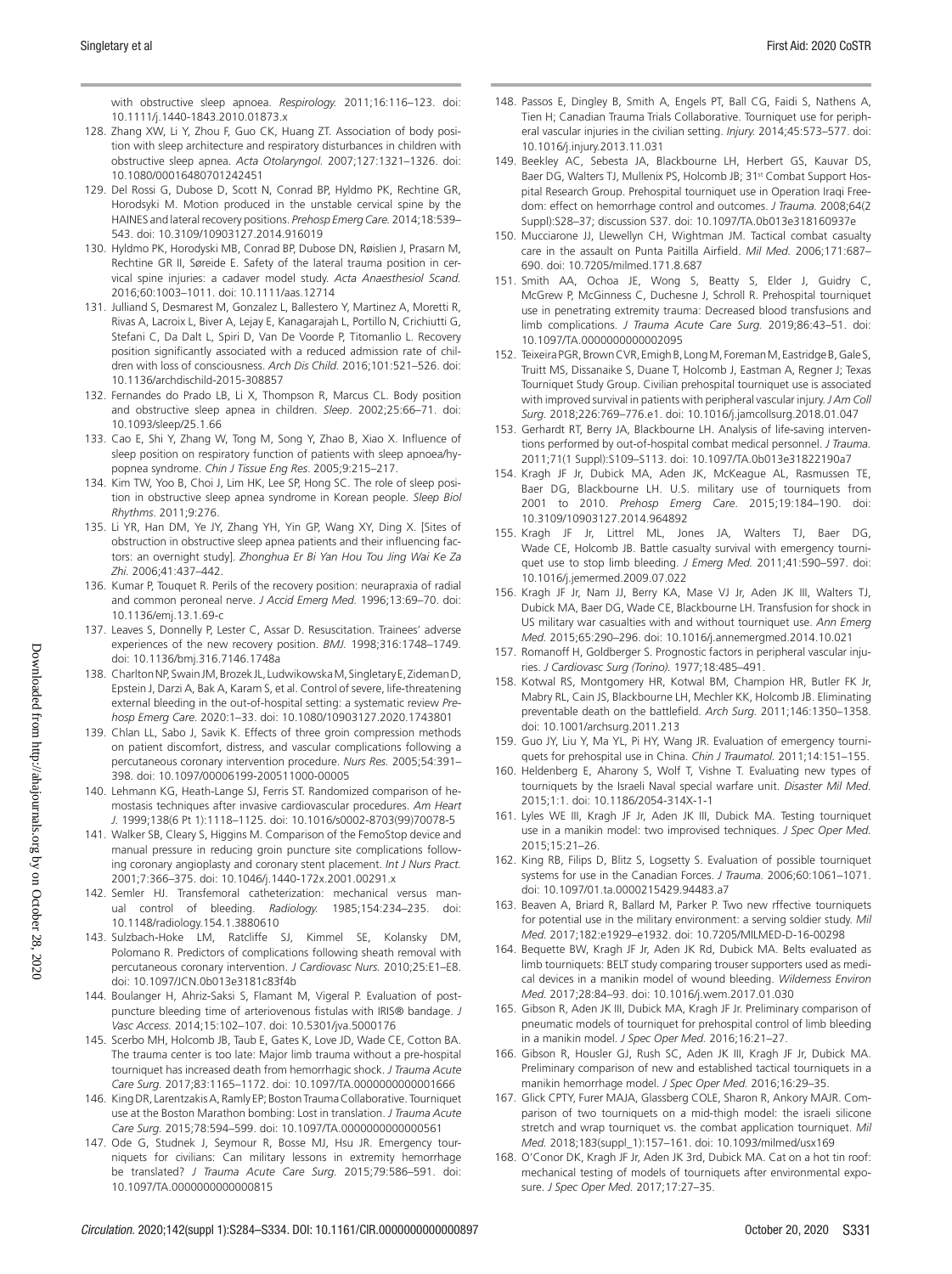- 169. Taylor DM, Vater GM, Parker PJ. An evaluation of two tourniquet systems for the control of prehospital lower limb hemorrhage. *J Trauma.* 2011;71:591–595. doi: 10.1097/TA.0b013e31820e0e41
- 170. Walters TJ, Wenke JC, Kauvar DS, McManus JG, Holcomb JB, Baer DG. Effectiveness of self-applied tourniquets in human volunteers. *Prehosp Emerg Care.* 2005;9:416–422. doi: 10.1080/10903120500255123
- 171. Wall PL, Duevel DC, Hassan MB, Welander JD, Sahr SM, Buising CM. Tourniquets and occlusion: the pressure of design. *Mil Med.* 2013;178:578– 587. doi: 10.7205/MILMED-D-12-00490
- 172. Peponis T, Ramly E, Roth KA, King DR. Tourniquet effectiveness when placed over the joint service lightweight integrated suit technology. *J Spec Oper Med.* 2016;16:17–19.
- 173. Hatamabadi HR, Asayesh Zarchi F, Kariman H, Arhami Dolatabadi A, Tabatabaey A, Amini A. Celox-coated gauze for the treatment of civilian penetrating trauma: a randomized clinical trial. *Trauma Mon*. 2015;20:e23862. doi: 10.5812/traumamon.23862
- 174. Balzer JO, Schwarz W, Thalhammer A, Eichler K, Schmitz-Rixen T, Vogl TJ. Postinterventional percutaneous closure of femoral artery access sites using the Clo-Sur PAD device: initial findings. *Eur Radiol.* 2007;17:693– 700. doi: 10.1007/s00330-006-0279-1
- 175. Waragai T, Morgan G, Ralston T, Chaturvedi R, Lee KJ, Benson L. Vascular hemostasis bandage compared to standard manual compression after cardiac catheterization in children. *Catheter Cardiovasc Interv.* 2011;78:262–266. doi: 10.1002/ccd.23057
- 176. Tjiong L, Cyr A, Fox J. Comparison of manual compression alone versus with hemostatic patch in achieving hemostasis after femoral catheter removal. *J Perianesth Nurs.* 2012;27:88–93. doi: 10.1016/j.jopan.2012.01.006
- 177. Arbel J, Rozenbaum E, Reges O, Neuman Y, Levi A, Erel J, Haskia AR, Caneti M, Sherf M, Mosseri M. USage of chitosan for Femoral (USF) haemostasis after percutaneous procedures: a comparative open label study. *EuroIntervention.* 2011;6:1104–1109. doi: 10.4244/EIJV6I9A192
- 178. Behler RH, Scola MR, Nichols TC, Caughey MC, Fisher MW, Zhu H, Gallippi CM. ARFI ultrasound for *in vivo* hemostasis assessment postcardiac catheterization, part II: pilot clinical results. *Ultrason Imaging.* 2009;31:159–171. doi: 10.1177/016173460903100302
- 179. Kang SH, Han D, Kim S, Yoon CH, Park JJ, Suh JW, Cho YS, Youn TJ, Chae IH. Hemostasis pad combined with compression device after transradial coronary procedures: A randomized controlled trial. *PLoS One.* 2017;12:e0181099. doi: 10.1371/journal.pone.0181099
- 180. Kordestani SS, Noohi F, Azarnik H, Basiri H, Hashemi MJ, Abdi S, Mohebi A, Madani M, Nayebhabib F. A randomized controlled trial on the hemostasis of femoral artery using topical hemostatic agent. *Clin Appl Thromb Hemost.* 2012;18:501–505. doi: 10.1177/1076029611432745
- 181. McConnell MK, McDilda K, Bridges R, Marsh N, Jenkins G, Dowdy J, Prasnikar M. Comparison of different methods for achieving hemostasis after arterial sheath removal. *J Cardiovasc Nurs.* 2012;27:E1–E5. doi: 10.1097/JCN.0b013e318223881b
- 182. Mlekusch W, Dick P, Haumer M, Sabeti S, Minar E, Schillinger M. Arterial puncture site management after percutaneous transluminal procedures using a hemostatic wound dressing (Clo-Sur P.A.D.) versus conventional manual compression: a randomized controlled trial. *J Endovasc Ther.* 2006;13:23–31. doi: 10.1583/05-1679.1
- 183. Narins CR, Zareba W, Rocco V, McNitt S. A prospective, randomized trial of topical hemostasis patch use following percutaneous coronary and peripheral intervention. *J Invasive Cardiol.* 2008;20:579–584.
- 184. Nguyen N, Hasan S, Caufield L, Ling FS, Narins CR. Randomized controlled trial of topical hemostasis pad use for achieving vascular hemostasis following percutaneous coronary intervention. *Catheter Cardiovasc Interv.* 2007;69:801–807. doi: 10.1002/ccd.21024
- 185. Sairaku A, Nakano Y, Oda N, Makita Y, Kajihara K, Tokuyama T, Kihara Y. Rapid hemostasis at the femoral venous access site using a novel hemostatic pad containing kaolin after atrial fibrillation ablation. *J Interv Card Electrophysiol.* 2011;31:157–164. doi: 10.1007/s10840-011-9552-6
- 186. Schwarz T, Rastan A, Pochert V, Sixt S, Schwarzwälder U, Bürgelin KH, Büttner HJ, Müller C, Neumann FJ, Zeller T. Mechanical compression versus haemostatic wound dressing after femoral artery sheath removal: a prospective, randomized study. *Vasa.* 2009;38:53–59. doi: 10.1024/0301-1526.38.1.53
- 187. Trabattoni D, Gatto P, Bartorelli AL. A new kaolin-based hemostatic bandage use after coronary diagnostic and interventional procedures. *Int J Cardiol.* 2012;156:53–54. doi: 10.1016/j.ijcard.2010.10.030
- 188. Zhu Z, Chen S, Ye F, Zhou J, Tian N, Lin S, Xiao P, Qu H. Clinical application of V+PAD hemostasis sticking of femoral artery. *J Chin Clin Med*. 2010;5:582–584.
- 189. Schauer SG, April MD, Naylor JF, Fisher AD, Cunningham CW, Ryan KL, Thomas KC, Brillhart DB, Fernandez JRD, Antonacci MA. QuikClot® Combat Gauze® use by ground forces in afghanistan the prehospital trauma registry experience. *J Spec Oper Med.* 2017;17:101–106.
- 190. Politi L, Aprile A, Paganelli C, Amato A, Zoccai GB, Sgura F, Monopoli D, Rossi R, Modena MG, Sangiorgi GM. Randomized clinical trial on short-time compression with Kaolin-filled pad: a new strategy to avoid early bleeding and subacute radial artery occlusion after percutaneous coronary intervention. *J Interv Cardiol.* 2011;24:65–72. doi: 10.1111/j.1540-8183.2010.00584.x
- 191. Dai N, Xu DC, Hou L, Peng WH, Wei YD, Xu YW. A comparison of 2 devices for radial artery hemostasis after transradial coronary intervention. *J Cardiovasc Nurs.* 2015;30:192–196. doi: 10.1097/JCN.0000000000000115
- 192. Chen J, Benov A, Nadler R, Landau G, Sorkin A, Aden JK III, Kragh JF Jr, Glassberg E. Testing of junctional tourniquets by medics of the israeli defense force in control of simulated groin hemorrhage. *J Spec Oper Med.* 2016;16:36–42.
- 193. Cotte J, Cungi PJ, Montcriol A. Experimental evaluation of the Combat Ready Clamp. *J Trauma Acute Care Surg.* 2013;75:747–748. doi: 10.1097/TA.0b013e31829cbf48
- 194. Gates KS, Baer L, Holcomb JB. Prehospital emergency care: evaluation of the junctional emergency tourniquet tool with a perfused cadaver model. *J Spec Oper Med.* 2014;14:40–44.
- 195. Kragh JF Jr, Mann-Salinas EA, Kotwal RS, Gross KR, Gerhardt RT, Kheirabadi B, Wallum TE, Dubick MA. Laboratory assessment of outof-hospital interventions to control junctional bleeding from the groin in a manikin model. *Am J Emerg Med*. 2013;31:1276–1278. doi: 10.1016/j.ajem.2013.03.021
- 196. Kragh JF Jr, Parsons DL, Kotwal RS, Kheirabadi BS, Aden JK III, Gerhardt RT, Baer DG, Dubick MA. Testing of junctional tourniquets by military medics to control simulated groin hemorrhage. *J Spec Oper Med.* 2014;14:58–63.
- 197. Kragh JF, Kotwal RS, Cap AP, Aden JK, Walters TJ, Kheirabadi BS, Gerhardt RT, DeLorenzo RA, Pidcoke HF, Cancio LC. Performance of Junctional Tourniquets in Normal Human Volunteers. *Prehosp Emerg Care.* 2015;19:391–398. doi: 10.3109/10903127.2014.980478
- 198. Kragh JF, Lunati MP, Kharod CU, Cunningham CW, Bailey JA, Stockinger ZT, Cap AP, Chen J, Aden JK, Cancio LC. Assessment of groin application of junctional tourniquets in a manikin model. *Prehosp Disaster Med.* 2016;31:358–363. doi: 10.1017/S1049023X16000443
- 199. Lyon M, Johnson D, Gordon R. Use of a novel abdominal aortic and junctional tourniquet to reduce or eliminate flow in the brachial and popliteal arteries in human subjects. *Prehosp Emerg Care.* 2015;19:405–408. doi: 10.3109/10903127.2014.980479
- 200. Meusnier J DC, Mavrovi E, Caremil F, Wey P, Martinez J. Evaluation of two junctional tourniquets used on the battlefield: Combat Ready Clamp® versus SAM® junctional tourniquet. *J Spec Oper Med*. 2016;16:41–46.
- 201. Taylor DM, Coleman M, Parker PJ. The evaluation of an abdominal aortic tourniquet for the control of pelvic and lower limb hemorrhage. *Mil Med.* 2013;178:1196–1201. doi: 10.7205/MILMED-D-13-00223
- 202. Gaspary MJ, Zarow GJ, Barry MJ, Walchak AC, Conley SP, Roszko PJD. Comparison of three junctional tourniquets using a randomized trial design. *Prehosp Emerg Care.* 2019;23:187–194. doi: 10.1080/10903127.2018.1484968
- 203. Theodoridis CA, Kafka KE, Perez AM, Curlee JB, Yperman PC, Oppermann N, Holmstroem E, Niegsch DD, Mannino A, Ramundo N. Evaluation and testing of junctional tourniquets by special operation forces personnel: a comparison of the combat ready clamp and the junctional emergency treatment tool. *J Spec Oper Med.* 2016;16:44–50.
- 204. McKee JL, Kirkpatrick AW, Bennett BL, Jenkins DA, Logsetty S, Holcomb JB. Worldwide Case Reports Using the iTClamp for External Hemorrhage Control. *J Spec Oper Med.* 2018;18:39–44.
- 205. Tan EC, Peters JH, Mckee JL, Edwards MJ. The iTClamp in the management of prehospital haemorrhage. *Injury.* 2016;47:1012–1015. doi: 10.1016/j.injury.2015.12.017
- 206. Cunningham A, Auerbach M, Cicero M, Jafri M. Tourniquet usage in prehospital care and resuscitation of pediatric trauma patients-Pediatric Trauma Society position statement. *J Trauma Acute Care Surg.* 2018;85:665–667. doi: 10.1097/TA.0000000000001839
- 207. Bobko J, Lai TT, Smith ER, Shapiro GL, Baldridge RT, Callaway DW. Tactical emergency casualty care?pediatric appendix: novel guidelines for the care of the pediatric casualty in the high-threat, prehospital environment. *J Spec Oper Med.* 2013;13:94–107.
- 208. Kragh JF Jr, Cooper A, Aden JK, Dubick MA, Baer DG, Wade CE, Blackbourne LH. Survey of trauma registry data on tourniquet use in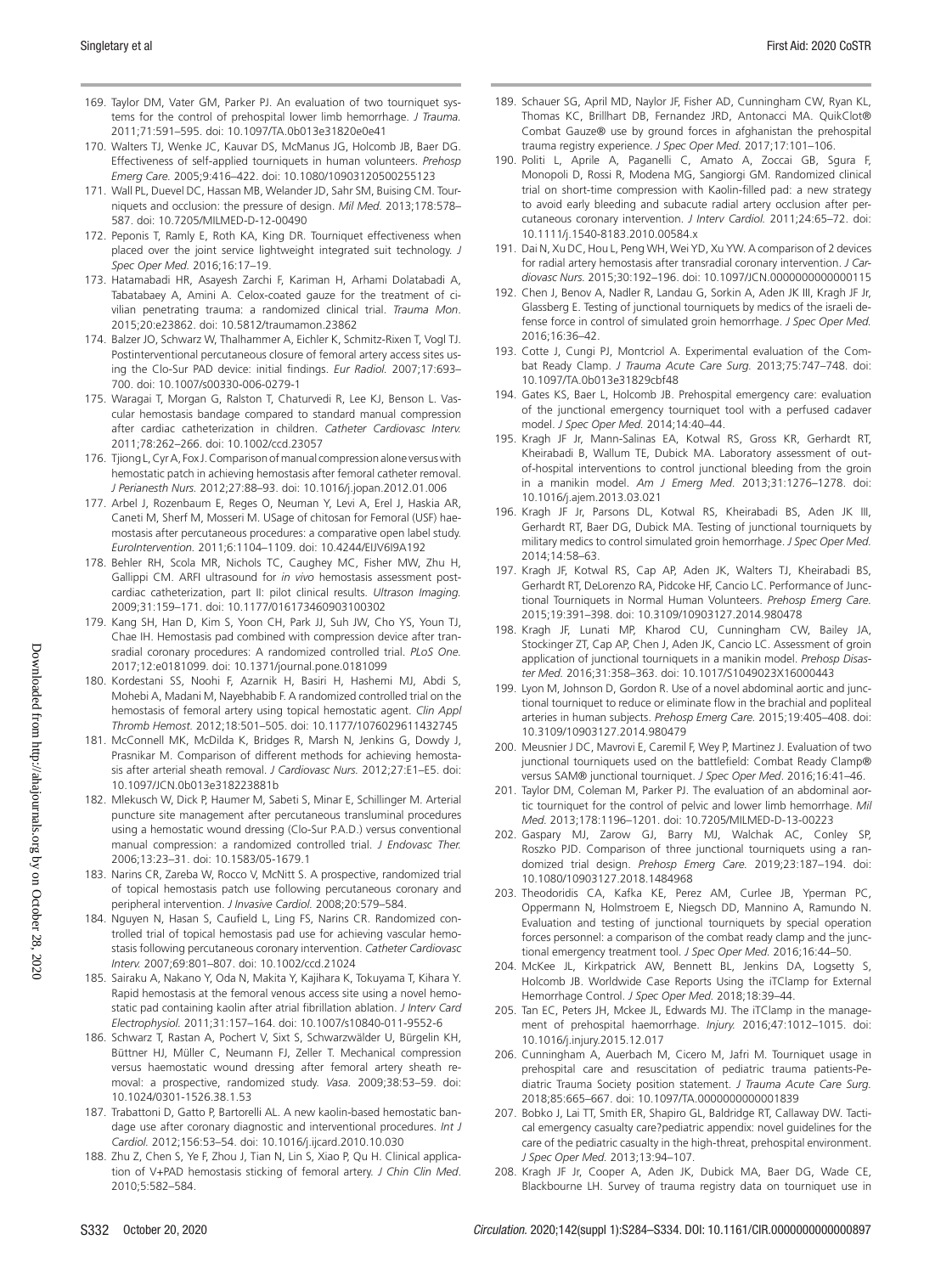pediatric war casualties. *Pediatr Emerg Care.* 2012;28:1361–1365. doi: 10.1097/PEC.0b013e318276c260

- 209. Sokol KK, Black GE, Azarow KS, Long W, Martin MJ, Eckert MJ. Prehospital interventions in severely injured pediatric patients: Rethinking the ABCs. *J Trauma Acute Care Surg.* 2015;79:983–9; discussion 989. doi: 10.1097/TA.0000000000000706
- 210. El-Sherif N, Lowndes B, Franz W, Hallbeck MS, Belau S, Sztajnkrycer MD. Sweating the little things: tourniquet application efficacy in two models of pediatric limb circumference. *Mil Med.* 2019;184(Suppl 1):361–366. doi: 10.1093/milmed/usy283
- 211. Vretis J. Comparison of commercial tourniquets in a pediatric trauma patient model [NAEMSP Scientific Assembly abstract]. *Prehosp Emerg Care*. 2018;22:101–150. doi: 10.1080/10903127.2017.1377791
- 212. Harcke HT, Lawrence LL, Gripp EW, Kecskemethy HH, Kruse RW, Murphy SG. Adult tourniquet for use in school-age emergencies. *Pediatrics*. 2019;143:e20183447. doi: 10.1542/peds.2018-3447
- 213. Kelly JR, Levy MJ, Reyes J, Anders J. Effectiveness of the combat application tourniquet for arterial occlusion in young children [published online January 25, 2020]. *J Trauma Acute Care Surg*. 2020; doi: 10.1097/ta.0000000000002594
- 214. Callaway DW, Puciaty A, Robertson J, Hannon T, Fabiano SE. Case report: life saving application of commercial tourniquet in pediatric extremity hemorrhage. *Prehosp Emerg Care.* 2017;21:786–788. doi: 10.1080/10903127.2017.1332126
- 215. Howe S. Tourniquets go from combat to kids. 2013. https://vector.childrenshospital.org/2013/05/tourniquets-go-from-combat-to-kids/. Accessed August 7, 2020.
- 216. Ross EM, Bolleter S, Simon E, Kharod CU. Pediatric extremity and hemorrhage and tourniquet use. 2018. https://www.jems.com/2018/11/01/ pediatric-extremity-hemorrhage-and-tourniquet-use/. Accessed August 7, 2020.
- 217. Tourniquets for kids. 2017. https://www.stopthebleed.com.au/2017/08/ 16/tourniquets-for-kids/. Accessed August 7, 2020.
- 218. Echemendia RJ, Meeuwisse W, McCrory P, Davis GA, Putukian M, Leddy J, Makdissi M, Sullivan SJ, Broglio SP, Raftery M, et al. The Sport Concussion Assessment Tool 5th Edition (SCAT5): background and rationale. *Br J Sports Med*. 2017;51:848–850. doi: 10.1136/bjsports-2017-097506
- 219. Concussion recognition tool 5(c). *Br J Sports Med*. 2017;51:872. doi: 10.1136/bjsports-2017-097508CRT5
- 220. 2005 First Aid Science Advisory Board. Part 10: first aid. *Circulation*. 2005;112(suppl):III-115–III-125. doi: 10.1161/CIRCULATIONAHA.105. 166480
- 221. Shrier I, Boissy P, Lebel K, Boulay J, Segal E, Delaney JS, Vacon LC, Steele RJ. Cervical spine motion during transfer and stabilization techniques. *Prehosp Emerg Care.* 2015;19:116–125. doi: 10.3109/ 10903127.2014.936634
- 222. Boissy P, Shrier I, Brière S, Mellete J, Fecteau L, Matheson GO, Garza D, Meeuwisse WH, Segal E, Boulay J, Steele RJ. Effectiveness of cervical spine stabilization techniques. *Clin J Sport Med.* 2011;21:80–88. doi: 10.1097/JSM.0b013e31820f8ad5
- 223. Cowley A, Hague A, Durge N. Cervical spine immobilization during extrication of the awake patient: a narrative review. *Eur J Emerg Med.* 2017;24:158–161. doi: 10.1097/MEJ.0000000000000424
- 224. Dixon M, O'Halloran J, Hannigan A, Keenan S, Cummins NM. Confirmation of suboptimal protocols in spinal immobilisation? *Emerg Med J.* 2015;32:939–945. doi: 10.1136/emermed-2014-204553
- 225. Connor D, Greaves I, Porter K, Bloch M; consensus group, Faculty of Pre-Hospital Care. Pre-hospital spinal immobilisation: an initial consensus statement. *Emerg Med J.* 2013;30:1067–1069. doi: 10.1136/emermed-2013-203207
- 226. Kornhall DK, Jørgensen JJ, Brommeland T, Hyldmo PK, Asbjørnsen H, Dolven T, Hansen T, Jeppesen E. The Norwegian guidelines for the prehospital management of adult trauma patients with potential spinal injury. *Scand J Trauma Resusc Emerg Med.* 2017;25:2. doi: 10.1186/s13049-016-0345-x
- 227. March JA, Ausband SC, Brown LH. Changes in physical examination caused by use of spinal immobilization. *Prehosp Emerg Care.* 2002;6:421–424. doi: 10.1080/10903120290938067
- 228. Schneider AM, Hipp JA, Nguyen L, Reitman CA. Reduction in head and intervertebral motion provided by 7 contemporary cervical orthoses in 45 individuals. *Spine (Phila Pa 1976)*. 2007;32:E1–6. doi: 10.1097/01.brs.0000251019.24917.44
- 229. McGrath T, Murphy C. Comparison of a SAM splint-molded cervical collar with a Philadelphia cervical collar. *Wilderness Environ Med.* 2009;20:166–168. doi: 10.1580/08-WEME-BR-220R1.1
- 230. Kim JG, Bang SH, Kang GH, Jang YS, Kim W, Choi HY, Kim GM. Comparison of the efficacy of three cervical collars in restricting cervical range of motion: a randomized study. *Hong Kong J Emerg Med*. 2018;27:24–29. doi: 10.1177/1024907918809499
- 231. Lemyze M, Palud A, Favory R, Mathieu D. Unintentional strangulation by a cervical collar after attempted suicide by hanging. *Emerg Med J.* 2011;28:532. doi: 10.1136/emj.2010.106625
- 232. Borra V, Berry DC, Zideman D, Singletary E, De Buck E. Compression wrapping for acute closed extremity joint injuries: a systematic review. *J Athl Train*. 2020:Jul 20. doi: 10.4085/1062-6050-0093.20. Online ahead of print.
- 233. Boyce SH, Quigley MA, Campbell S. Management of ankle sprains: a randomised controlled trial of the treatment of inversion injuries using an elastic support bandage or an Aircast ankle brace. *Br J Sports Med.* 2005;39:91–96. doi: 10.1136/bjsm.2003.009233
- 234. O'connor G, Martin AJ. Acute ankle sprain: is there a best support? *Eur J Emerg Med.* 2011;18:225–230. doi: 10.1097/MEJ.0b013e3283440efd
- 235. Bilgic S, Durusu M, Aliyev B, Akpancar S, Ersen O, Yasar SM, Ardic S. Comparison of two main treatment modalities for acute ankle sprain. *Pak J Med Sci.* 2015;31:1496–1499. doi: 10.12669/pjms.316.8210
- 236. Linde F, Hvass I, Jürgensen U, Madsen F. Compression bandage in the treatment of ankle sprains. A comparative prospective study. *Scand J Rehabil Med.* 1984;16:177–179.
- 237. Bendahou M, Khiami F, Saïdi K, Blanchard C, Scepi M, Riou B, Besch S, Hausfater P. Compression stockings in ankle sprain: a multicenter randomized study. *Am J Emerg Med.* 2014;32:1005–1010. doi: 10.1016/j.ajem.2014.05.054
- 238. Rucinkski TJ, Hooker DN, Prentice WE, Shields EW, Cote-Murray DJ. The effects of intermittent compression on edema in postacute ankle sprains. *J Orthop Sports Phys Ther.* 1991;14:65–69. doi: 10.2519/jospt.1991.14.2.65
- 239. Leanderson J, Wredmark T. Treatment of acute ankle sprain. Comparison of a semi-rigid ankle brace and compression bandage in 73 patients. *Acta Orthop Scand.* 1995;66:529–531. doi: 10.3109/17453679509002308
- 240. Beynnon BD, Renström PA, Haugh L, Uh BS, Barker H. A prospective, randomized clinical investigation of the treatment of first-time ankle sprains. *Am J Sports Med.* 2006;34:1401–1412. doi: 10.1177/0363546506288676
- 241. Karlsson J, Lansinger O. [Lateral instability of the ankle joint (1). Nonsurgical treatment is the first choice–20 per cent may need ligament surgery]. *Lakartidningen.* 1991;88:1399–1402.
- 242. De Brier N, Dorien O, Borra V, Singletary EM, Zideman DA, De Buck E; on behalf of the International Liaison Committee on Resuscitation First Aid Task Force. Storage of an avulsed tooth prior to replantation: a systematic review and meta-analysis. *Dent Traumatol*. 2020;36:453–476. doi: 10.1111/edt.12564
- 243. Abraham B KP, Varma BR, Xavier AM, Kumar SJ. Comparative evaluation of the efficacy of aloe vera gel with milk and Hank's Balanced Salt Solution in maintaining the viability of PDL cells in avulsed teeth. *J Clin Diagn Res*. 2019;13:ZC11–ZC15. doi: 10.7860/jcdr/2019/37876.12700
- 244. Ahangari Z, Alborzi S, Yadegari Z, Dehghani F, Ahangari L, Naseri M. The effect of propolis as a biological storage media on periodontal ligament cell survival in an avulsed tooth: an *in vitro* study. *Cell J.* 2013;15:244–249.
- 245. Chen H, Huang B. (-)-Epigallocatechin-3-gallate: a novel storage medium for avulsed teeth. *Dent Traumatol.* 2012;28:158–160. doi: 10.1111/j.1600-9657.2011.01066.x
- 246. Doyle DL, Dumsha TC, Sydiskis RJ. Effect of soaking in Hank's balanced salt solution or milk on PDL cell viability of dry stored human teeth. *Endod Dent Traumatol.* 1998;14:221–224. doi: 10.1111/j.1600-9657.1998.tb00843.x
- 247. Gopikrishna V, Thomas T, Kandaswamy D. A quantitative analysis of coconut water: a new storage media for avulsed teeth. *Oral Surg Oral Med Oral Pathol Oral Radiol Endod*. 2008;105:e61–e65. doi: 10.1016/j.tripleo.2007.08.003
- 248. Khademi AA, Saei S, Mohajeri MR, Mirkheshti N, Ghassami F, Torabi nia N, Alavi SA. A new storage medium for an avulsed tooth. *J Contemp Dent Pract.* 2008;9:25–32.
- 249. Martin MP, Pileggi R. A quantitative analysis of Propolis: a promising new storage media following avulsion. *Dent Traumatol.* 2004;20:85–89. doi: 10.1111/j.1600-4469.2004.00233.x
- 250. Prueksakorn A, Puasiri S, Ruangsri S, Makeudom A, Sastraruji T, Krisanaprakornkit S, Chailertvanitkul P. The preservative effect of Thai propolis extract on the viability of human periodontal ligament cells. *Dent Traumatol.* 2016;32:495–501. doi: 10.1111/edt.12292
- 251. Rajendran P, Varghese NO, Varughese JM, Murugaian E. Evaluation, using extracted human teeth, of Ricetral as a storage medium for avulsions–an *in vitro* study. *Dent Traumatol.* 2011;27:217–220. doi: 10.1111/j.1600-9657.2011.00988.x